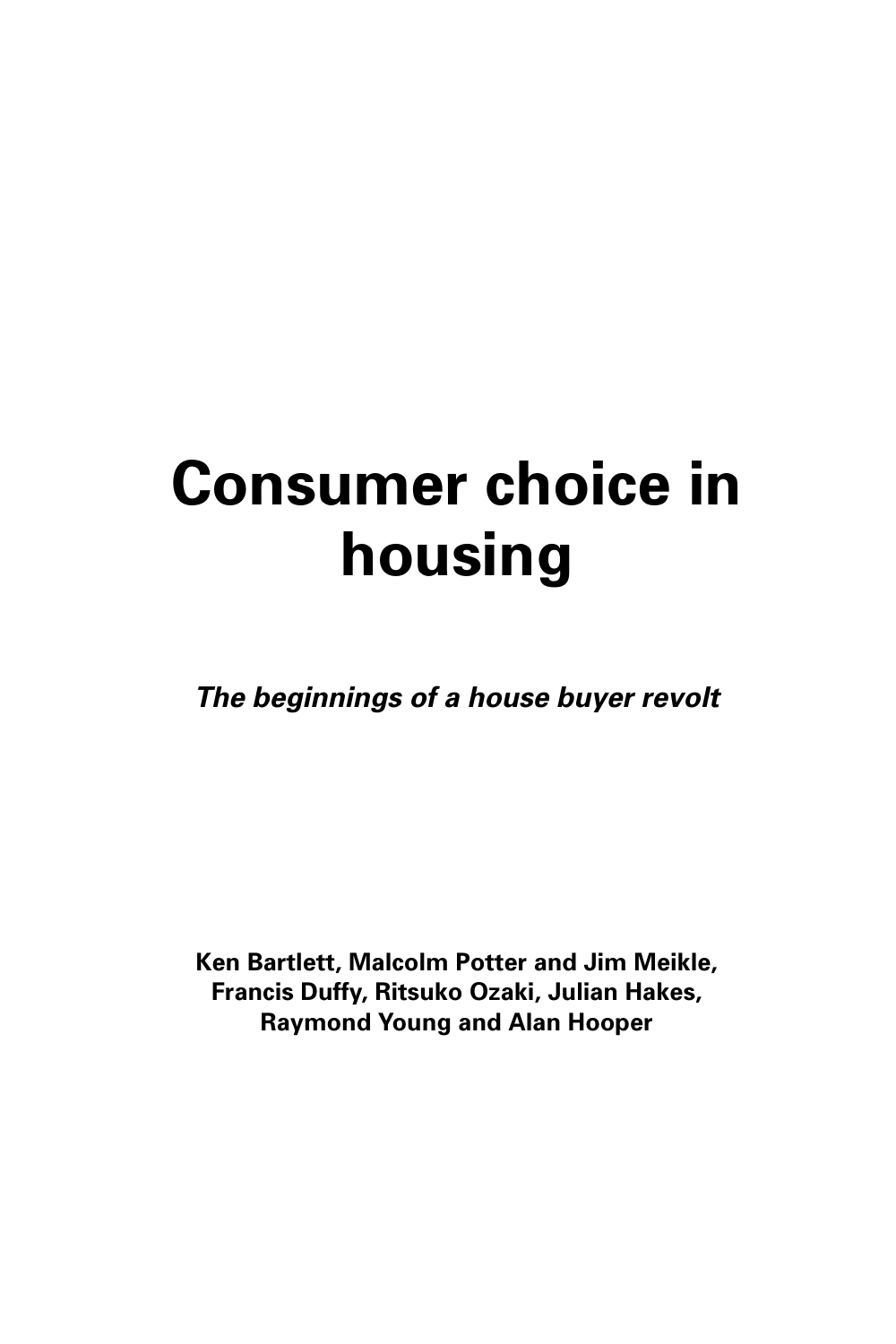The **Joseph Rowntree Foundation** has supported this project as part of its programme of research and innovative development projects, which it hopes will be of value to policy makers, practitioners and service users. The facts presented and views expressed in this report are, however, those of the authors and not necessarily those of the Foundation.

Joseph Rowntree Foundation The Homestead 40 Water End York YO30 6WP Website: www.jrf.org.uk

© Joseph Rowntree Foundation 2002

First published 2002 by the Joseph Rowntree Foundation

All rights reserved. Reproduction of this report by photocopying or electronic means for non-commercial purposes is permitted. Otherwise, no part of this report may be reproduced, adapted, stored in a retrieval system or transmitted by any means, electronic, mechanical, photocopying, or otherwise without the prior written permission of the Joseph Rowntree Foundation.

ISBN 1 84263 065 2 (paperback) ISBN 1 84263 128 4 (pdf: available at www.jrf.org.uk)

A CIP catalogue record for this report is available from the British Library.

Cover design by Adkins Design

Prepared and printed by: York Publishing Services Ltd 64 Hallfield Road **Laverthorpe** York YO31 7ZQ Tel: 01904 430033 Fax: 01904 430868 Website: www.yps-publishing.co.uk

Further copies of this report, or any other JRF publication, can be obtained either from the JRF website (www.jrf.org.uk/bookshop/) or from our distributor, York Publishing Services Ltd, at the above address.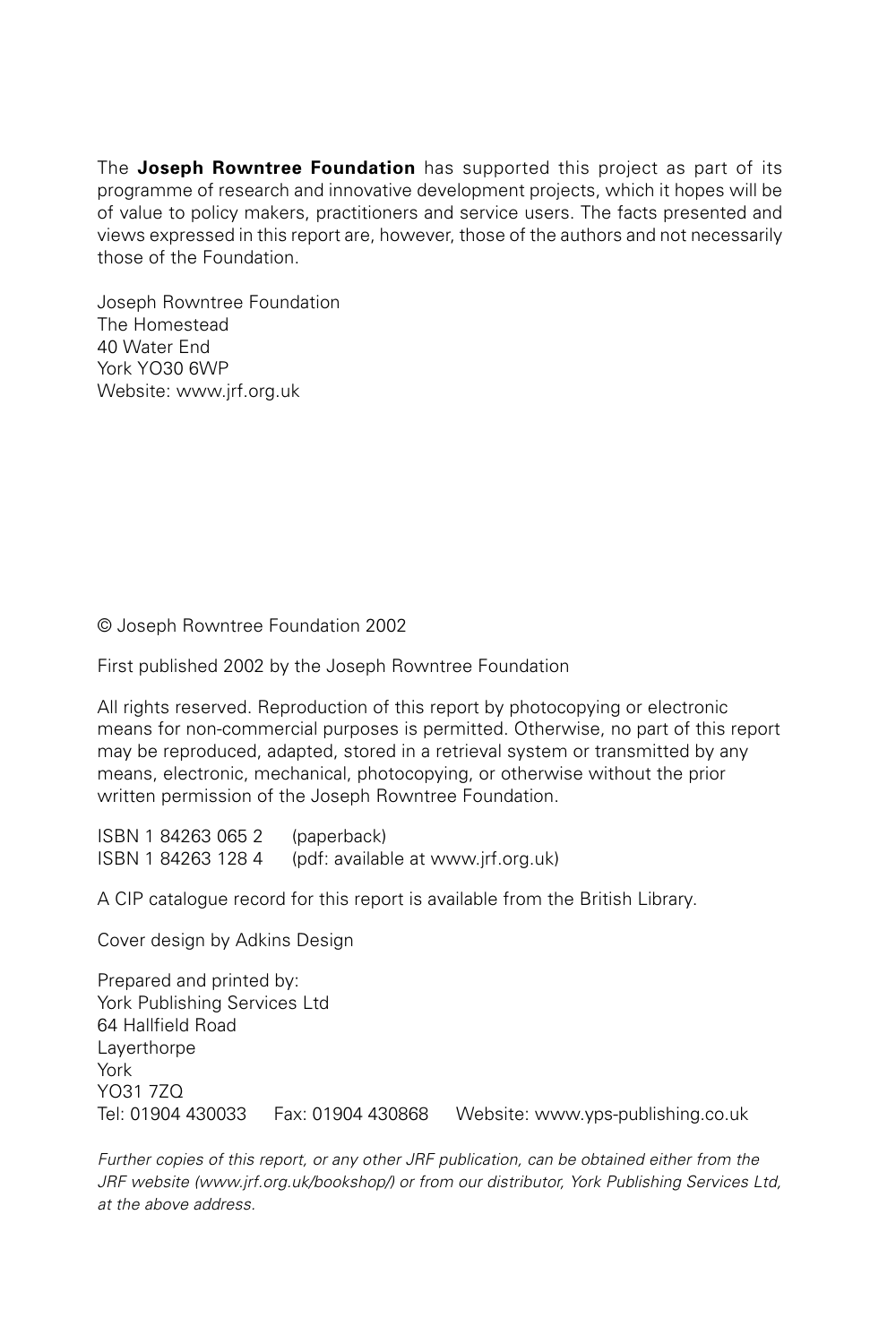# **CONTENTS**

|   | <b>Notes on the contributors</b>                                                                                                  | iv  |
|---|-----------------------------------------------------------------------------------------------------------------------------------|-----|
|   | Introduction: suppliers and customers in UK housing -<br>leaping over the gap<br><b>Ken Bartlett</b>                              | vi  |
|   | 1 Homes for today and tomorrow – a comparative<br>review in the European context<br><b>Malcolm Potter and Jim Meikle</b>          | 1   |
|   | 2 Changing lifestyles and aspirations: designing for<br>contemporary customers<br><b>Francis Duffy</b>                            | 21  |
|   | 3 'Mind the gap': customers' perceptions and the<br>gaps between what people expect and what<br>they are offered<br>Ritsuko Ozaki | 45  |
|   | 4 Designing for future homes with a reunderstanding<br>of the past<br><b>Julian Hakes</b>                                         | 68  |
| 5 | Improving the image of new houses<br><b>Raymond Young</b>                                                                         | 82  |
|   | 6 Consumer housing preferences in a market context<br>Alan Hooper                                                                 | 101 |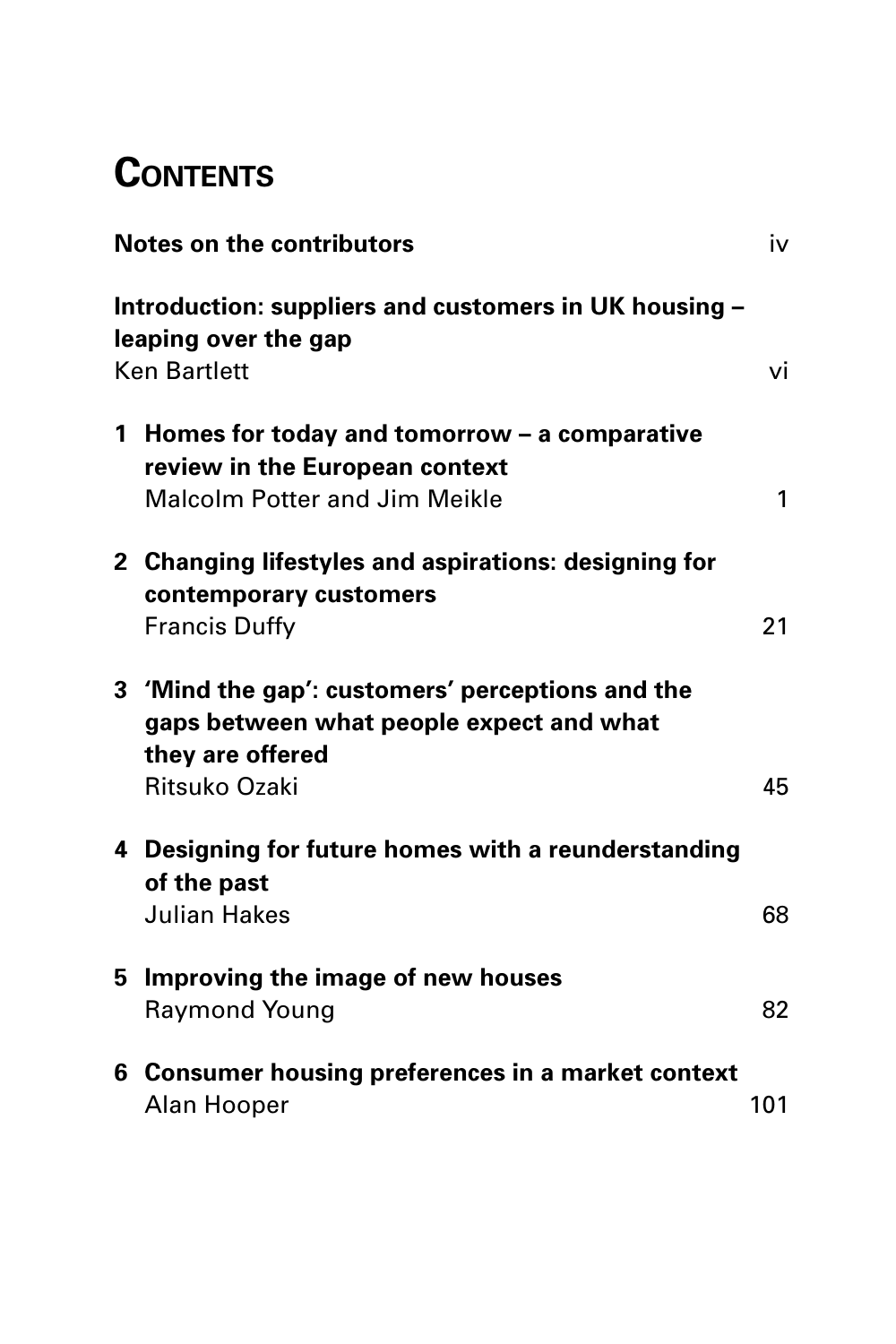# **NOTES ON THE CONTRIBUTORS**

| <b>Ken Bartlett</b>   | Ken Bartlett is an adviser to the Joseph<br>Rowntree Foundation and directs the<br>Rethinking Housebuilding research<br>programme.                                                                                                                                                                             |
|-----------------------|----------------------------------------------------------------------------------------------------------------------------------------------------------------------------------------------------------------------------------------------------------------------------------------------------------------|
| <b>Malcolm Potter</b> | Malcolm Potter is an architect with many<br>years of housing experience and is now a<br>senior consultant with Davis Langdon<br>Consultancy.                                                                                                                                                                   |
| <b>Jim Meikle</b>     | Jim Meikle is a Partner of Davis Langdon<br>Consultancy and has a particular interest in<br>international building stock and construction<br>statistics.                                                                                                                                                       |
| <b>Francis Duffy</b>  | Francis Duffy is an architect and writer,<br>specialising in the design of working<br>environments. He is one of the founders of<br>DEGW, an international architectural<br>practice, and is a past President of the RIBA<br>(Royal Institute of British Architects) and the<br>Architects' Council of Europe. |
| <b>Ritsuko Ozaki</b>  | Ritsuko Ozaki is a Research Fellow at SPRU<br>(Science and Technology Policy Research),<br>University of Sussex. Her background is<br>sociology.                                                                                                                                                               |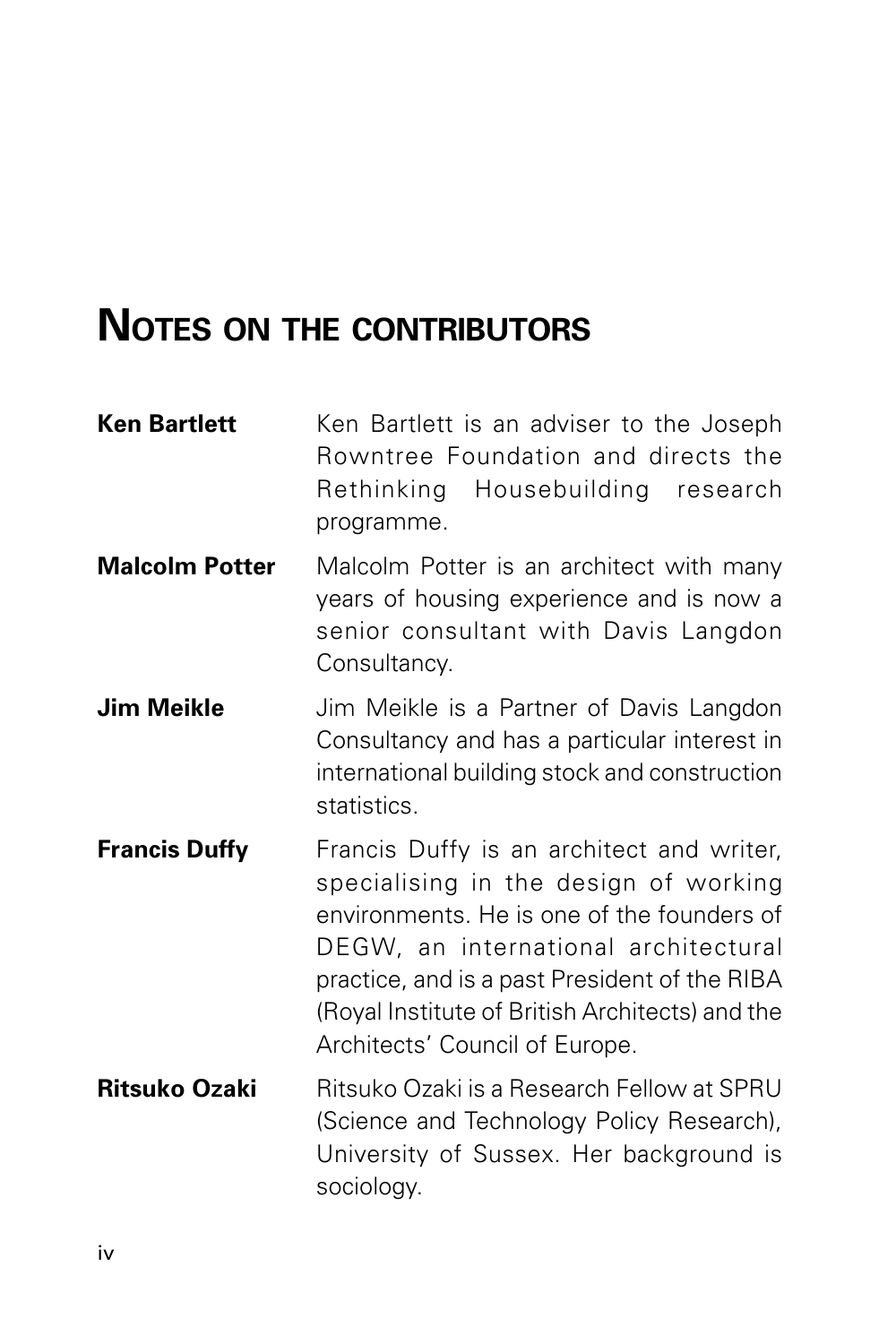| <b>Julian Hakes</b>  | Julian Hakes is Director of Hakes Associates<br>Architects and tutors at the University of<br>Cambridge Department of Architecture. |
|----------------------|-------------------------------------------------------------------------------------------------------------------------------------|
| <b>Raymond Young</b> | Raymond Young is an Honorary Senior<br>Research Fellow at the Department of Urban<br>Studies at the University of Glasgow.          |
| <b>Alan Hooper</b>   | Alan Hooper is Professor of Housing and<br>Planning in the Department of City and<br>Regional Planning, Cardiff University.         |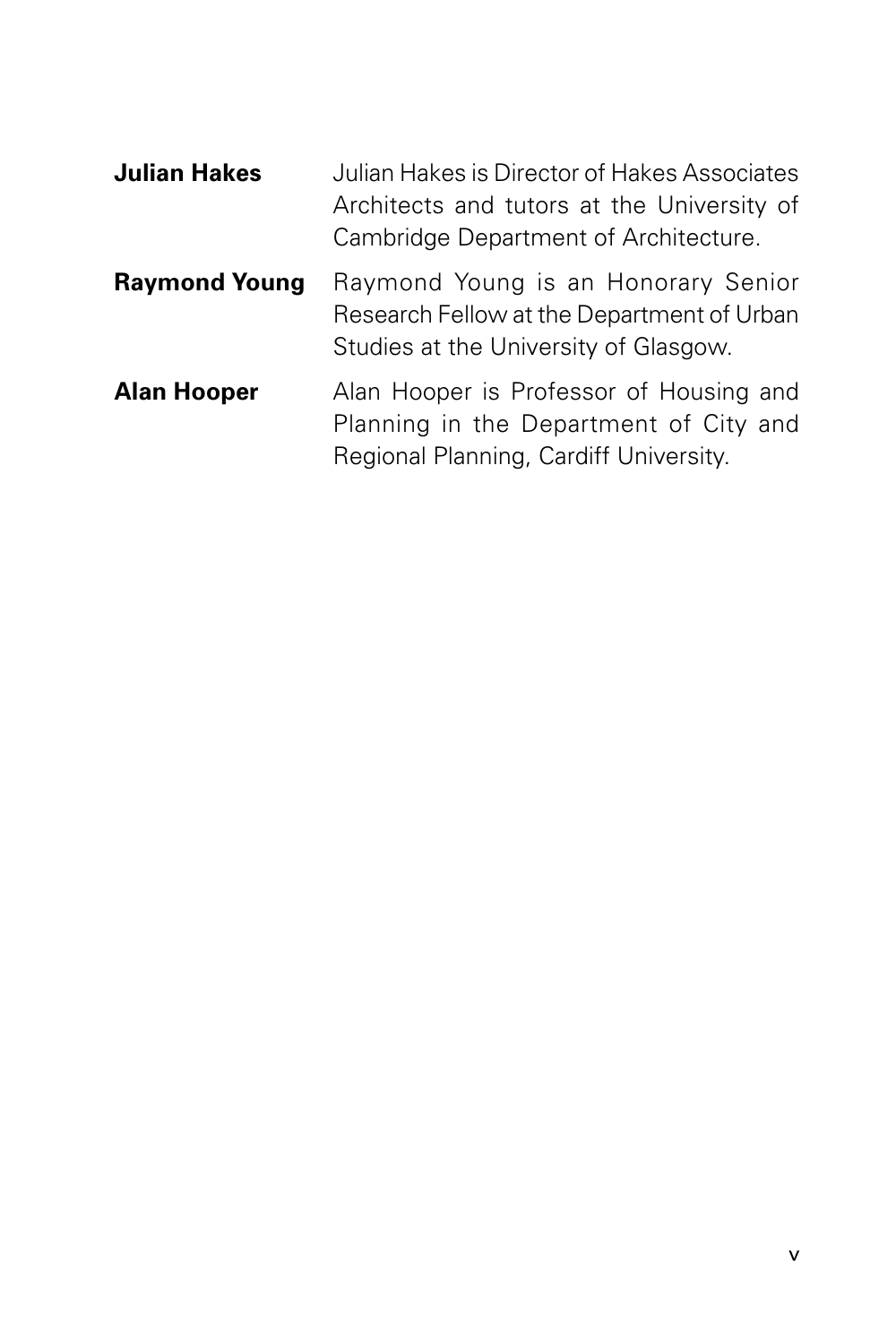# **INTRODUCTION: SUPPLIERS AND CUSTOMERS IN UK HOUSING – LEAPING OVER THE GAP Ken Bartlett**

Since the industrial revolution, and arguably earlier, decisions on the provision of housing in the UK have been dominated by suppliers, not by those who live in houses. Francis Duffy, in his contribution to this book, records the 'colossal and monolithic certainty' of young architects 30 years ago that 'British society knew what sort of housing people ought to have'. Even as recently as four years ago, the chairman of a small house-building company could report with satisfaction to shareholders that the company had reduced its range of house types: 'we now sell what we wish to sell, not what our customers wish us to sell'!

Over the last three years, the climate has fundamentally changed. A number of factors have contributed:

- 1 the rise in Britain of a consumer culture, which regards choice in everything as a natural right
- 2 growing dissatisfaction with the standards of building the image of the house-building industry is very poor and the public is increasingly aware
- 3 concern in the industry itself about its future.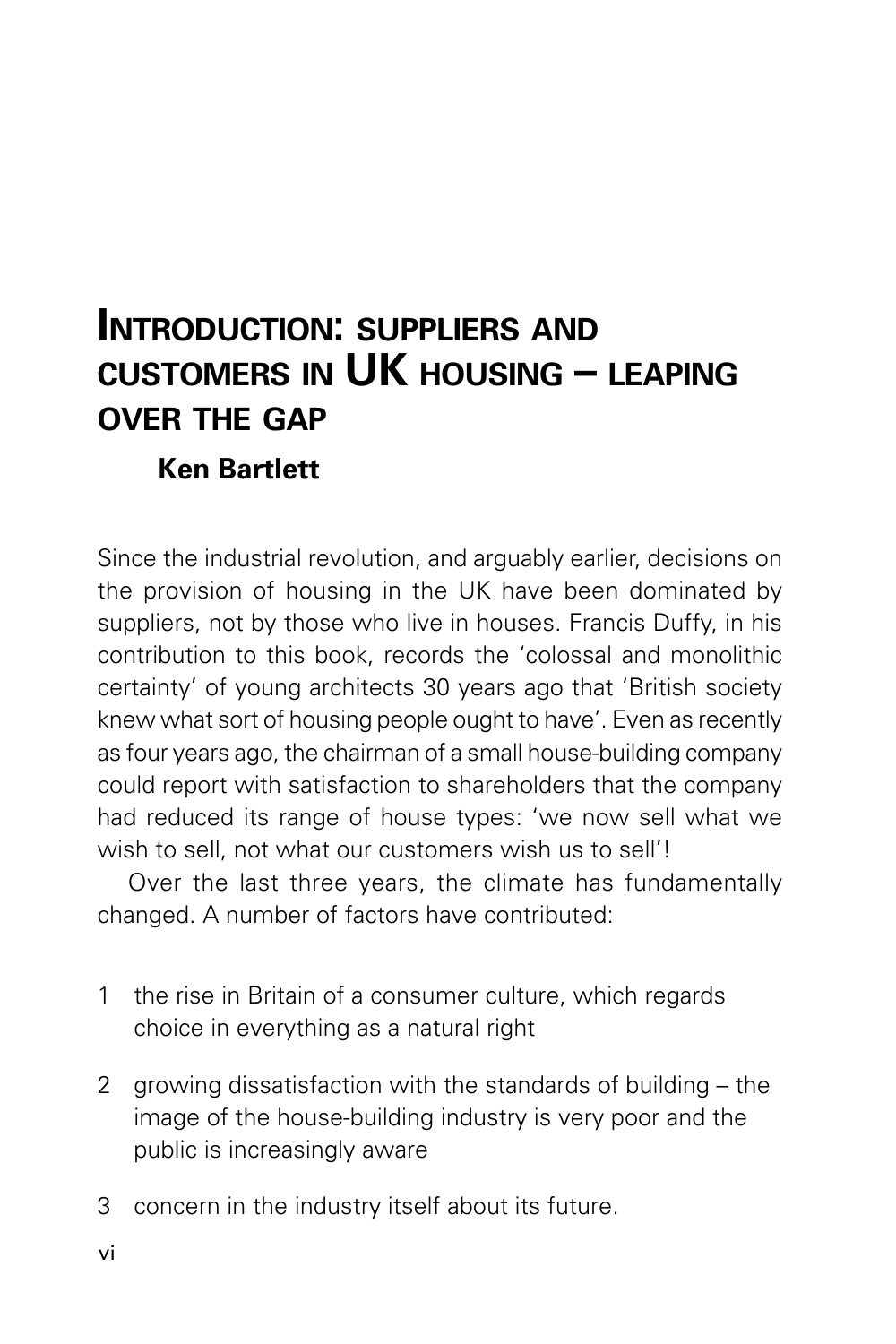Over the last five years, the production of new houses in the UK has fallen by over 25 per cent – from 200,000 to under 140,000 – the lowest peacetime total since 1924. Significantly, influential voices within the industry now recognise that the problem – and its solution – is related to public image, customer perception and customer satisfaction. The Housing Forum's new Customer Satisfaction Survey is now available on the web, bringing the same level of scrutiny to new houses as to new cars. Sir Michael Latham, author of the Latham report and chairman of Wilmott Dixon, in an address to the Greater Peterborough Chamber of Commerce training and enterprise seminar (February 2001), said:

There is a gap. It must be bridged. The issue for the industry is whether that bridge is to be a robust Tower Bridge or a flimsy pontoon. The building of that bridge needs to begin yesterday. Clients are no longer prepared to wait … they will increasingly take matters into their own hands by choosing out of area or even overseas firms which will perform more to their satisfaction.

Latham's gap is the context and policy relevance of these essays. They underline the key issue, but they also provide ideas for the future, aimed at enabling the house-building industry in the UK to leap over the gap and double or triple its output. An increase in new housing provision is an urgent national priority, because many existing houses are very poor quality, unsustainable in energy terms, in bad environments and poorly located in relation to essential services. We need to replace existing houses as well as providing for new households. However, the house-building industry does not currently command sufficient confidence with consumers to allow it to expand. If the industry is to expand, it must rebrand itself by responding to the growing demand for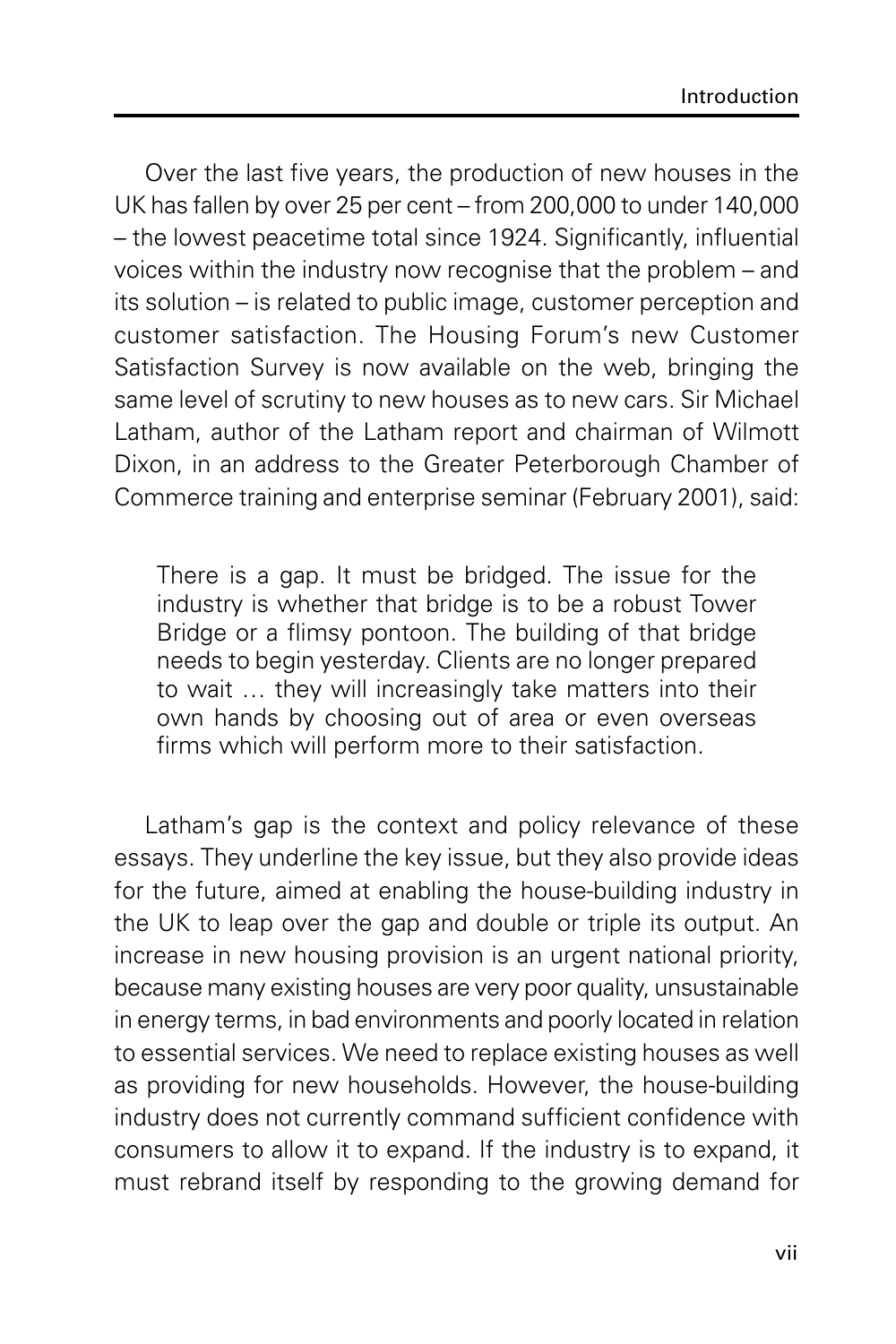consumer choice. These essays aim to identify the characteristics of new houses that would attract consumers. Together, they constitute an analysis of the gap between housing providers and consumers. They also offer positive suggestions about how the gap can be closed.

In the first chapter, Malcolm Potter and Jim Meikle of Davis Langdon reflect on the hundred-year inheritance of UK housing. They conclude that future generations have an ageing housing stock and an ageing population, divided in its ability to pay for the future. Fiscal policies have exacerbated the problem by discriminating against certain social or economic groups and causing division/exclusion:

… the provision of personal subsidies in the UK (housing benefit) has led to rent increases that only reinforce the disadvantages of low-income households and limit their access to good housing. Similarly, policies that place no limits on capital gains from home-ownership ultimately increase the divide between the wealthy and the poor, making access to the sector increasingly difficult for those on low incomes.

Potter and Meikle's discussion covers a range of EU countries, giving a backdrop to housing provision across Western Europe that gives a clue to how questions of customer choice may be influenced.

Francis Duffy, architect and founder of DEGW, is an acknowledged leader in the field of workplace design. He starts by recalling attitudes towards housing in the architectural profession at the beginning of his career: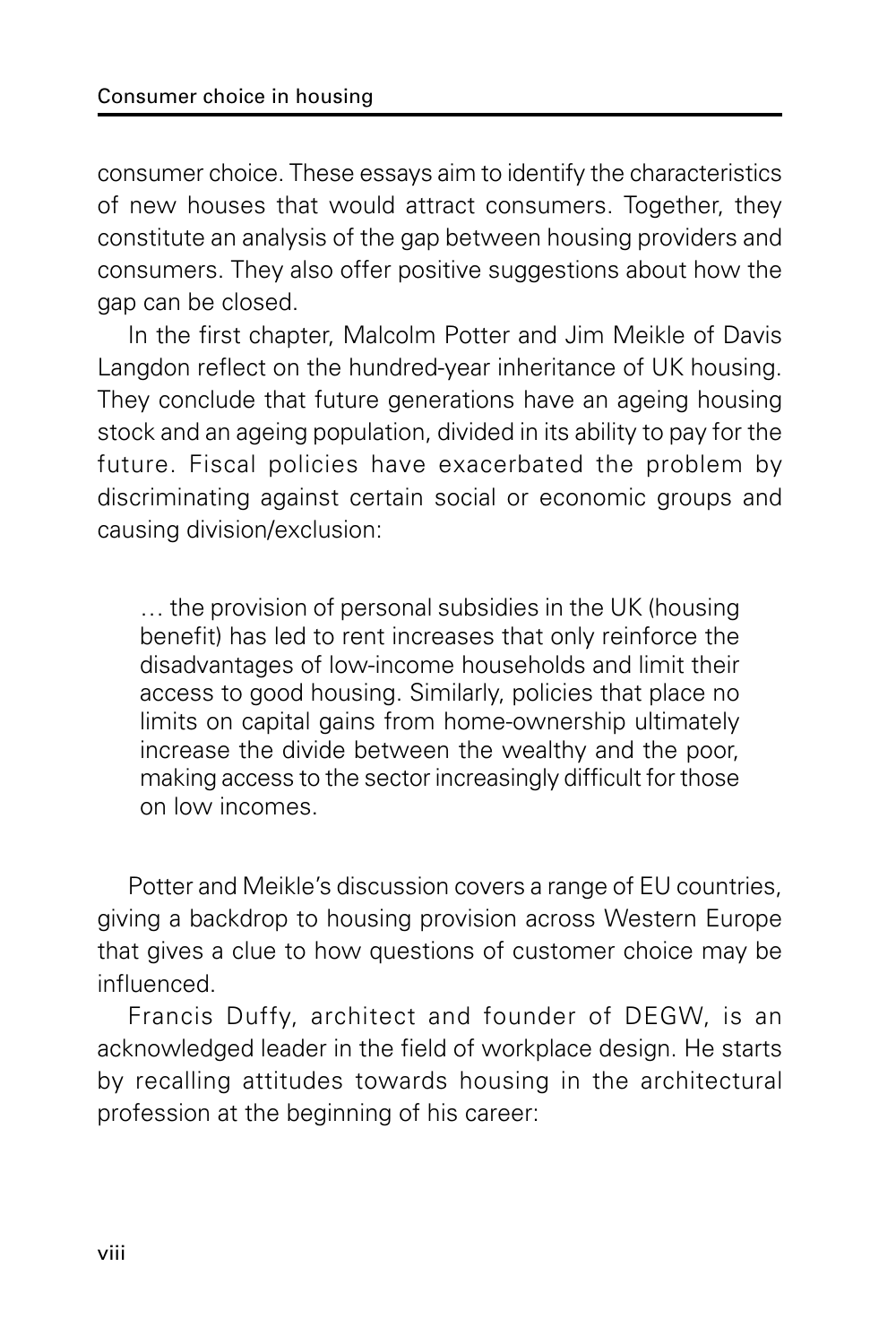I helped to prepare a document for architects on house types called Generic Plans. I now realise that this was an exercise in variety reduction ... the big priority was to reduce choice for users rather than to open up options. It was not obvious to me at the time that this kind of idea was far more likely to appeal to the construction industry than to those on the demand side of the supply/demand equation.

Duffy comments that attitudes were very similar 'in the capitalist United States and in welfare state Britain as much as in the post-Stalinist East'. He characterises the last 30 years in both office design and housing as the story of a long slow but cumulatively huge retreat from such monolithic attitudes: from top down to bottom up; from central control to delegated authority; from variety reduction to the acceptance of diversity. Duffy then discusses changing attitudes which relate to shifts in societal priorities: from the long to the short term; from fixed conventions to increasing fluidity in the use of time and space; from imposed to negotiated order.

Ritsuko Ozaki of the Science and Technology Policy Research Unit, Sussex University, concentrates on the gap between what people expect and what they are offered. Customer satisfaction is a key driver for the UK house-building industry, but the shift from producer convenience to customer focus is difficult and uncomfortable. Even so, analysing the gap between customer aspirations and what has been delivered enables builders to improve performance. Dr Ozaki examines this gap in detail in three main areas: workmanship, service provision and house design. Her emphasis is on the way customer-focused performance can improve business and the way Japanese house builders have used careful analysis of customer wishes to promote their business. Significantly, she comments that while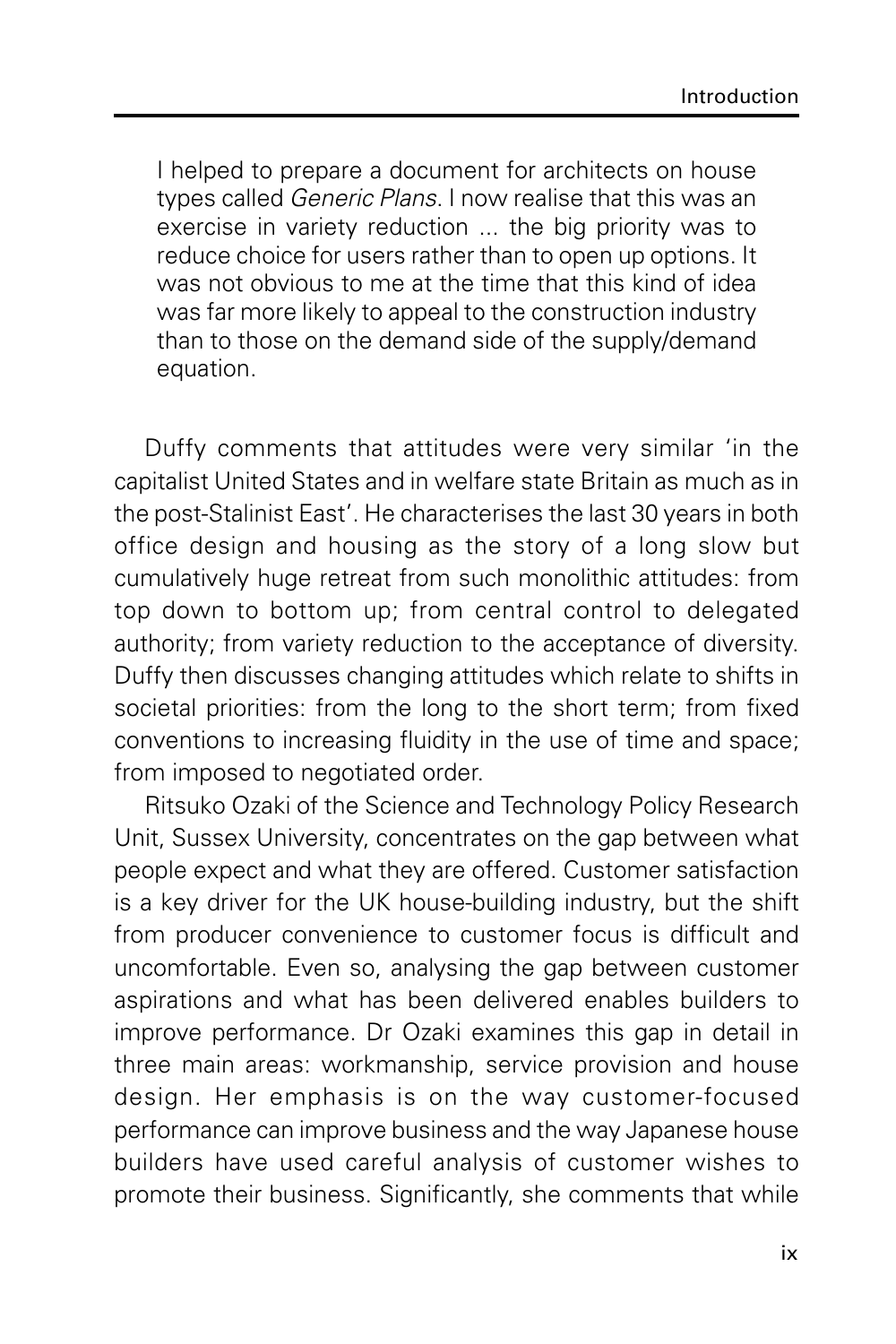'UK house builders do not offer as much flexibility in house design as their Japanese counterparts ... the UK house buyers have more specific ideas about their homes'.

The fourth essay by Julian Hakes of Hakes Associates Architects and Designers seeks to understand what it is about older properties that gives them their enduring attraction. He believes that the appeal of old houses resides primarily in the quality of experience that they provide and goes on to describe a drift away in modern building from the intuitive relationship between the person and the environment. He draws attention to the special affinity we seem to have for the natural 'real' materials of old buildings, like stone and wood. By contrast, the typical new house is a place where surfaces may look like stone or wood, but lack their feel and smell. We do not have to accept desensitised environments; natural materials are not necessarily expensive or requiring of specialist skills. On the continent, they have been formed into products suited to the modern construction industry. Humanness and lifestyle should guide the production and design of our houses. 'We respond to light and shade, to our acoustic environment, to enclosure and exposure, to the quality of the air that we breathe.' A good house will therefore address both these unchanging human attributes and culturally conditioned lifestyle choices. People like space that is flexible but not neutral or impersonal and materials with which they have an affinity.

Raymond Young, an honorary senior research fellow at Glasgow University's Urban Studies department, writes about the position of individual house buyers faced with the need to choose a home. It is an intimidating prospect – a huge investment. People have fears about building quality and the possibility of being conned, and there is a feeling on the part of buyers that they do not know much about modern design or issues like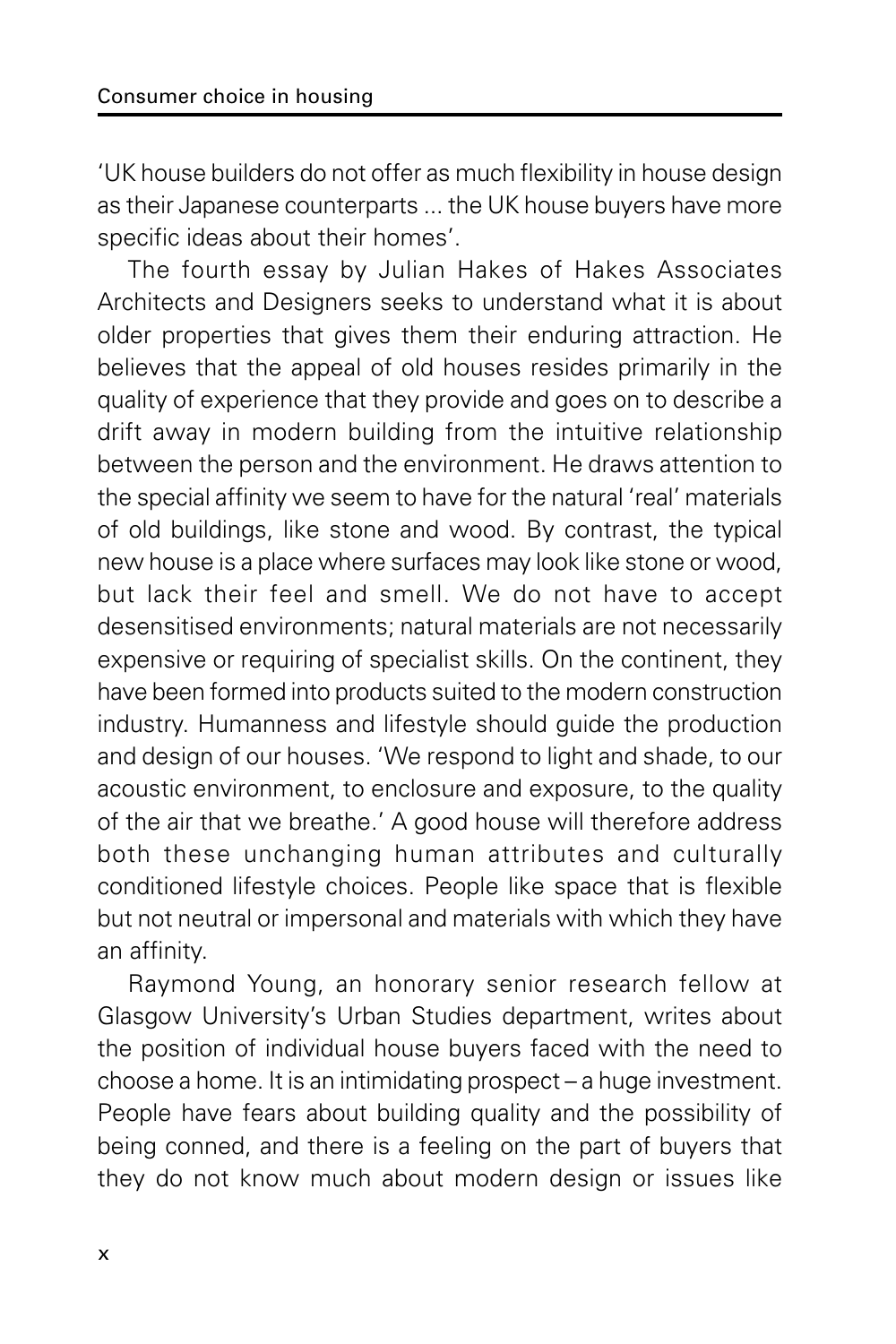sustainability. The key point made by Young is the need to create an intelligent client, not just a consumer of a product. He draws attention to an information vacuum. In computers and car construction, for example, a range of independently published magazines analyse construction and cost, and give information on choice; there is no such equivalent in housing. Television programmes are common but largely concentrate on questions of interior fashion. In Scandinavia (and Japan), people are able to visit house exhibitions where they can see affordable homes where the method of construction is proudly demonstrated. By contrast, in the UK, most exhibit show houses are top of the range and not generally affordable, and there is no emphasis on construction methods. Yet, the 100-house 'Homes of the Future' development, part of Glasgow City of Architecture and Design 1999, exhibited houses which then sold extremely quickly as highdensity housing. This example is particularly relevant in the context of the UK consensus that we need to build high-quality, highdensity homes in inner urban areas. If this policy is to succeed, the general public – and potential residents in particular – have to be given opportunities to inspect high-density developments, to learn in detail about their construction and to be able to form a direct assessment of the quality of life on offer. Only in this way will it be possible for house building in the future to test itself against consumer aspirations and to build up public confidence.

In the final contribution, Alan Hooper, Professor of Housing and Planning at Cardiff University, reflects on how consumer choice in housing is conditioned not only by the quality of a dwelling, but also by other sets of institutions and structures which constitute the market in any given context. Is there, for example, anything intrinsically desirable about owner-occupation, or is the fact that ownership is the majority choice in the UK based not on the intrinsic desirability of ownership in itself, but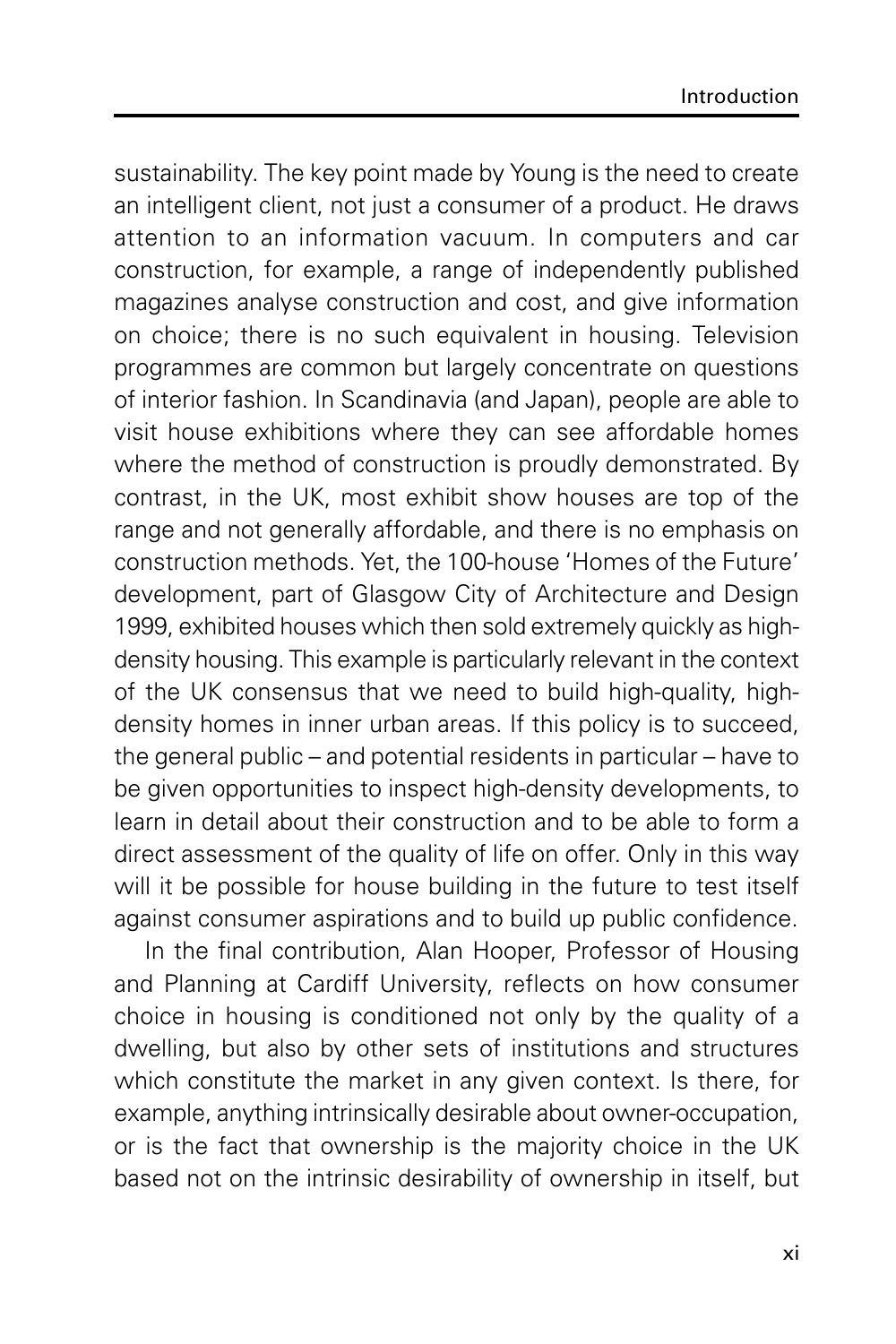on the desirability conferred on it by circumstances? Thus, in the UK, housing market dynamics, land regulation and tax policies have structured residential options so that housing choices are constrained. These factors have led to ownership becoming the dominant form of tenure at 67 per cent nationally (1991 Census). The domination of ownership has now become such a fact of life that it is easy to forget that, in 1969, less than half of UK householders were owners (46 per cent). Hooper observes that, despite this, little is known in depth about the housing preferences of owner-occupiers in general and the occupants of new housing in particular, although some trends and contradictions have become apparent. For example, consumers want more space, but rising costs and the indirect effects of planning are actually reducing space in the dwellings. Innovation in the construction process makes individual options possible, but so far the introduction of any real flexibility in individual design or layout has been negligible.

The views of consumers used to be an optional extra, at best a matter of polite interest. They are now vital to the house-building industry's future and survival. The expansion of flexibility and choice, and with it the rate at which the UK housing stock is renewed, must become a joint agenda for the industry, and for all those who determine and regulate their working environment. The common denominator of these essays is that the involvement of consumers making choice is no longer an optional extra or a regrettable inconvenience; it is the very engine of change.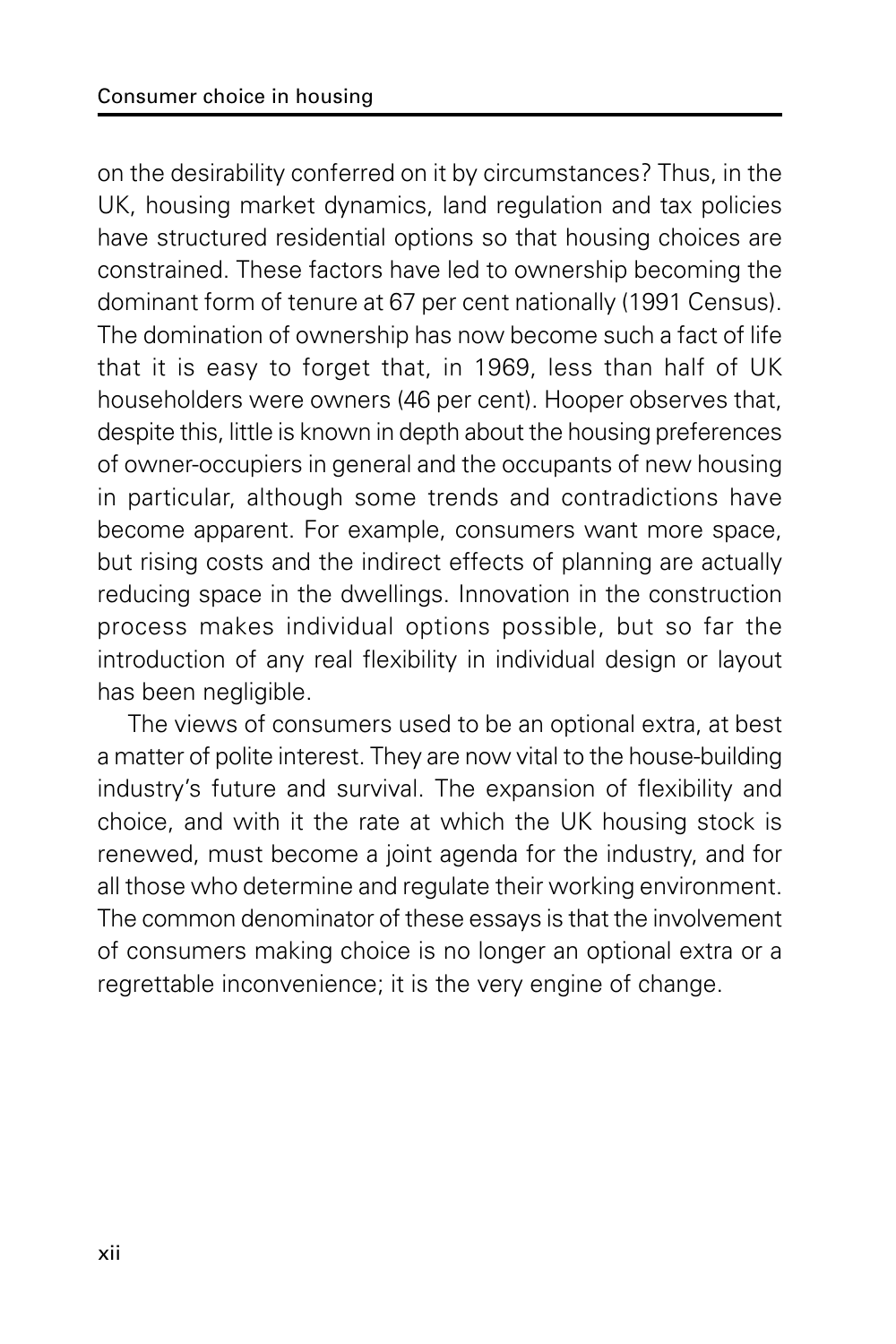# **1 HOMES FOR TODAY AND TOMORROW – A COMPARATIVE REVIEW IN THE EUROPEAN CONTEXT**

**Malcolm Potter and Jim Meikle**

## **Summary**

A recent report on European housing concluded that 'the routes to good housing differ sharply and levels and varieties of support vary greatly' (Housing Policy in the EU Member States, working document 14). It is worth considering why there is such diversity and how the different approaches to housing provision impact on choice. This chapter draws on data and views of housing provision from a variety of sources. Because it does so, it highlights in places the dearth of reliable comparative data on this important topic. The authors have been selective in the data and views used and, where appropriate, have commented on them. It is important not to overlook the fact that such data can, of course, conceal large internal variations.

# **Questions of choice**

At the broadest level, housing choice is affected by a number of factors: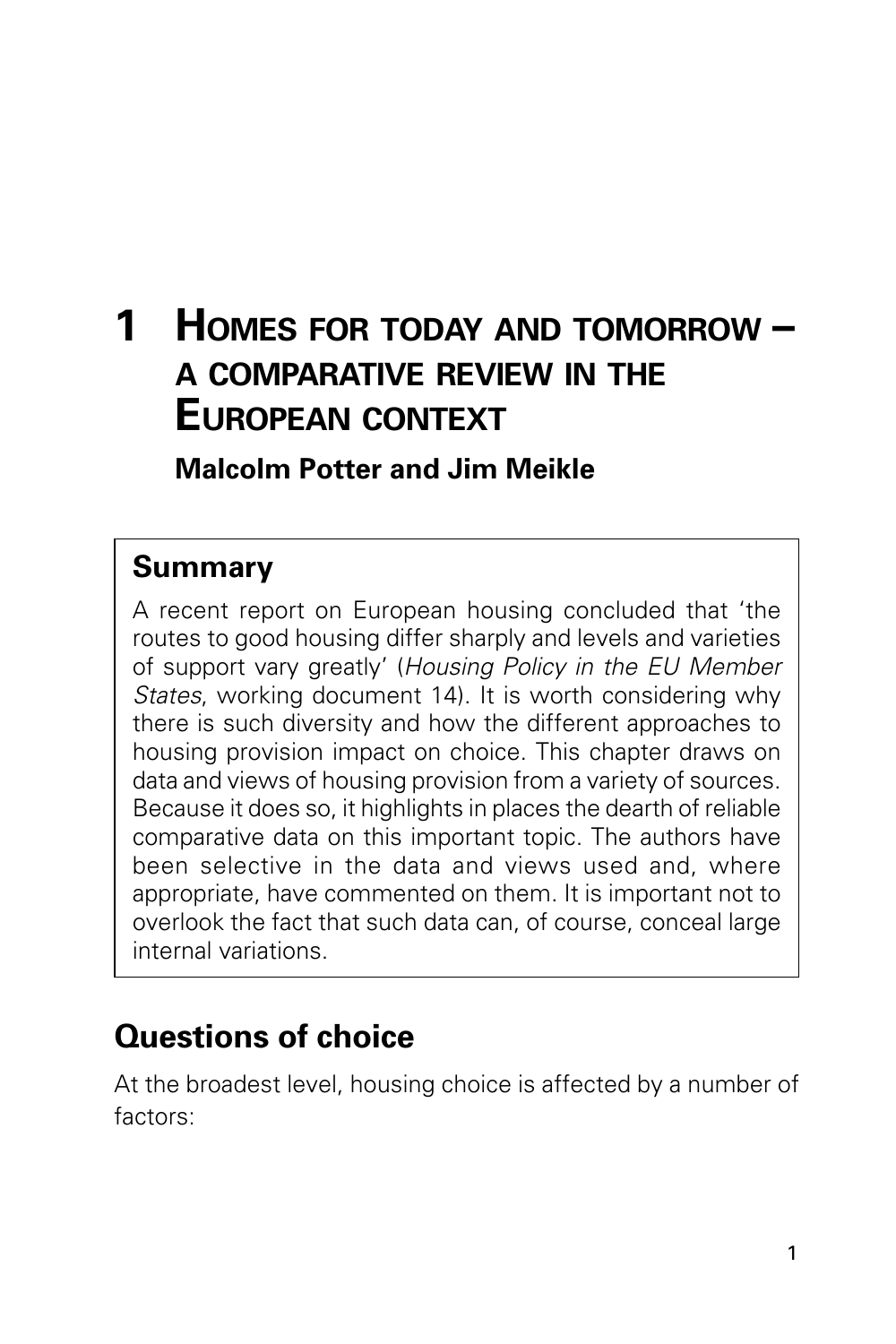- the existing supply, type and quality of housing
- changes in demographic and socio-economic patterns
- the nature of tenure and how this is administered
- accessibility, quality, affordability and the mechanisms for support.

Each of these is a major topic in its own right and cannot be dealt with in detail in this brief review. What is done here is to raise questions through an examination of the principal characteristics of contemporary housing and to show, by highlighting common issues and differences, how choice can be affected, particularly for the poorer sections of society. If these examples succeed only in provoking thought, this chapter has served its purpose.

Examples and comments focus primarily on a limited number of countries but reference is made to all EU member states where this is particularly relevant. As indicated above, obtaining useful and consistent data on housing in Europe has proved difficult and highlights the need for reliable data that address the key issues for policy makers.

### **The overall context**

The average annual rate of growth in the population of Western Europe over the past 20 years has been in the order of 0.28 per cent (5.6 per cent over the 20-year period). Although this rate has generally been consistent across most countries, there have been marked variations. Particular exceptions include Luxembourg and Holland where growth has been as high as 1.0 per cent and 0.5 per cent respectively and Portugal and Italy where growth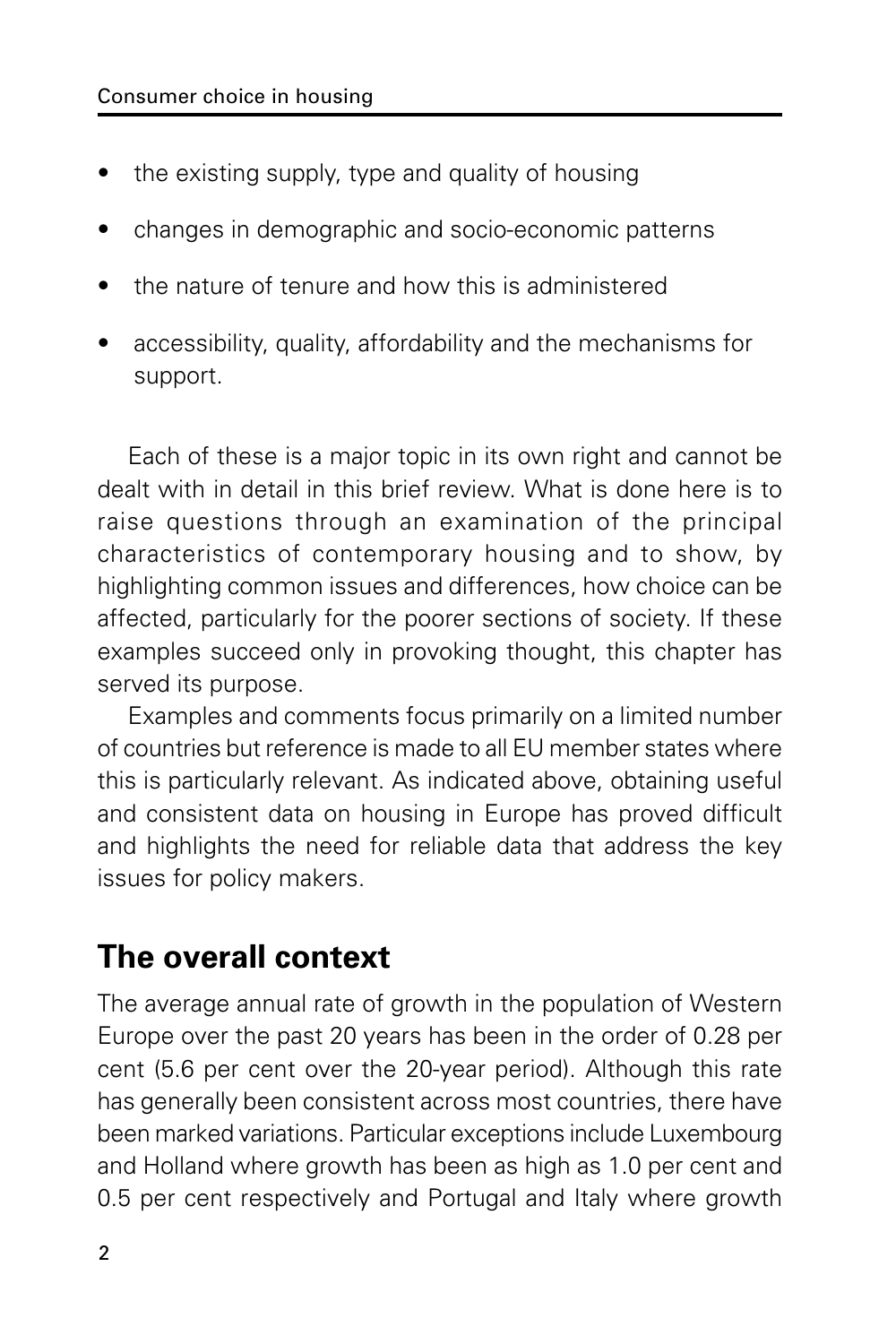has been 0.01 per cent or less. By comparison, the average annual population growth rate of the United States was 1.08 per cent over a similar period.

Projections for the next 20 years generally indicate that the rate of growth is likely to slow down to an annual average of 0.1 per cent. France, Holland and the UK are expected to exceed this figure while populations in Spain and Germany are forecast to fall, the latter by as much as 4 per cent over the 20-year period (Figure 1.1). It is understood that the population growth trends generally assume no significant change in current migration rates.





Note: There are no comparable data for Italy for 2010 and 2020; Holland for 2020; and Germany for 1990.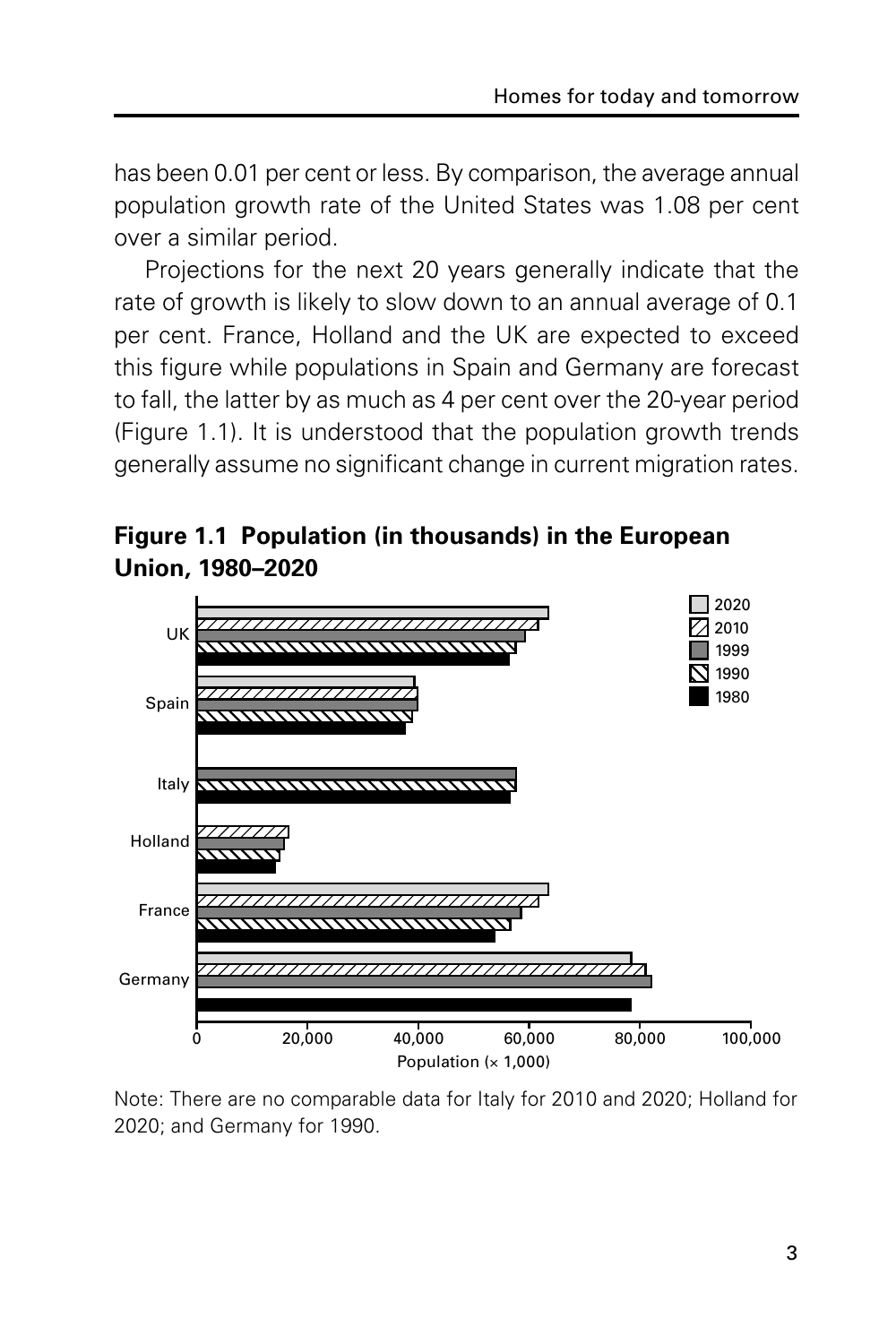These projections incorporate two important features:

- an ageing population
- reductions in average household size.

An average rise of 4 per cent in the over-65 population in the European Union over the past 20 years implies that the birth rate in most countries is declining (Figure 1.2). This is borne out by the forecast that the under-25 population is expected to fall, in some case by as much as 7 per cent (Figure 1.3).

The picture is further altering as a result of decreasing average household sizes and corresponding increases in demand for oneand two-person accommodation (Figure 1.4). The implications of these changes is important as they exacerbate existing problems of matching housing demand with suitable supply.





Note: There are no comparable data for Italy for 2020.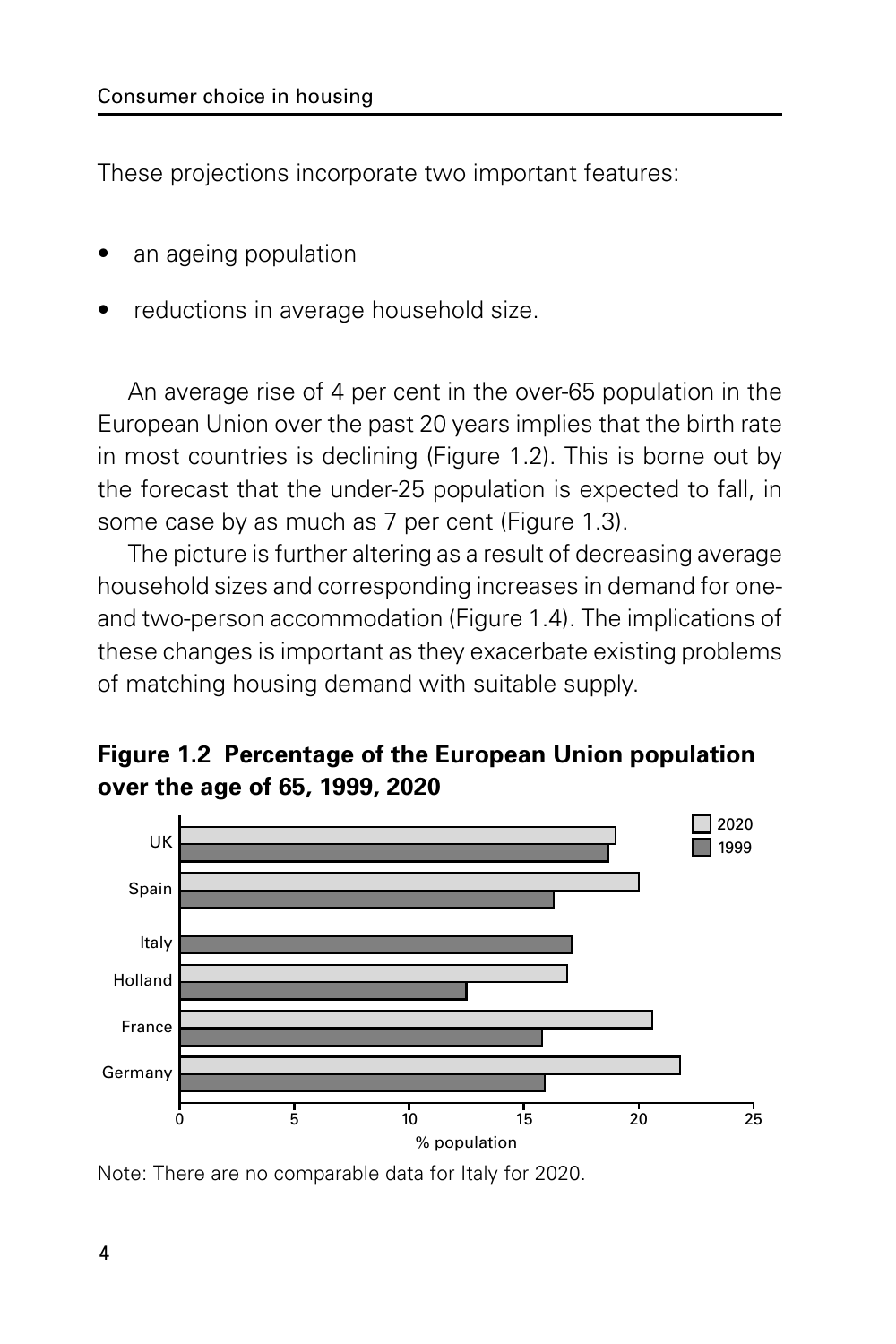

**Figure 1.3 Percentage of the European Union population under the age of 25, 1999, 2020**

Note: There are no comparable data for Italy for 2020.

#### **Figure 1.4 Percentage distribution of one- and two-person households in the European Union, 1980, 1999**

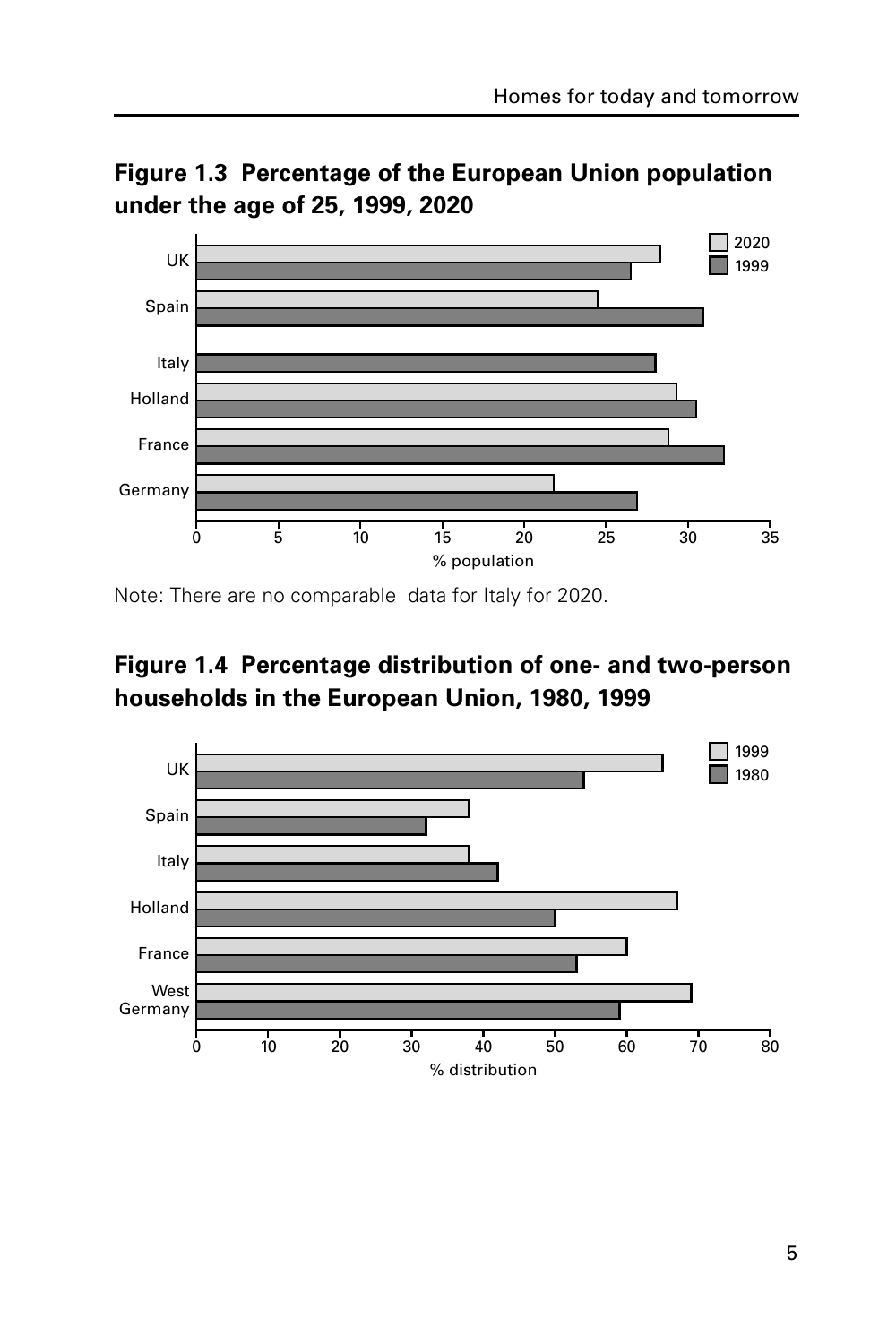Population densities can impact on the quality of day-to-day living and vary considerably from one European country to another. Holland and Belgium top the league for the highest average densities – they are three times more densely populated than France; not far behind are the UK and Germany – more than twice as densely populated as France. The continuing trend of migration of people away from the countryside to large towns in most countries adds to the special problems associated with highdensity urban living. Regional differences, such as those that distinguish the North and South of England and a similar divide in Italy, are also common in many other European countries and further impact on the factors that influence the nature and quality of housing provision. Western European urbanisation levels range from 58 per cent (Finland) to 99.8 per cent (Belgium).

# **Housing stock**

Table 1.1 provides a broad snapshot of the housing stock of the principal European countries in the early 1990s. This shows considerable variation in overall scale and in supply conditions. Despite this, average dwelling occupancy lies within a relatively narrow band (though averages themselves can conceal more than they reveal). Variations in average dwelling occupancy probably reflect vacancy rates and the prevalence of second homes. Levels of urbanisation show some relatively marked contrasts.

The figures in Table 1.1 suggest that the rate of new building is uniformly relatively low (generally less than 1 per cent per annum, implying a crude replacement period of more than 100 years). In addition, only a small proportion of housing investment involves the replacement of existing stock – most new housing is built to satisfy increased household formation and second homes. New housing is also necessary to cope with regional shifts in population. The consequence of regular low levels of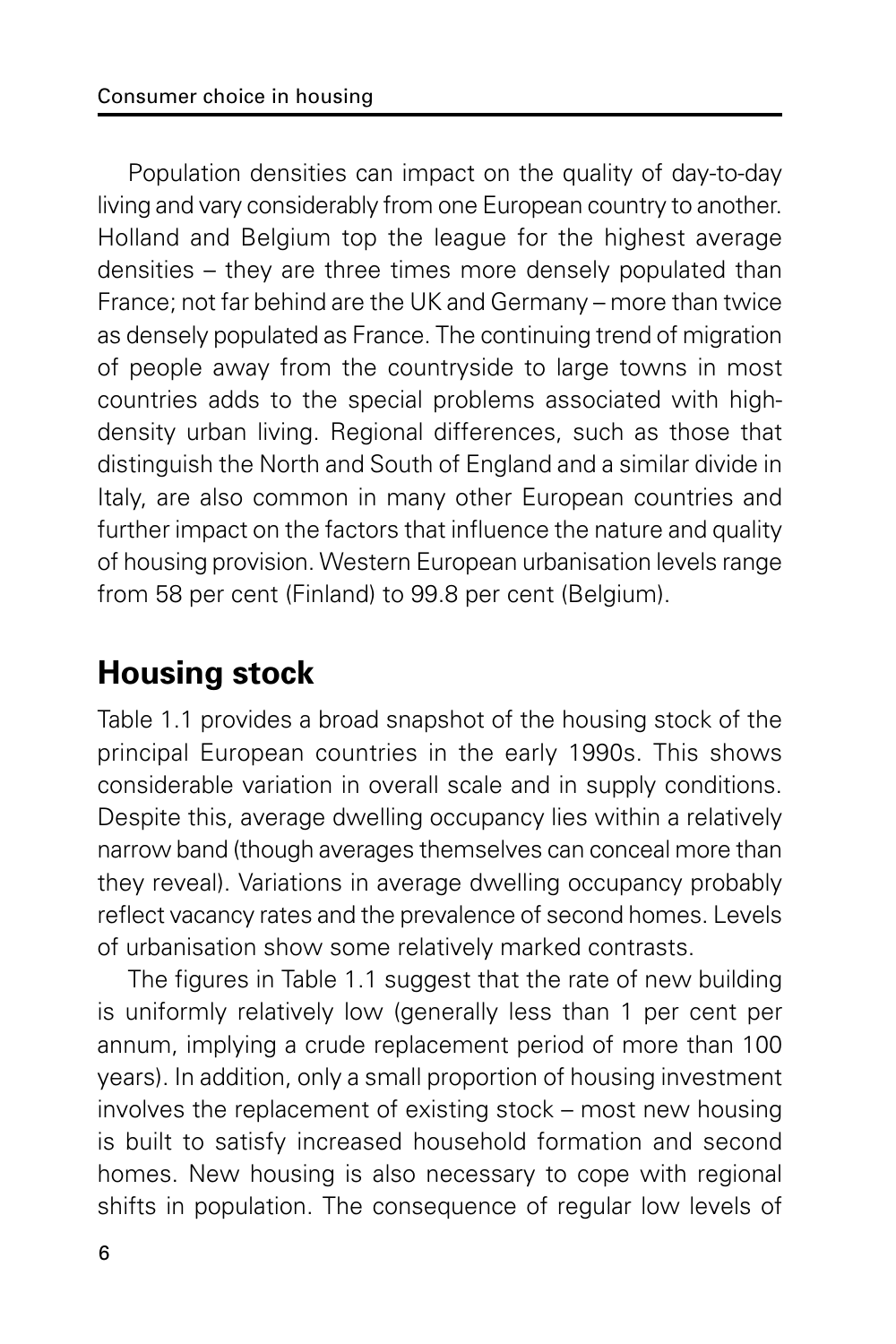| Table 1.1 Dwelling stock in the principal European countries in the early 1990s     |         |         |        |               |              |                |           |
|-------------------------------------------------------------------------------------|---------|---------|--------|---------------|--------------|----------------|-----------|
|                                                                                     | East    | West    |        |               |              |                |           |
|                                                                                     | Germany | Germany | France | Holland       | <b>Italy</b> | Spain          | š         |
| Dwelling stock (000s)<br>1998/99                                                    | 7,017   | 26,839  | 26,237 | 5,892         | 23,232       | 17,154         | 23,622    |
| Average occupancy                                                                   | 2.29    | 2.36    | 2.16   | $\frac{6}{2}$ | 2.5          | 2.27           | 2.45      |
| Stock per 1,000 inhabitants                                                         | 480     | 445     | 490    | 414           |              | 481            | 417       |
| Losses from stock (as<br>% of stock)                                                | 0.78    | 0.05    | 0.28   | 0.19          | 0.21         | 0.72           | 0.07      |
| New dwelling completions<br>(% of stock)                                            | 0.89    | 0.96    | 1.18   | 1.64          | 1.20         | 1.60           | 0.83      |
| Net gains % of stock                                                                | 0.11    | 0.91    | 0.90   | 1.45          | 0.99         | 0.88           | 0.76      |
| Gross investment in dwellings                                                       |         | 35      | 25     | 27            | 28           | $\overline{2}$ | 20        |
| (% of gross capital formation)                                                      |         |         |        |               |              |                |           |
| Level of urbanisation (%)                                                           |         | 87      | 75     | 61            | 67           | 76             | 88        |
| Dwelling stock built pre                                                            | Dд      | 33      | 43     | 28            | 80           | 27             | <b>DG</b> |
| 1945 (% of stock)                                                                   |         |         |        |               |              |                |           |
| Source: Netherlands Ministry of Housing and Physical Planning and Environment, 1992 |         |         |        |               |              |                |           |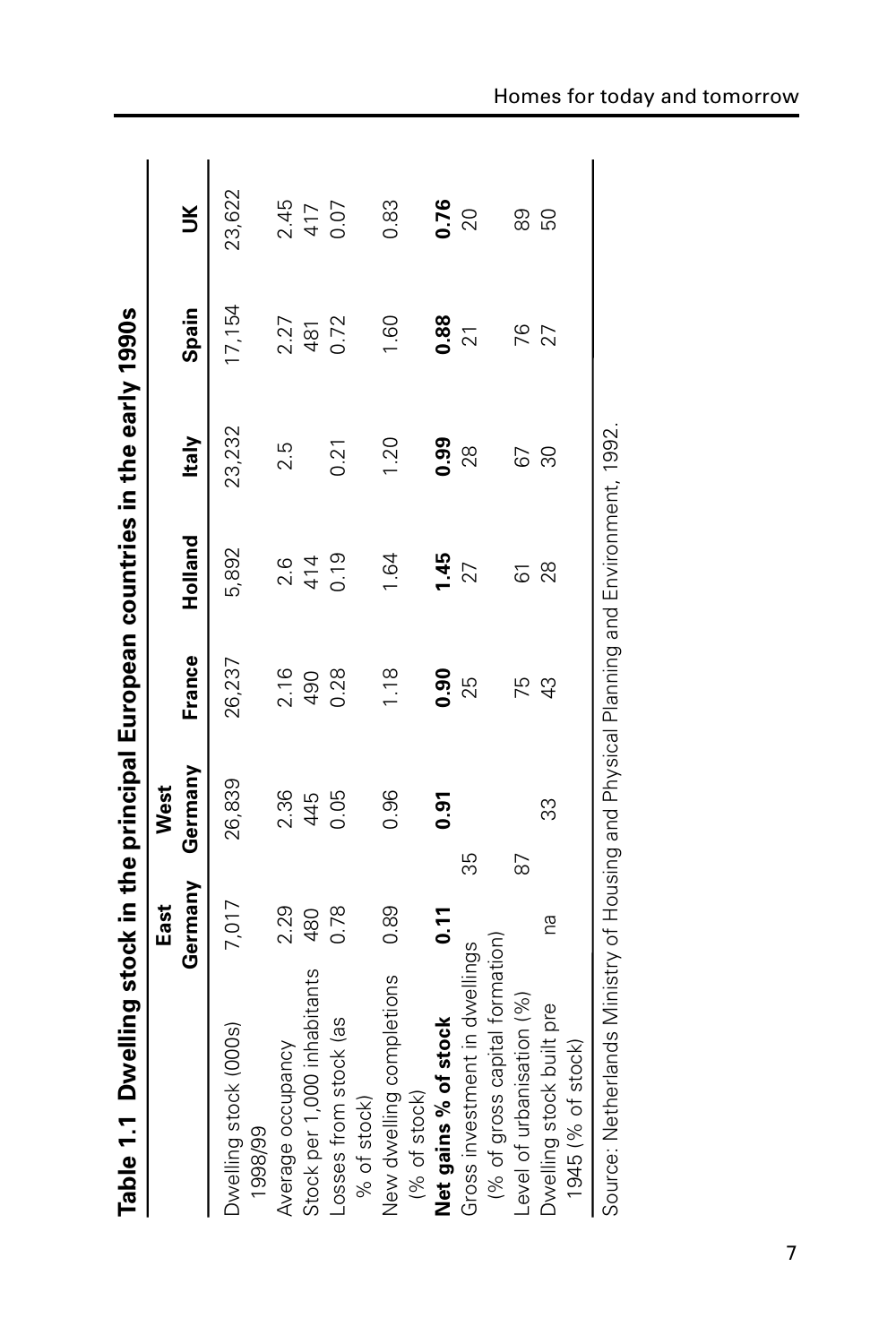investment is that most countries have a high and increasing proportion of older stock, much of which was built before 1945 – UK heads the category for longevity. In recent years, in the UK, demolition has included a growing proportion of stock built since 1945 – a factor that compounds the problems of ageing stock.

The rate of house building has declined over the last 20 years – the number of newly completed dwellings for the whole of the EU fell by over 16 per cent between 1980 and 1995. However, overall capital spending on housing construction over the same period fell by only 10 per cent suggesting increased investment in refurbishment and repair of existing stock. With a few notable exceptions, where new house building has increased (Spain, Ireland and Portugal), recent trends are characterised by a slowing down or declining supply of new housing in most EU countries.

# **Tenure**

While a broad overview of housing provision and demographic trends is helpful in understanding the 'big picture', it is essential to look more closely at the way in which housing is provided in different parts of Europe and how this in turn affects an individual's access to housing.

At the end of the nineteenth century, the prevalence of widespread poverty and inadequate housing in Western Europe led to a review of legislation and health standards. Programmes of demolition and new housing were established to replace slum housing, particularly in urban areas. In order to make the new improved housing fully accessible to all members of the community, a range of measures was introduced to ensure that traditional market mechanisms did not exclude those it was targeted to assist. This gave rise to a variety of not-for-profit housing providers ranging from national and local government to privately sponsored landlords. By the late 1920s, rented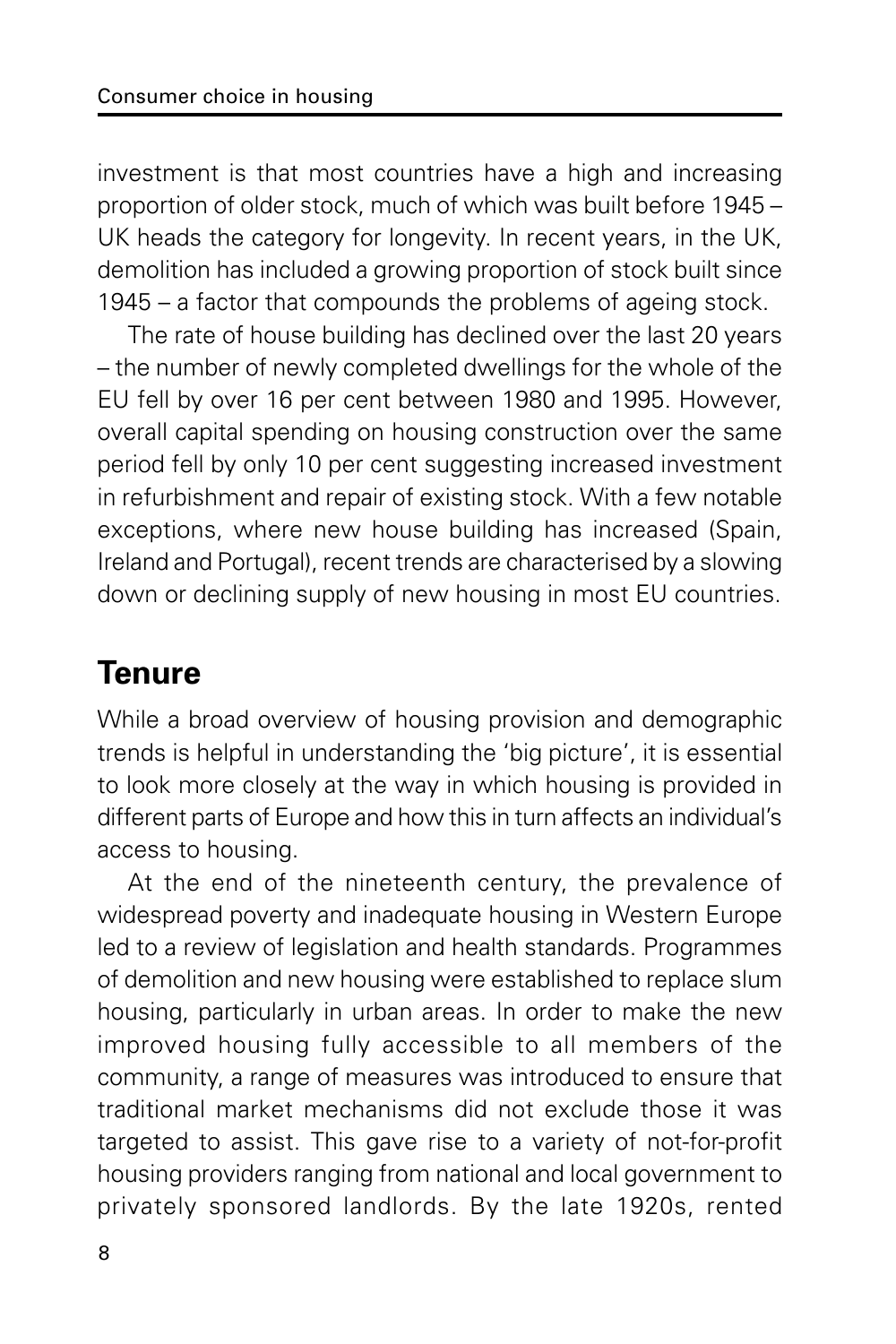accommodation, at below market rates, had become widespread and was almost universal throughout Western Europe after the Second World War. Although this represented only a relatively small proportion of the total housing stock, it was the beginning of a significant change that was to gain momentum.

Policies aimed at relaxing rental control were introduced as a response to the perception that rent restrictions were causing reduced accessibility and under-investment in repair and maintenance, and were first apparent in Northern and Western Europe during the 1960s. By the second half of the 1980s, compulsory rent controls had largely been abandoned.

Analysis of current housing stock by tenure clearly reflects the variety of housing policies adopted by different European countries (Figures 1.5 and 1.6). They may be grouped into four categories: $1$ 

- 1 Those with the largest social rented sector where government made relatively high investments in housing – this group includes Holland, Sweden and the UK.
- 2 Those with a lower proportion of social rented housing combined with a sizeable private rented sector that has been subject to less restrictive rent controls and larger owner-occupied sectors.
- 3 Those with large owner-occupied sectors and relatively small social rented sectors where government investment was small. This group includes Ireland, Italy, Belgium and Luxembourg.
- 4 Those with large owner-occupied sectors, minimal rented sectors and (until recently) declining low quality private rented sectors. This group includes Portugal, Spain and Greece.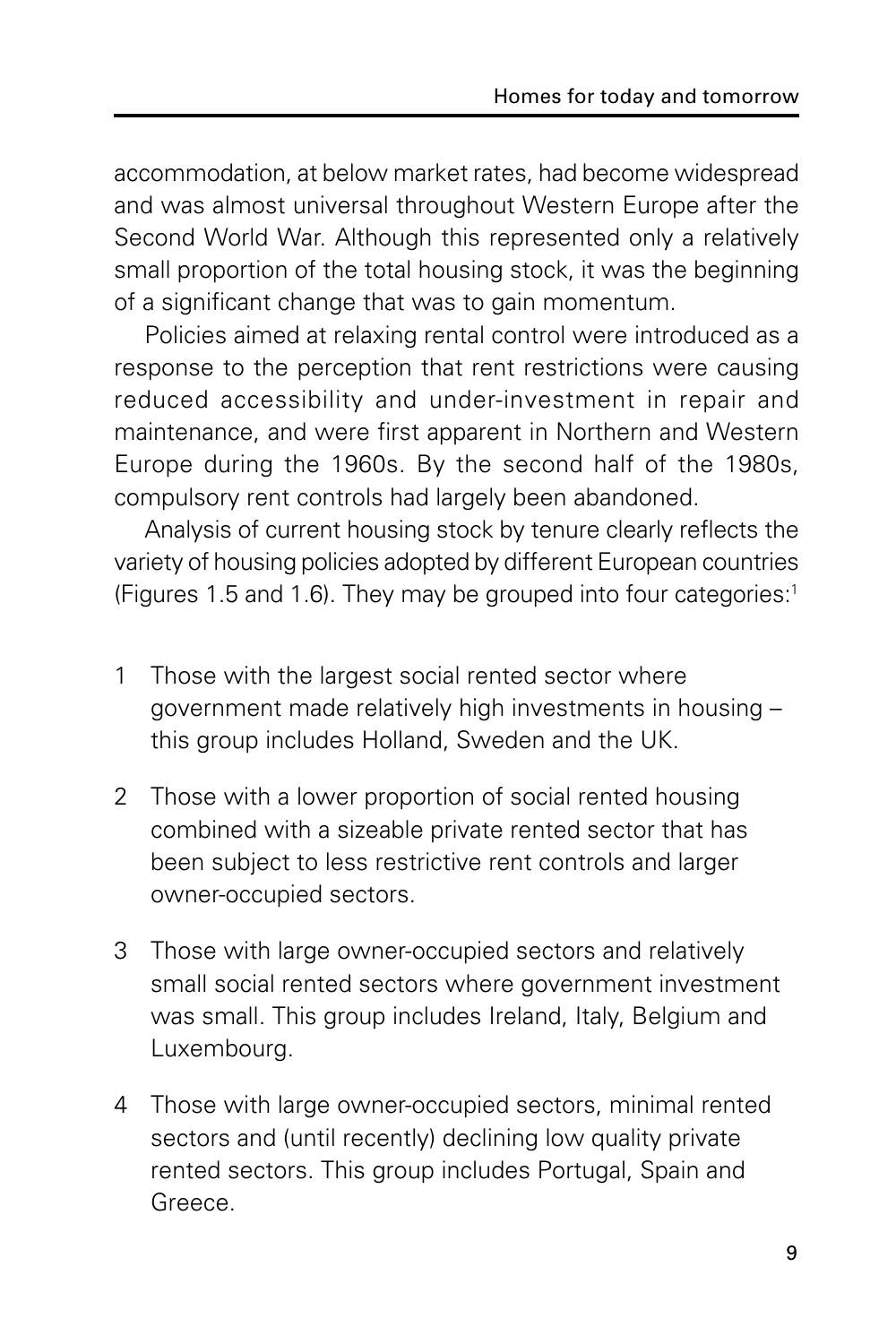

**Figure 1.5 Percentage of social and private rented properties of total rented in Europe (early 1980s)**

Overall, owner-occupation has steadily increased throughout the twentieth century and is now the largest tenure accounting for 56 per cent of all housing in the European Union. Increases have been particularly noticeable in those countries where government investment in social housing has traditionally been greatest, such as Holland and the UK. Owner-occupation in the UK, for example, has increased by nearly 15 per cent since 1980, primarily because of Right to Buy transfers from the public rented sector to the private owner-occupied.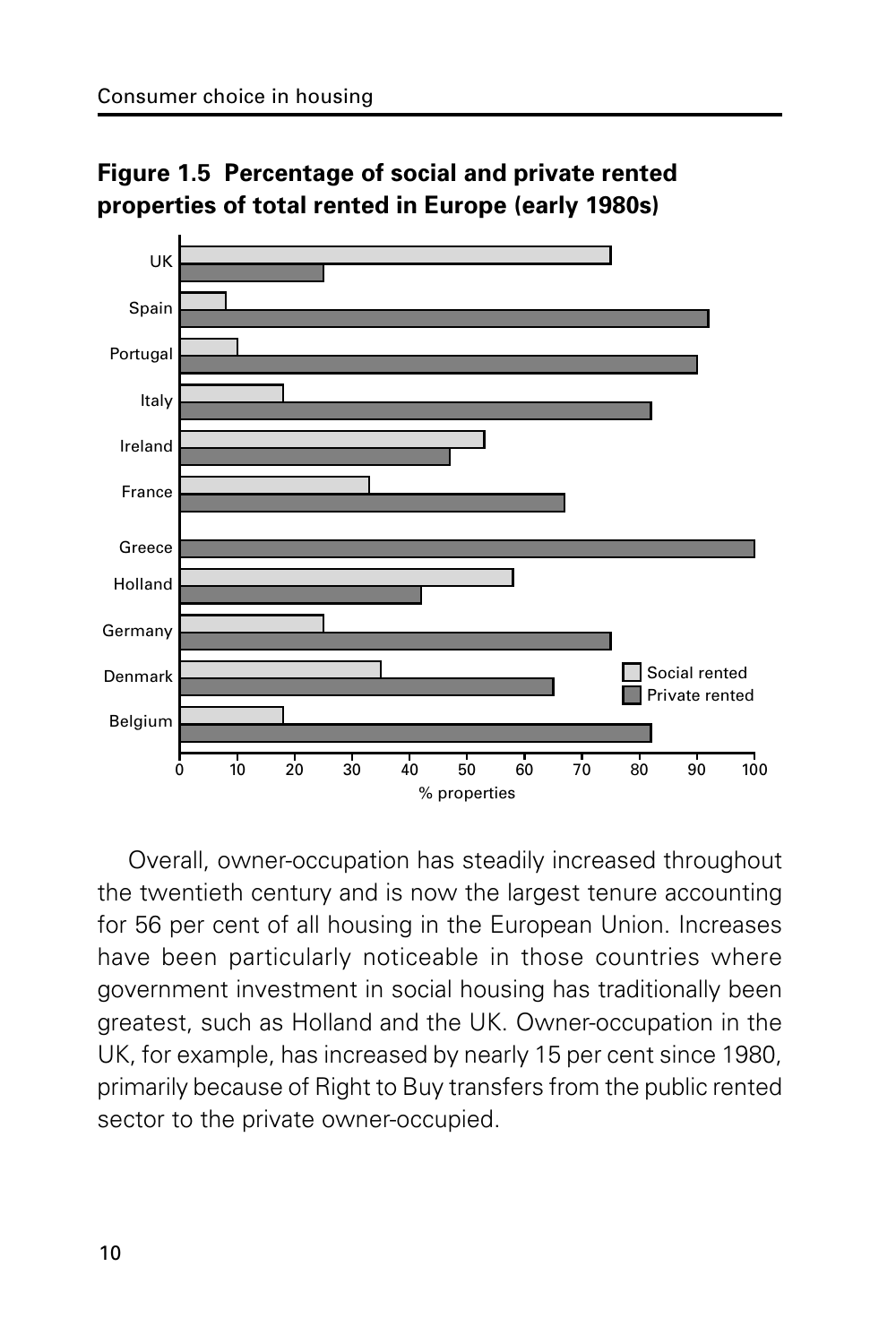

**Figure 1.6 Percentage of rented and owner-occupied properties in different European countries (early 1980s)**

# **Quality**

Definitions of quality among the types of tenure tend to be crude and to focus on simple measures, such as levels of occupation, lack of amenity, space per person, number of bed spaces and usable space. Different measures give different answers and take little or no account of important considerations such as location, levels of poverty, crime, anti-social behaviour, management support, accessibility for the disabled and elderly, all of which contribute to our ultimate sense of well-being towards the place in which we live.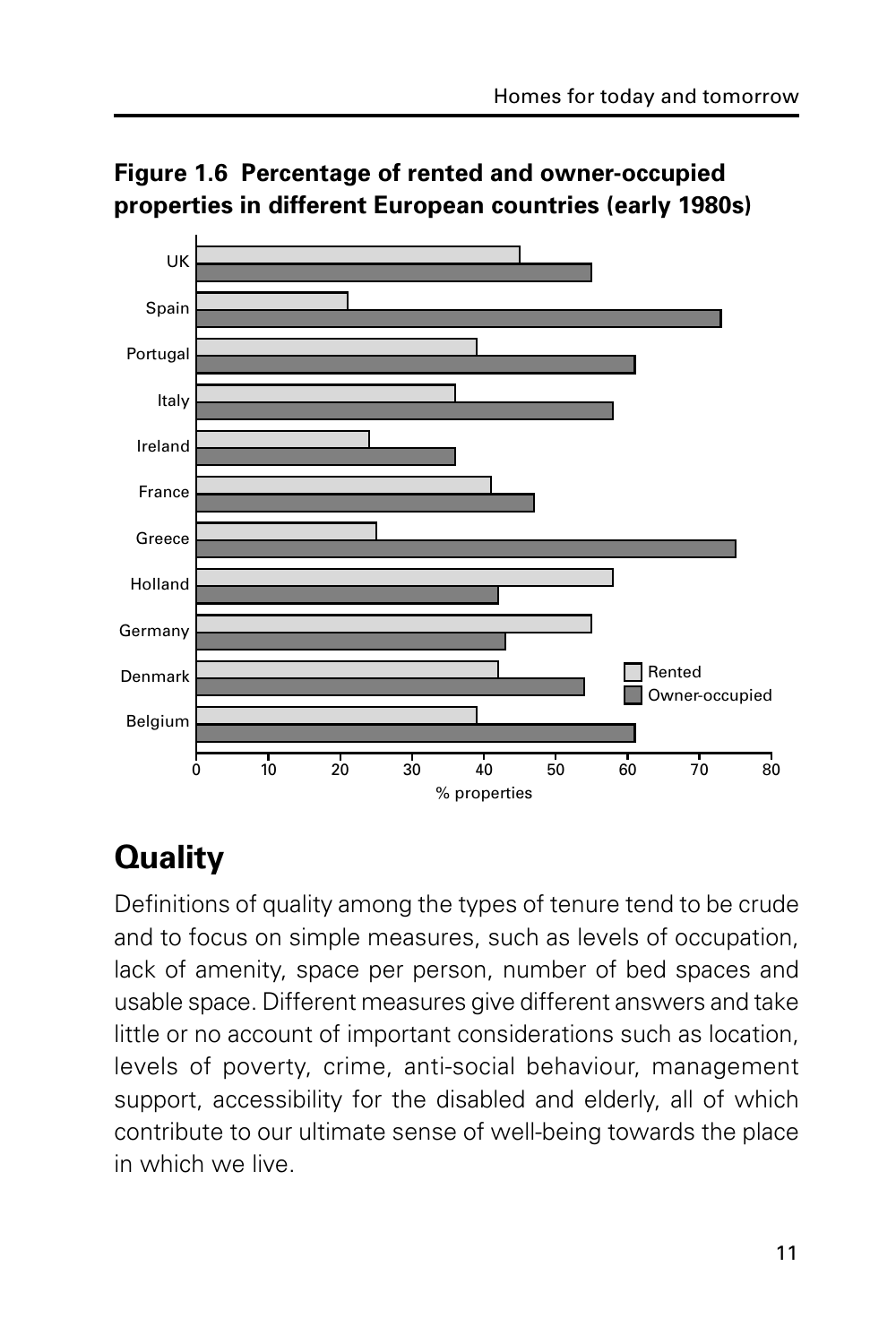Some general observations on quality can be drawn from the data:

- With some exceptions, notably the UK, the number of rooms in newly built dwellings is reducing.
- Usable space in newly built dwellings is increasing.
- Overall, occupation levels in the rented sector (social and private) tend to be lower than for owner-occupied dwellings.

Reductions in dwelling sizes are to be expected and are broadly consistent with current population trends, as are the general lower occupation levels in the rented sector. Increased provision of usable space is to be welcomed but this is by no means consistently the case.

Attempts to develop more useful assessments of quality draw together a range of quality measures<sup>2</sup> to arrive at a more comprehensive picture of current housing standards. The recently introduced Housing Quality Indicators (UK) adopt this approach. Another example is the Quality Index.3 This offers an overall rating of quality based on a variety of indicators. These ratings resulted in the following general conclusions:

- Individual housing space and privacy are lower in Ireland, Portugal, Spain, Greece, Italy and Austria, and most generous in Luxembourg, Holland, Sweden and the UK.
- Single-family dwellings are most prevalent in Ireland and the UK, and least prevalent in Greece, Germany and Italy.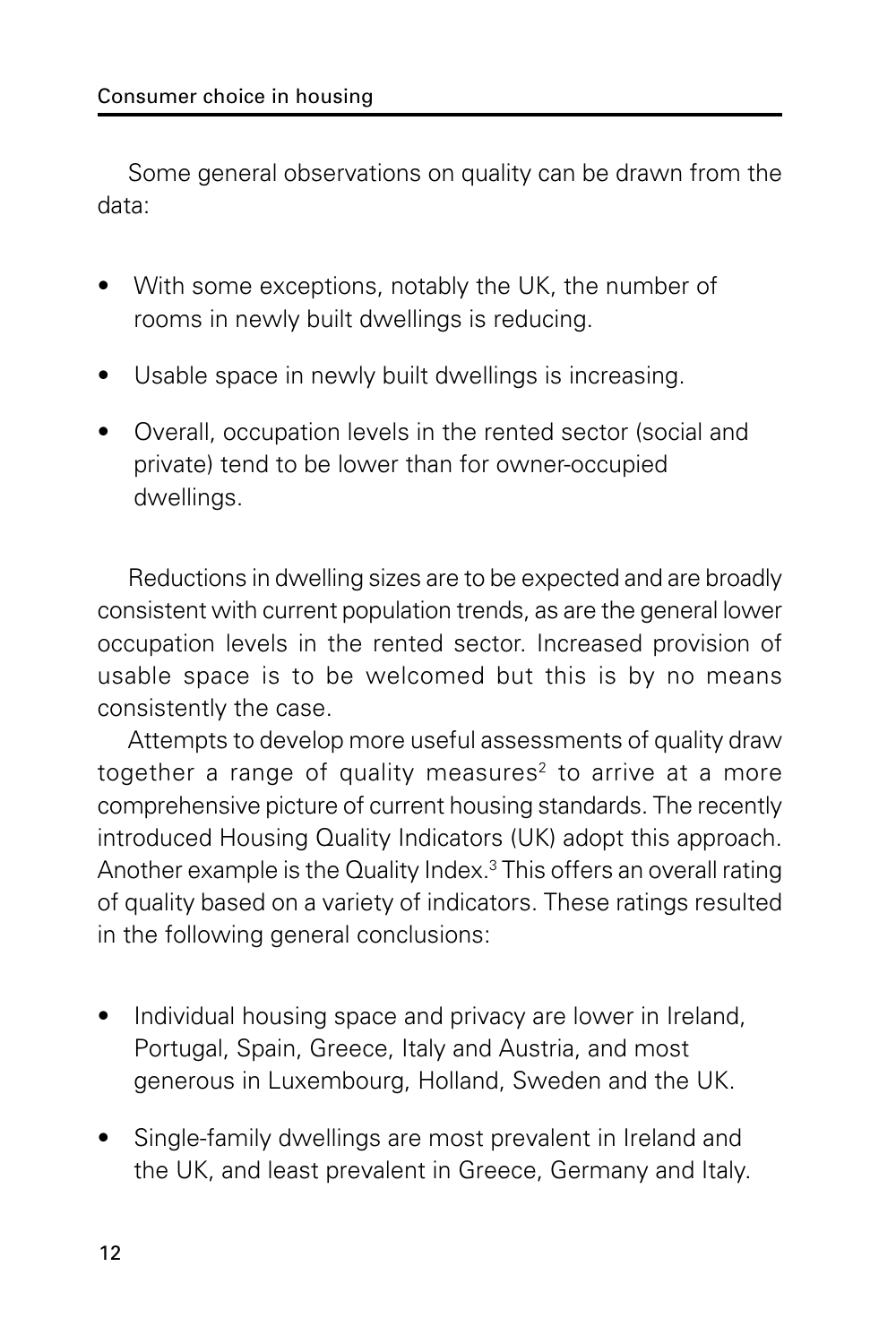- The countries with the largest proportion of pre-1918 dwellings are Finland, Sweden, Spain, Italy, Holland and the UK.
- The Scandinavian countries, Germany, UK and Holland have the highest amenity levels as defined by the standard measures relating to the provision of basic facilities.
- Overall, the quality of housing provision in Europe is improving but still varies considerably from region to region.

Despite the generally reassuring nature of these conclusions, it is all too apparent that a large proportion of the people in Europe live in conditions that are far from satisfactory when judged by today's standards. Because measures of amenity provide an incomplete picture, more detailed statistics are required to form a fuller assessment of housing quality.

# **Accessibility and affordability**

The need to provide housing that is affordable has been the main driver behind the housing policies pursued by European governments since the early twentieth century. These have focused on various combinations of control and subsidy relating to rent, capital investment and the individual. Table 1.2 shows the principal subsidy systems in operation at the end of the twentieth century.

The principal measures to promote affordability can best be reviewed under the different forms of housing tenure.

#### **Owner-occupation**

Support for this sector has relied primarily on tax relief on mortgage payments and targeted support for particular categories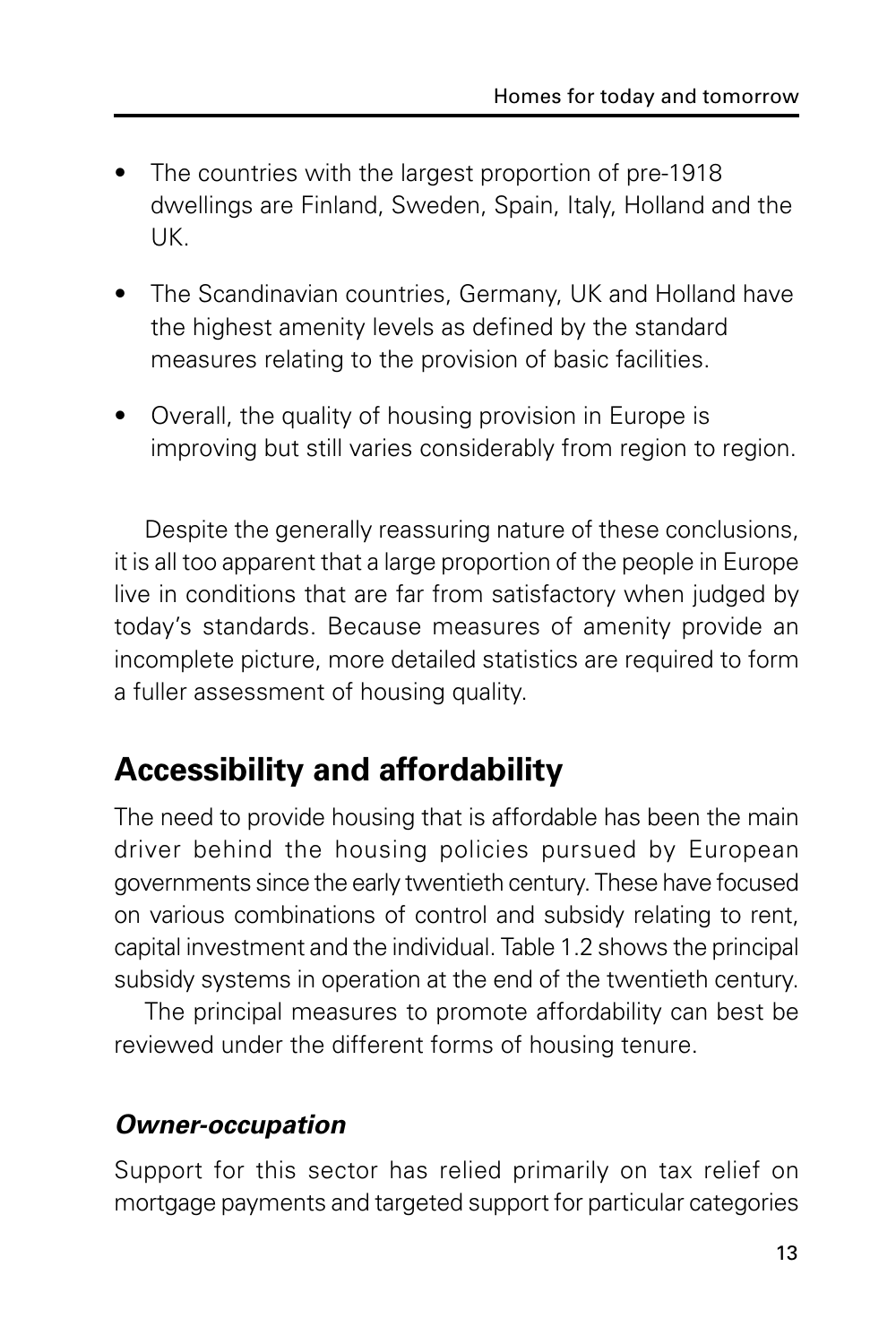| Table 1.2 Sub           |                       |                             |           | sidy systems in operation in different European countries, 1992 |                    |                            |
|-------------------------|-----------------------|-----------------------------|-----------|-----------------------------------------------------------------|--------------------|----------------------------|
|                         |                       | Capital subsidy newly built |           | Capital subsidy improvement                                     |                    | Rent allowance subsidies   |
|                         | Renta                 | occupied<br>Owner-          | Rental    | occupied<br>Owner-                                              | Occupant<br>rental | owner-occupiec<br>Occupant |
|                         | dwellings             | dwellings                   | dwellings | dwellings                                                       | dwellings          | dwellings                  |
| Belgium                 |                       |                             |           |                                                                 |                    |                            |
|                         |                       |                             |           |                                                                 |                    |                            |
| Denmark<br>West Germany |                       |                             |           |                                                                 |                    |                            |
| East Germany            |                       |                             |           |                                                                 |                    |                            |
| Holland                 |                       |                             |           |                                                                 |                    |                            |
| Greece                  |                       |                             |           |                                                                 |                    |                            |
| France                  |                       |                             |           |                                                                 |                    |                            |
| Ireland                 |                       |                             |           |                                                                 |                    |                            |
| ltaly                   |                       |                             |           |                                                                 |                    |                            |
| Luxembourg              |                       |                             |           |                                                                 |                    |                            |
| Portugal                |                       |                             |           |                                                                 |                    |                            |
| Spain                   |                       |                             |           |                                                                 |                    | I                          |
| <b>Jnited Kingdom</b>   |                       |                             |           |                                                                 |                    |                            |
| $X = Yes$ , exists; $-$ | $=$ No, doesn't exist |                             |           |                                                                 |                    |                            |

Source: Netherlands Ministry of Housing and Physical Planning and Environment 1992.

Source: Netherlands Ministry of Housing and Physical Planning and Environment 1992.

Consumer choice in housing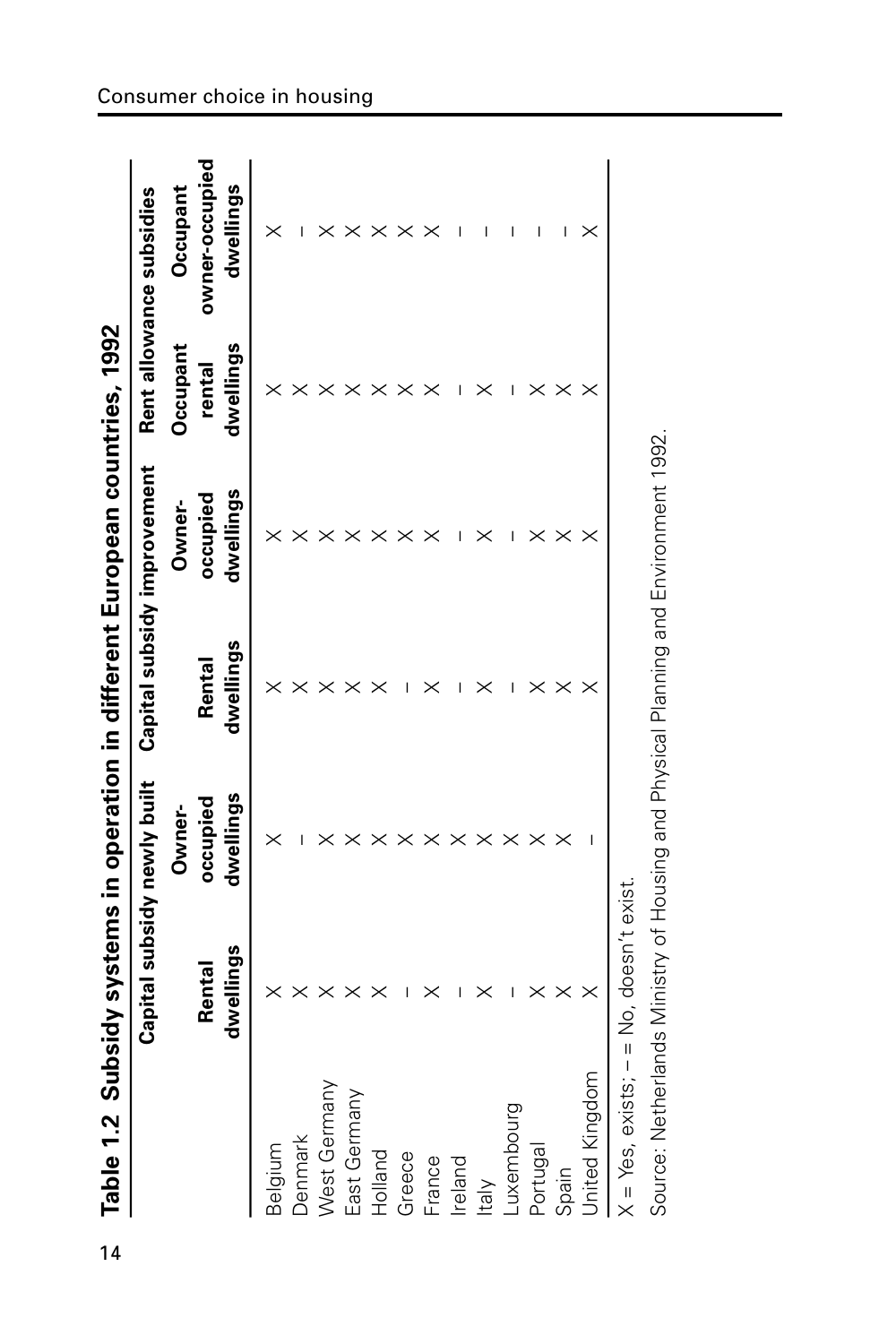such as first-time buyers. Typical problems associated with this sector include:

- mortgage arrears and repossession
- changes in family circumstances through separation and divorce creating demands for short-term rental accommodation
- poor maintenance by low-income owners, particularly the elderly
- lack of facilities for the elderly.

#### **Private rented sector**

This sector still provides housing for about one-fifth of the EU's population. With a few notable exceptions, such as Germany, the private rented sector has been less well supported than others. There have been indications of a revival in the last ten years as rent controls are being relaxed in some countries. Typical problems associated with this sector include:

- poor households unable to afford owner-occupation and without access to social rented housing
- ageing, low-income households in poor accommodation
- young, low income, living singly and collectively in poor accommodation.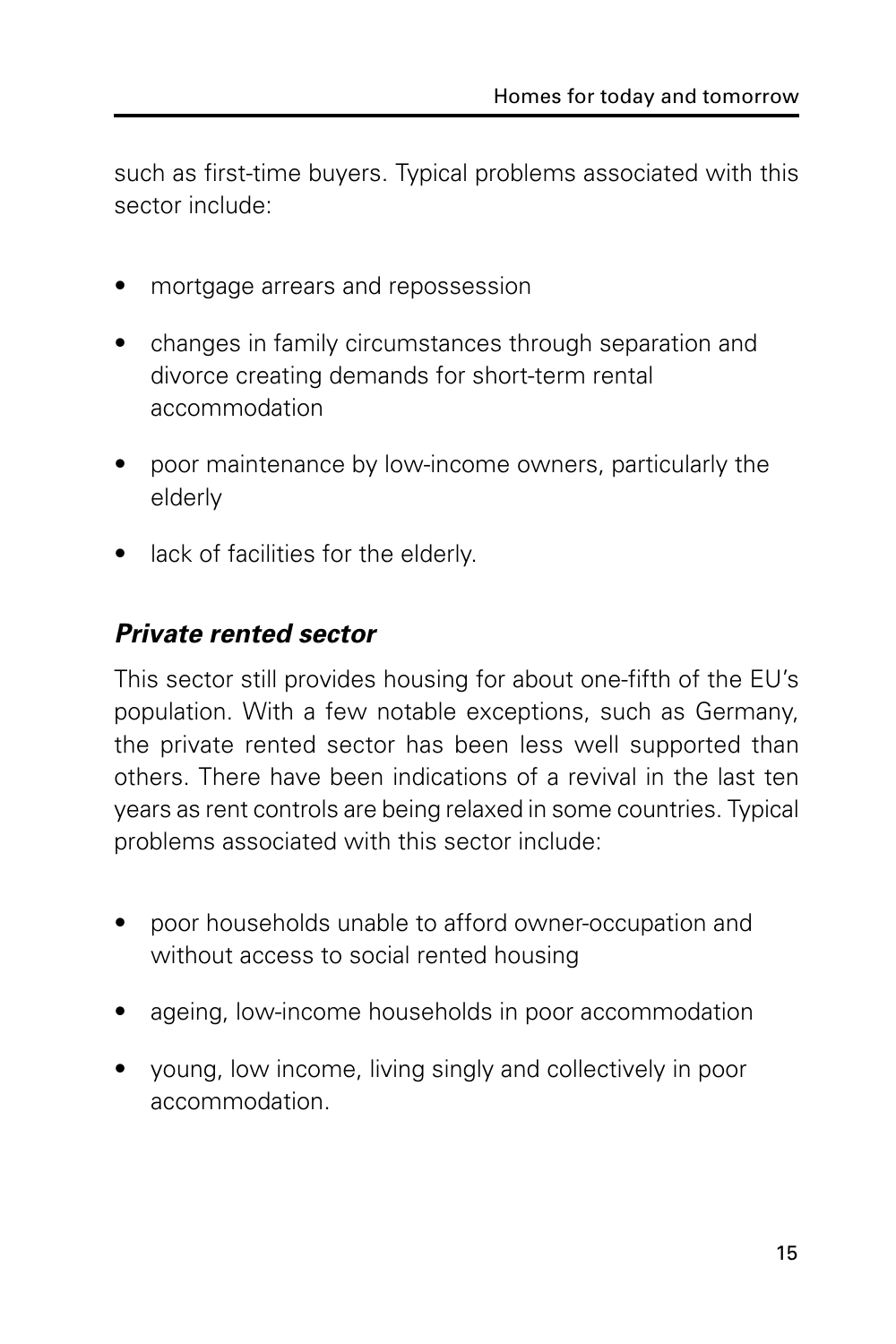#### **Figure 1.7 Owner-occupation and social rented accommodation as a percentage of total stock**

| United Kingdom                              |
|---------------------------------------------|
| Austria<br>Holland<br>Sweden                |
|                                             |
| l avel et sessiel sented sessences seletien |
|                                             |

Level of social rented accommodation

#### **Social rented sector**

This sector also provides housing for about one-fifth of EU households. Landlords are mainly housing associations and cooperatives, with the particular exceptions of Austria, UK and Ireland where local authorities have responsibility for the majority of social housing provision. With the exception of Ireland and Germany, this sector has been in decline since the mid-1980s. Social rented housing in some countries has acquired a poor reputation – the choice of last resort.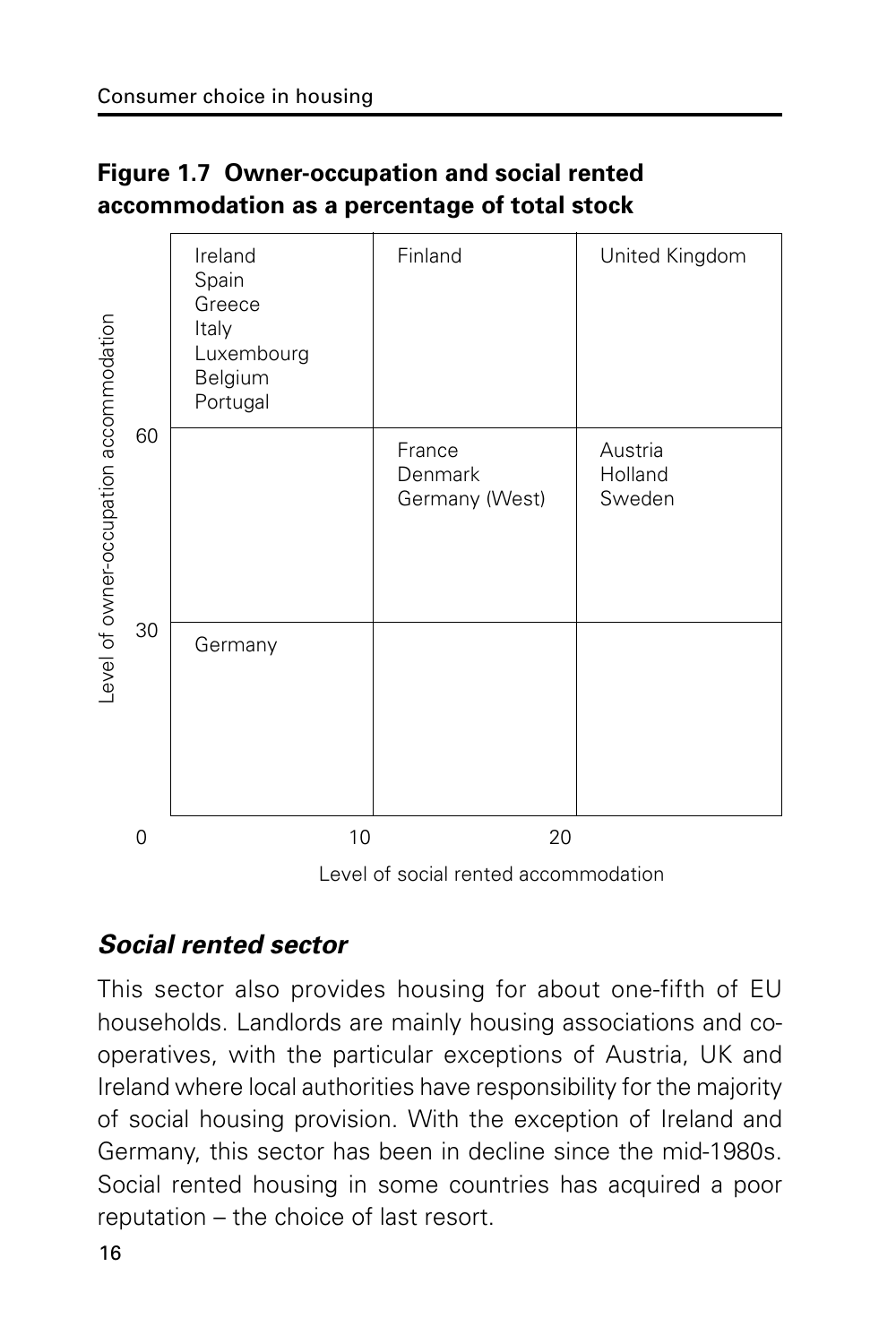Typical problems associated with this sector include:

- reductions in the overall quality of the stock, resulting from policies encouraging home-ownership
- poor maintenance and management arising from reduced investment
- ageing, low-income households
- poor households unable to afford owner-occupation
- high turnover of tenants and increasing incidence of antisocial behaviour (particularly in inner cities).

### **Reflection on the way forward**

Problems associated with affordability and access to good housing are not exclusive to any one type of tenure – examples of unacceptable housing conditions can be found in all three of the broad groups considered here. Low income levels and problems associated with the elderly and disabled pose similar difficulties for all countries; however, they may be exacerbated by policies that have the effect of discriminating against certain social or economic groups. For example, the provision of personal subsidies in the UK (Housing Benefit) has led to rent increases that only reinforce the disadvantages of low-income households and limit access to good housing. Similarly, policies that place no limits on capital gains from home-ownership ultimately increase the divide between the wealthy and the poor, making access to that sector increasingly difficult for those on low incomes.

The rise of homelessness is the recent phenomenon common to most European countries and is not exclusive to areas of high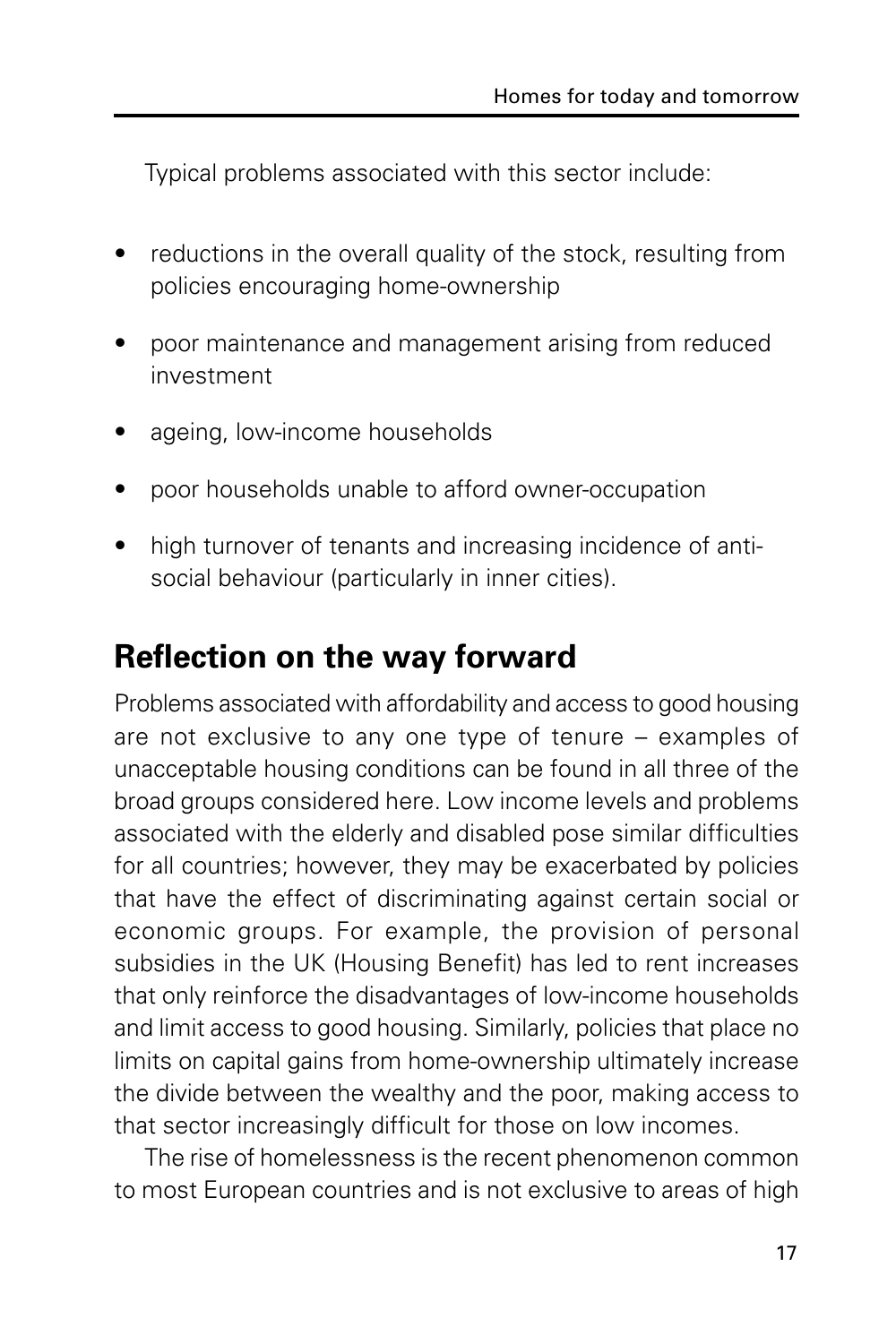urbanisation. Homelessness has become a matter of major concern to those responsible for housing policy. It reflects a fundamental malaise across all housing tenures and in particular is seen as an indicator of the increasing barriers to affordable housing. The causes of homelessness are well documented but in summary are broadly attributed to:

- rising immigration
- growing incidence in family breakdown
- rising unemployment especially among the young
- inadequate social security and welfare systems
- lack of community care and health facilities.

What this list highlights is not so much shortcomings in the provision of housing but a much wider set of issues that together make for healthy communities. A great deal of past investment has been aimed at providing the physical environment – improving facilities and amenities – the bricks and mortar of housing provision. Although good housing should be based on adequate and up-to-date facilities and standards, it is increasingly recognised that local and national well-being and prosperity depend upon the successful integration of a number of other factors. These include employment, health and education provision, social and economic variety, and involvement in the local community. For the past ten years or more, a number of countries have started to develop practical solutions that take account of these broader themes but the task is fraught with problems. Creating economic opportunities is difficult where employment opportunities are few,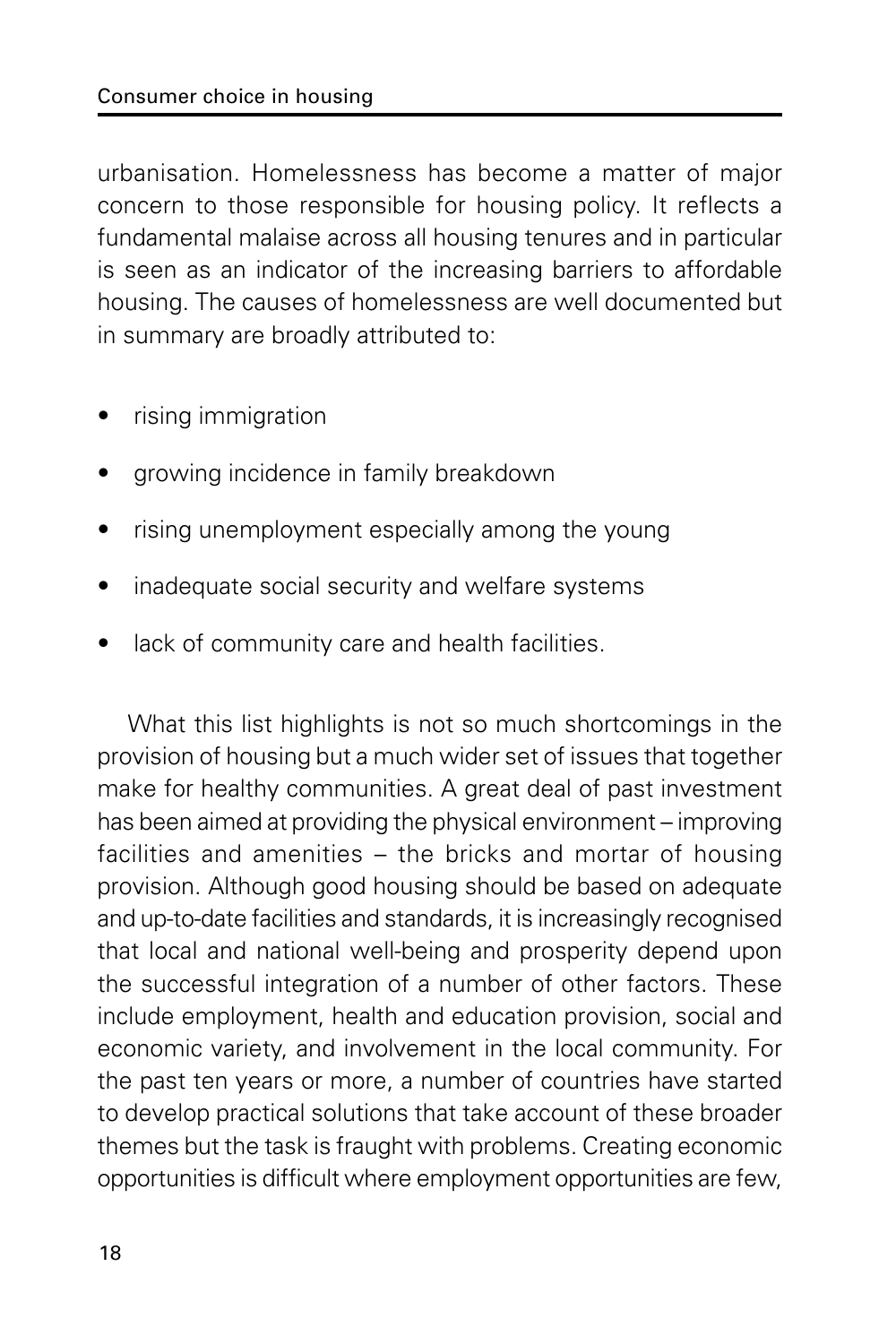especially where engineering social change is dependent on attracting a variety of tenures and socio-economic groups.

Increasing pressure on the use of inner city land, infrastructure and transport not only creates problems but also stimulates innovation. Growing concern for sustainable development in its widest sense is adding momentum to the search for new and better solutions. Regeneration takes time and conscious planning but there are already sufficient signs of success to suggest that this is possible and better living conditions could be available to a greater proportion of society. However, if this is to happen, changing patterns of living – increased time spent in the home, longer life expectancy with, possibly, decreasing mobility and changes in household size over time all have to be taken into account. So, too, have the lessons of the past hundred years which have left future generations with an ageing housing stock and an ageing population divided in its ability to pay for the future.

# **Notes**

The principal source of data is 'Housing Statistics in the European Union 2000', compiled by the Research Institute for Housing, Urban and Mobility Studies, Delft University of Technology, The Netherlands, 2000 – except where otherwise stated.

1 Categories as classified in Housing Policy in EU Member States, Working Document 14. The document is available from The Directorate General for Research, Working Document, Social Affairs series, W14, European Parliament 12/96 (www.europarl.eu.int/workingpaper/soci/w14/ default\_en.htm)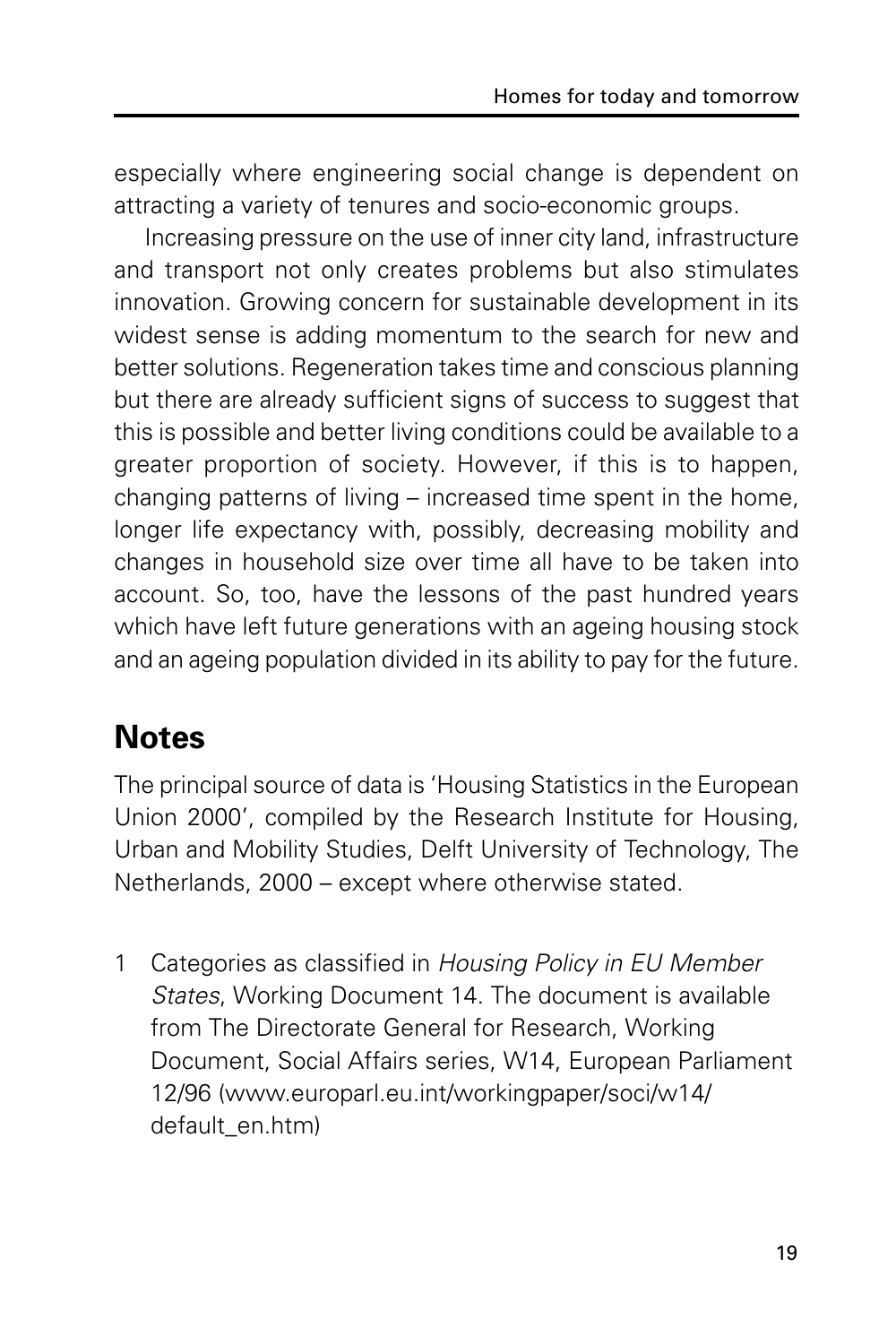- 2 Persons per room, space per person, single family, percentage of dwellings pre-1918, units without bath/ shower, proportion of 'good' units and central heating.
- 3 See Housing Policy in EU Member States, Working Document 14 (details in note 1 above).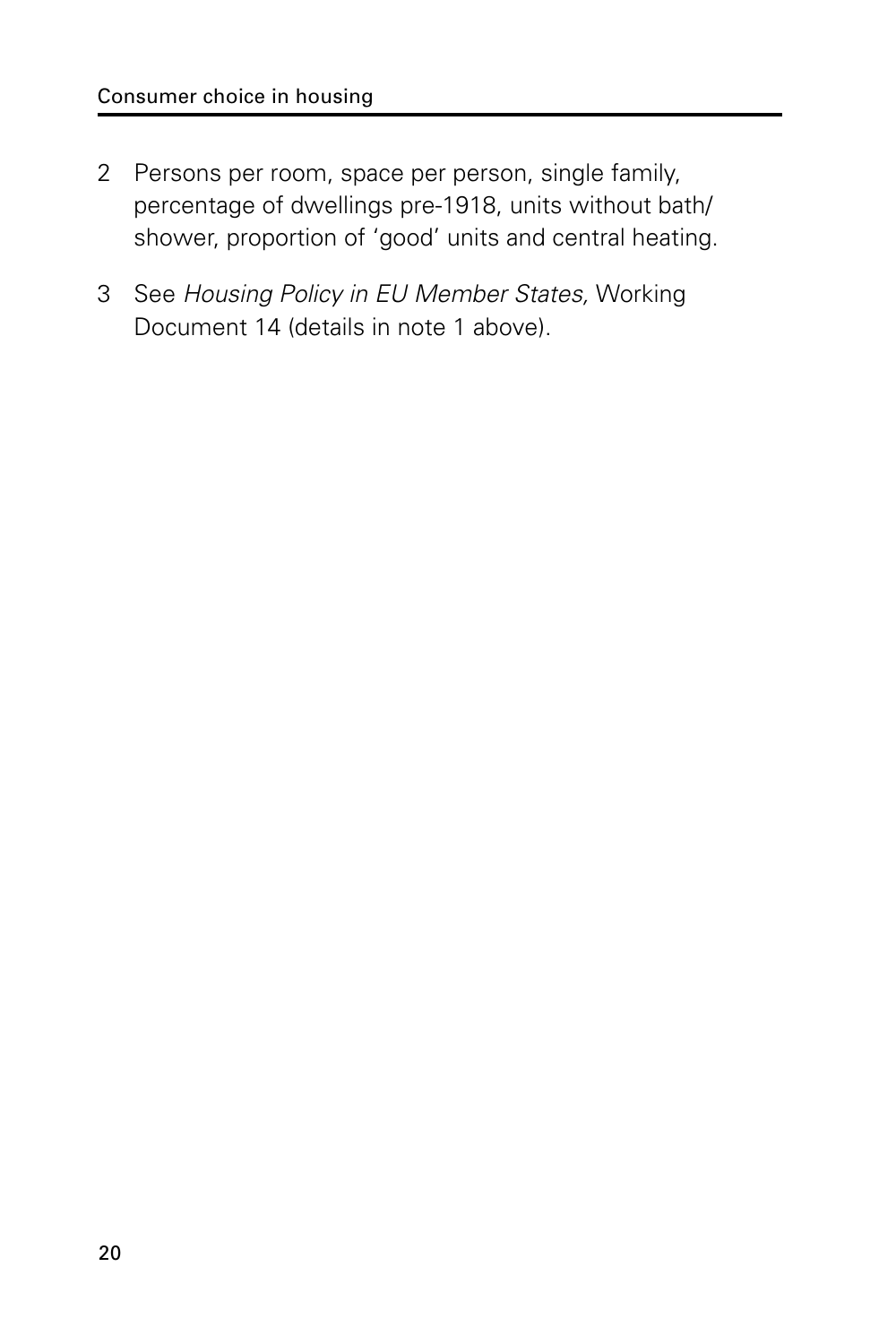# **2 CHANGING LIFESTYLES AND ASPIRATIONS: DESIGNING FOR CONTEMPORARY CUSTOMERS Francis Duffy**

### **Summary**

This chapter takes an external and very personal view of user involvement in housing. A backward glance over the last 40 years is the basis for some speculations about the possible future of housing both as a building type and as a design and delivery process. However, the chief method of enquiry is to compare the impact of consumers on housing with what appears to be the far larger and more direct recent impact of user involvement on office design and office tenure. This comparative approach allows the following questions to be addressed:

- Are consumerist pressures stronger in housing or offices?
- Will consumer pressures make housing more like offices or offices more like housing?
- Or will both building types continue to be as separate and distinct as they are today?

Continued overleaf …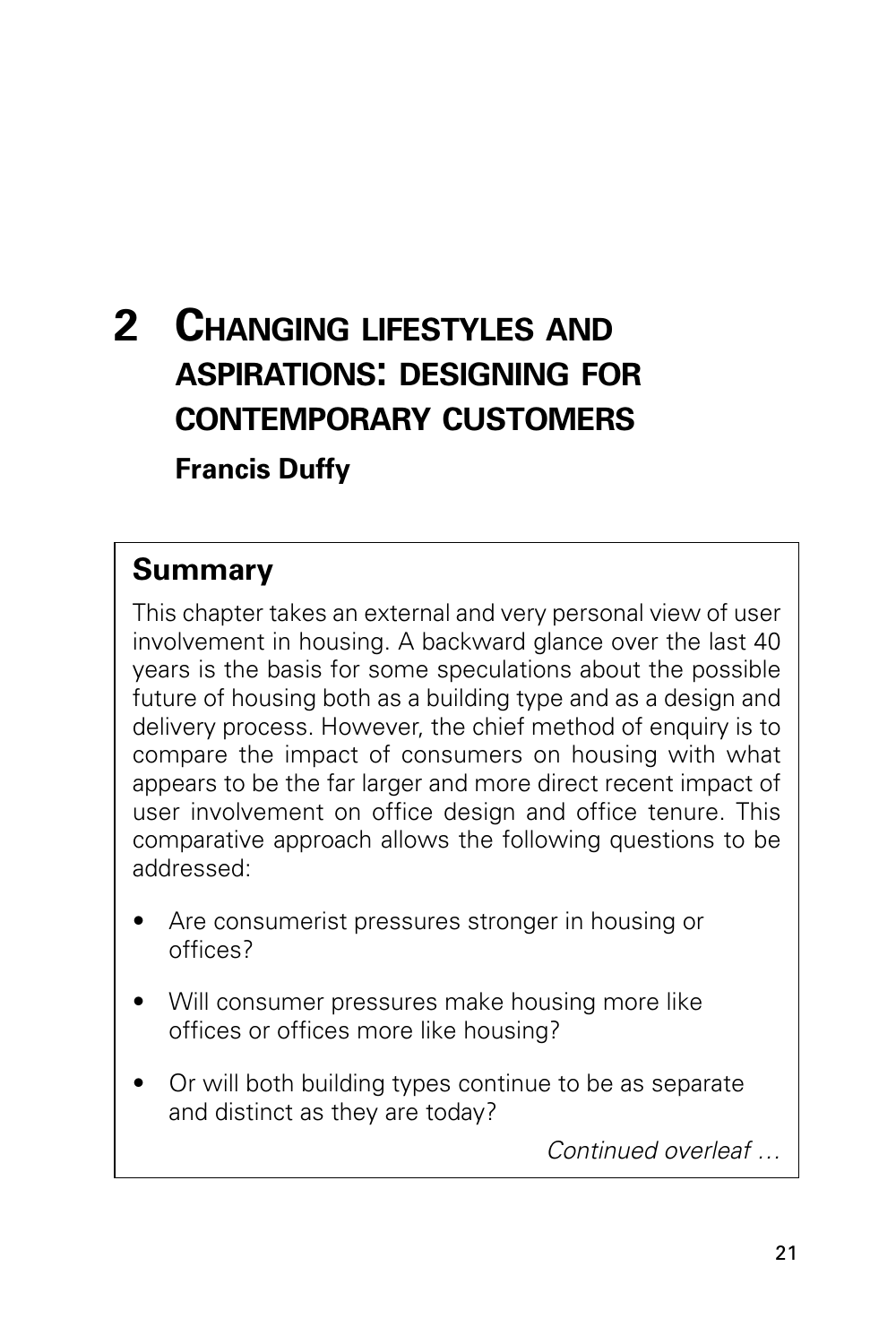Three main conclusions are drawn. The first is that, although in recent years consumerist pressures have been more visible and effective in shaping office buildings and interiors than housing, recent trends in office design seem likely in the longer term to make office buildings much less distinctive as a building type. Some office buildings may become more like housing. Some may even merge with housing. The second conclusion is that consumerist trends give us reason to expect that much existing practice in design process, delivery and tenure in both housing and offices is unsatisfactory and is likely to become increasingly unpopular. Hence, the third conclusion: the possibility exists today, as never before, for far more creative synergy between the design and delivery of housing and offices.

# **Method**

This chapter is written not by a historian, nor by a sociologist, nor by someone who knows the field of housing design particularly well. It is written by an architect whose life in practice has been very largely spent in what is generally thought to be a totally different field, workplace design. My only advantage as a commentator on housing is a different perspective derived from:

- contact with some very interesting, demanding and rapidly changing clients
- international experience, especially of cultural differences within allegedly homogeneous, global businesses
- a strong interest in and extensive experience of large-scale user participation in the design of offices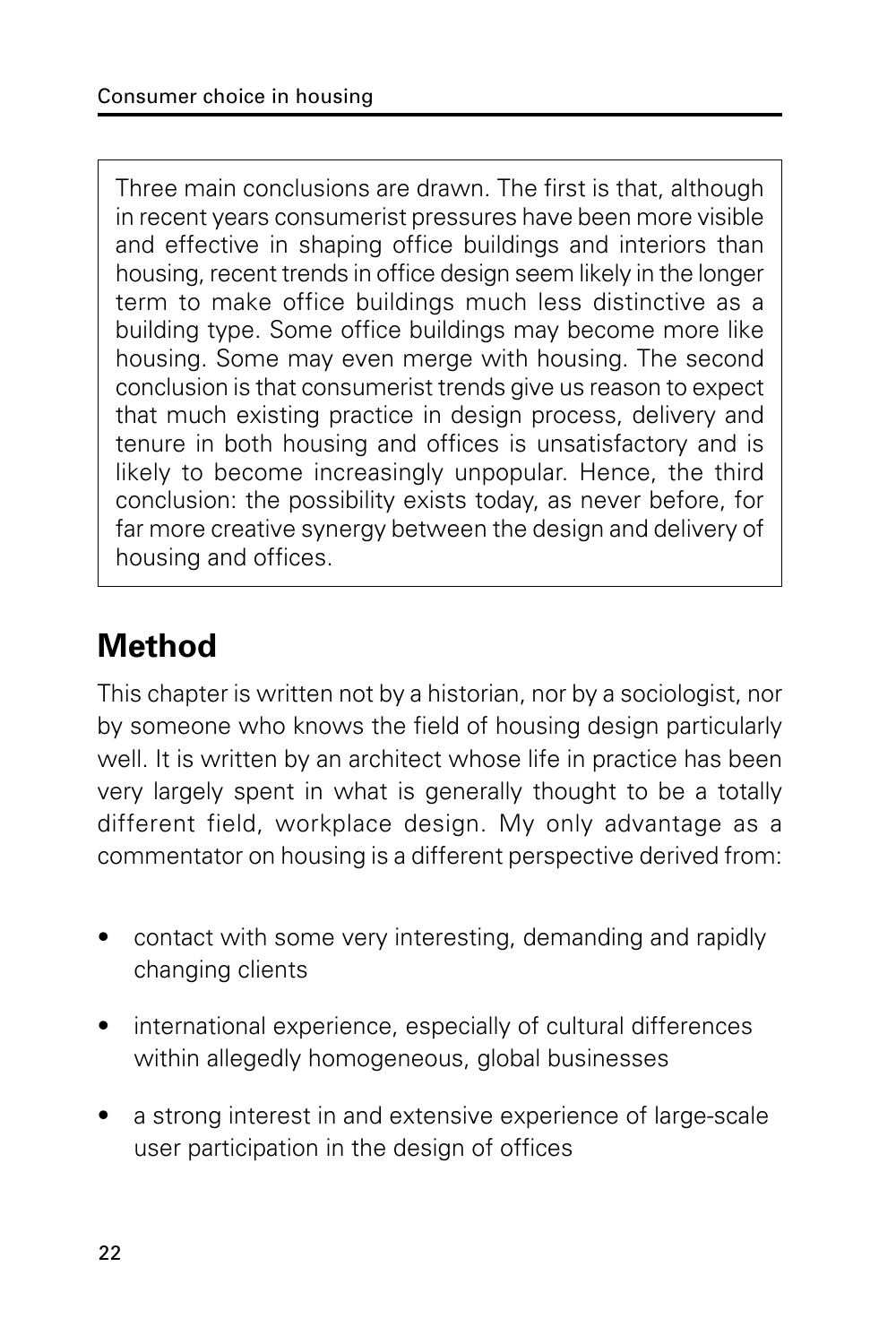- an equally strong interest in the impact of user involvement in office design at all scales from individual workplaces to the shaping of the urban fabric
- consequential strong feelings about the need for architects to respond to rising user expectations of the working environment despite the supply-led attitudes of large parts of the construction and property industries.

The method I have adopted, if it can be called a method in any formal sense, is comparative. I have attempted to use my own experience of international developments in user involvement in office design over 40 years to throw some light on what seem in some ways to be parallel, but in other ways very different, trends and developments in consumers' experience of the design of UK housing.

# **Housing in the 1960s**

It is not entirely true to say that I have no experience of housing design. Recently, my colleagues in DEGW have been involved in the development for DETR of Housing Quality Indicators – an exercise that sprang out of our evaluative work in office design. Moreover, my own professional career began in the early 1960s not in office design but in social housing. This was very much the fashion for socially committed young architects at the time.

What astonishes me today, looking back at the work we did then, was, first, our colossal and monolithic certainty as young architects that we knew what we were doing – which was certainly not the case – and, second, our equally solid confidence that British society knew what sort of housing people ought to have. In retrospect, the latter assumption seems to me to be by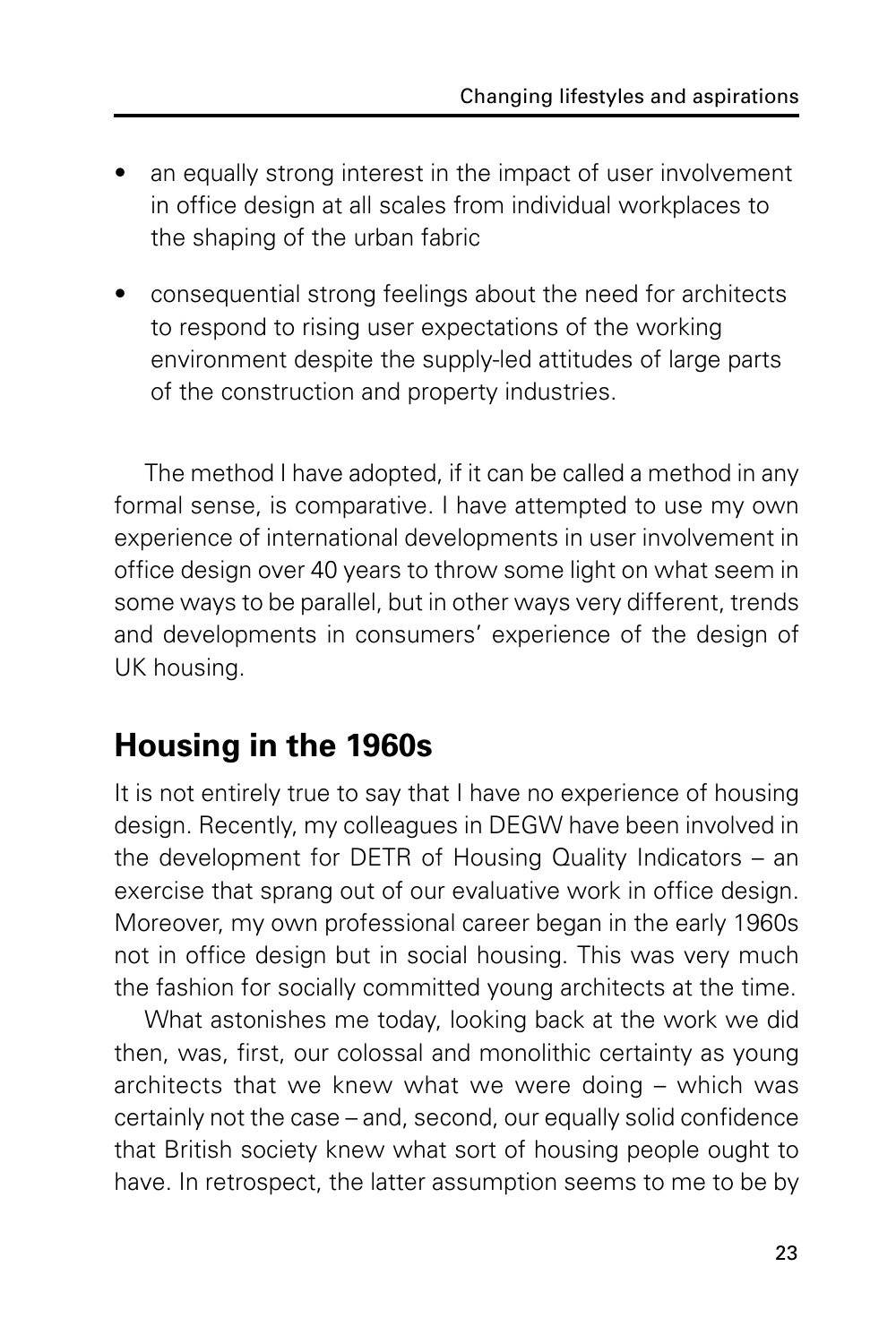far the more extraordinary. The highly influential Parker Morris Report, for example, was published about that time. It seemed to us to be a kind of bible, promulgating standards for public housing with such confidence that little or no possibility of deviation from a sociologically established norm was necessary or even possible. The word 'consumer' was not exactly on everyone's lips in the architectural circles in which I moved. Nor, astonishingly, did it occur to us that change might reasonably be anticipated in housing needs.

In my work at the National Building Agency in 1965/66, I helped to prepare a document for architects on house types called Generic Plans. I now realise that this was an exercise in variety reduction. The document was imbued with implicit notion that the big priority was to reduce choice for users rather than to open up options. It was not obvious to me at the time that this kind of idea was far more likely to appeal to the construction industry than to those on the demand side of the supply/demand equation in housing.

# **The parallel with office design**

In the mid-1960s, very similar attitudes were prevalent in office design – in the capitalist United States and in welfare state Britain as much as in the post-Stalinist East. Architects knew best, of course. Well above them in the decision-making hierarchy of big business, corporate clients knew even better. They knew exactly how much and what kind of office space workers should be given. Manuals laying down precise standards for the allocation of office space and office furniture rained down, as it were, out of the sky, as edicts from the headquarters of international corporations in New York or Chicago or Detroit. These standards were all but immutable. They were designed to be applied without question everywhere in the world – regardless of cultural, social, economic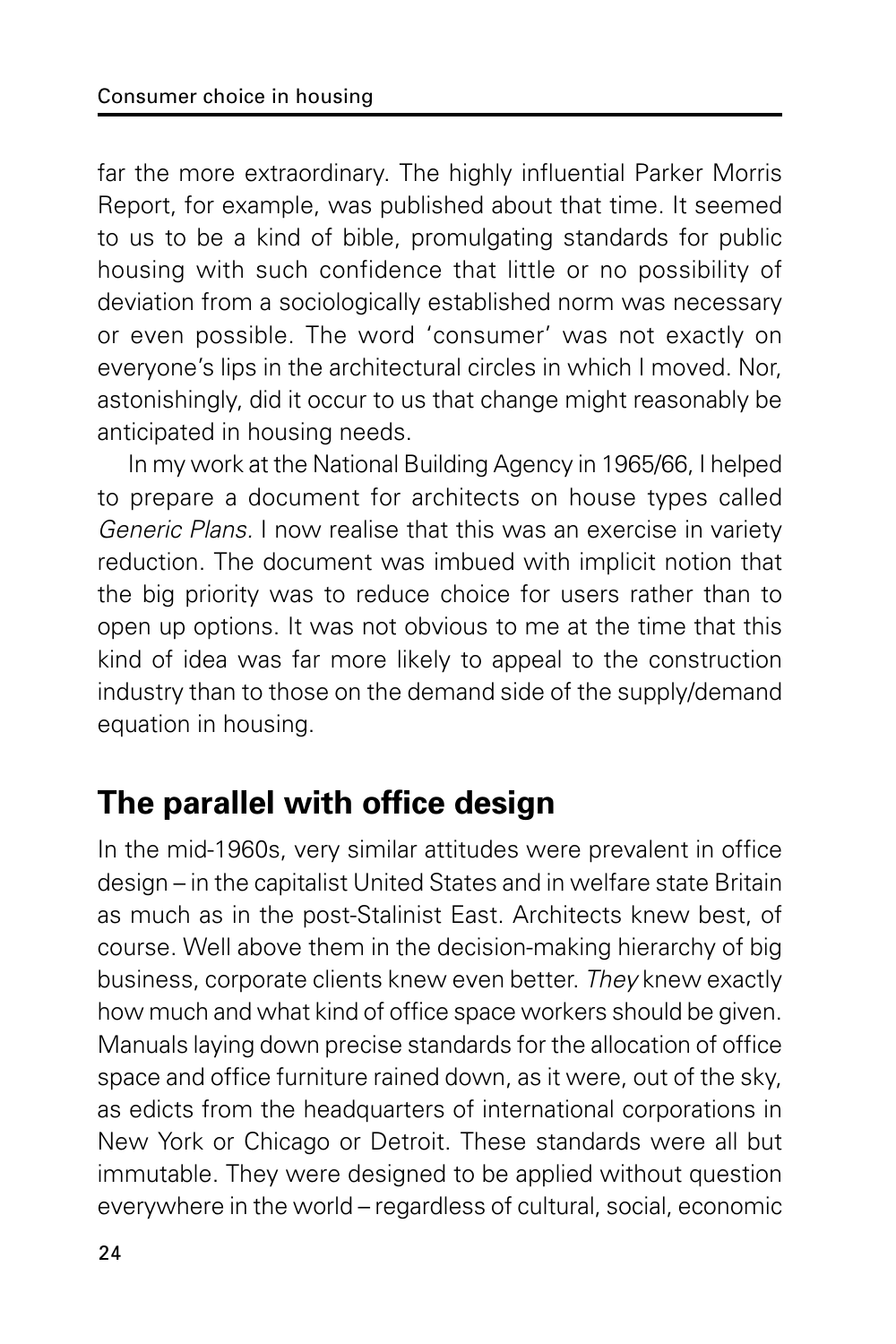or even ergonomic circumstances. Similar attitudes existed in the public sector. In the old Property Services Agency (PSA), for example, then the government department responsible for all British civil service office accommodation, the allocation of office space at every level in the hierarchy was all sewn up. The same centralising and hierarchically controlled assumptions linger to this day in PSA's US equivalent, the Federal General Services Administration (GSA).

The correlation between the physical arrangements of the office and the dominant value system of society at that time is easily demonstrated. What seems to have mattered most in post-Second World War society was order – not negotiated order but a quasi-military order imposed from above. Hierarchy, inevitably, was also important at a period in which many careers in many organisations were expected to last for 40 years. People traded freedom for security. Each step in each extended career was carefully marked as a major event in physical terms – by the allocation of more space, more windows, more carpet. Once discipline and hierarchy had been established, the next most valued feature of this kind of society, as reflected in its office accommodation, seems to have been the elimination of individual choice. There were undoubtedly economic reasons for the homogenisation of office space but a powerful cultural message was also transmitted every minute of every day to everyone who occupied such rigorously impersonal offices. As the Japanese proverb says, 'It is the nail that stands out that gets hammered down'.

# **Changing values**

Two kinds of parallel have now emerged: first the possible parallels – or differences – between two building types, housing and offices, and, second, the parallels between the physical form of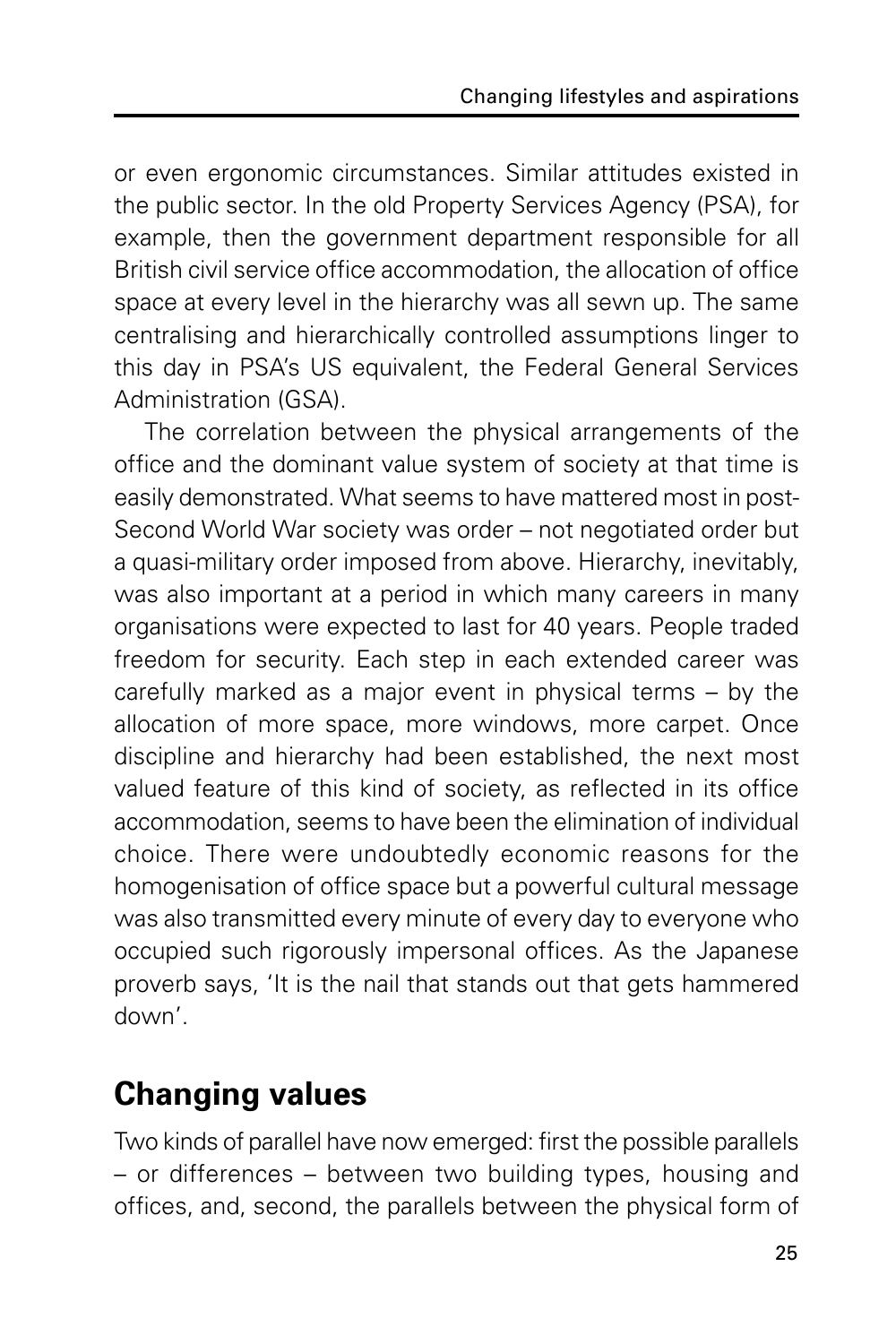each of these building types and the collective values of society at the time that each new wave of building is created. The past is indeed another country. It is abundantly clear that we live in a very different society in the UK today from that of the Britain of 40 years ago. The last four decades can be regarded very crudely as the story of a long, slow but cumulatively huge retreat from the monolithic attitudes sketched above. If this is so, there may be many similarities in the development of both housing and offices that would reflect the same underlying but consistent trends in the evolution of our society and our culture.

But are the trends really consistent in both housing and office design?

In office design, it has become usual to summarise major longterm trends in roughly the following way. Decisions about the form of offices are being affected by decision-making processes that are shifting from being predominantly:

- top down to bottom up
- centrally controlled to delegating authority and empowering people
- focused on variety reduction to becoming far more tolerant of diversity.

These changes in the procurement process for offices have a lot to do with such major shifts in technological and business priorities as from:

- centralised to networked office technologies
- emphasising the long-term planning to short-term responsiveness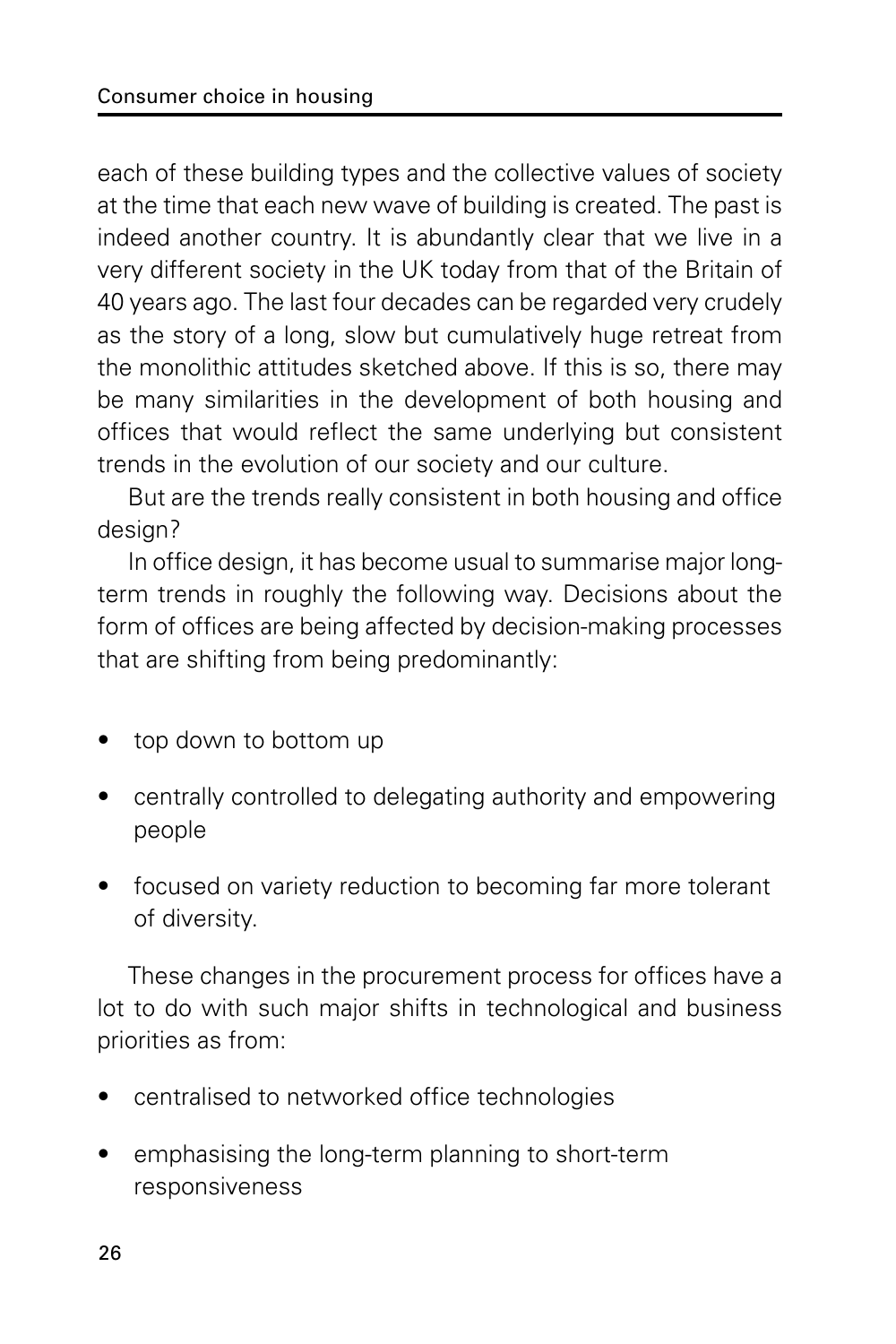- local protectionism to global competition
- rigid conventions in the use of space and time to increasing acceptance of fluidity
- imposed order to 'anything goes'.

These changes have been stimulated by the increasing economic importance of office work in the modern economy. In the last two decades, information technology has been a particularly powerful agent of change. The demography of the office workforce is also changing, in some sectors more rapidly than others, as knowledge work replaces clerical processes. Hence, it is hardly surprising that the last five years have been a period of extraordinary movement and experimentation in office design.

A similar potential for significant change exists in housing design for many of the same underlying reasons. Demographic shifts, new patterns of household formation, more disposable income, all-pervasive information technology, new lifestyles, all of these factors lead one to expect a similar explosion of design invention. However, admittedly as an outsider to the field of housing design, I do not sense the same inventive energy, nor do I have the impression that similar changes are under way. Why should this be so?

# **Differences between housing and offices**

The most obvious and architecturally significant difference between housing and offices is that business organisations are often larger, sometimes much larger, than the families, the individuals, the partners who occupy houses and flats. Typically, office buildings are inhabited by far more integrated and complex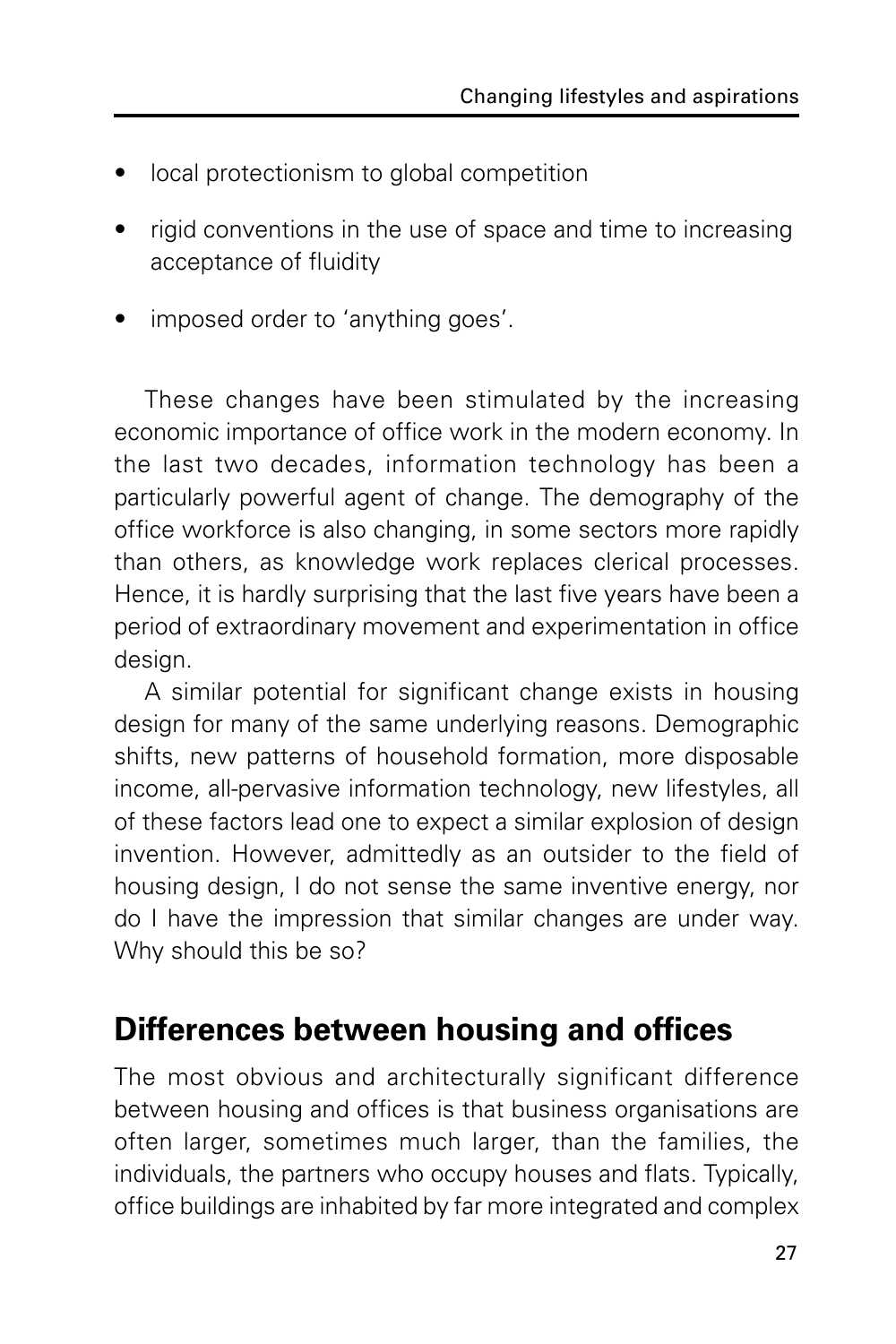sociological entities. As office organisations have grown over the decades, aggregations of many individual office workers have tended to produce very large, quite specialised, highly integrated office buildings, with large-scale territorial patterns of space ownership, reflecting complex processes and highly elaborated departmental and individual power structures. In comparison, occupancy patterns in housing produce many, relatively small, units of space that are inherently far more separate and hermetic than workplaces. Hence, the close grain of the architecture of the high-rise apartment block or the suburban tract compared with the generally more open and undifferentiated texture of office space.

Because office organisations are by definition far more 'organised' and coherent than housing collectives, whether in the private and the public sector, they are far more susceptible to consumer pressure. The best example of the impact that organised users can have upon office design is in the way in which democratically established workers' councils effectively banished the open plan in Germany, Scandinavia and The Netherlands from the early 1970s until the late 1990s. What workers said they wanted was individual office rooms for everybody. Office buildings, narrow and specialised enough to accommodate individual office rooms with individual environmental control, are what Northern European office workers got. The whole landscape of office design changed accordingly. But, even without statutory bolstering of user opinion provided by formal workers' council procedures, consumer pressure, especially when labour markets have been tight, has had a profound impact in recent years in pushing up the quality, the safety, the sustainability, the accessibility and the amenity of the working environment. This is true even in the Dilbert-haunted offices of the US.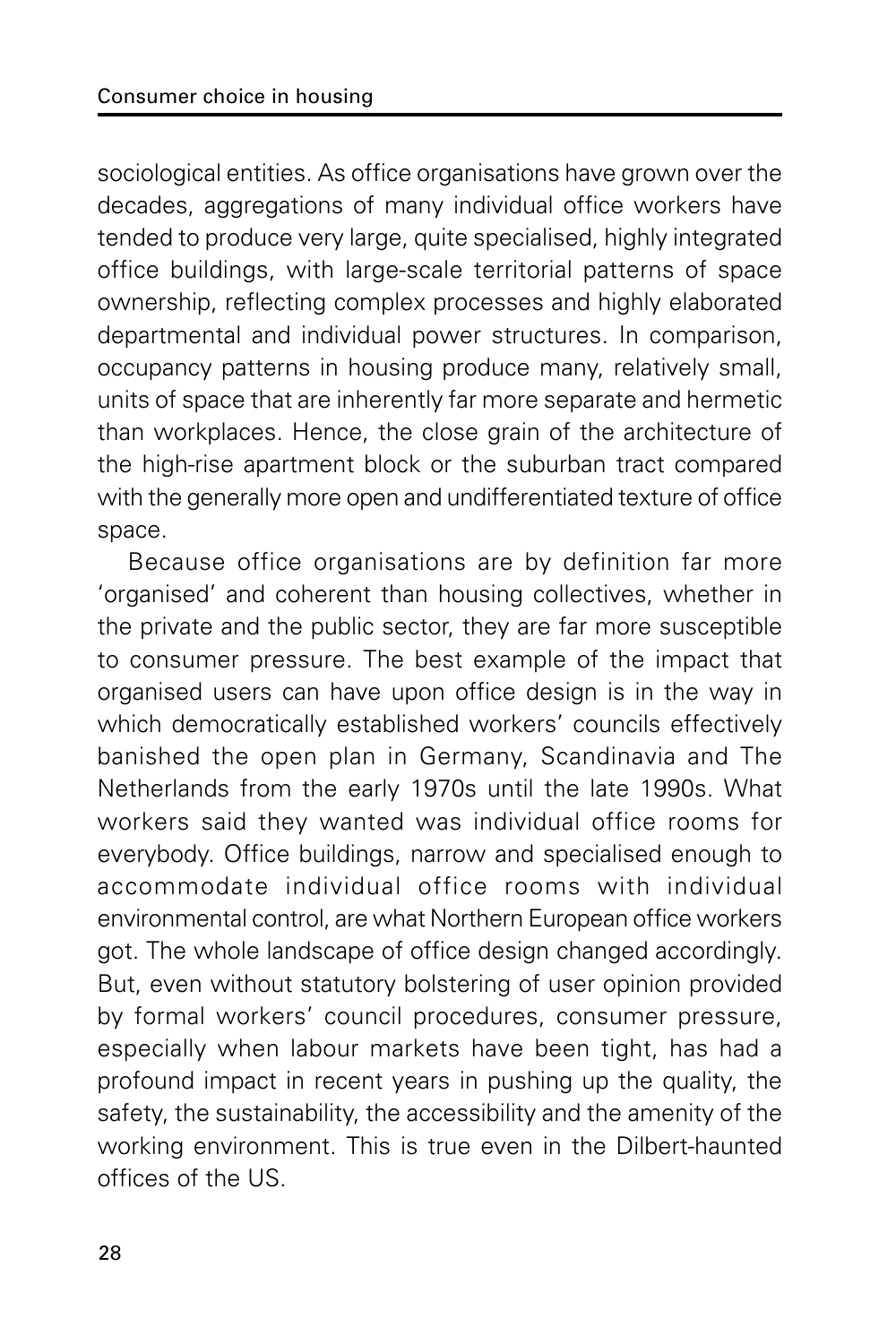A critically important difference between housing and offices is tenure. In the UK, most people buy houses. Most enterprises rent office space. Interestingly, in Germany, the opposite tends to be the case. This means that office design in the UK has long been dominated by an institutionally funded system of speculative building by developers who act as intermediaries between tenants and institutional funders.

The consequence has been a severe attenuation of communication between end users and the providers of office space. Office tenants' decision-making timescales have always been far shorter than landlords' – a tendency that has become even more noticeable in recent years as the time horizons for managerial decision making have become ever closer, ever more urgent.

To some extent, this communication gap has been resolved by the increasing professionalism first of property managers and later of facilities managers. However, the existence of these two relatively new professions has also had the effect of adding yet another level of intermediation. Yet another layer now exists between the end users, the individuals, the teams and the departments, who constitute the demand side of the office space equation, and the supply chain, the people who are responsible for constructing and delivering office space. In fact, so strong have in-house service departments become, even in small office organisations, that end users in some organisations have experienced a diminishing say in determining the quality of the office accommodation they occupy. It may even be argued that the behaviour of the in-house property and facilities specialists makes them indistinguishable from and, in effect, part of the supply chain.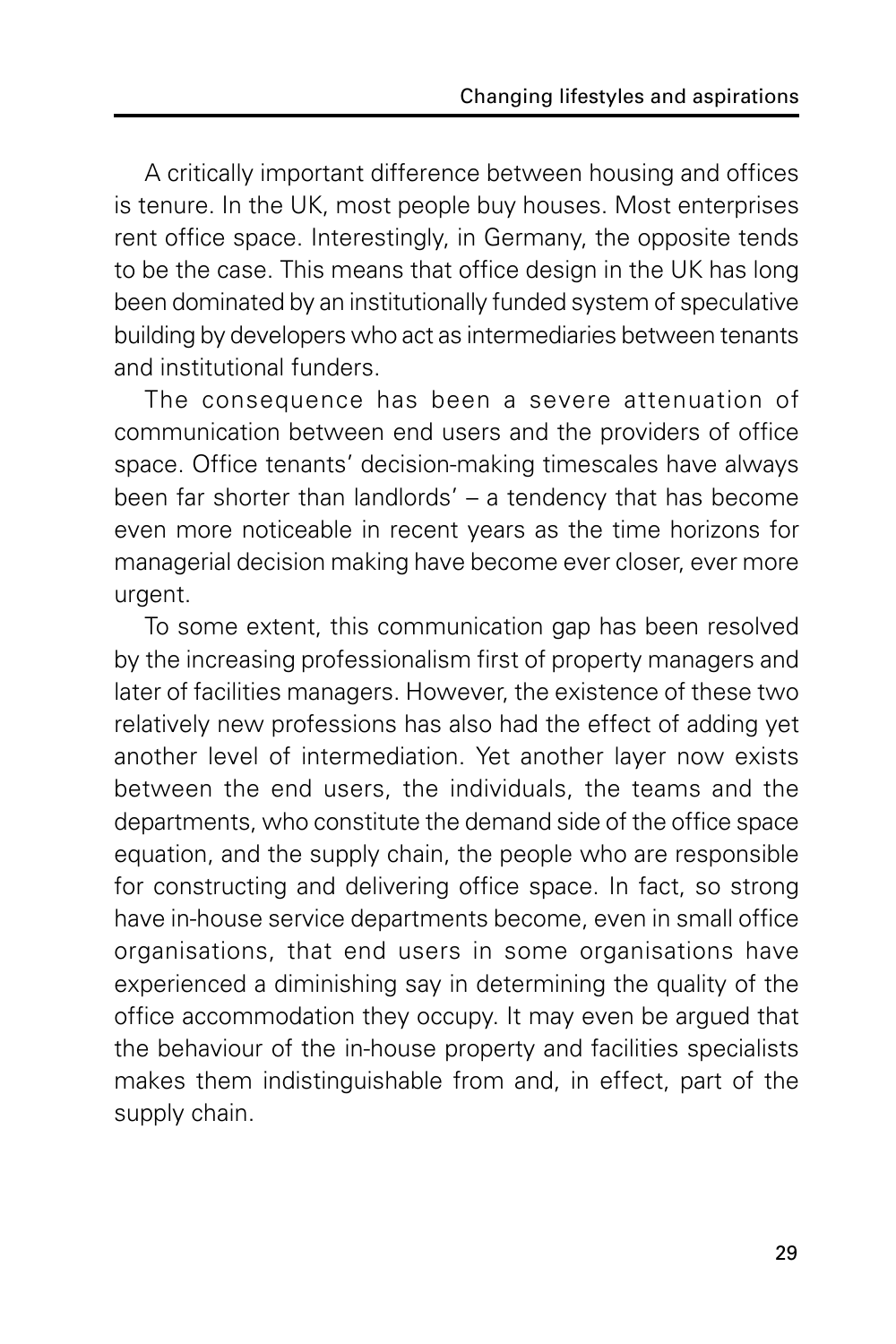### **Convergence between housing and office design**

Given these apparent differences in both the hardware and the software – between the design and the management – of housing and office space it might be assumed that there is very little in common between the two building types.

The differences may be diminishing. For many decades, in office design, a one-to-one ratio between individual office-workers and the workplaces they occupy has been taken for granted. Today, in an increasingly mobile and interactive working environment, this long-standing relationship is weakening. Although very large office buildings continue to be constructed to contain very large organisations, information technology has now introduced the possibility of workplaces being much more dispersed. Indeed, as networking grows in importance, it could be argued that the spatial distribution of office work is reverting to a more domestic form.

In other words, the trends outlined in the section on 'Changing values' above may be encouraging a convergence between what have been for decades two distinct building types. In a couple of decades some, at least, of the sharp contemporary differences between the UK's housing and office stock described above may have begun to disappear.

Two contemporary phenomena help to make this point:

- the increasing frequency of the conversion of obsolete office buildings in city centres into flats
- the growth of home working made possible by robust and portable information technology.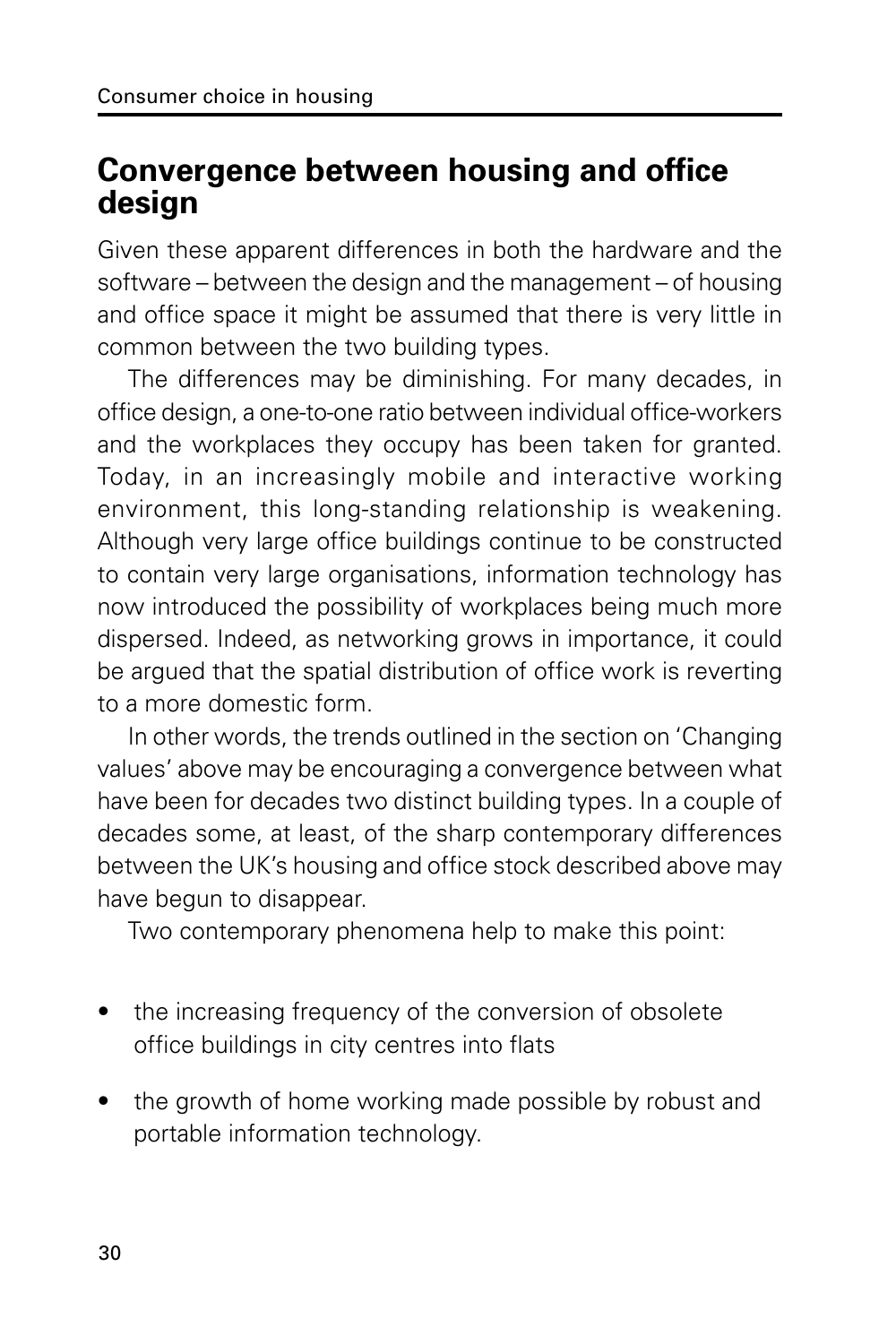In other words, office buildings are becoming very closely related to apartments and many homes are becoming integrated with increasingly networked office organisations. Perhaps this ought not to be such a surprise. The fabric of seventeenth-century London was much more integrated in terms of occupancy and use than the much more specialised type of urban fabric to which we have now become accustomed. The Inns of Court today continue to be a fascinating example of diversity of use, office work, living and teaching, coexisting with apparent ease within a single urban form.

### **Comparative trends in consumer demand**

Several process-related features are becoming increasingly common in the procurement and delivery of both office and housing design. These features are all indicative of burgeoning consumer power. Each one introduces complexity, uncertainty and possibly risk into what were once three very different but relatively simple delivery procedures – straightforward office buildings largely provided by developers, straightforward public housing provided by well organised local authorities, private housing provided en masse for willing buyers by house builders.

- The involvement of large numbers of users in the design process. While the politics of office organisation are such that it is inherently easier to involve users in design in a relatively disciplined and coherent way, similar techniques of user involvement (focus groups, surveys, gaming) are increasingly used in the housing field.
- The increase in the range of choice available to consumers. Diversity of design options is the principal consequence of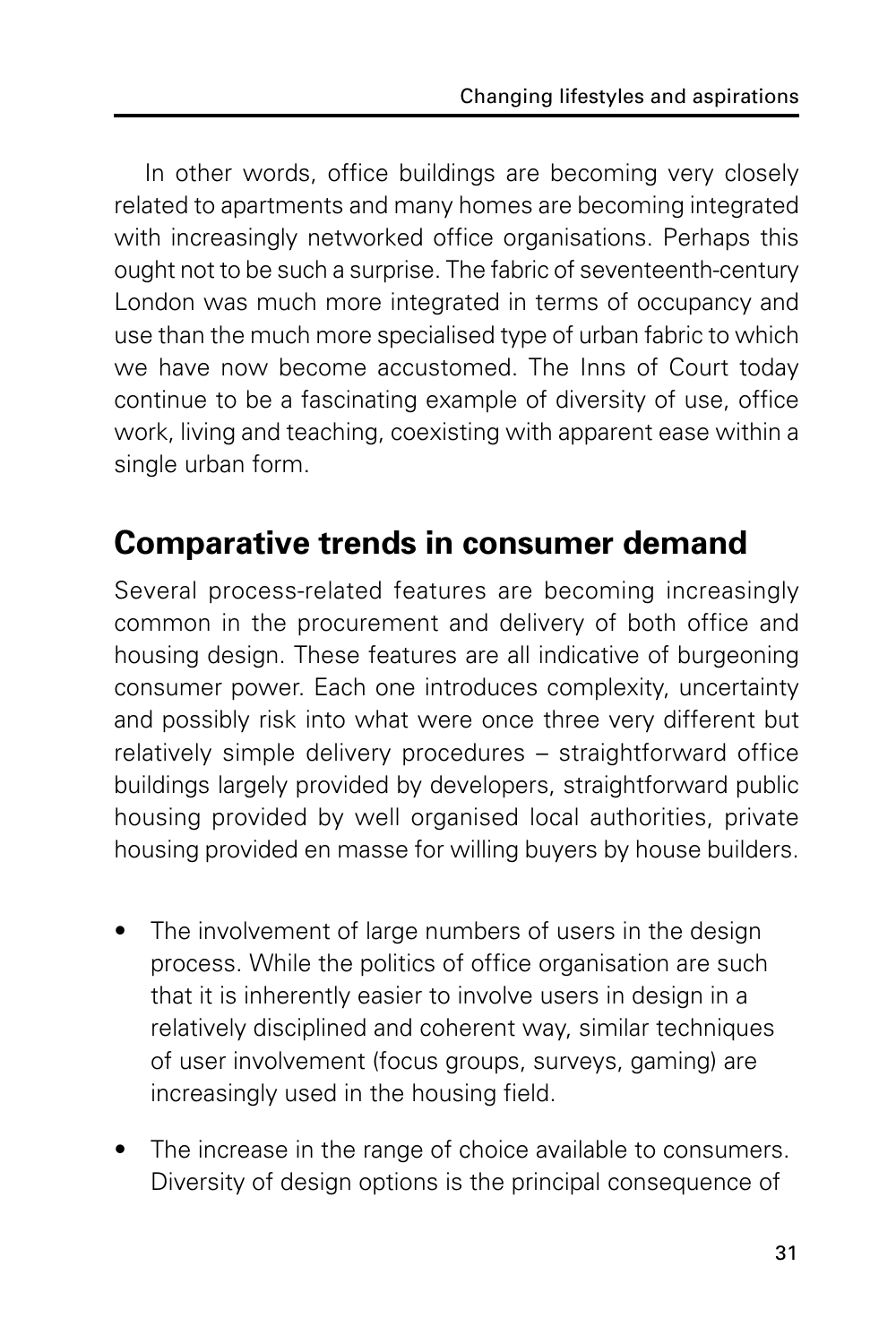pressure from different constituencies that are made up, both in office and housing design, of increasingly wealthy, discriminating, empowered – and often confused and contradictory – individuals.

- The acceleration of the pace of demand. Users, many of whom are becoming accustomed to the rapid response times of e-commerce, want their demands to be satisfied straight away. They are impatient with what seem to them to be the leisurely timetables of delivery of conventional design, construction and real estate.
- Many consumers, both in housing and design, are genuinely uncertain about what kind of environments they want today. They are even less sure how their lifestyles and work styles will develop in the future.
- Consumers are more mobile. They don't stay in the same street or the same office. Within and between the workplace they are always on the move. They are always moving on.
- More sophisticated ways of managing the housing stock and office space have led, as discussed above, to the professionalisation of the procurement process and of facilities management. These developments have many operational advantages but have not necessarily simplified the relationship between the consumers and the suppliers of the built environment.
- Increasingly powerful and reliable information technology is being exploited to cope with accelerating changes in user demand in both housing and offices. Buildings have begun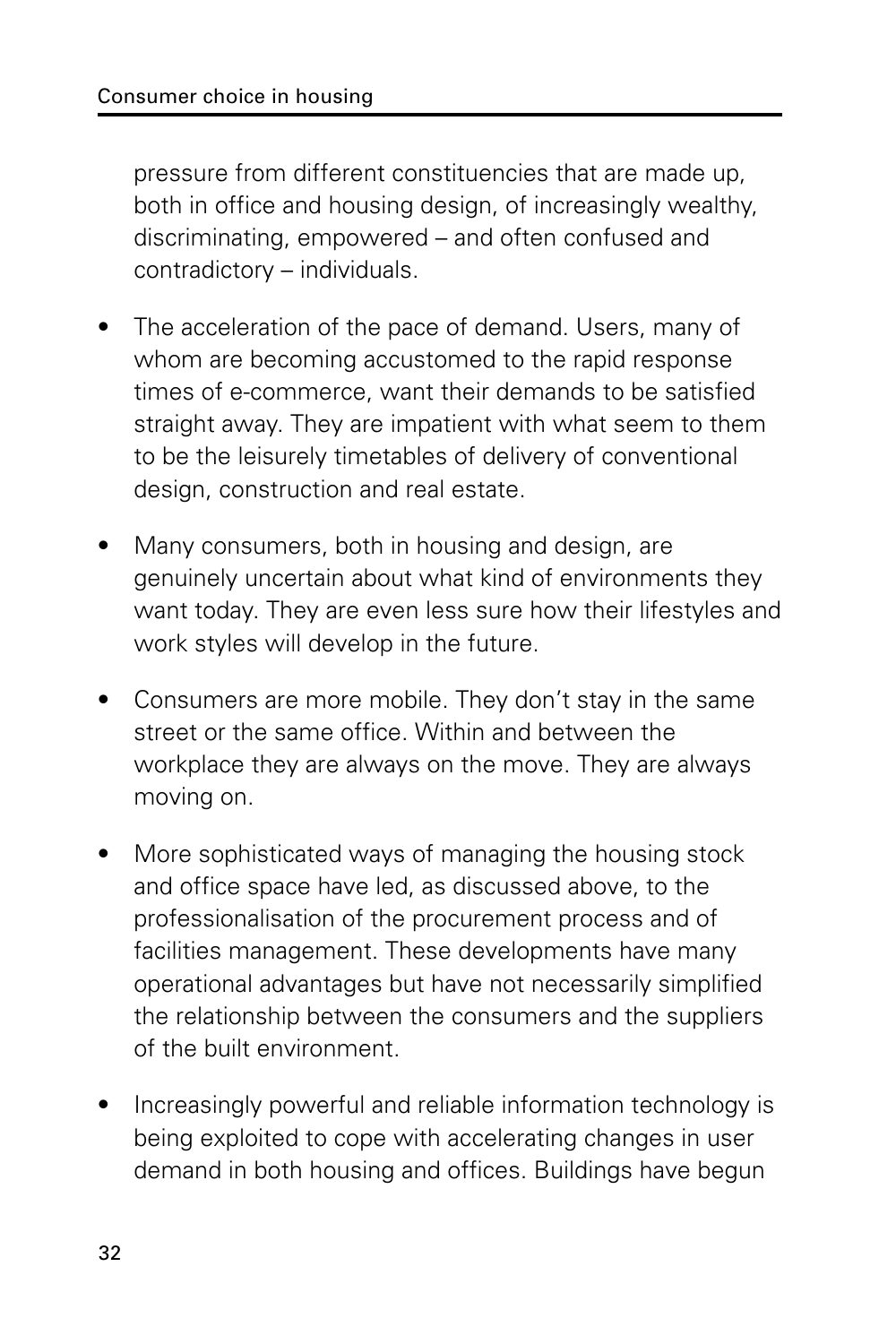to be equipped with electronic devices that, in effect, are designed to anticipate user needs. Examples include security systems, lift control devices, environmental controls. The potential for integrated building intelligence, capable of responding to increasingly sophisticated user demands, is immense.

All of these factors are tending to change the balance of power between the providers and the consumers of housing and office space.

### **Comparative trends in the design of offices and housing**

Of the two building types, offices and housing, the design of the office has changed more under user pressure over the last decade. This is probably because of:

- more integrated and responsive decision making in office organisations
- more rapid take-up of information technology in the working environment
- quicker access, in the context of globalising commerce, to innovative international precedents
- more competitive pressure
- greater and more concentrated financial resources being available in the office sector.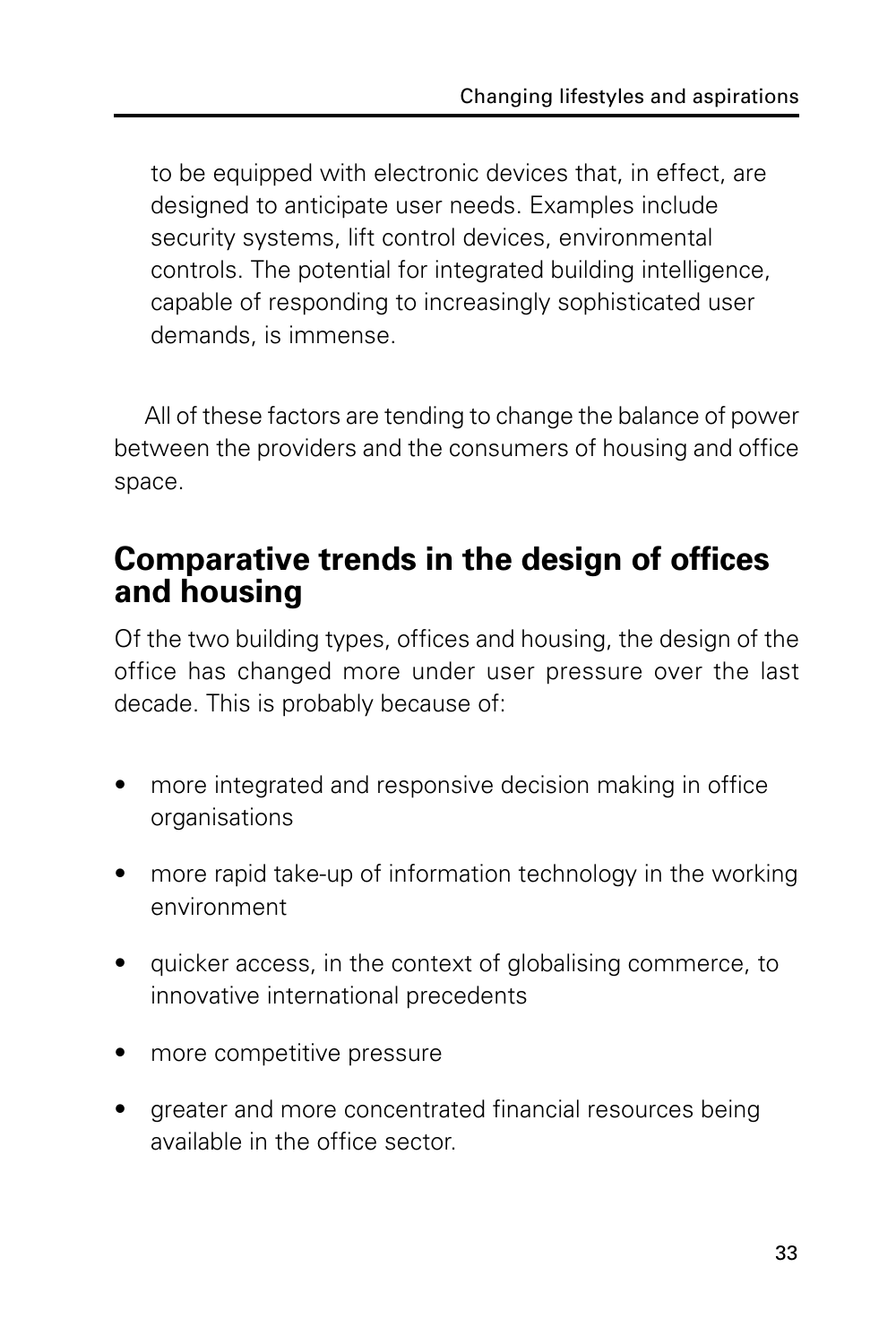For architects and interior designers, an important long-term trend in office design has been a shift from reliance on problem solving (acoustics, cable management, environmental services, work-style choices) by the longer-term, architectural elements – the building shell and building services – to the shorter-life interiordesign elements of scenery and settings. Over the life of an office building, far more money is spent on interior design than on architecture. Hence, it is arguable that in office design architecture has become, economically if not operationally or in terms of professional prestige, a branch of interior design.

The same trend exists in a more disguised form in housing design. Users, of course, generally continue to take responsibility for furnishing their own homes out of their own personal budgets. Consequently, it is harder to quantify the underlying shift. However, it is clear that standards of interior design have risen sharply, at least in the private housing sector. I suspect that economic pressures have reduced relative expenditure on housing construction as opposed to housing fit out. Lifestyle choices certainly dominate a large proportion of the weekend newspapers. Consumers seem to want to shape their own environments more and more and the fragmented nature of the housing stock encourages them to do so. It is fascinating to speculate on the possible impact on office design of the increasing empowerment of office workers who may well come to demand a similar degree of choice in work style as they enjoy in their domestic lifestyles.

Another important shift at the more established end of the office market continues to be towards very large, highly serviced and highly specialised office buildings – such as those found in Canary Wharf, in the City of London and in the Thames Valley. However, the spread of information technology could be warning us that this may be the end of a trend. There is already a countervailing tendency for smaller, often more rapidly growing, enterprises to occupy more marginal properties, often in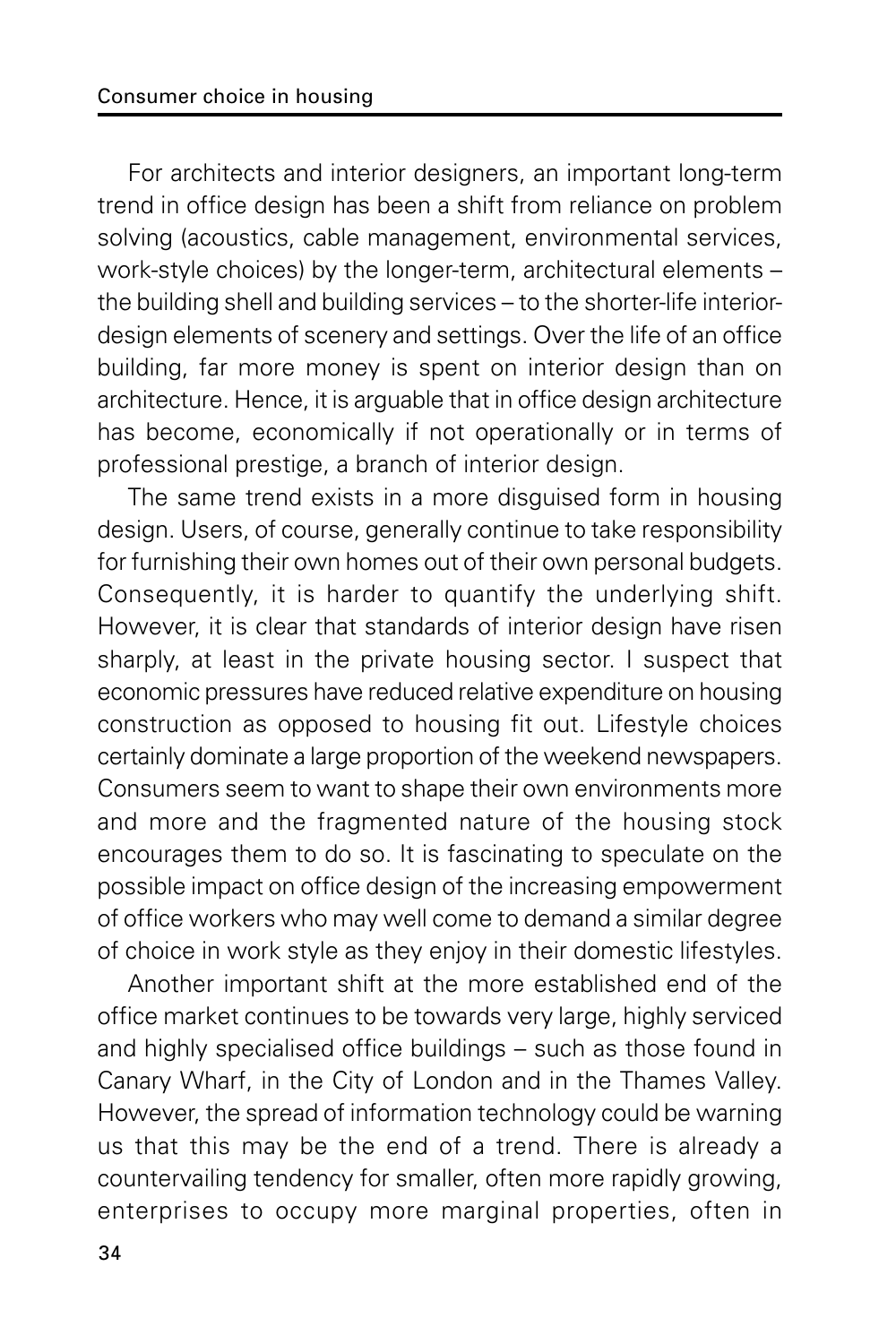redundant buildings or in new industrial premises, not specifically designed as offices, that offer the big volumes that help to meet shorter and shorter term operational demands. Such buildings are sometimes more permeable than conventional offices, following an important trend towards much more networked and interdependent ways of doing business. It should be said, however, that, with very few exceptions, office developers in the UK and North America have not interested themselves very much in increasing the diversity of the office stock. My impression is that most innovative office design has been created without much help from conventional property development.

Equivalent trends in housing design are towards:

- a wider range of types of housing and housing locations
- the emergence of loft buildings and of conversions  $-$  i.e. the appropriation of whatever comes to hand in the inner city, including obsolescent office buildings, to satisfy emerging lifestyle expectations
- the dissolution of conventional locational patterns, so that, in the inner cities at least, quite violent juxtapositions of living, working, retailing, entertainment are now occurring.

The third, and perhaps the most important, shift in office design is the direct consequence of the new ubiquity of information technology. Networks of one kind or another – broadband at an international level, wireless within and between offices – mean that certain long-standing assumptions about where, how and when work is done are increasingly under question. Office workers can now carry the entire database of their whole office around in their laptops and have unlimited access to the whole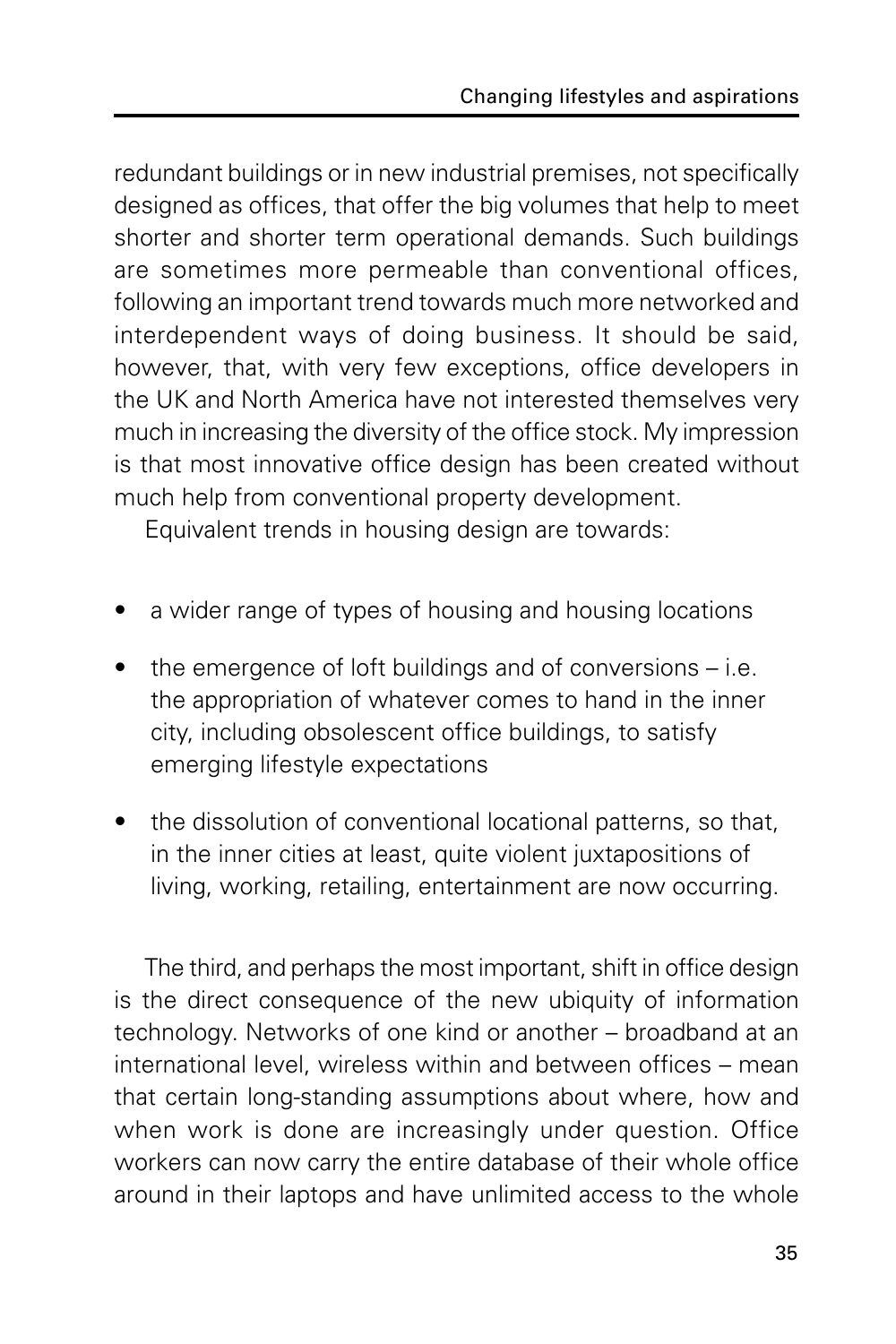world at any time from their mobile phones. The design consequences of these new technological capabilities are:

- much more user choice of work settings, within the office and outside
- more mobility within the office, leading to a greater proportion of space given over to collective activities rather than individual workstations
- more strategically located spaces ('streets', 'forums', 'market-places') within the office, all designed to encourage interdisciplinary and interdepartmental interaction.

It is quite possible that the whole direction of office work will change within this decade. The office is likely to become a much more social place. One metaphor that is often used is that the office in an increasingly virtual world will become more like a club, an attractive place, with many amenities, designed, in a much less formally programmed way, to support much higher levels of social and intellectual interaction.

A domestic consequence of these changes is the invasion of the home by the office – and, to a somewhat lesser extent, the invasion of the office by domestic standards. Office work no longer depends upon co-location or even upon synchrony. Consumers will be free to choose to work when and where they want. Hence, the home environment and the domestic timetable will have to be redesigned (and perhaps already should have been designed) to accommodate a substantial component of individual office work that may no longer be carried out 'at work'. In design terms, this means: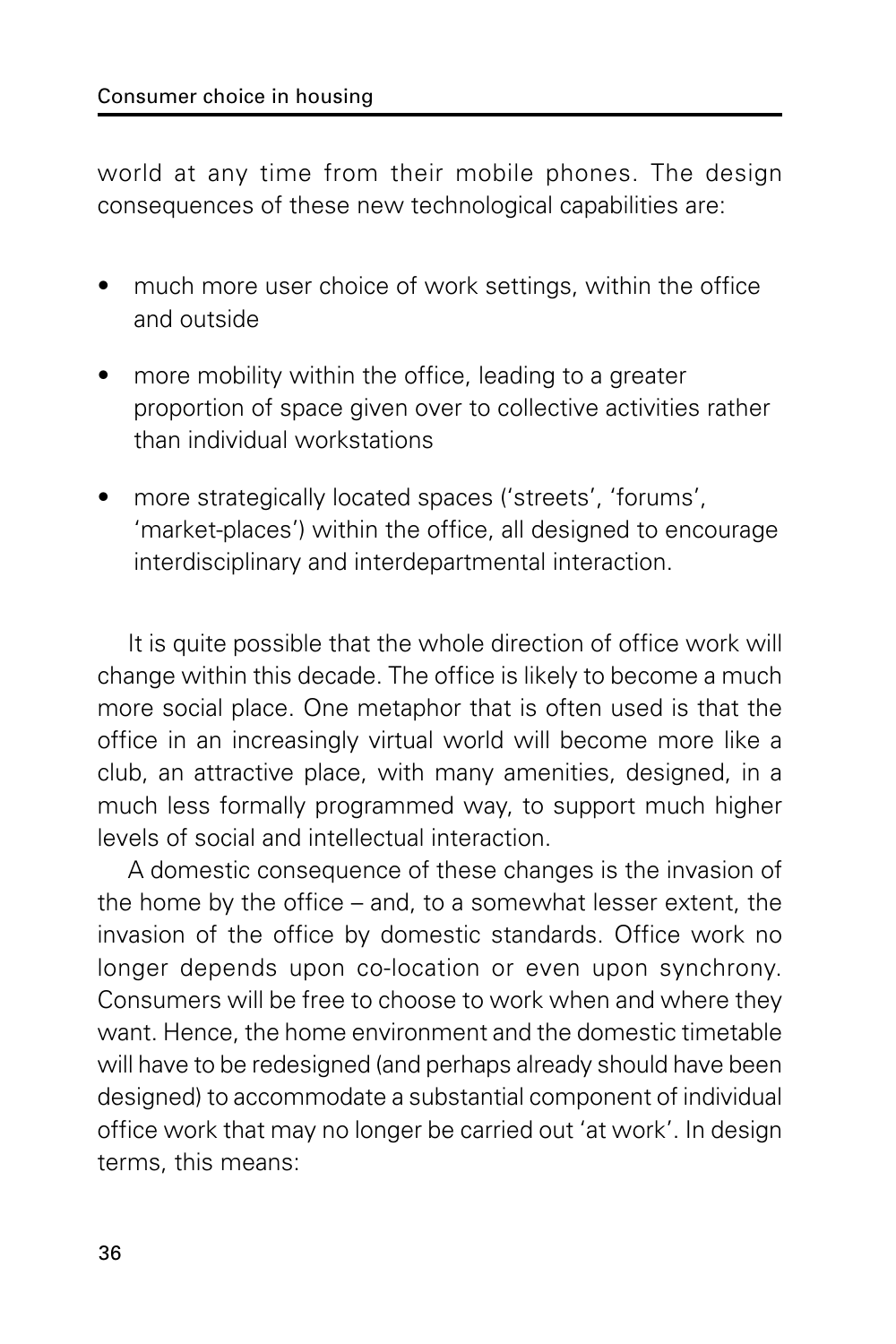- higher environmental standards to support more individual concentrated work
- more space at home to accommodate the workplace activities of one or more partners or family members
- the intrusion of office standards of ergonomics and furniture design, as well as other heath and safety matters, into the home;
- better IT infrastructures in the domestic environment.

At the urban scale, of course, the implications of the dissolution of the nine to five working day and the five-day working week are huge, changing the criteria for the design of transportation systems (e.g. through evening out commuting peaks) and encouraging different, and perhaps more integrated, patterns of location of housing and offices.

### **Comparative trends in the procurement and management of offices and housing**

While an improvement over the last two decades in the standards of professionalism of procuring and managing office space has already been noted, these improvements have often been skewed towards making the supplier's life easier rather than the consumer's. The provision of office space has long been a corporate responsibility and is, in consequence, much less sensitive to the inevitably increasing demands and higher expectations of increasingly mobile, independent and empowered end users than it ought to be.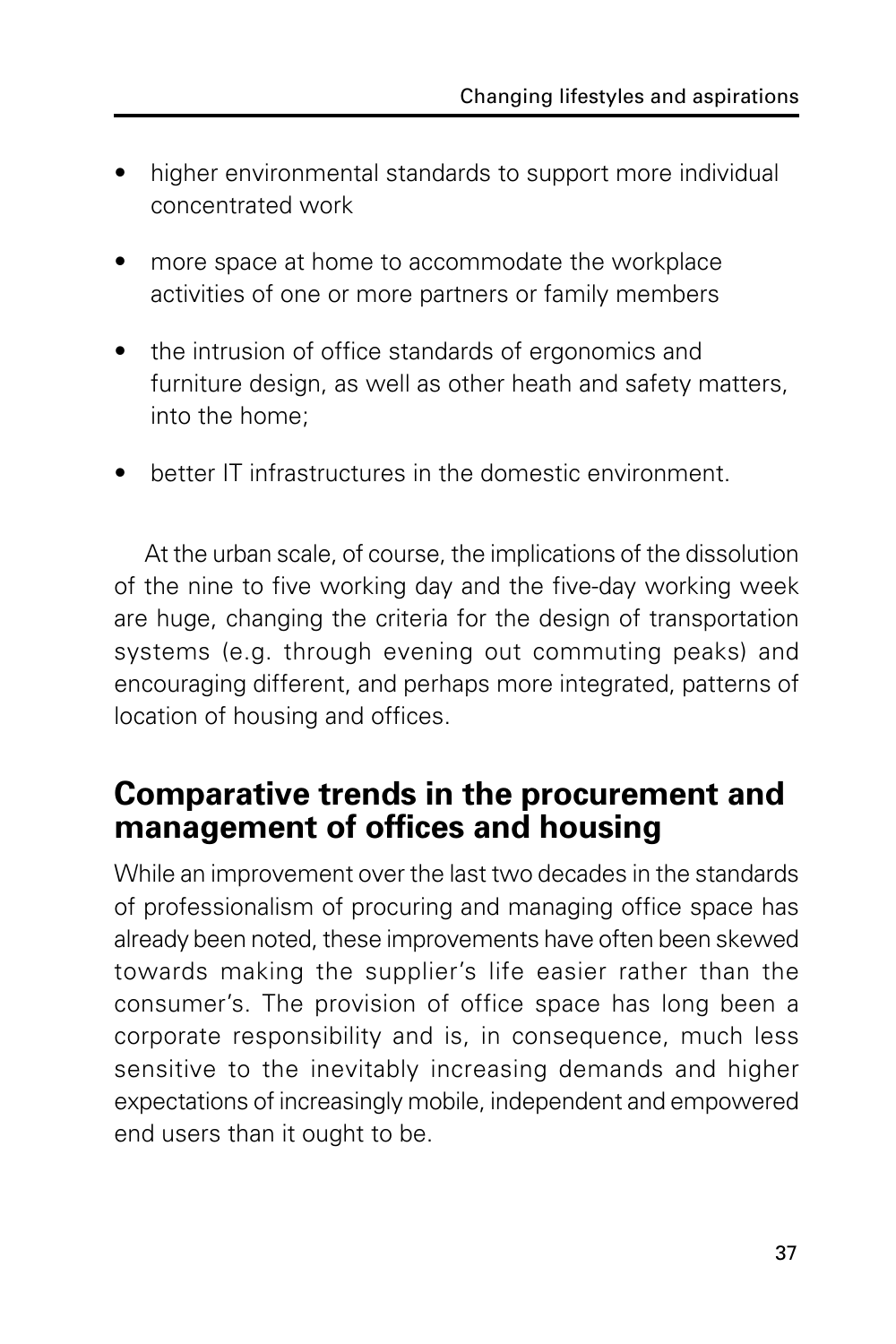I suspect that the provision of housing in the UK, both in the public and the private sectors, is similarly biased in favour of the convenience – and profit – of the supplier. The exception is that consumers of housing unlike consumers of office space – up to today – have always enjoyed more control over their own, highly localised, interior environments. Hence, the continuing importance in the domestic market of home furnishings, of home stores and home decorating, and of the whole vast apparatus of DIY. The potential influence of the domestic consumer choice on the office market is indicated by the Swedish furniture manufacturer IKEA's recent success in developing simple, elegantly designed, office furniture which can be bought in knockdown form, not just for the home market, but also for smaller, and indeed as it has turned out, some not so small office organisations. Here, the logistics of mass retailing are beginning to challenge the hegonomy of specialised office furniture manufacturers.

Three other innovations in the management of office space are interesting in that they use a non-office model to address rising user expectations. The first is 'hoteling', i.e. the provision of office space within large organisations on the basis that office users, increasingly mobile as they are, can be treated as if they were guests in a hotel rather than wage slaves tied to their desks.

The metaphor comparing the office with the hotel has profound implications for the procurement and management of office space. Instead of the old economy way of allocating office space by grade or status, the idea that has been taken up with such enthusiasm by businesses such Accenture (formerly Andersen Consulting) is that increasingly mobile office workers will willingly share the expensive resource of office space. This is provided that the users are guaranteed much higher levels of service (e.g. properly trained receptionists and a concierge to deal with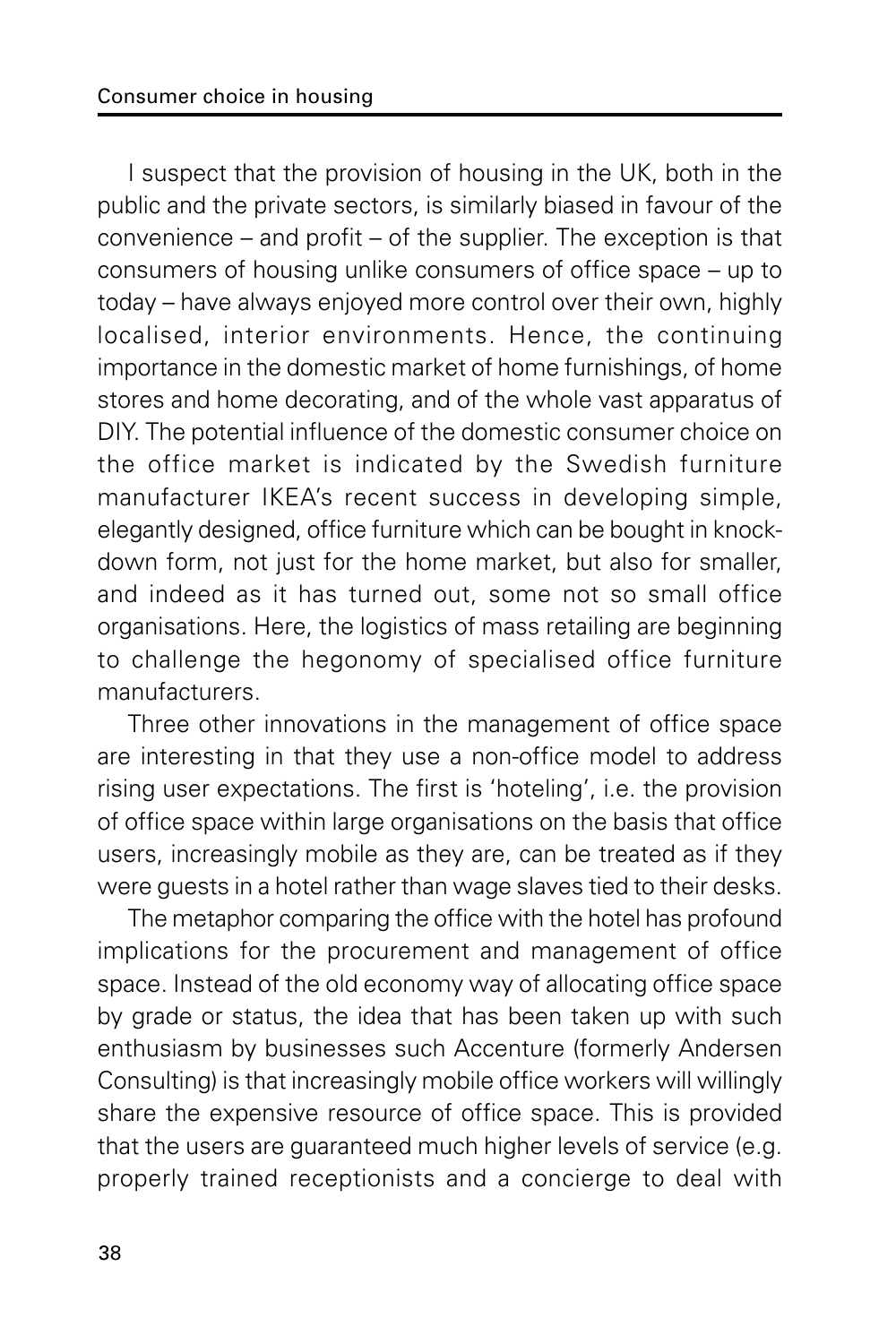personal chores) as well as access to a much wider and richer range of work settings. In this way, a minor real estate miracle is performed. Better service is provided to more people in less space for less money – less money per person accommodated that is, not necessarily less money per square feet.

The second innovation is the serviced offices provided by Regus, and by other similar providers, not just to representative offices of foreign companies but also increasingly to larger organisations that are growing and changing so rapidly that they need instant access to large amounts of fully equipped and manned office accommodation. The novelty of this concept from a real estate point of view is that the customers are willing to pay a lot more for services by the minute rather than for square feet by the year – a much more 'new economy' approach.

The third level of innovation is the wholesale handing over of a government department's stock of space to consortia of private sector providers through private finance initiatives (PFIs) or the similar, and equally attractive, outsourcing of non-core assets, such as office accommodation, that is taking place in the private sector.

For housing, the implications of these new approaches are as follows:

- Rising consumer expectations will affect not just the type of accommodation that is provided but also the means by which it is provided and managed through time.
- Diversity of demand is not just a matter of a widening variety of housing type, size or quality but also implies providing access to a wider range of services.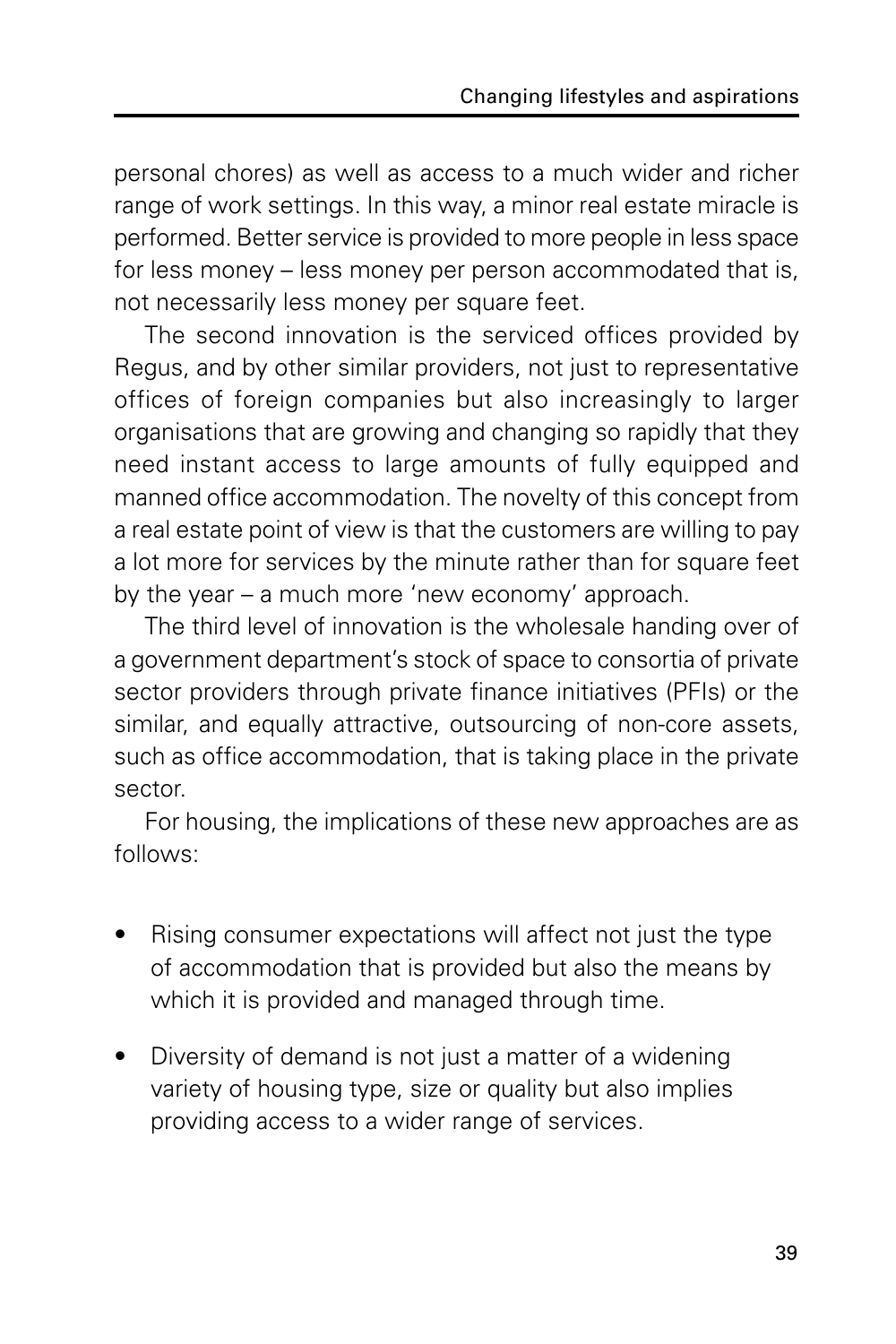• Consumer expectations of quicker responses to their housing needs will force housing providers to rethink leasing structures and modes of payment, shifting property from being an asset to becoming a service.

### **Methodological consequences**

In the 1960s, where this essay started out, monolithic supplyside attitudes dominated the design, delivery and management of both housing and offices. Changing lifestyles and aspirations at home and work have made such attitudes unsustainable. The biggest consequence for and the greatest commonality between housing and offices have been on the ways in which architects and designers are being drawn into dependence on new methodologies for involving large numbers of consumers and users in the design process. Such popular involvement has been done in ways that are compatible with achieving longer-term visions for improving the quality not just of the built environment but also of everyone's life in the UK.

Techniques used in both housing and office design include:

- surveys of trends
- workshops and focus groups to involve users in the design process
- scenario planning to test alternative designs
- mock-ups and simulations to make what is being proposed accessible
- change management to ensure not just that the value of design is widely understood but also that the process of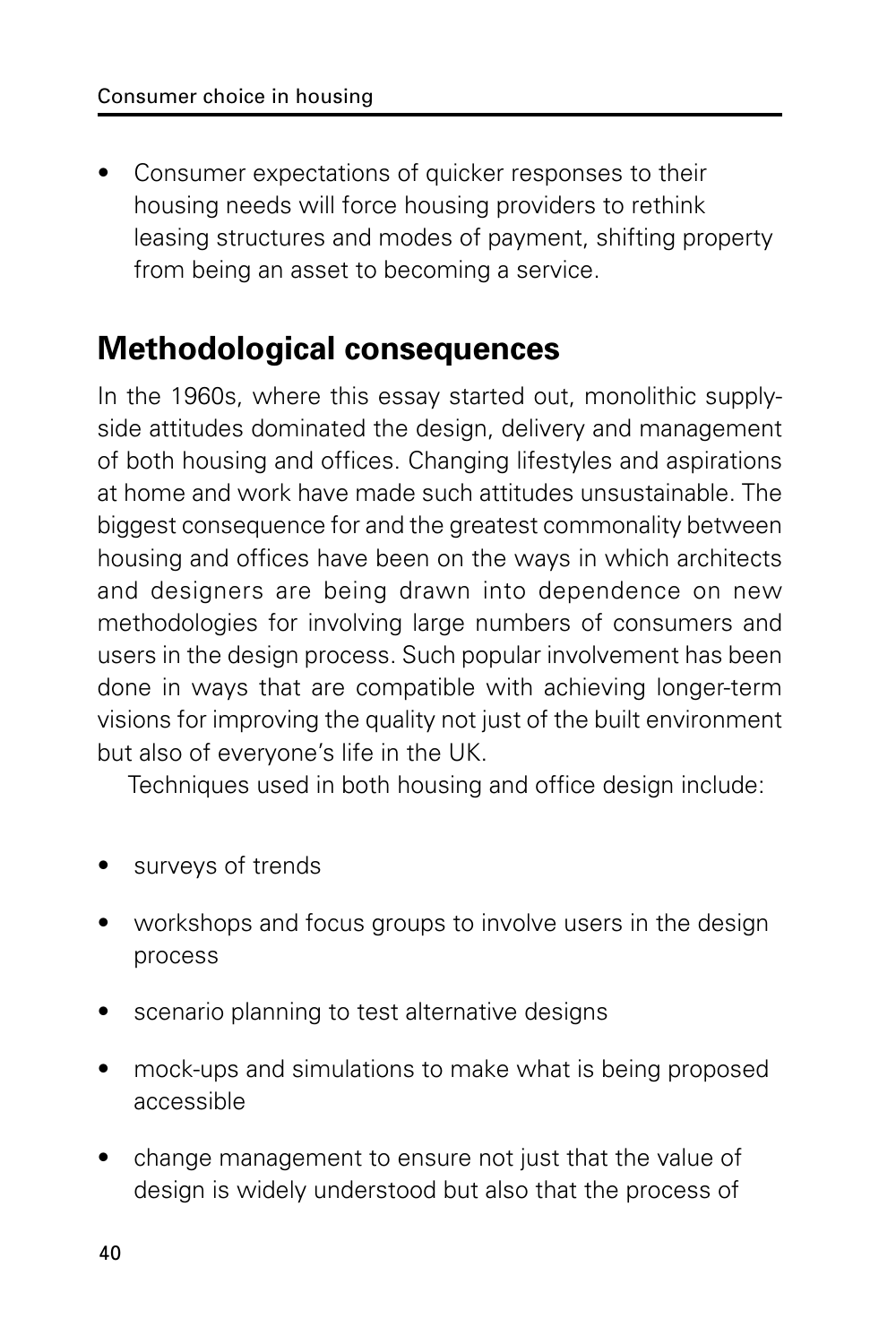design and delivery is used by visionary local authorities (in the case of housing) and by visionary business enterprises (in the case of offices) as the means by which cultural and social change is effected.

There is a big and critically important difference in the way in which user-orientated performance measurement techniques have been applied in offices and housing. In office design, there is a rough equivalence between performance measures of building supply – e.g. the building appraisal techniques that are used to measure the capacity of office buildings to accommodate change – and measures of demand – e.g. techniques such as workplace performance studies (WPS) that are used to assess end-user requirements. In housing there is no such balance. Private sector market research, such as it is, has concentrated on measuring demand. The Housing Quality Indicators recently developed by DEGW are a rare example of measures of the capacity of individual homes, of housing estates, or of the housing stock as a whole to accommodate changing user needs. This simple but fundamental methodological difference may have profoundly limited the ability of housing designers and housing managers to respond to change.

# **An image of a mixed-use city**

An image of a highly desirable but hitherto unattainable kind of urban environment will serve to end this chapter. The image is of the physical consequences of the convergence between two building types that is my underlying message.

Imagine an apartment in a mews at the top end of Marylebone Lane in the West End of London on a sunny summer evening. The half door on the first floor of a former stable is wide open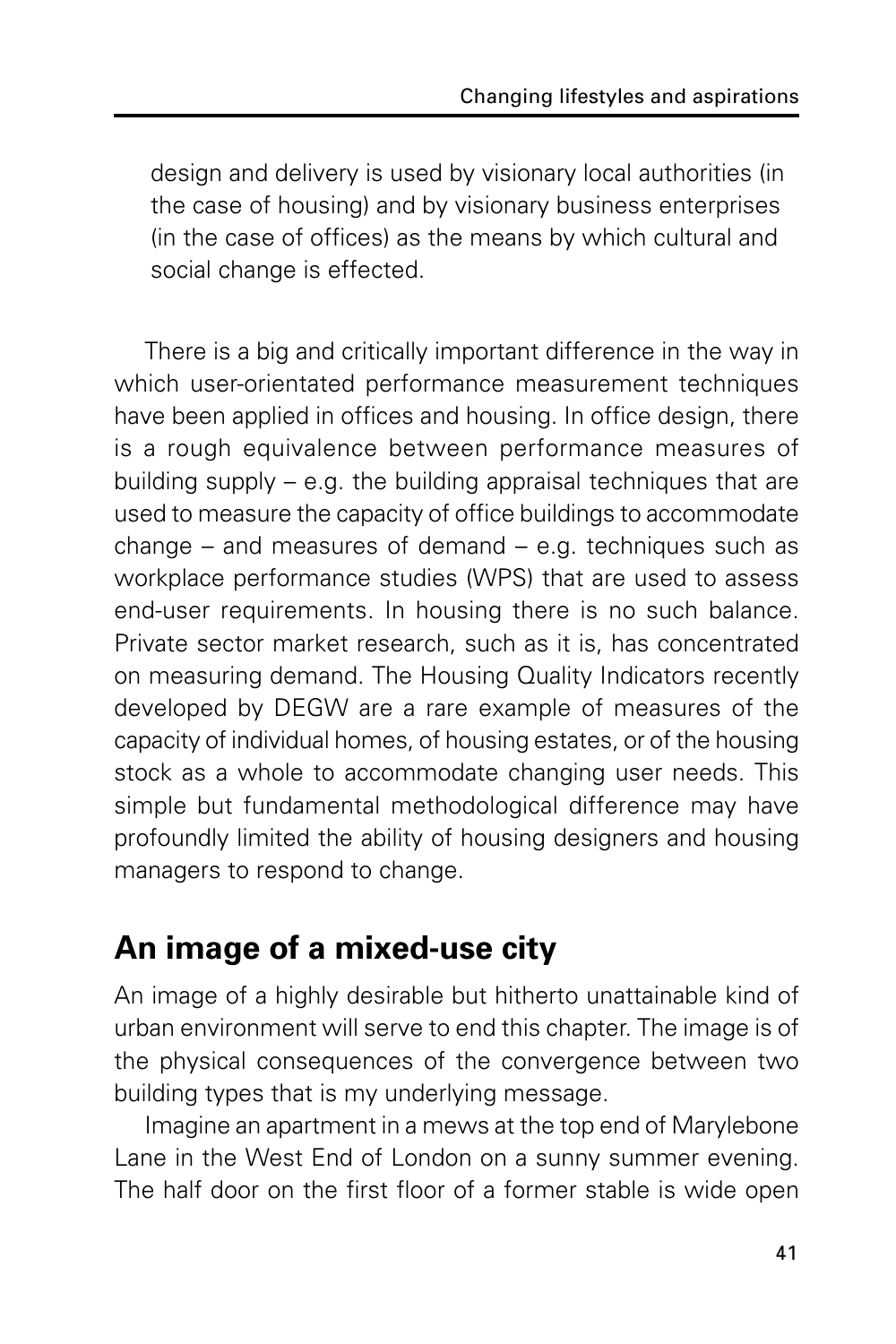and, looking down the mews at the complex of property that surrounds it, what do I see?

- an agglomeration of property, built up on a medieval street pattern, some from the eighteenth century, rather more from the nineteenth, some from the early years of the twentieth century
- a vibrant mix of building types crowded together at high density – shops, pubs, apartments, houses, workshops, offices, stables, garages
- an intensely rich and desirable environment that has been capable of absorbing and accommodating change for over 200 years – workshops turned into offices, stables into apartments, pubs into shops, houses into offices, offices into houses
- an environment that is immensely capable of being adapted to accommodate even more change
- an environment that would be totally impossible to replicate today given the planning laws and division of functions that have accreted in the twentieth century.

Huge changes are taking place in our culture, our society and our technology. Housing and offices have been very different but in some respects they are converging. Users in both sectors are demanding more and more from the built environment. Many of the conventions that have shaped twentieth-century cities have separated and divided activities that contemporary consumers would prefer to be connected. Such divisive conventions are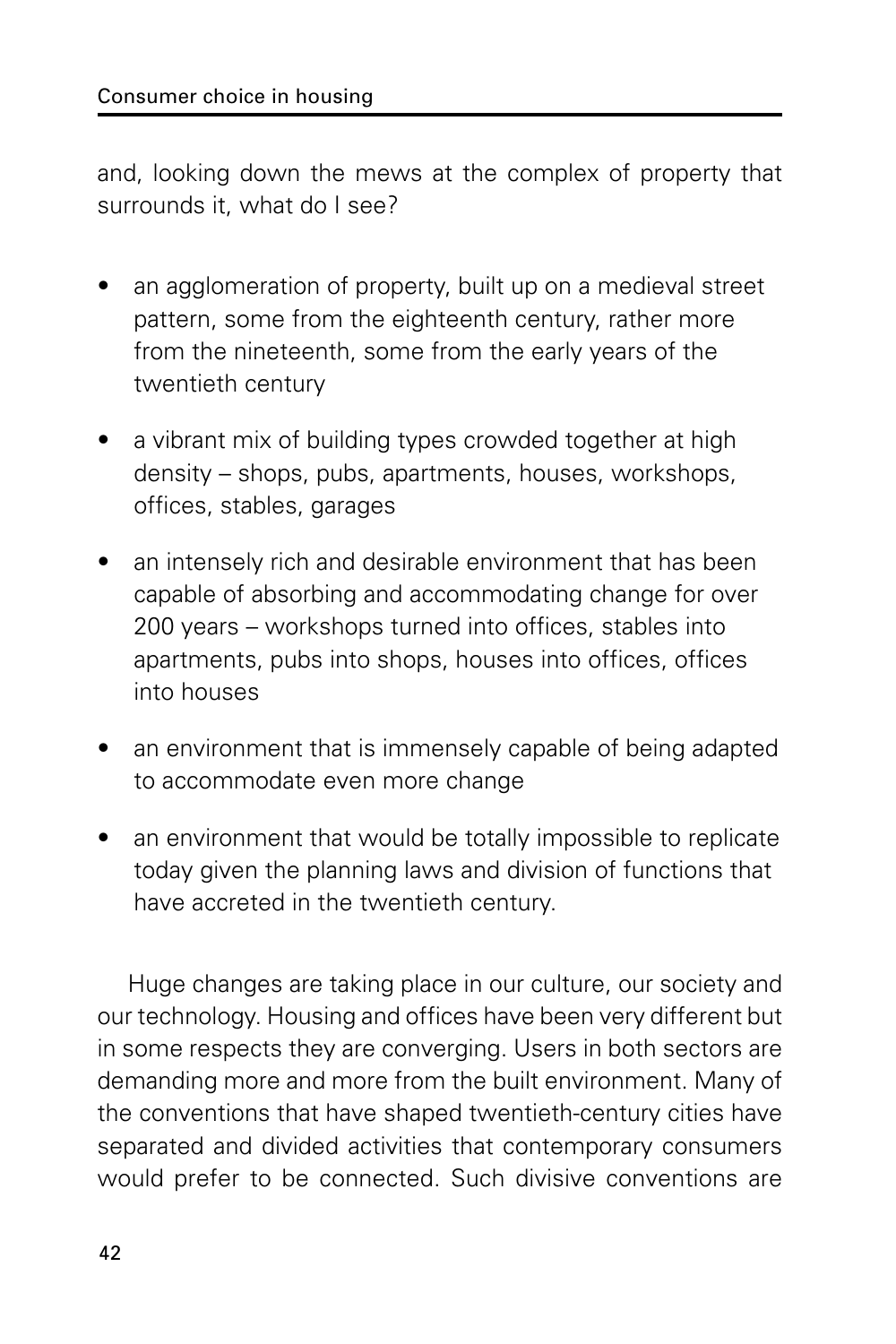unlikely to persist very long into the twenty-first century. Popular opinion makes it clear that they are standing in the way of change.

# **Conclusions**

Consumer pressures and user empowerment are making it essential in both housing and offices, in terms of physical design and of the design, delivery and building management process, to listen to aspirations for new work styles and lifestyles. This means that we must use our imagination to rethink the processes by which we design and manage our buildings.

This chapter began by asking the following three questions:

- Are consumerist pressures stronger in housing or offices?
- Will consumer pressures make housing more like offices or offices more like housing?
- Or will both building types continue to be as separate and distinct as they are today?

Three main conclusions have become clear to me in writing this chapter. The first is that, although in recent years consumerist pressures have been more visible and effective in shaping office buildings and office interiors than housing, recent trends in office design seem likely in the longer term to make office buildings much less distinctive as a building type. Some office buildings may become more like housing. Some may even merge with housing. The second conclusion is that consumerist trends give us reason to expect that much existing practice in design process, delivery and tenure in both housing and offices is unsatisfactory and is likely to become increasingly unpopular. Hence, the third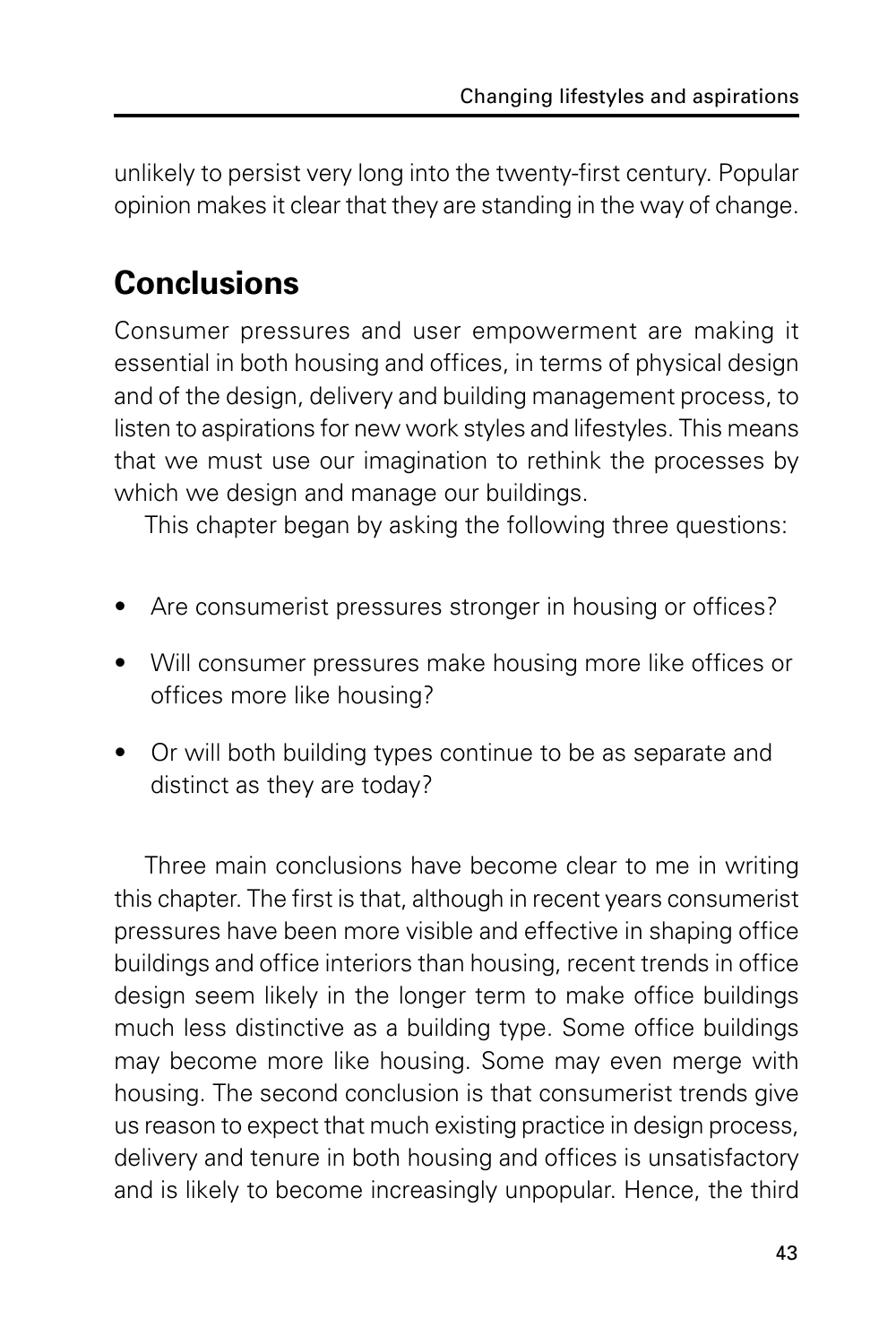conclusion: the possibility exists today, as never before, for far more creative synergy between the design and delivery of housing and offices.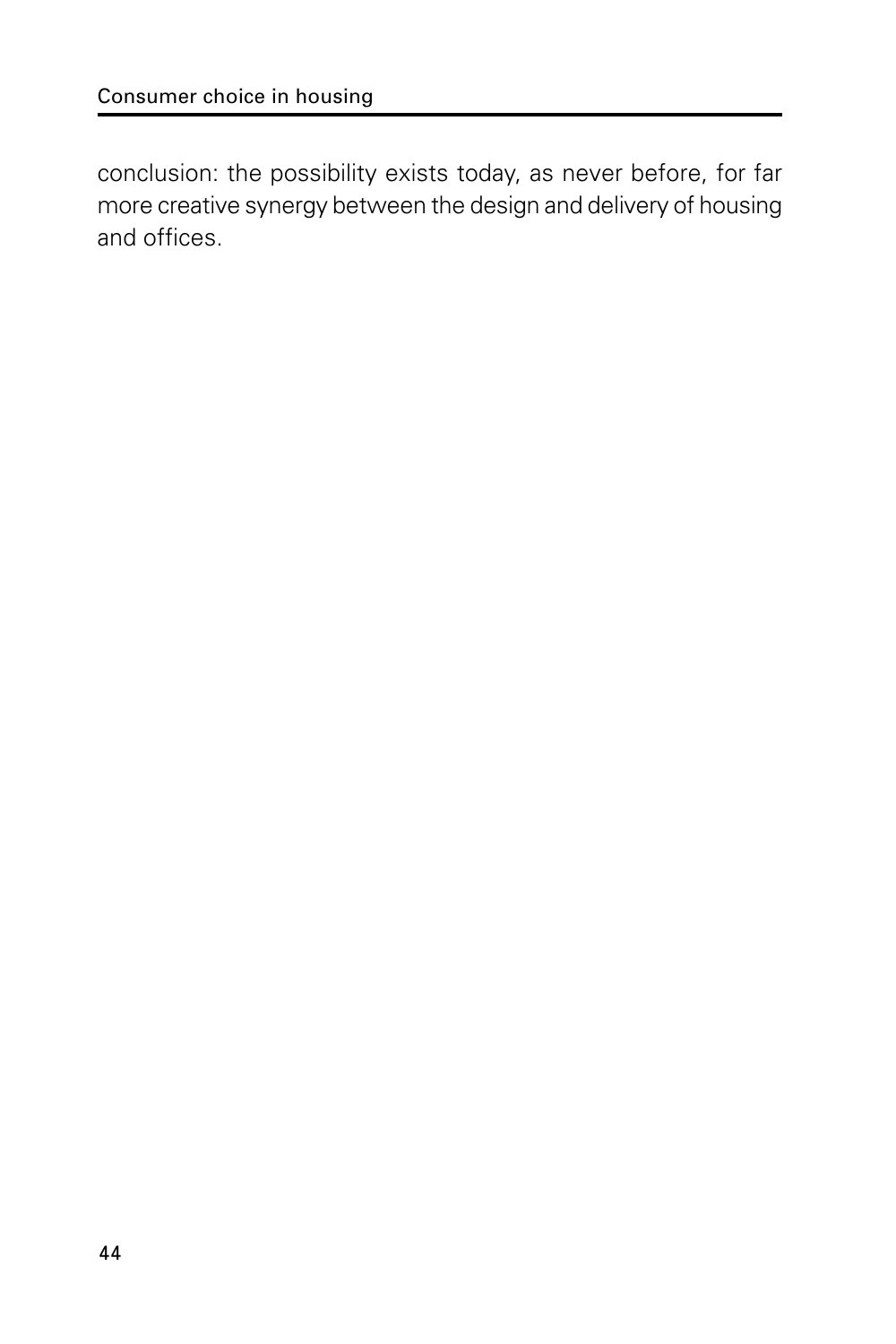# **3 'MIND THE GAP': CUSTOMERS' PERCEPTIONS AND THE GAPS BETWEEN WHAT PEOPLE EXPECT AND WHAT THEY ARE OFFERED**

**Ritsuko Ozaki**

### **Summary**

This chapter introduces the concept of the 'gap analysis', and shows the importance of focusing on the gap between customers' perceptions of what they expect and what they are offered. This is because such a gap determines customers' perceptions of the quality of services and products, and therefore their satisfaction levels. The main focus of the discussion here is the discrepancy in house design, as well as that in the quality of workmanship and service provision, in the private house-building sector. In the conclusions, questions arising from our analysis and lessons for UK house builders are presented.

# **Introduction**

In recent years, customer satisfaction has become a key driver for the private new house-building industry in the UK, and there has been a shift from producer convenience to customer focus (Barlow and Ozaki, 2000). But, are customers satisfied with their house builders' 'customer-focused' practices?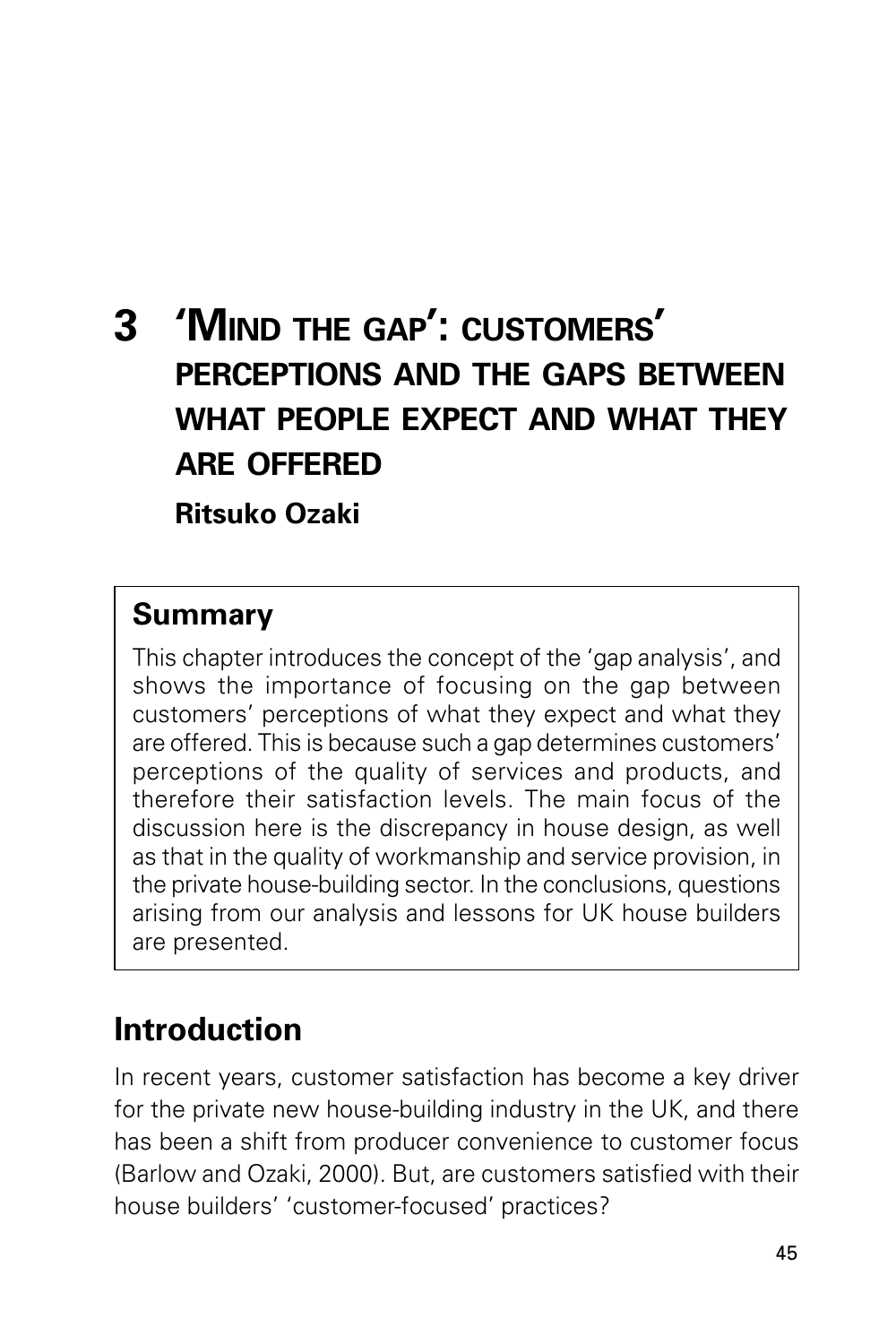The judgement whether one is satisfied or not is 'relative', not 'absolute'. A judgement is always made about what one has relative to some standard (Brown, 2000), in this case, to what one expected to get. Therefore, a gap between what customers expect and what has been delivered can be used as a measure of customers' satisfaction levels and, accordingly, of the company's performance. In this respect, it is very important that house builders acknowledge this gap and pay attention to what customers expect; this will enable house builders to perform better and consequently boost their business.

There is a huge literature on customer satisfaction in service provision and the quality of workmanship, and our main focus here is on the design of housing. House design that does not 'fit' the resident's values and lifestyle causes considerable dissatisfaction to the resident. The chapter introduces findings of a survey on customers' house design preferences;<sup>1</sup> these highlight an urgent need for house builders to catch up with customer requirements, which are far more diverse than what is currently on offer.

Naturally, some house builders are positively exploring more customer-oriented ways of doing business and are trying to differentiate themselves from those who have not adopted such practices. However, in this chapter, we look at the broad issue, investigating the general differences between people's perceptions of what they expect and what they are offered.

Before exploring customers' preferences and requirements in house design, we will initially look at this notion of a gap between customers' and house builders' views, and at the significance of analysing it. Next, we briefly discuss the differences between customers' and house builders' perceptions of the quality of housing and service provision. Finally, we will discuss this discrepancy between what customers expect in terms of house design and what house builders offer.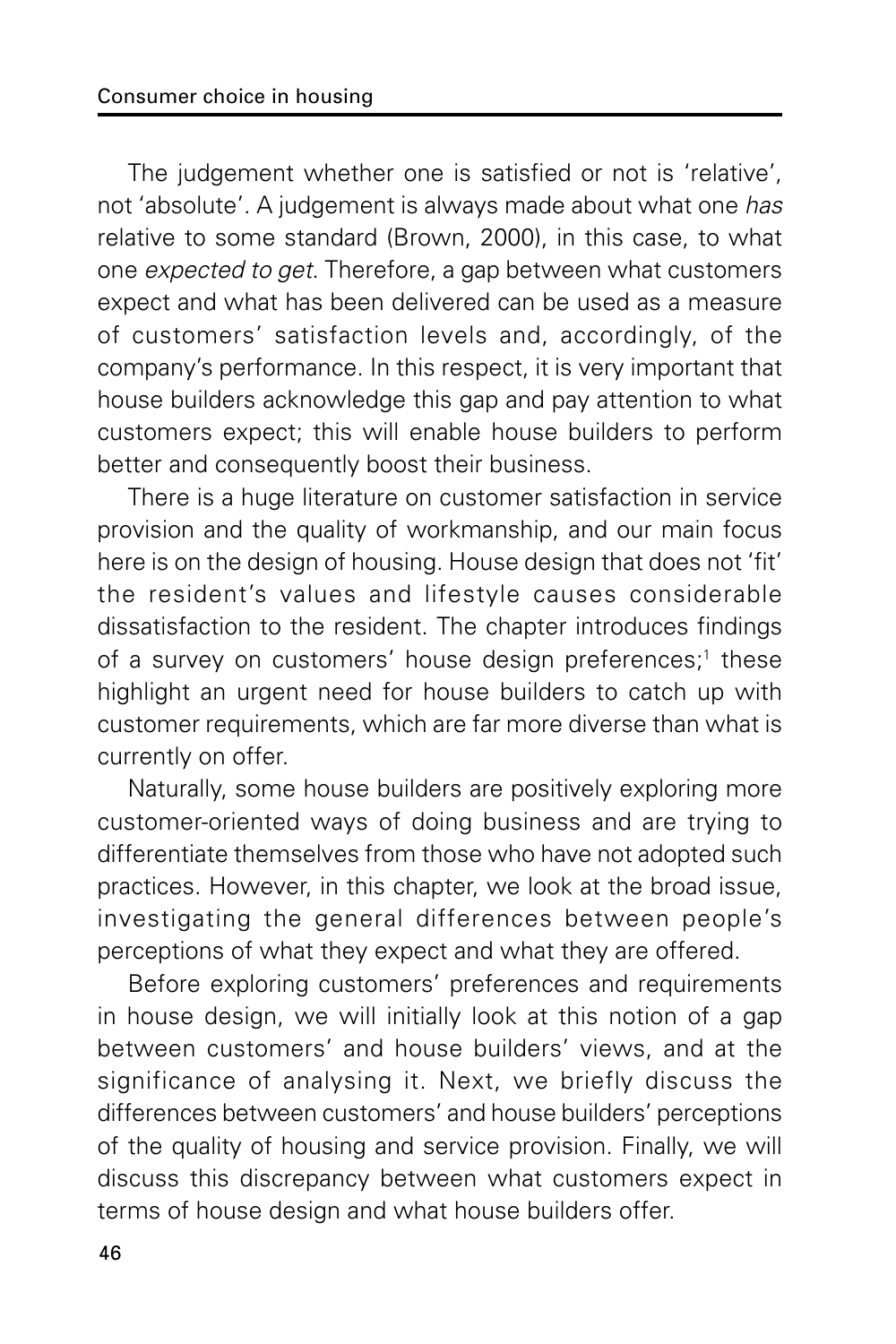# **Why focus on the 'gap'?**

The discrepancies between (a) customers' expectations and experiences, and (b) customers' and providers' perceptions are significantly related to customer satisfaction (Brown and Swartz, 1989). In other words, a gap between 'what customers expect' and 'what a company thinks they expect' determines the customers' perceptions of the quality of services and products. Also, the degree to which the product and service performances meet the purchasers' expectation indicates their satisfaction levels (e.g. Oliver, 1981; Parasuraman et al., 1985, 1988; Patterson and Johnson, 1993). Customers' expectations are determined both by what they want (or need)<sup>2</sup> and by how they want to be treated. They have in mind a certain norm or standard by which they evaluate what they receive (Grönroos, 1990).

This expectation-based measure does appear to match intuitive sense; and the model provides a framework linking service quality, customer satisfaction and their behavioural intention; i.e. high service quality correlates with customers' willingness to use a company's service again, to refer the company to others and to pay a price premium (Parasuraman et al., 1994).

So, as mentioned above, since a customer makes judgements about services and products based on his/her expectations, analysing the gap between customers' aspirations and what has been delivered provides clues as to how house builders have performed and what they should do in order to improve their performance.

In their study, Parasuraman and colleagues (1985) found that in the service industry there were gaps between what company executives thought customers expected in a quality service and what customers *actually expected* (see Figure 2.1). For instance, security is a pivotal quality attribute for credit card users, but the executives did not see it as critical. Such a misunderstanding on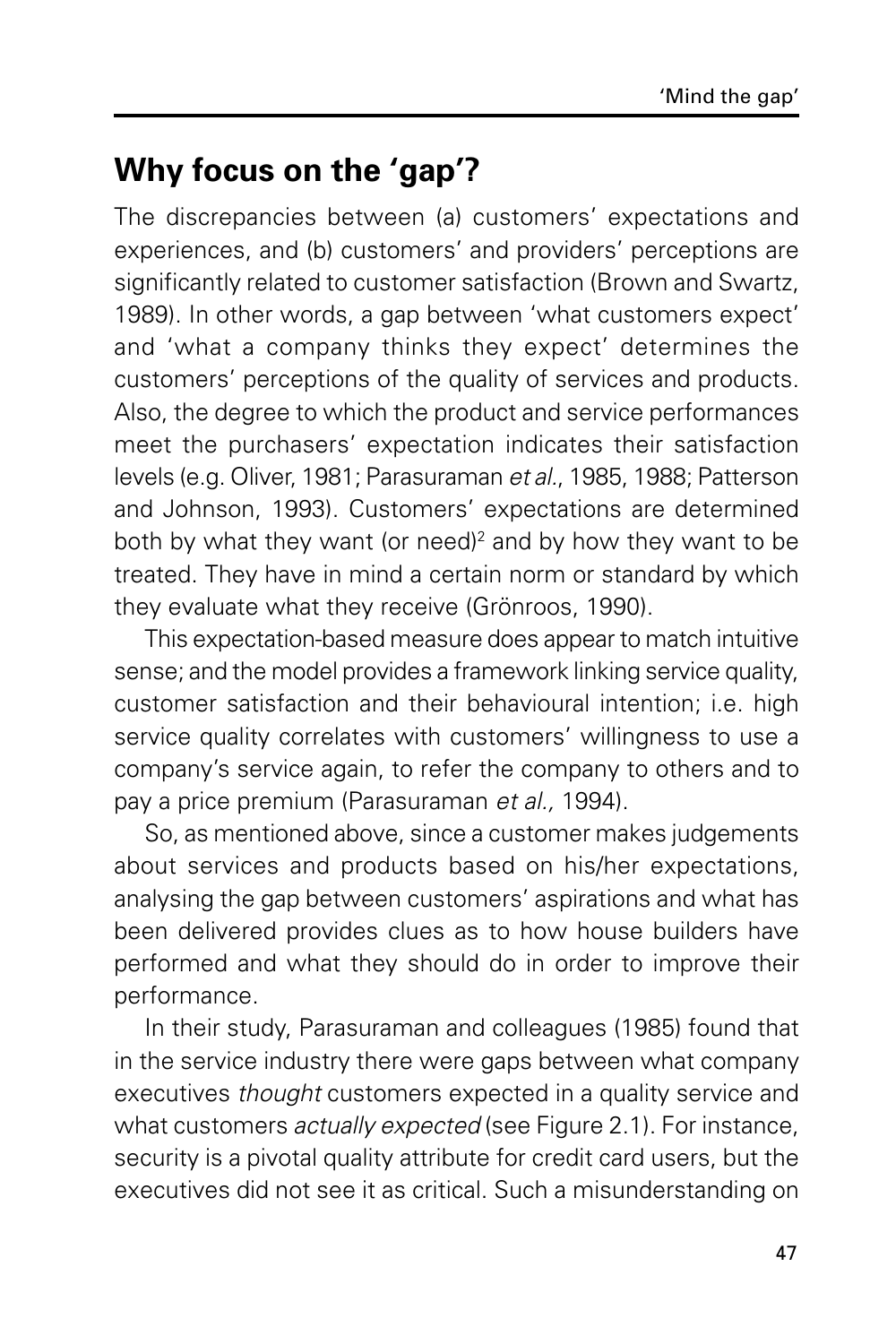

**Figure 2.1 Expectation–offer gap**

the providers' side is likely to affect (perceived) service quality, and correlates with a propensity to spread negative word-of-mouth communication and with intentions to switch to competitors (Parasuraman et al., 1994).

Winch and colleagues' (1998) research showed that the analysis of this gap in the construction industry led to the delivery of improved value to customers. Through identifying the gaps between customer expectations and the management's perception of customer expectations, and also between the management's perceptions and the translation of those perceptions into specifications, the firm could reduce guesswork and make a more precise analysis of the construction process. Winch and colleagues concluded that an information flow was the key to success, as it reduced the gap between the customer's and the house builder's views.

<sup>\*</sup>Expectation–Delivery Quality = GAP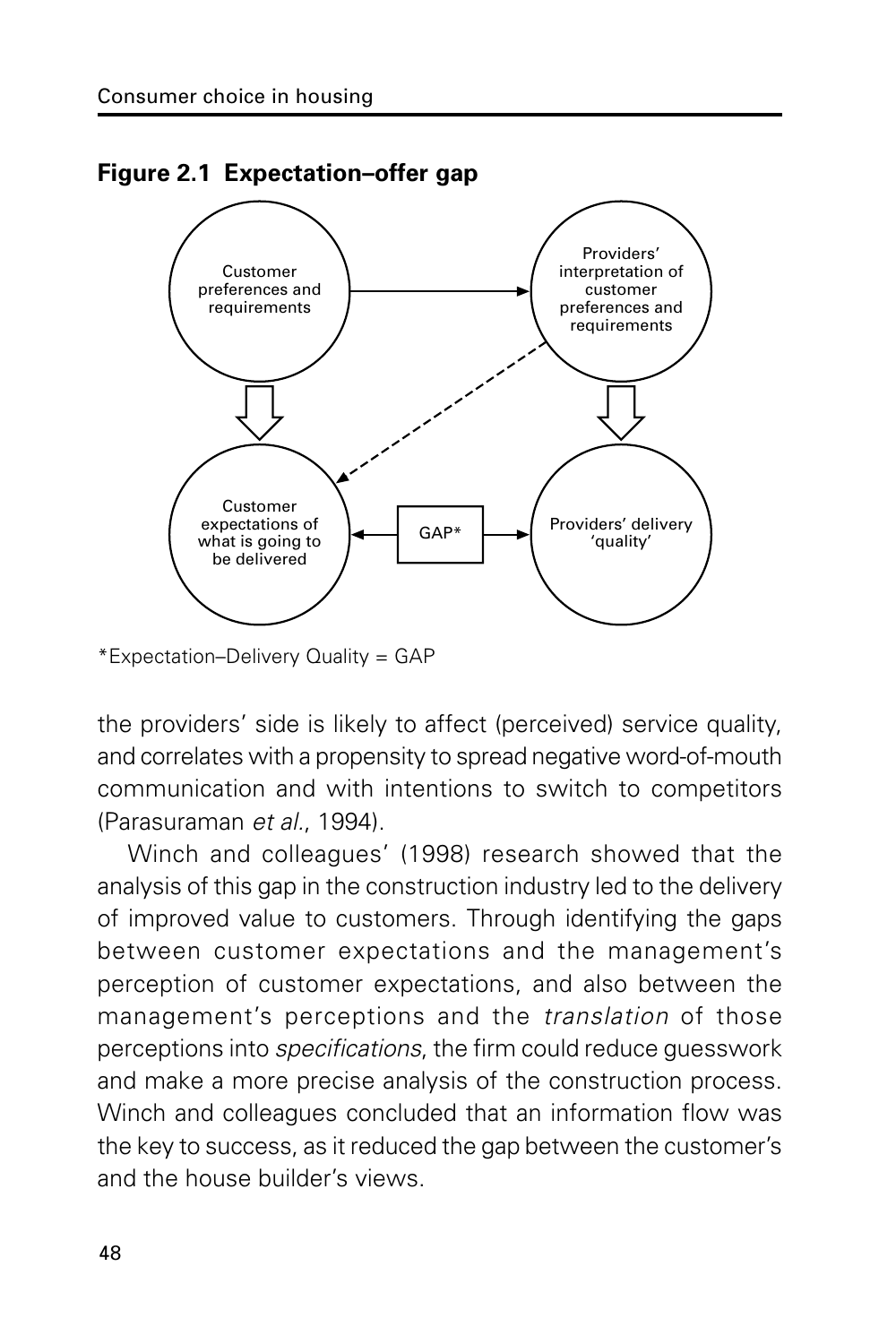These show the importance of understanding the nature of the gap between the perceptions of housing customers and of house builders; a consideration of this gap should be a step forward for house builders.

Research conducted so far in the context of house building has indicated gaps between what customers expect and what house builders offer in three main areas: the quality of workmanship, service provision and house design.

# **Quality of workmanship**

The quality of workmanship is an important satisfaction driver for new home buyers. Some UK house builders have aimed to achieve 'zero defects' in a new house over the first two years of occupancy (Barlow and Gann, 1999). House builders actually provide their customers with a lot of details and advice on their houses, and facilities and appliances that they have installed in them. Information on materials utilised and how to use or look after the facilities, for example, is included in the package that they give to their purchasers. They devote much attention to the quality of the finished products.

### **Gap**

Despite house builders' efforts, however, customers do not seem to be very satisfied with the quality of workmanship of their house; and builders are now required to improve the quality and functionality of the house even more. The Housing Forum's (2000) National Customer Satisfaction Survey found that over 80 per cent of the respondents had reported defects with their new home; about a half of these people claimed that there were more defects than they would have expected. Another national survey found that customers thought house builders should take more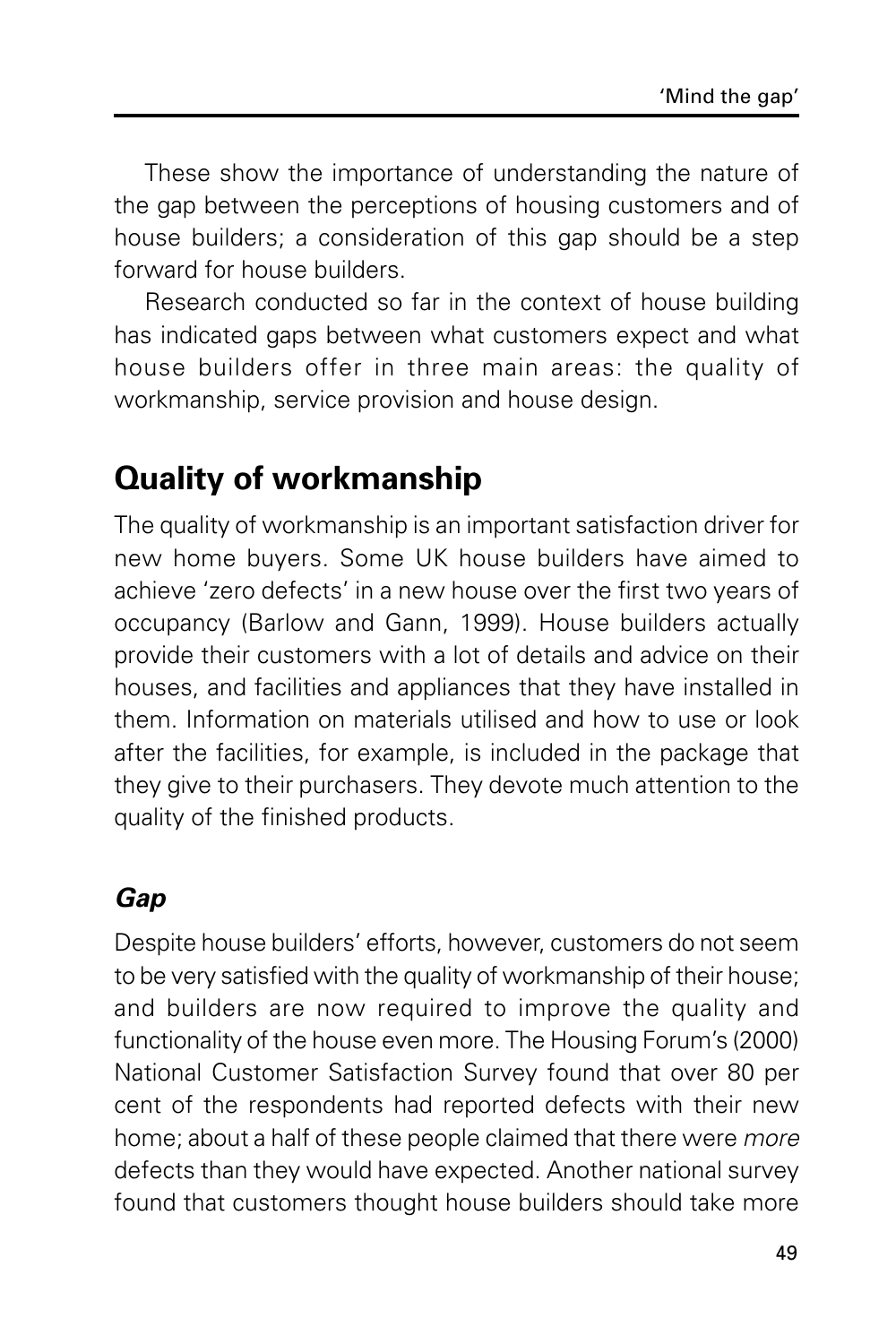time and trouble so that the house was *handed over* without faults (Mulholland Research Associates et al., 1999). Similarly, in our survey, the customers of a UK speculative volume house builder complain about the quality of finishes. This contradicts the house builder's views. The staff are confident about the quality of their houses; but the purchasers typically say that their house builder should have better inspection systems before hand-over because there are so many obvious defects, such as missing window locks, poor quality of paintwork, unfinished socket covers and rubbish in the sink. Clearly, their customers would like better quality workmanship than the house builders currently offer. The house builder is now developing an approach using standardised component systems. This will facilitate better quality workmanship in the finished products, as well as a greater level of customer choice, in a cost-effective and sustainable manner.

# **Service provision**

Literature on customer satisfaction emphasises the importance of good quality service provision. This is because good service will make the customer satisfied, and satisfied customers will improve the business through their word-of-mouth referrals and brand loyalty (e.g. Jones and Sasser, 1995; Reichheld and Sasser, 1990). Good quality service includes both pre-purchase and aftersales customer care. Pre-purchase service is closely linked to employees' performance, such as their attentive manner, ability to understand customers' needs and willingness to give information (Hartline and Jones, 1996; Rees Lewis, 1994). Aftersales customer care, especially problem resolution, is seen as crucial by customers; and good customer care can be a market differentiator (Mitchell, 1993). Customers who receive effective resolutions to problems become satisfied and have significantly higher loyalty to the company (Zeithaml et al., 1996).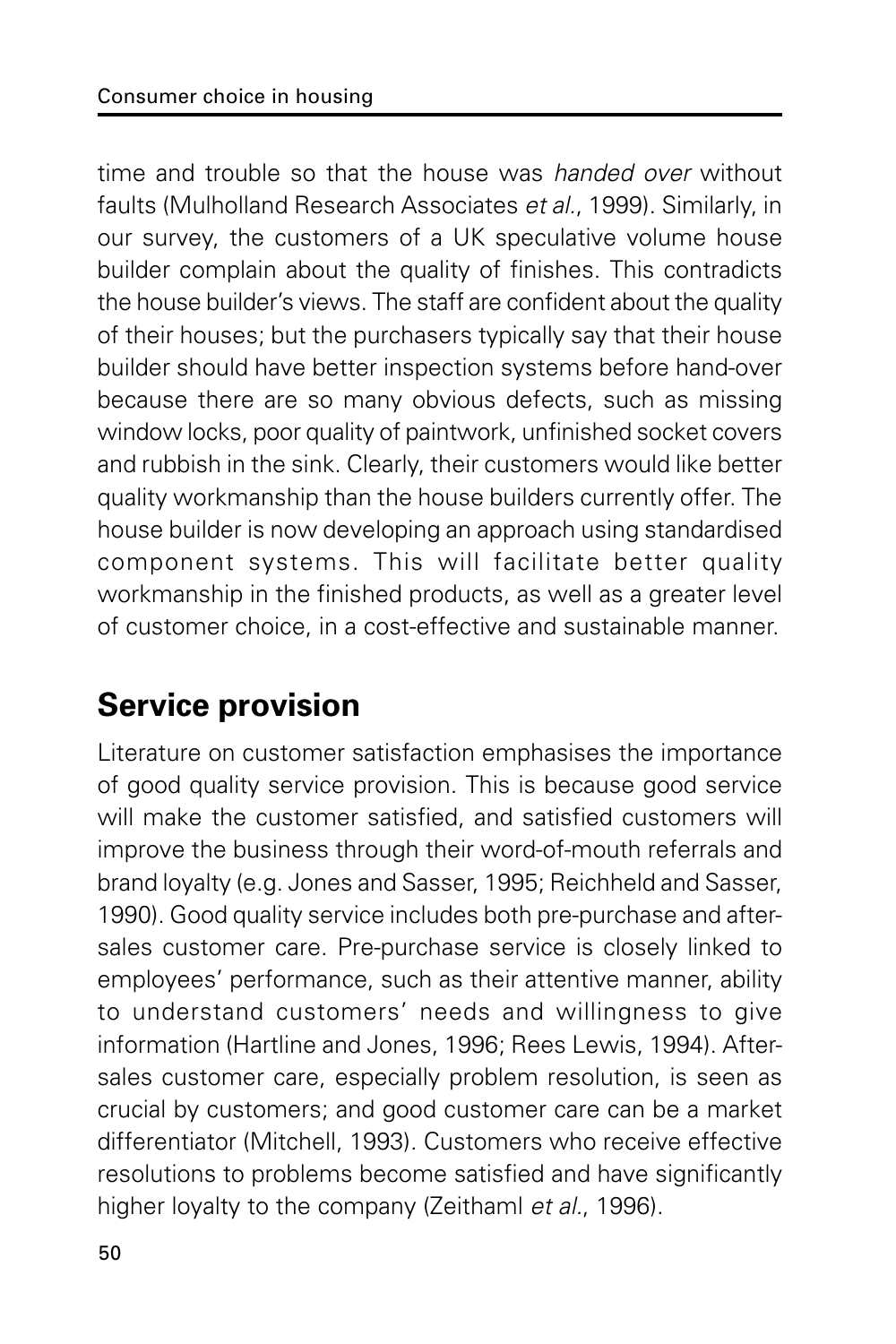Japanese house builders, for example, are well aware of the importance of service provision, and spend a lot of time with their customers during both pre- and post-purchase periods. They typically hold a few pre-purchase consultation sessions, which even include financial and tax advice. They also pay a few visits after the sale, as well as offering several years' guarantee. In practical terms, after-sales visits provide the house builder with informal feedback, and sometimes word-of-mouth referrals, as well as providing an opportunity to rectify defects. It is important to note that back-up care service which resolves problems quickly helps to make the customer satisfied despite initial defects in the product.

### **Gap**

Some UK house builders have also tried to make efforts to provide better customer care. This includes investment in systems for monitoring complaints, improvement in response times (e.g. using call centres), the appointment of customer care specialists from outside the housing industries, and offering a package of financial and maintenance services.

Nonetheless, a National House Building Council (NHBC) (1997) survey found that 99 per cent of new home purchasers cited poor after-sales service as a major reason for their unwillingness to recommend their house builder. Another national survey (Mulholland Research Associates et al., 1999) revealed that customers felt strongly that house builders should act on their promises and deal with problems immediately. In other words, customers are not satisfied with the services that they receive, feeling that their house builders should look after customers by providing better services.

Similarly, in our survey, the purchasers felt considerable dissatisfaction with the after-care service provided by their house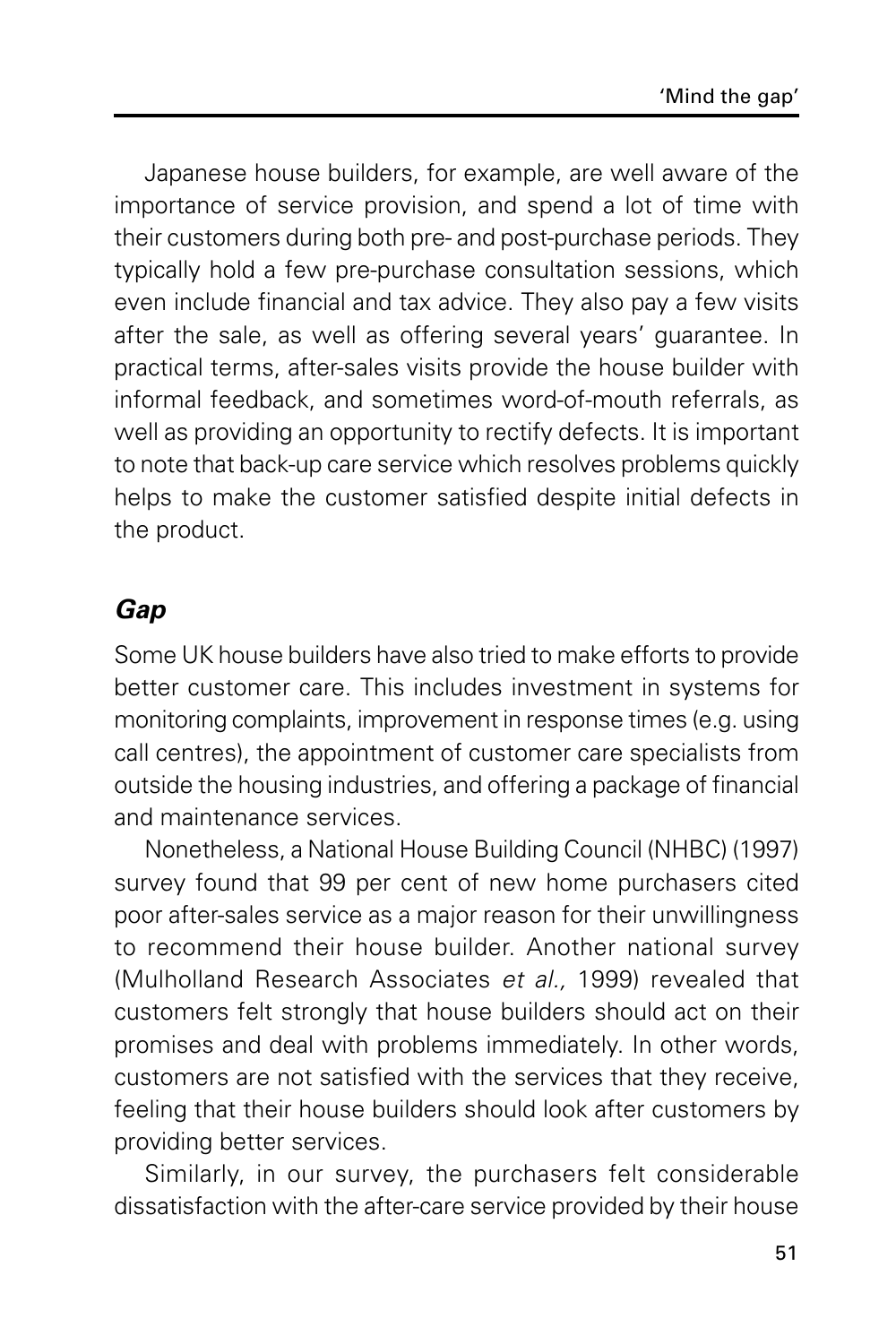builder. They complained that the house builder did not provide the after-care service as stated on the brochure and that they had to wait for months to get problems and defects sorted out. This house builder, like its competitors, has a customer care centre in each region; however, our survey reveals that their customer care centre does not respond to customers' problems quickly enough. (This house builder is currently establishing a centralised information system, which will be able to deal with such customer information more effectively.) The above illustrates a gap between house builders' professed practices and customers' perceptions of them, and emphasises the importance of service provision.

# **Design of the house**

Just as there are discrepancies between customers' and house builders' views regarding the quality of workmanship and service provision, there are also discrepancies between what people expect and what they have been offered in the area of house design. This is because some designers and architects use only their previous experiences and make assumptions about customers' requirements to draw designs and specifications, rather than including such requirements each time (Dulami et al., 1996), or because information collected from customers is not conveyed properly across sectional boundaries within the organisation (Mohamed and Tucker, 1996).

Nevertheless, there is some movement towards improving house design. Housing Quality Indicators (HQIs) have been developed and tested. These assist in evaluation of location, design and performance on the basis of quality. By using these tools, designers should be able to improve their designs. Similarly, new concepts like 'design for all' or 'barrier-free design' (i.e. design to be as accessible as possible to people with diverse physical abilities) are starting to be adopted in the house-building industry.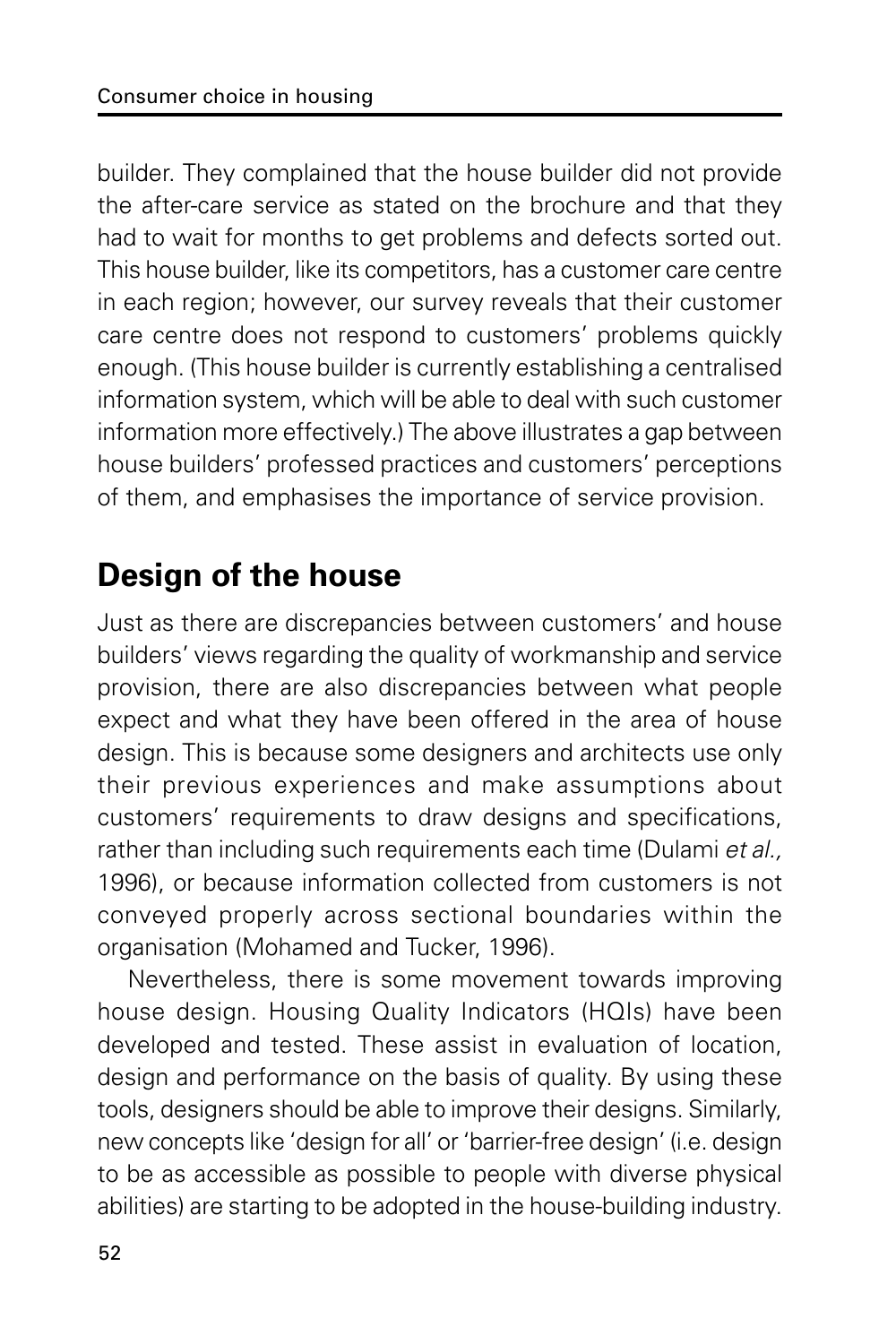'Barrier-free' has become embodied within the UK building regulations. The application of such design practices may help house builders to translate what customers expect into the design of actual houses.

### **Customers' perceptions of the house**

In the UK, the value of a house is partly determined by its size, often defined by the number of rooms. A house is both a property and an investment; its future saleability is important (Ball, 1999) and UK home buyers have specific ideas about what they want to buy. The author's cross-cultural survey on new home-owners (within the English context) revealed that there was a statistically significant difference between English and Japanese homeowners' attitudes (Ozaki, 1999; 2002, forthcoming). English homeowners see the house more materialistically than their Japanese counterparts, with specific ideas about floor plans, the number of bedrooms and the location. English home buyers also see their house as an opportunity for home-based activities, such as gardening and home improvement. The Japanese see the house in more atmospheric terms (e.g. being homely and relaxing, and as an anchor for the family), which reflect their different family values.

### **House builders' attitudes**

So, the question is: how can UK house builders respond to each customer's specific requirements? Research has shown that recession in the housing market in the 1990s led to standardisation of house plans and also to some degree of adaptation of customers' personal preferences in internal layouts, finishes and fittings. However, the accommodation of personal preferences is, to some extent, limited by regulatory, financial and cultural frameworks (Barlow, 1999; Nicol and Hooper, 1999).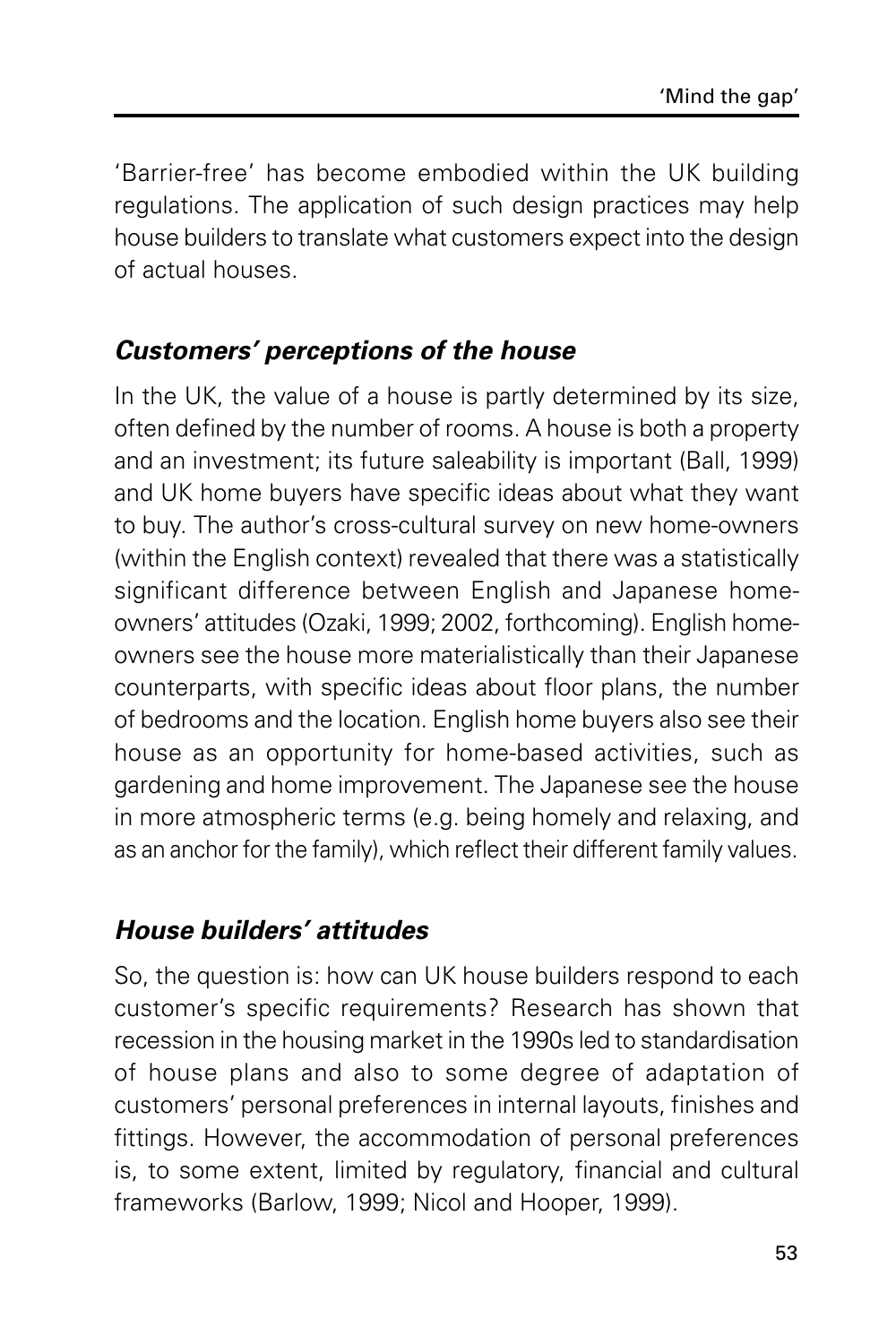House builders do not usually consider that choice of layouts, internal fittings and finishes are a high priority for new house buyers, and do not offer many choices. They complain that the UK home buyers are conservative, because many people worry about the saleability of their house and do not want customised choices, which may detract from the perceived value of their investment. They also claim that this conservatism makes it difficult for them to be innovative in house design (Ball, 1999). Consequently, there have been only a few attempts from the house builders 'to change such conservatism in the ways in which other industries have done through encouraging consumer preferences for their newest products' (Ball, 1999, p. 12).

However, it is important to address each customer's requirements, rather than adopting an 'any colour as long as its black' or 'one size fits all' policy. This is something that many UK and western organisations have taken longer to realise than Japanese and other eastern companies (Stacey, 1992).

Japanese house builders offer a wider range of house design, together with a variety of choices within each design.3 They manage customers' expectations in a sophisticated way and allow their customers to make decisions about the exterior, floor plan, interior design, and fixtures and fittings. House builders typically provide finished designs on videotape or CD-ROM, so that the customer can get a real image of the home. This is because house builders understand that each customer has a different lifestyle and that a feature that is right for one customer is not right for another. They believe that their job is to offer not only a dwelling, but also a design that suits the customer's life. This involvement of customers in decision making on house design has a great impact on customer satisfaction. People feel more satisfied because they have made their own choice; one is less likely to criticise a design that he/she has contributed to (Mullins, 1999; Tiuri, 2000).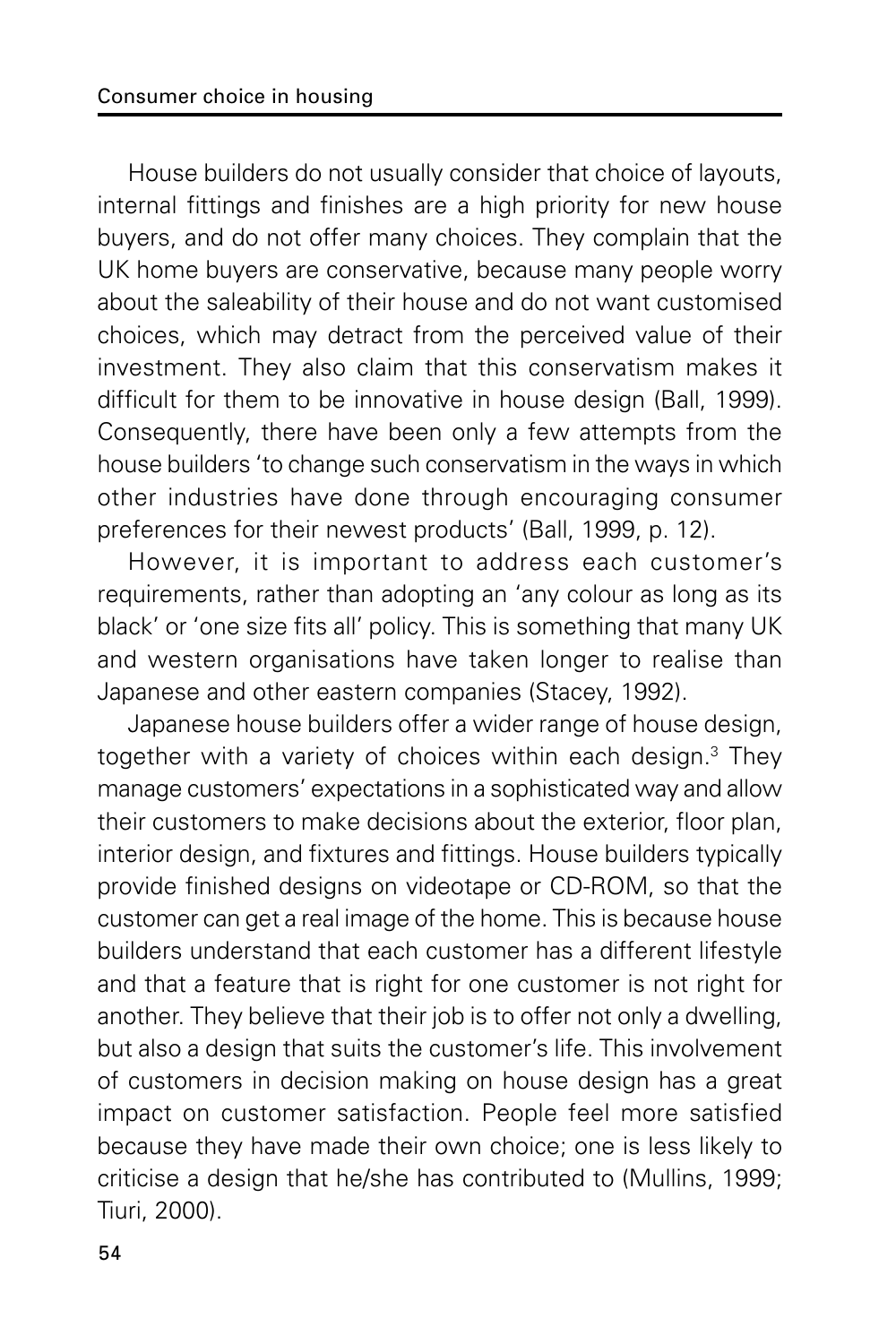Clearly, UK house builders do not offer as much flexibility in house design as their Japanese counterparts, although the UK house buyers have more specific ideas about their homes.

#### **Customer preferences**

Despite UK house builders' belief that their customers do not want customised features, a survey of 1,000 people, carried out by 2000 Homes in 1999, suggested that 81 per cent of home buyers would like to be offered greater choice over the initial design of their homes. Almost 80 per cent wanted their homes to be more adaptable to accommodate changes in layout at some future stage (Barlow and Gann, 1999). The Housing Forum has also carried out its customer satisfaction survey. Customer satisfaction with house design is one of the issues to be covered. The initial results were published in October 2000 and the 2001 survey results are to be made public in February 2002.

In other words, house builders think customers are conservative and do not want choice. Customers want more choice than house builders offer (which is, perhaps, why they have been unenthusiastic about the choices offered to date) as long as it does not reduce the value of their property.

What kind of choice and flexibility do UK customers want, then? Our survey on housing choice and future needs highlights the diversity of customers' preferences; and this shows that customers are not necessarily conservative and that they want more choice than house builders currently offer.

Two-hundred-and-eight questionnaires were collected from private home-owners. By asking questions with reference to respondents' current and future lifestyle and needs, we have identified housing customers' priorities and preferences.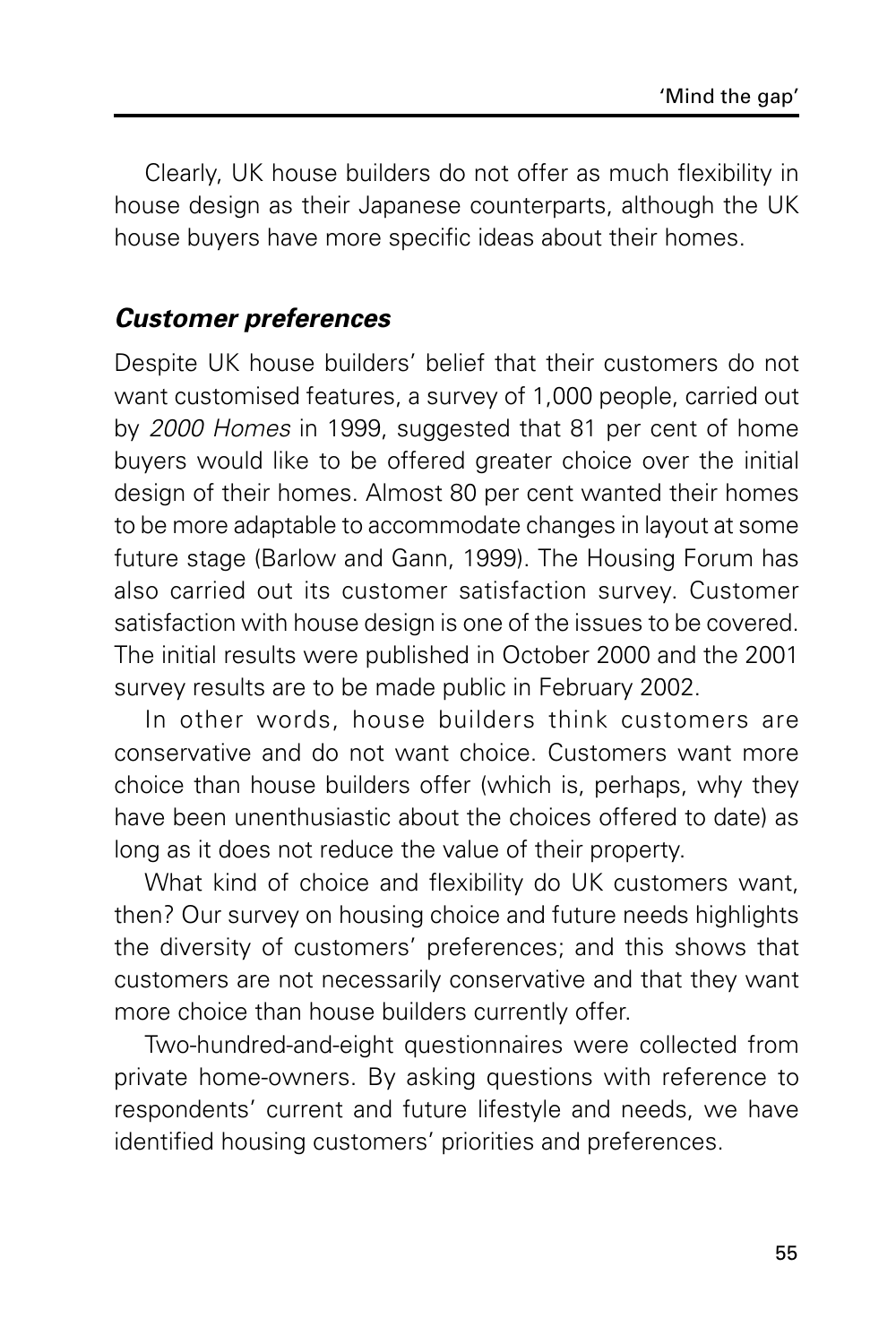#### **1 Ground-floor layouts**

In the UK, the kitchen has traditionally been the woman's domain and has normally been kept separated from other living spaces (e.g. Darke, 1984; Williams, 1987). However, as women's status improves and formality within the household declines, an open style of kitchen has become more popular (Ozaki, 1999). Some of our respondents prefer an open plan (a kitchen-diner, or sometimes even an all-in-one arrangement). Those with young children and who are elderly find it easier to live in an open-plan house. There are also people who prefer the rooms to be separate, because they sometimes want to shut rooms off. The kitchen is for cooking and the dining room is for eating and entertaining; and some feel that they need space for the adults to sit down and listen to music while the children are watching TV. The preference depends to a large extent on residents' lifecycle stages and associated values. One elderly respondent complained that she and her husband had wanted an open plan, however they could not find a suitable house with such a plan within their range. It would appear that house builders need to offer a greater variety of floor plans.

The position of rooms, as well as their configuration, is an area that divides people's preferences. The front of the house has traditionally been considered to be a public space. People decorate such public parts of the house and hold formal occasions like receiving guests in them. The front room has typically been a place for the display of wealth (e.g. Goffman, 1959; Lunt and Livingstone, 1992). However, not all respondents want their lounge where it would traditionally be, because they feel exposed if the lounge is situated at the front of the house. Some said that they had to draw the curtains early so that people could not look in, although, of course, there are those who said that the lounge should be in the front because it was 'supposed to be there'.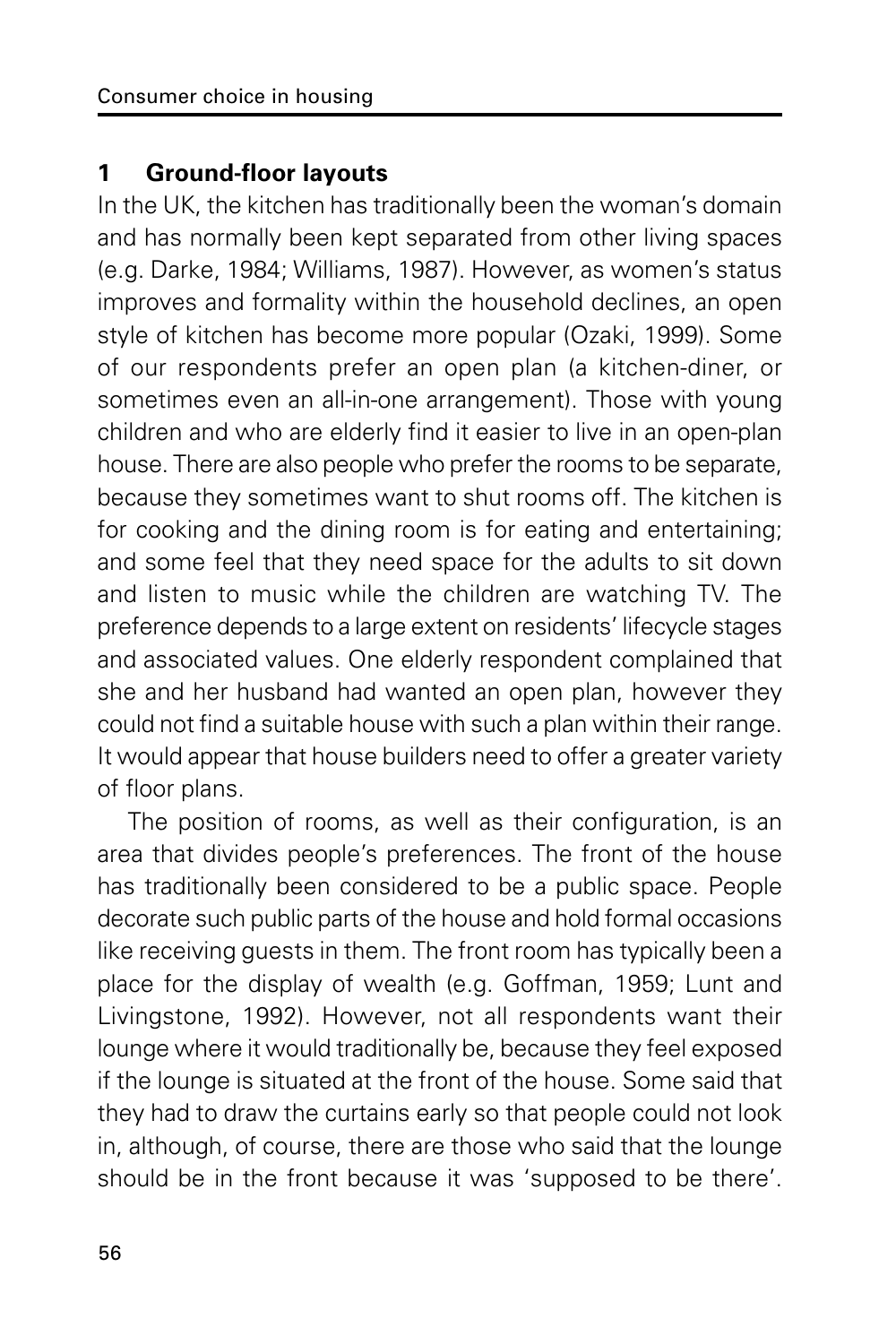Clearly, there are differences in preferences in room arrangements.

#### **2 Room sizes and layouts**

'Spatial trade-offs' – i.e. which room people would like to be largest and how they could compensate by reducing space in other parts of the house – is another area where customers have diverse ideas. For example, a three-bedroom house typically has a master bedroom, a double-bed-sized second bedroom, and a single-bedsized third bedroom. But, is this size distribution what people want?

There was a comment from a female respondent with two children that she would like to make the third bedroom bigger by reducing the size of other rooms, so that both of her children could have rooms of the same size. Another respondent felt that the second bedroom did not have to be double-bed-sized and she wished she could take some space from there and make the master bedroom bigger.

Similarly, in terms of the ground floor, one respondent said that his lounge was too small and he would like to make it more spacious at the expense of the hallway space. In short, people's ideas about room sizes and configuration are much more diverse than what is usually offered.

#### **3 Internal finishes**

Respondents would also like to have internal finishes to their own tastes, or of better quality. The choices that are currently offered by house builders do not seem to be enough. People like to choose colours and materials to suit their own preferences. In particular, walls and floors are areas about which people want to make their own choice of finish. Some would also like to be able to arrange the position of kitchen units according to their taste.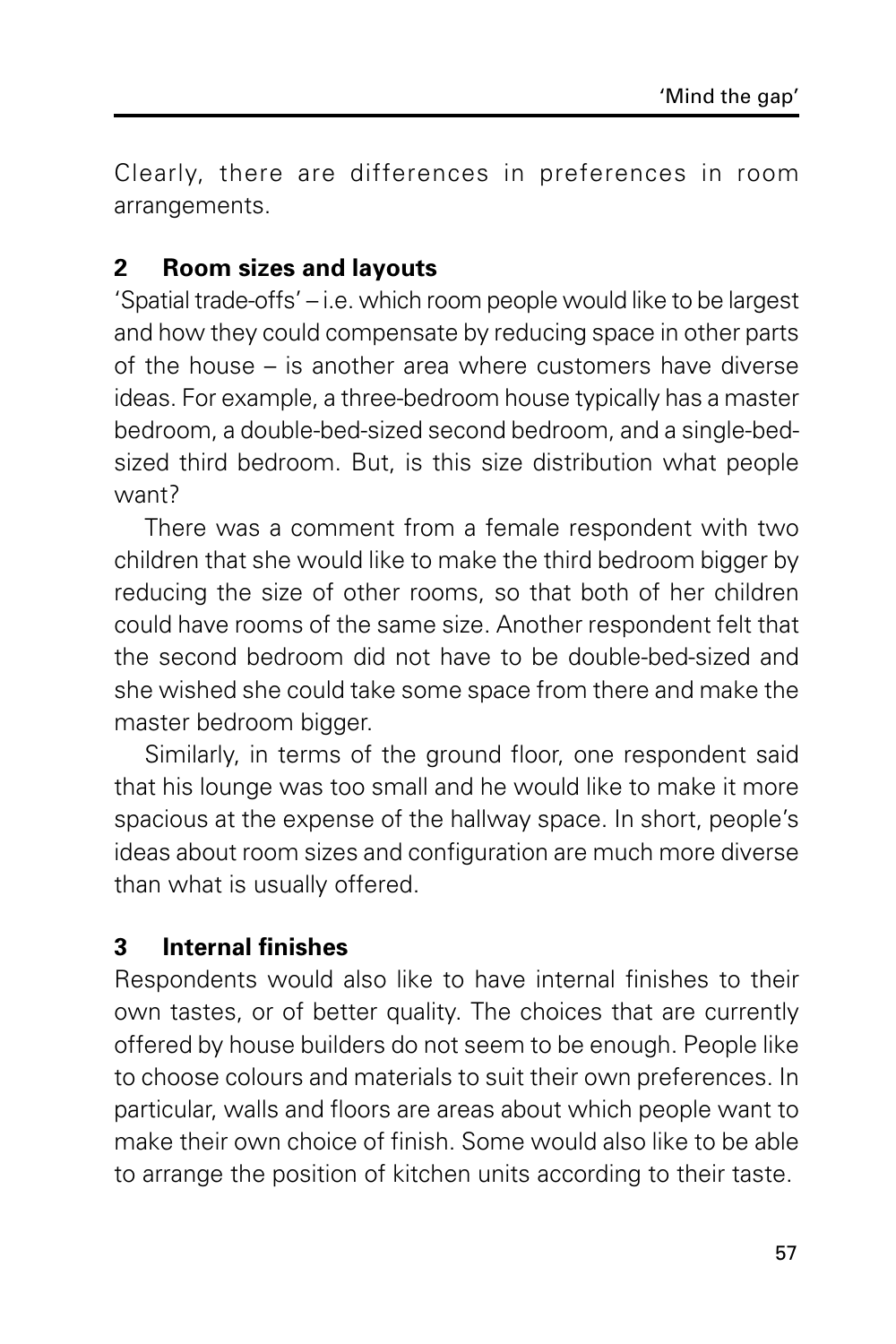#### **4 Privacy and security**

Privacy and security are big issues. An en-suite bathroom is a must; and most respondents considered the option of having an alarm to be very important. Some have had one installed on their own because it was not available at the purchase point. One female respondent said that she had been disappointed that she was not given this option; she expected to have an alarm, as she had seen one in the show home. Similarly, for some, an entrance hall (a hallway) is one of the criteria for choosing the house and is one of the main things that they like about the house. People feel more private or secure if there is a hall at the front entrance.

#### **5 More storage**

There is never enough space for storage in the home and customers feel dissatisfied with what is provided. The majority of our respondents felt that they needed more storage space. On the ground floor, they needed more cupboards in the kitchen and storage space for general household goods such as a vacuum cleaner and an ironing board. Some respondents said that they kept those household goods in the garage because of lack of storage space. The garage is, in general, used as a storage room for household goods (e.g. ironing boards, vacuum cleaners, freezers, gardening tools, sports goods, etc.). Some respondents have never used the garage as a parking space. They feel that it is a good idea to have more storage in the hallway area for coats, shopping bags and so on, as the understairs cupboard and the utility room are too small, if they are there at all.

On the first floor, some would like to have built-in cupboards not only in the master bedrooms but also in the smaller rooms. Most respondents would appreciate fitted cupboards and builtin wardrobes, and feel that the option to have more storage space is essential. However, there are some respondents who would prefer their own furniture, because the finishes and design of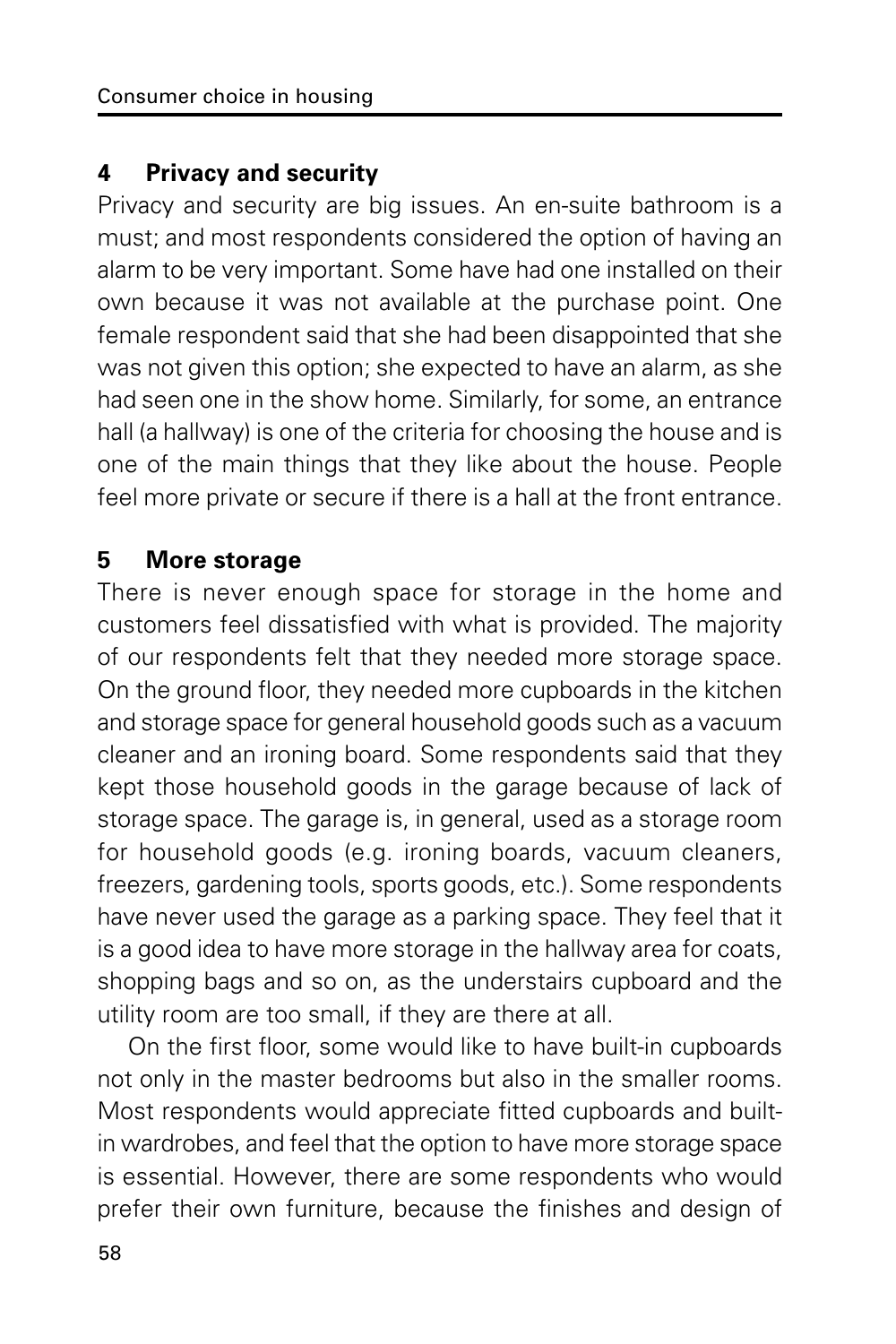fitted cupboards and wardrobes are not 'right'. Thus, what should be offered are optional storage spaces and a choice of fitted cupboard designs.

#### **6 Garden size and finishes**

People have diverse ideas about their garden and are not particularly satisfied with what has been offered by house builders. An increase in size means an increase in price, so people have to prioritise. Most respondents like to have basic finishes as a starting point from which they can do whatever they like. Some like a large or private garden without any landscaping; and others like a small, but landscaped and maintenance-free garden. To offer quality in a garden means to offer variety and make an attempt to accommodate individual customers' expectations.

Similarly, some think that the customer should be consulted over the choice of finish in the front garden (e.g. being paved, a lawn, having more trees) and the position of the driveway. Some feel that they need more privacy and would like more mature shrubs for privacy or small fences to mark the boundary because their neighbours cut across, or park cars on, their land.

#### **7 Lifestyle and life-cycle-stages: future needs and flexibility**

Lastly, people's lifestyles change according to their life-cycle stages. Starting a family, working from home and ageing are the most common lifestyle changes. In this regard, people would like more flexibility in the use of space. For those who anticipate an expansion in household composition, such extra space as a conservatory would provide an ideal extra living area; and 'habitable' roof space would be a good extra room for a study, a child's room, or a guest room.

Those who work from home, or are thinking of it, are attracted to integrated facilities that allow them to use a computer and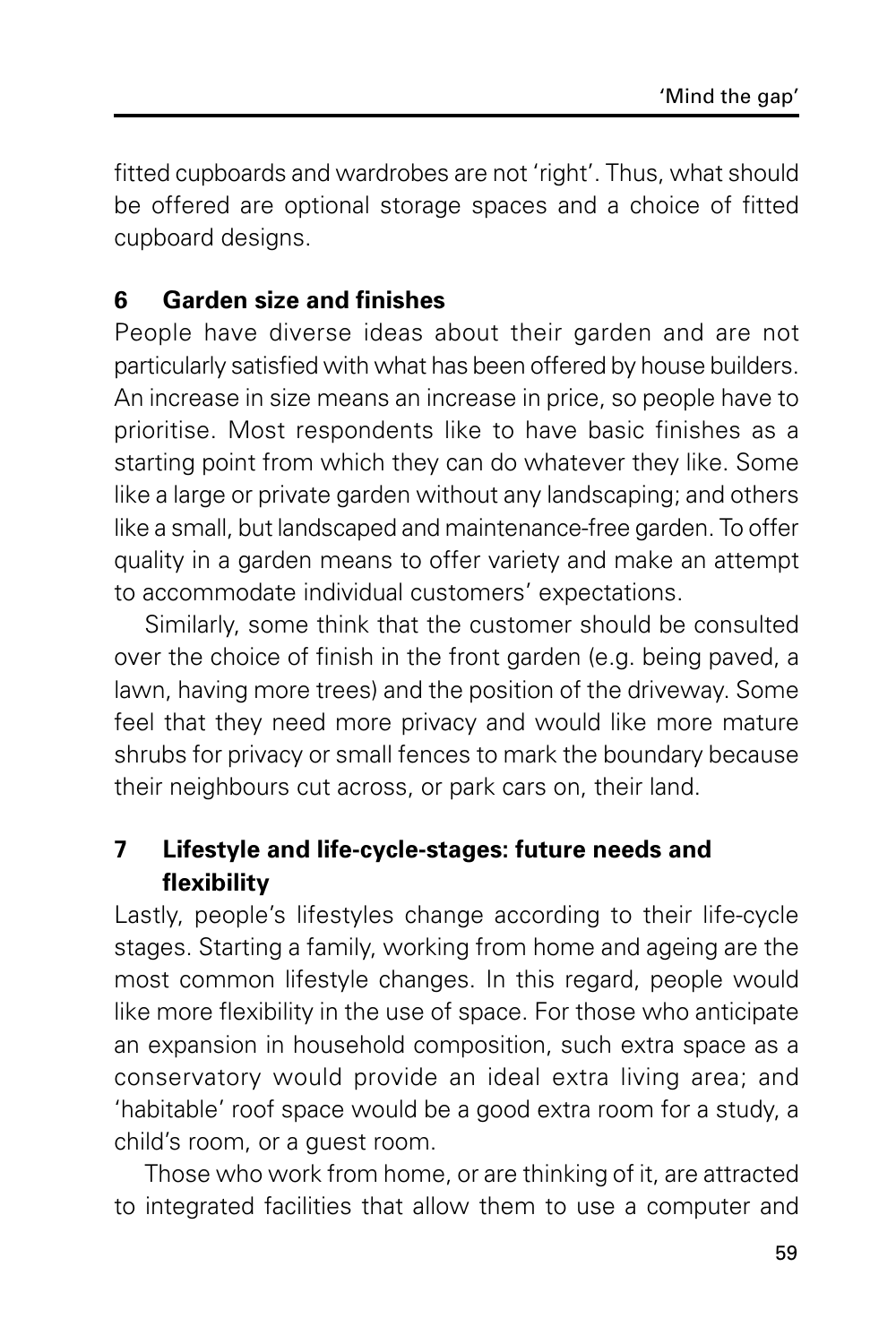internet services in their home. More typically, extra electrical sockets and telephone and television points are required in accordance with an increase in the use of consumer durables like video recorders and computers. Some of our respondents have paid extra to put in more sockets, telephone points and lighting (e.g. in the kitchen, garage, loft, or outside), or to put sockets or switches in the right places for them. They would like their house builder to provide either as many sockets and points as possible or an option to locate these service points wherever they like in their house.

For older generations, ageing is a serious issue. They feel that they will need low or easy maintenance and a downstairs bedroom (or to live at one level). One elderly couple said that they had not bought a bungalow, as there had been only a limited range of design in bungalows, and had not been able to find the right house for them. This means that a wider range of house plans in one house type is required, as well as a better mix of housing types.

#### **Gap**

These findings clearly show the diversity of customers' requirements and that they want more variety than is offered. One of the reasons for most people choosing to buy secondhand housing is that they gain more choice over design, as well as choice over location and higher space standards (Barlow and Gann, 1999). What house builders currently deliver does not cover all the requirements, and customers would appreciate a wider range, or more flexibility, in house design. Such gaps can cause dissatisfaction on the customer's part. As one of our respondents said, if customers cannot find the 'right' house design for them within the design range of a house builder, they simply do not buy a house from that company; there are other house builders in the area.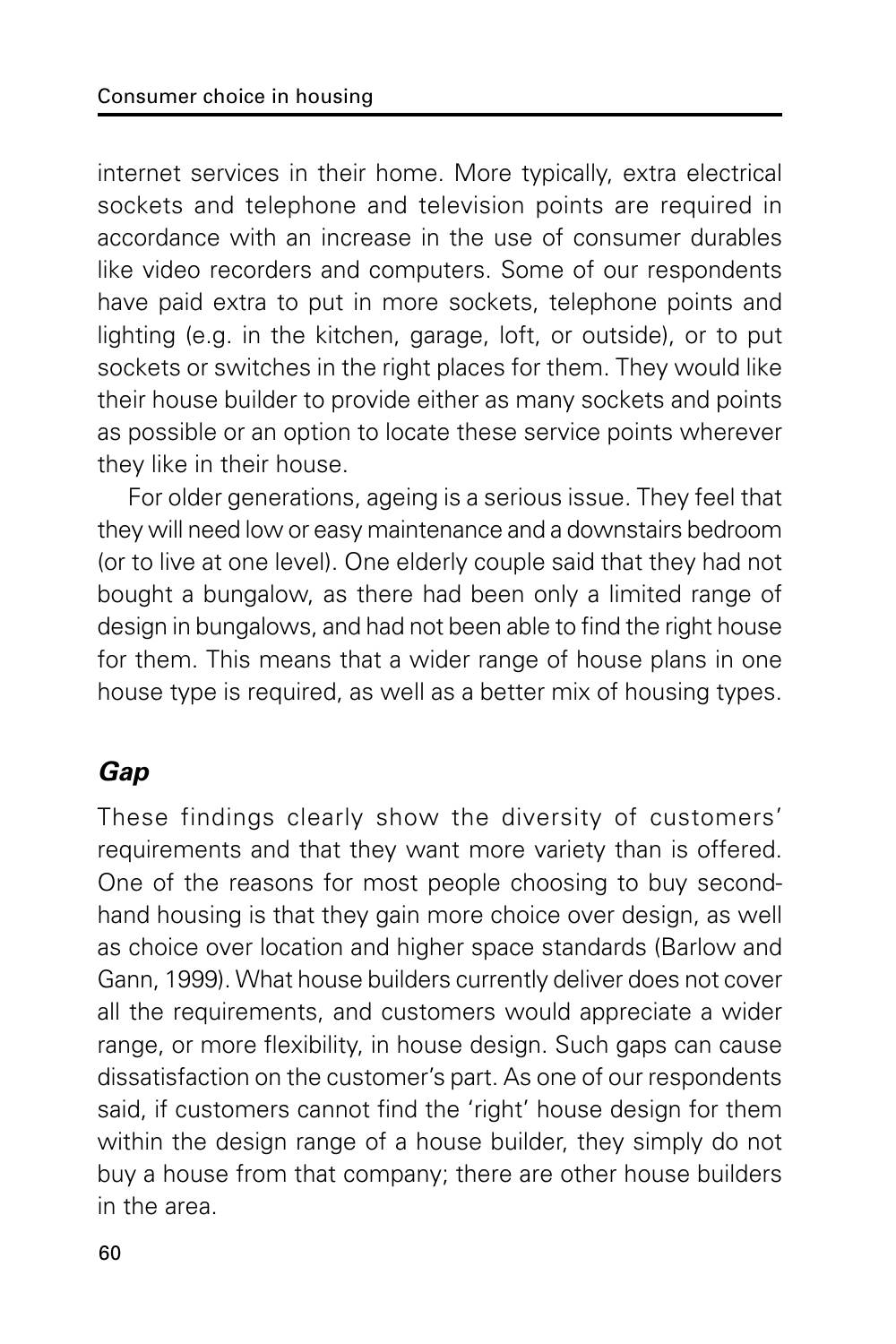# **Conclusions**

This chapter has highlighted the fact that there are gaps between what customers expect and what is currently offered. These gaps are present not only in service provision and the quality of workmanship, but also in the design of housing. People would like more choice than is currently offered; they would, at least, like to have an opportunity to think about alternatives that would be more suitable to their lives.

This is a very important issue for every house builder. As Winch and colleagues' (1998) study showed, acknowledging and analysing the gap between what they offer and what customers expect enables house builders to deliver value to each customer and, thereby, improve their business.

Seen this way, it is essential to identify customers' priorities and understand their requirements in the prioritised areas in order to bridge the gap between house builders' and customers' views about house design. House builders should conduct comprehensive market research, including questionnaire surveys, interviews and informal feedback from both customers and frontline workers who have everyday contact with the customers (Heskett et al., 1997). Discussions between the house builder and the customer are particularly important. This reduces misunderstanding on the house builder's part about the customer's design preferences and requirements, and consequently the discrepancy between the two sides' views. Efforts have to be made to close these gaps; this is the best, if not the only, way to make customers happy, and therefore improve business.

Through our analyses of the gap between what people expect and what they are offered in house design, a number of issues regarding the size and layout of houses have arisen.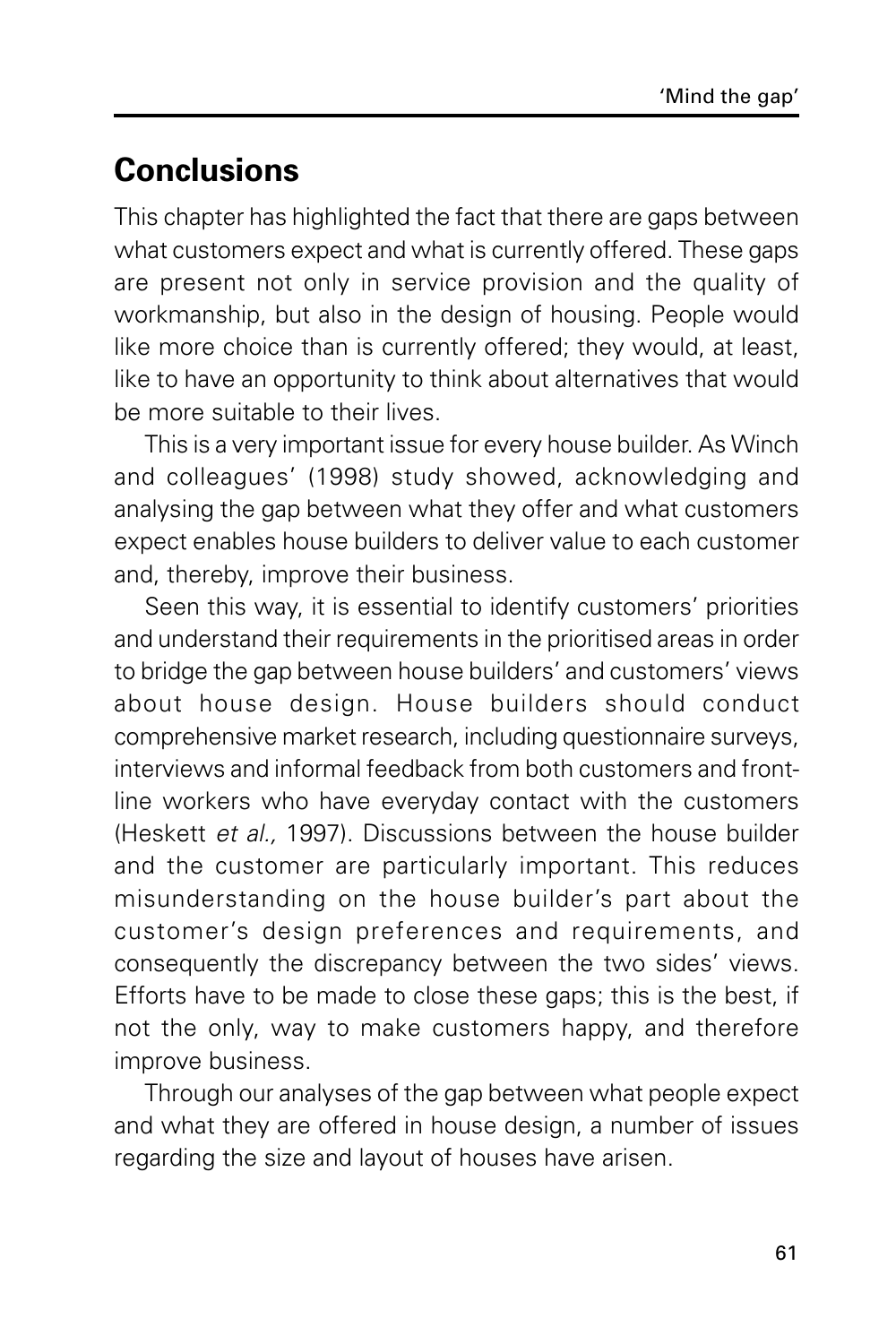- Although the number of bedrooms is a determinant of house value, there has been a change in that some house builders have started to use a numeric indicator of floor space. This is a more accurate measure and responds in part to people's demand to have more space in the house. Space is a major issue for housing customers.
- The issues of room size (space) and layout are entangled. The need for a trade-off between size and layout is always a problem.
- Horizontal and vertical layout also needs to be considered. Ageing, for example, often requires an increased horizontal use of space, whereas the expansion of family means householders may need extra space, for example, in the roof.
- The use of design tools and guides, such as Housing Quality Indicators (HQIs), may facilitate an improvement in quality. Not only are size and layout measured, but also other issues can be considered such as light and services, accessibility, energy and sustainability issues, and performance in use.

These issues offer us a framework within which we can move forward in terms of customer-focused performance.

There are, of course, a great many unresolved questions that require future research, including the following issues.

• There is more to explore in terms of demands, as each segment in the housing market, together with various regions and cultures, has different requirements. More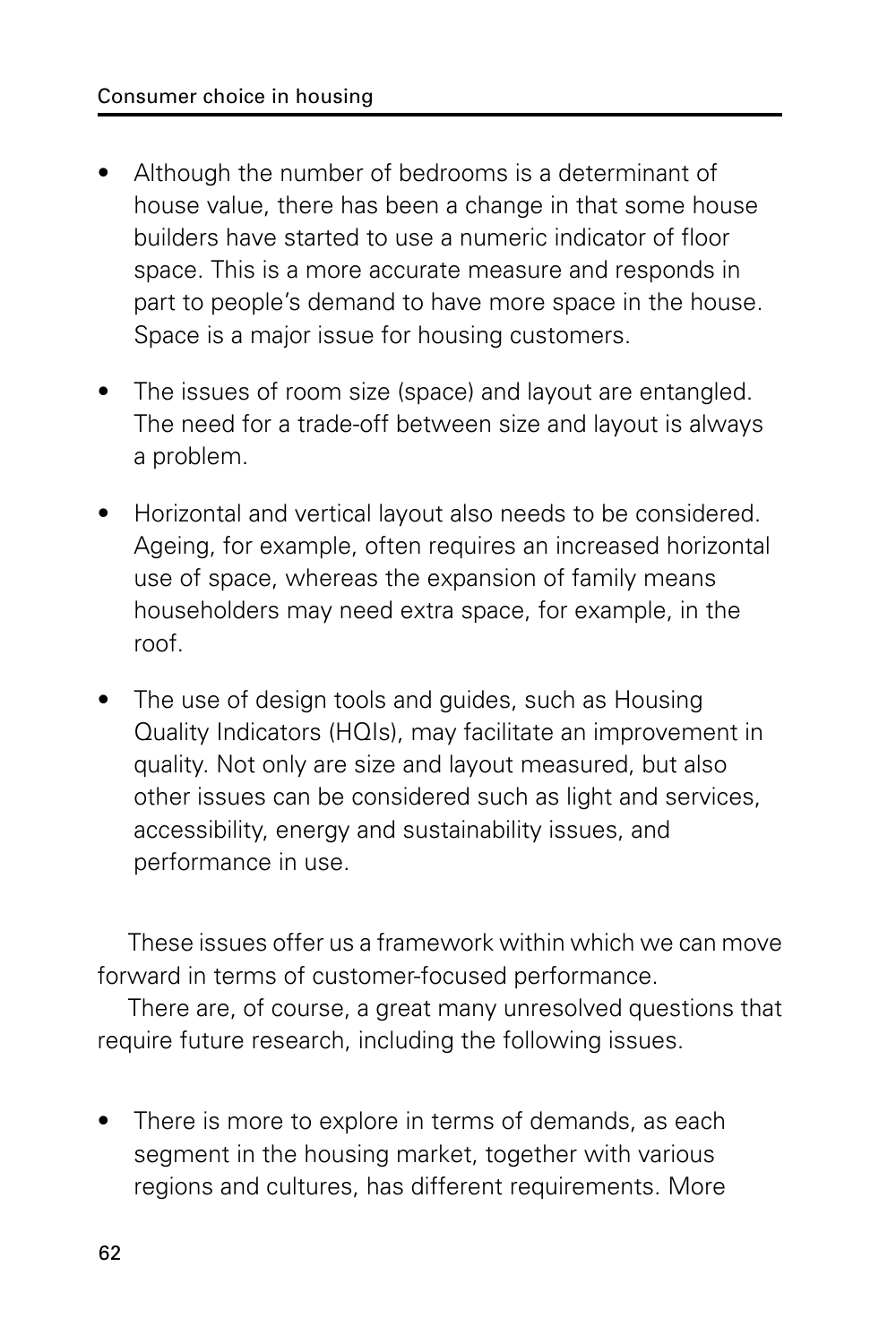detailed understanding of what customers expect could lead to the provision of flexibility in housing with increasing choice for customers (see Gann et al., 1999). A valuechoice model and option packages to cover the issue of trade-offs need to be developed.

- Regulatory frameworks may set limits to offering choice, but how much and in what aspects still needs to be investigated.
- The establishment of customer centres, as in Japan, may help house builders to capture and understand what people expect.
- The integration of the design process with sales and marketing (including receiving feedback) could help to close the 'loop'. This is also a learning process for house builders whereby they can develop and improve their designs.

To conclude, this gap analysis approach offers several lessons for UK house builders.

- Market research helps house builders to identify what customers really expect in house design as well as service and workmanship. This is an issue that needs to be grasped by the UK house-building industry.
- Customers have their priority list. Finding out what housing attributes they consider to be important enables house builders to offer choice and flexibility in house design.
- People are more committed to a decision that they have had a part in. They are more satisfied not only because they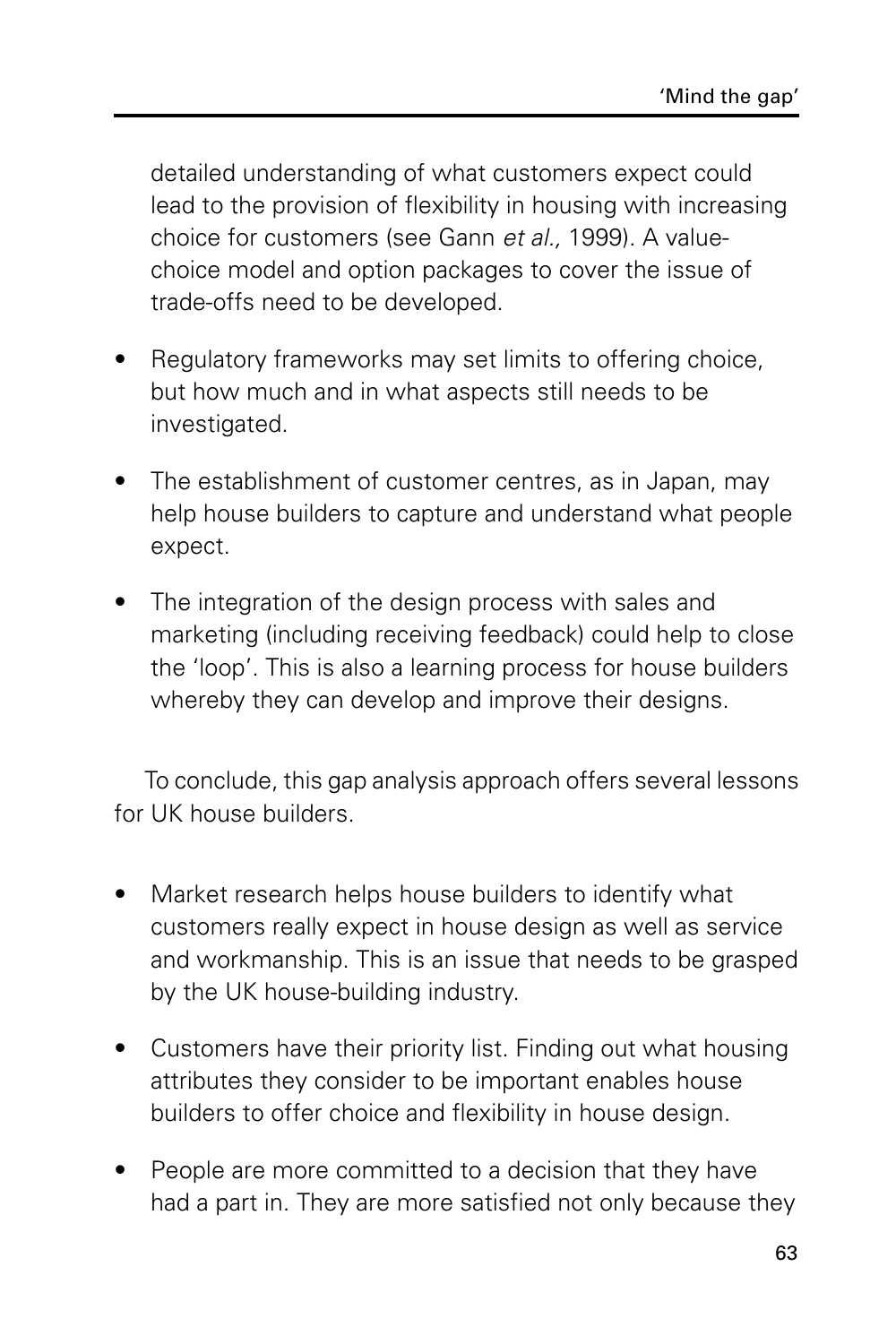have been given a choice, but also because they have a greater sense of ownership of the finished product.

### **Acknowledgements**

I would like to thank the EPSRC and DETR for funding the MCNS (Meeting Customer Needs through Standardisation) project through which survey data were collected. My thanks also go to our project partners, Cardiff University's Logistics Systems Dynamics Group and nine industrial partners. I am grateful to David Gann and John Rees Lewis for their helpful comments on earlier drafts of this paper, and to the Joseph Rowntree Foundation for giving me this opportunity to write on customer experiences in UK housing. Finally, I wish to thank the questionnaire respondents and interview informants.

# **Notes**

- 1 This survey was conducted as a part of a major research project funded by DETR, EPSRC and a number of industrial partners.
- 2 There is a large body of literature on the subjectivity of needs and wants (e.g. Lunt and Livingstone, 1992) which requires deeper understanding in the housing context. This is the subject of future work; in this chapter, we use the term 'expectations'.
- 3 It should be noted that 75 per cent of newly built houses in Japan are commissioned by individuals and built on their own plot of land. The remaining 25 per cent are built speculatively for sale and the purchasers are given little choice (Barlow and Ozaki, 2001).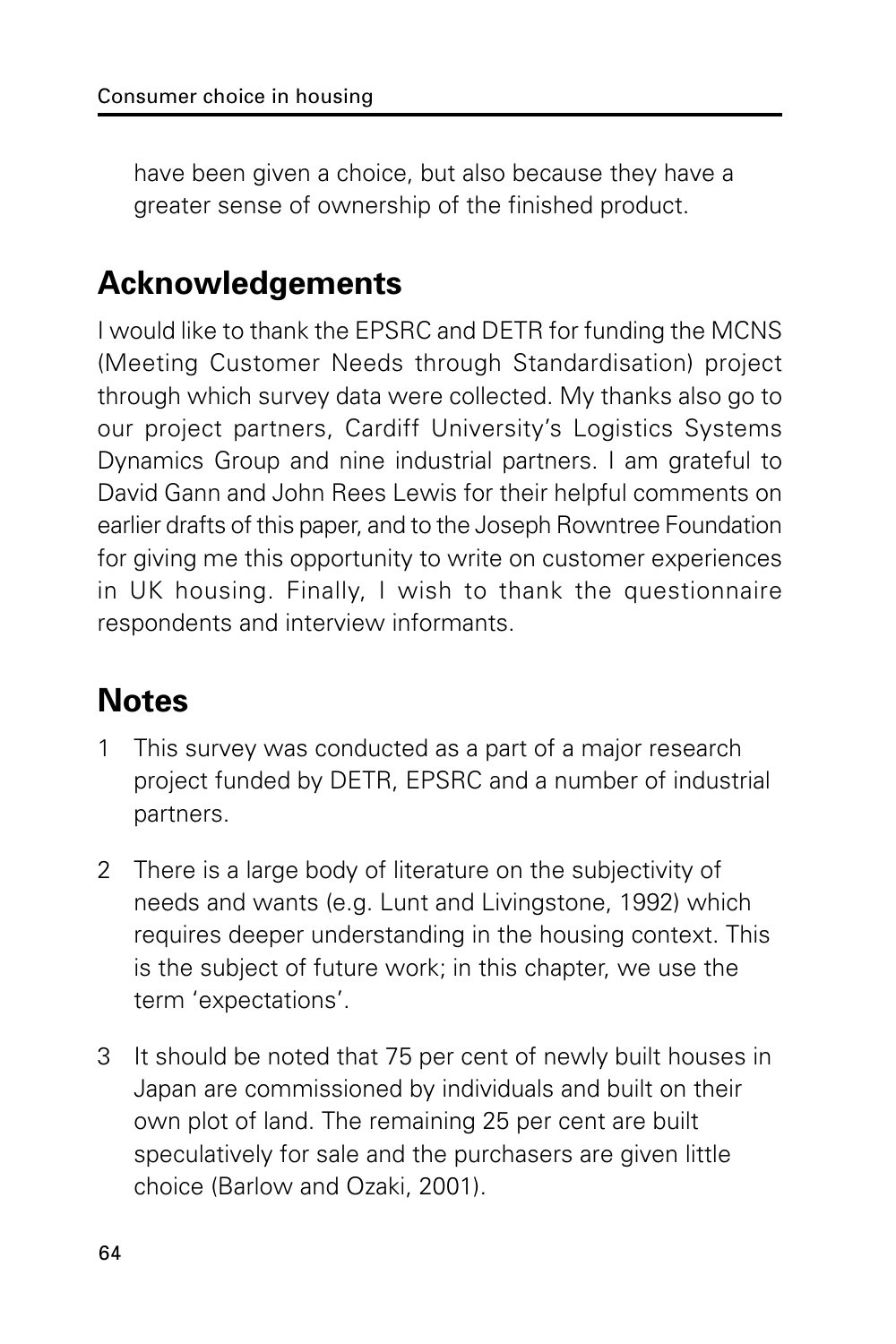### **References**

- Ball, M. (1999) 'Chasing a snail: innovation and housebuilding firms' strategies', Housing Studies, Vol. 14, No. 1, pp. 9–22
- Barlow, J. (1999) 'From craft production to mass customisation. Innovation requirements for the UK housebuilding industry', Housing Studies, Vol. 14, No. 1, pp. 23–42
- Barlow, J. and Gann, D. (1999) 'Searching for customer focus in UK house building', paper presented at the CIB Conference on Customer Focus in Construction, Cape Town, 5–10 September
- Barlow, J. and Ozaki, R. (2000) 'User needs, customisation and new technology in UK house building', paper presented at the ENHR 2000 conference, Gävle, Sweden, 26–30 June
- Barlow, J. and Ozaki, R. (2001) 'Are you being served? Japanese lessons on customer focused housebulding', report of a Department of Trade and Industry Expert Mission, Science and Technology Policy Research Unit (SPRU), the University of Sussex
- Brown, R. (2000) Group Processes, 2nd edn. Oxford: Blackwell.
- Brown, S.W. and Swartz, T.A. (1989) 'A gap analysis of professional service quality', Journal of Marketing, Vol. 53, pp. 92–8
- Darke, J. (1984) 'House design and women's roles', in Matrix (ed.) Making Spaces: Women and the Man-made Environment. London: Pluto Press
- Dulami, M., Baxendale, A. and Jewell, M. (1996) 'Refocusing construction to meet customers' requirements', in D. Langford and A. Retik (eds) The Organization and Management of Construction: Shaping Theory and Practice. London: E. & F.N. Spon
- Gann, D., Biffin, M., Connaughton, J., Dacey, T., Hill, A., Moseley, R. and Young, C. (1999) Flexibility and Choice in Housing. Bristol: The Polity Press
- Goffman, E. (1959) The Presentation of Self in Everyday Life. New York: Doubleday
- Grönroos, C. (1990) Service Management and Marketing: Managing the Moments of Truth in Service Competition. Lexington, MA: Lexington Books
- Hartline, M.D. and Jones, K.C. (1996) 'Employee performance cues in a hotel service environment: influence on perceived service quality, value, and word-of-mouth intentions', Journal of Business Research, Vol. 35, pp. 207– 15
- Heskett, J.L., Sasser, W.E., Jr and Schlesinger, L.A. (1997) The Service Profit Chain: How Leading Companies Link Profit and Growth to Loyalty, Satisfaction, and Value. New York, The Free Press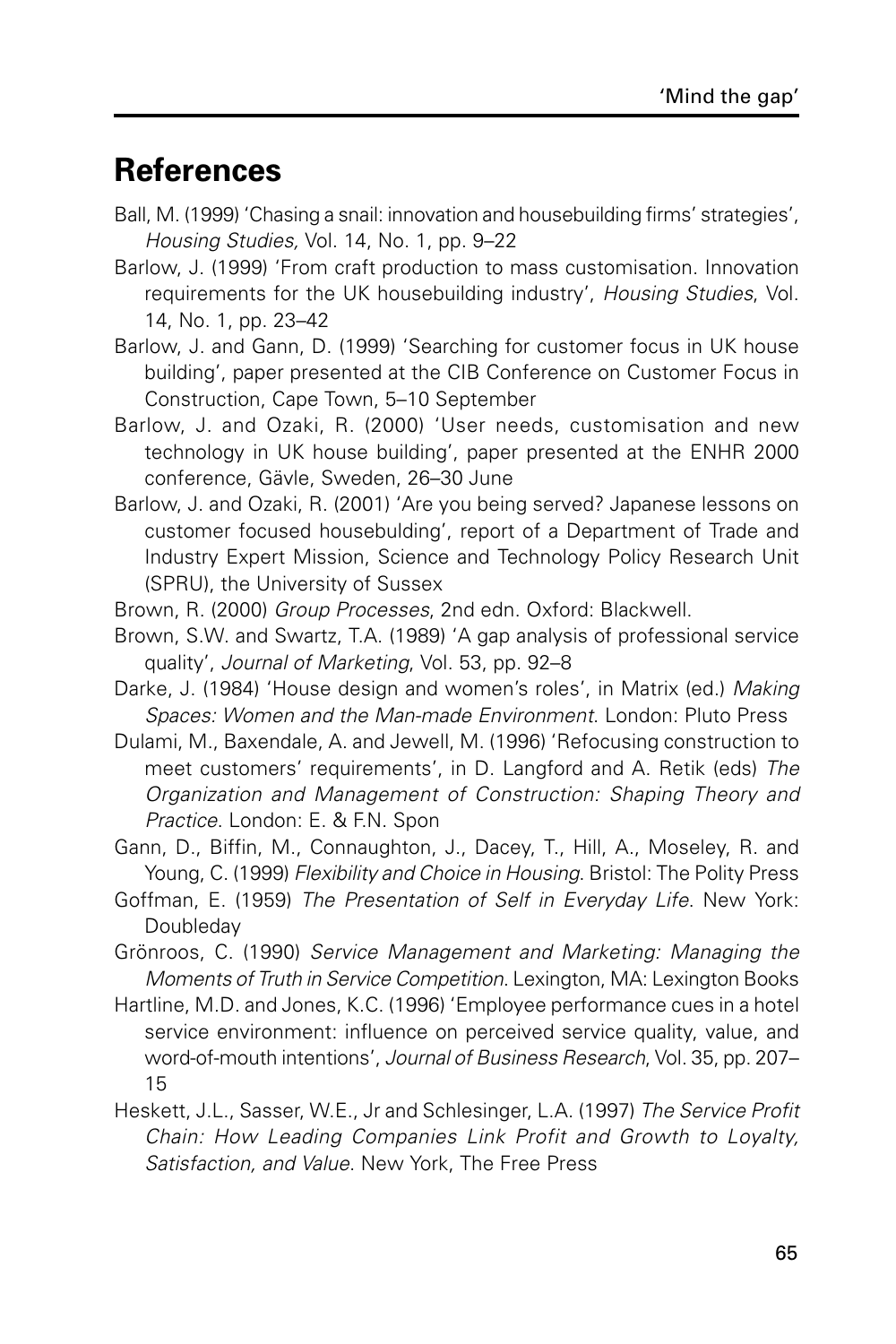- (The) Housing Forum (2000) First National Customer Satisfaction Survey: Key Findings. London: The Housing Forum
- Jones, T.O. and Sasser W.E., Jr (1995) 'Why satisfied customers defect', Harvard Business Review, Vol. 73, November–December, pp. 88–99
- Lunt, P.K. and Livingstone, S.M. (1992) Mass Consumption and Personal Identity. Milton Keynes: Open University Press
- Mitchell, V.W. (1993) 'Handling consumer complaint information: why and how?' Management Decision, Vol. 31, No. 3, pp. 21-8
- Mohamed, S. and Tucker, S. (1996) 'Options for applying BPR in the Australian construction industry', International Journal of Project Management, Vol. 14, No. 6, pp. 379–85
- Mulholland Research Associates, House Builders' Federation and Halifax (1999) Housing Market Research 1999: Consumer Confidence, Home Working, and Customer Care. London: The Housing Forum
- Mullins, L.J. (1999) Management and Organisational Behaviour, 5th edn. London: Pitman
- National House Building Council (NHBC) (1997) The New Housing Monitor. Summary Report for the Top 22 Builders. Amersham: National House Building Council
- Nicol, C. and Hooper, A. (1999) 'Contemporary change and the housebuilding industry: concentration and standardisation in production', Housing Studies, Vol. 14, No. 1, pp. 57–76
- Oliver, R.L. (1981) 'Measurement and evaluation of satisfaction processes in retail settings', Journal of Retailing, Vol. 57, pp. 25–48
- Ozaki, R. (1999) 'Society, culture and housing form in England and Japan', doctoral thesis, the University of Sussex
- Ozaki, R. (2002, forthcoming) 'Housing as a reflection of culture: privatised living and privacy in England and Japan', Housing Studies
- Parasuraman, A., Zeithaml, V. and Berry, L. (1985) 'A conceptual model of service quality and its implications for future research', Journal of Marketing, Vol. 49, pp. 41–50
- Parasuraman, A., Zeithaml, V. and Berry, L. (1988) 'SERVQUAL: a multipleitem scale for measuring consumer perceptions of service quality', Journal of Retailing, Vol. 64, pp. 12–40
- Parasuraman, A., Zeithaml, V.A. and Berry, L.L. (1994) 'Moving forward in service quality research: measuring different customer-expectation levels, comparing alternative scales, and examining the performance–behavioral intentions link', Marketing Science Institute Working Paper Report, pp. 94–114, Cambridge, MA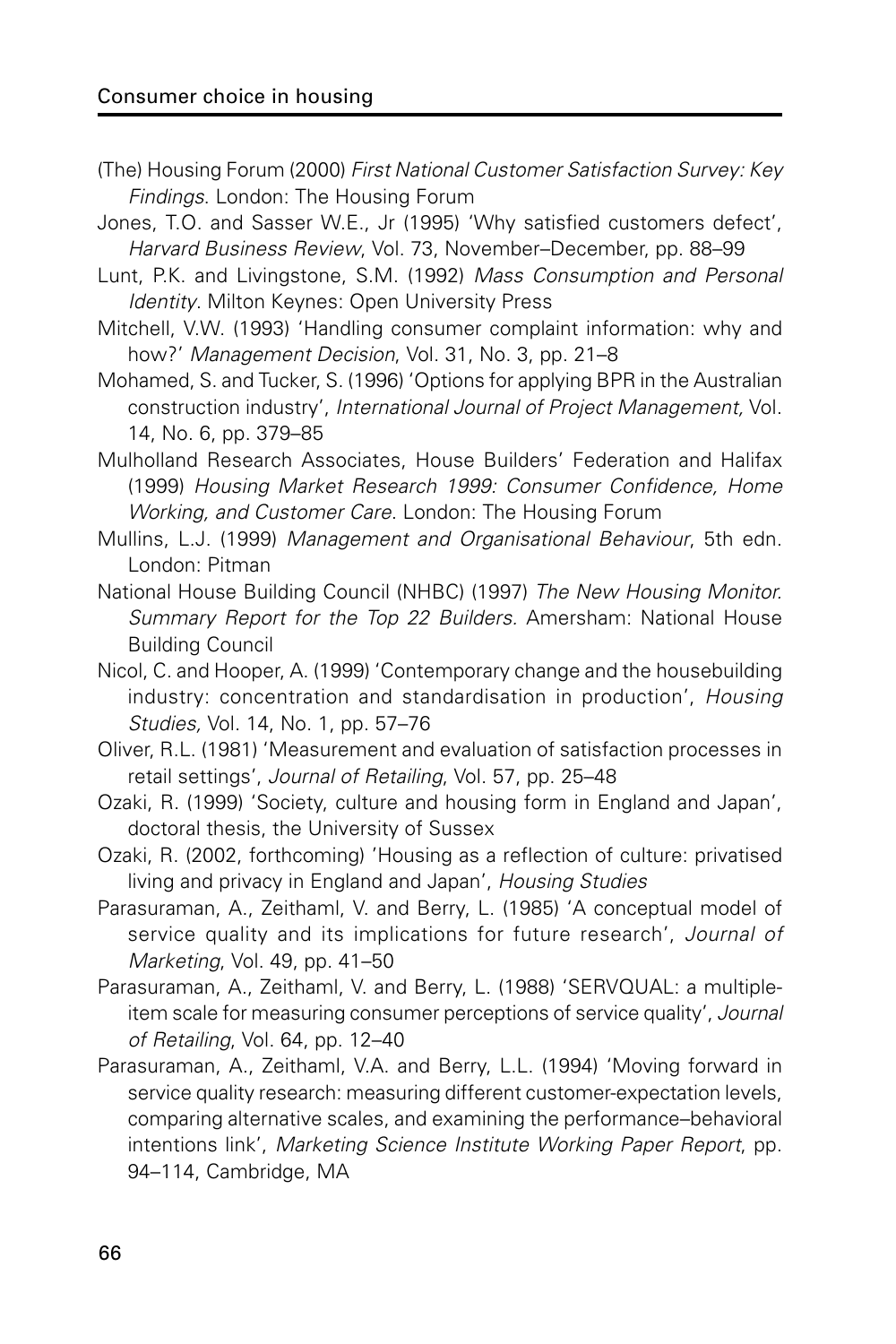- Patterson, P.G. and Johnson, L.W. (1993) 'Disconfirmation of expectations and the gap model of service quality: an integrated paradigm', Journal of Consumer Satisfaction, Dissatisfaction and Complaining Behavior, Vol. 6, pp. 90–9
- Rees Lewis, J. (1994) 'Patient views on quality care in general practice: literature review', Social Science in Medicine, Vol. 39, No. 5, pp. 655–70
- Reichheld, F.F. and Sasser, W., Jr (1990) 'Zero defections: quality comes to services', Harvard Business Review, Vol. 68, pp. 105–11
- Stacey, R.D. (1992) Managing the Unknowable: Strategic Boundaries between Orders and Chaos in Organizations. San Francisco: Jossey-Bass
- Tiuri, U. (2000) 'Open building concept and recent practice', Open House International, Vol. 25, No. 1, pp. 34–43
- Williams, P. (1987) 'Constituting class and gender: a social history of the home, 1700–1901', in N. Thrift and P. Williams (eds) Class and Space: The Making of Urban Society. London: Routledge & Kegan Paul
- Winch, G., Usmani, A. and Edkins, A. (1998) 'Towards total project quality: a gap analysis approach', Construction Management and Economics, Vol. 16, pp. 193–207
- Zeithaml, V.A., Berry, L.L. and Parasuraman, A. (1996) 'The behavioral consequences of service quality', Journal of Marketing, Vol. 60, April, pp. 31–46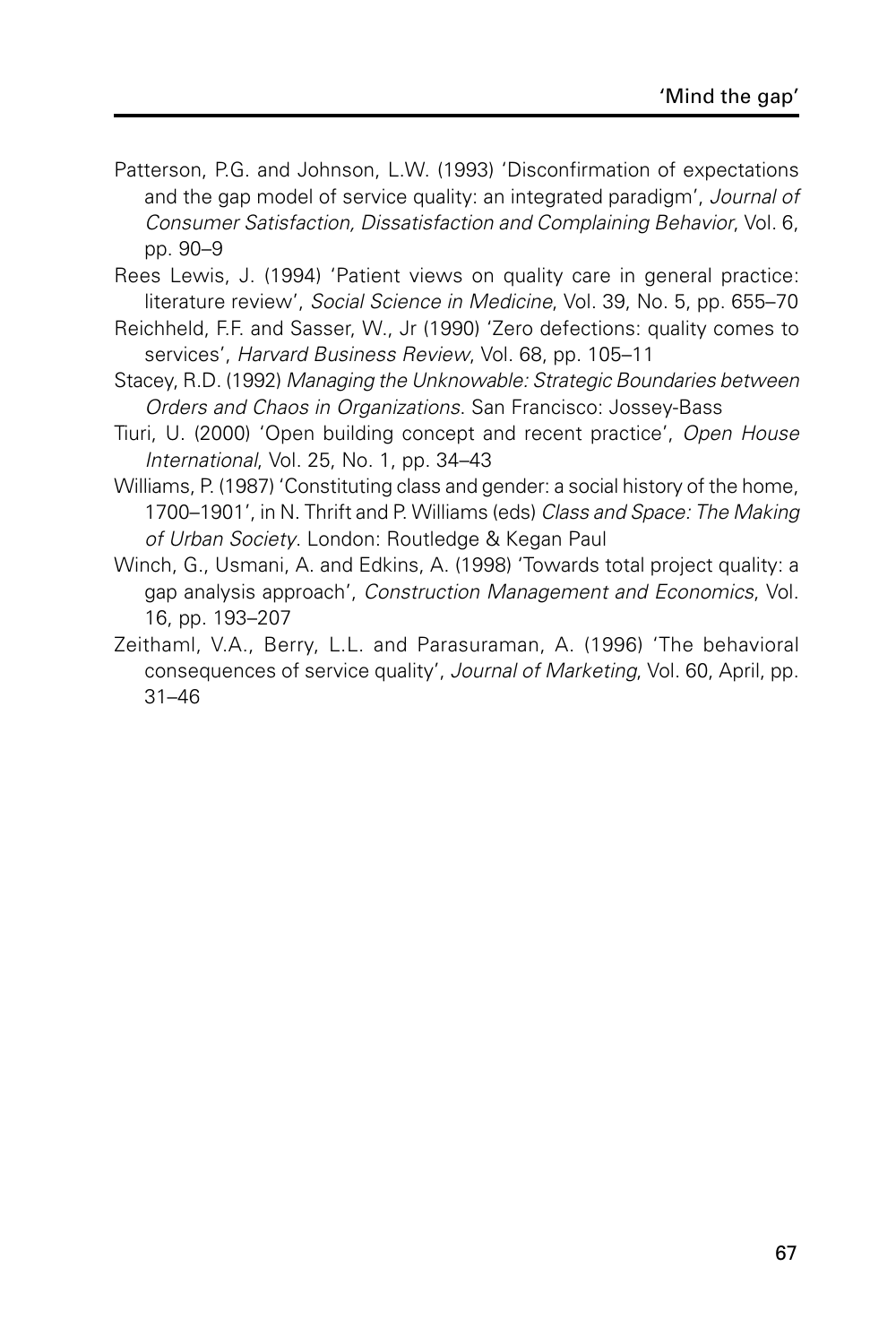# **4 DESIGNING FOR FUTURE HOMES WITH A REUNDERSTANDING OF THE PAST Julian Hakes1**

#### **Summary**

It is a peculiar feature of the housing market in the UK that so much of our building stock comprises older properties that are continually renewed and enjoyed well past their projected life span. Twenty-first-century consumers who are fortunate enough to have a choice continue to pay a premium for these properties, whether they be country manors, Georgian town houses or humble vernacular cottages. Such houses, particularly of the latter variety, have constituted an idea of 'home' that remains embedded deep in our national psyche. The developers of the twentieth century, despite prolific building, have barely shifted this paradigm. Why? Do these older houses have qualities that are fundamentally more satisfying to the spirit than their newly built equivalents? If this is the case, have these qualities been lost, perhaps irretrievably, so that they are unattainable in the modern context?

This essay will address those two questions. We will contend that, yes, there are special qualities, beyond mere nostalgia, which explain the enduring attraction of older properties. These are *experiential* qualities. While the stylistic trappings of the 'traditional' dwelling continue to be appropriated by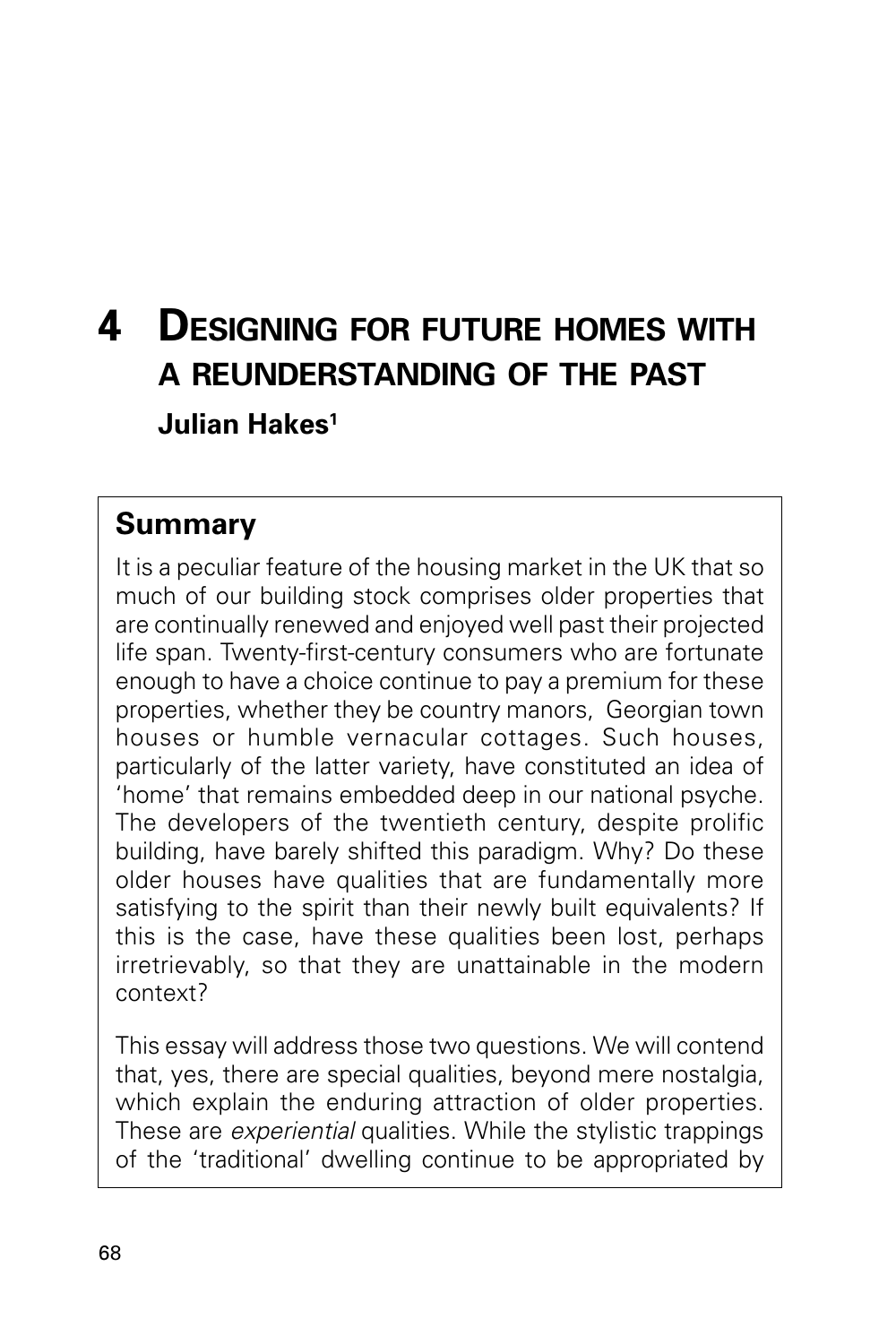modern house builders, these experiential qualities have been lost – but not irretrievably. We will conclude by arguing that, at this moment in time, designers are uniquely well placed to reacquire an experiential understanding of the dwelling. This understanding should bring about a fundamental re-evaluation of the way in which we build houses today.

# **Two fundamental concepts**

There are two concepts that should be central to any discussion of housing: the concept of the 'house' and the concept of the 'dweller'. Although commonplace, these concepts are so fundamental that we must preface our argument by briefly defining them.

#### **'House'**

First, 'house' and 'home' are not synonymous. Builders build houses that are physical containers for lives. People attach meanings and memories to these houses, turning them into homes. A good house is a willing receptacle for these meanings:

We are all of us fascinated by the house. By our own home, of course. It's the place where we live, day after day, year after year. It gives us shelter and comfort, both physically and emotionally. It is where we retreat when we are ill, and it is the place in which we celebrate the major events of our lives. Even more fundamentally, it serves to define who we are and who we are not … The continual reconfiguration of our home to cope with our changing needs – we get married, produce children, divorce, remarry and grow older – shapes and celebrates our lives, and provides a physical memory of their course.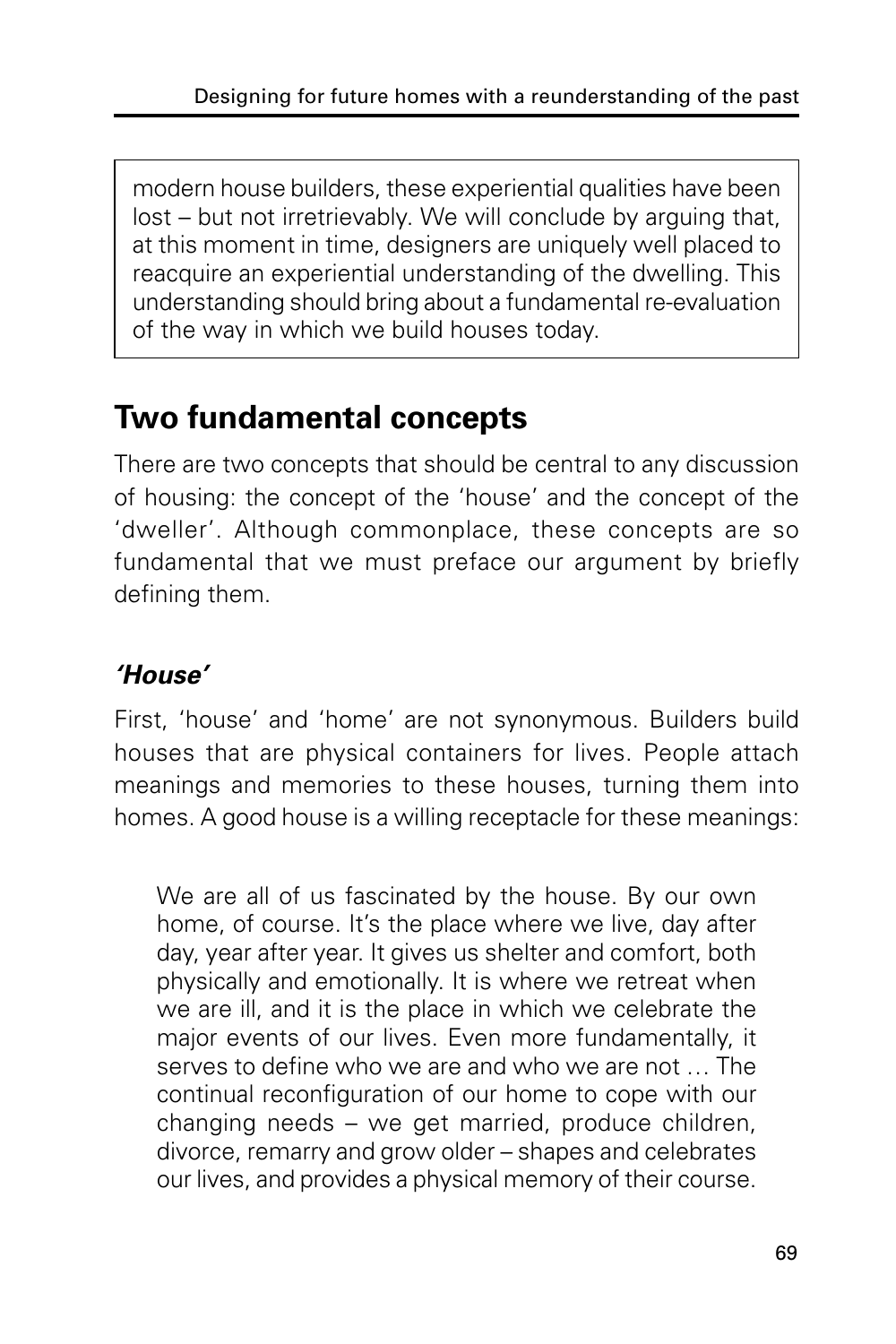Built on these practical and emotional needs, the house is also the focus of a rich fantasy life of hopes and dreams. (Sudjic, 1999)

The house is a physical interface between the dweller and the world, connecting/separating the private self with/from nature, climate and the public realm. It is a consumer of resources, expending material and energy in order to provide comfort and convenience. The amount of resources consumed can be seen as a measure of the (in)compatibility of the house with the lifestyle of its occupants. The house is also a part of the built landscape. The spaces between our private houses define the public territory of neighbourhoods and cities.

#### **'Dweller'**

The word 'dweller' is carefully chosen, for it suggests a person living in and interacting with a familiar space. In considering the experience of the house, we are concerned primarily with the most basic human attributes that underlie our response to our surroundings. We enjoy the feel of a cool stone surface on a hot day, or the warmth of sunlight through a window on a frosty morning. We respond to light and shade, to our acoustic environment, to enclosure and exposure, to the quality of the air that we breathe.

These unchanging human attributes are overlaid by culturally conditioned lifestyle choices that are diverse and subject to rapid change. Both 'humanness' and 'lifestyle' should guide the design of the house. In the rush to address the latter, we should be careful not to neglect the former.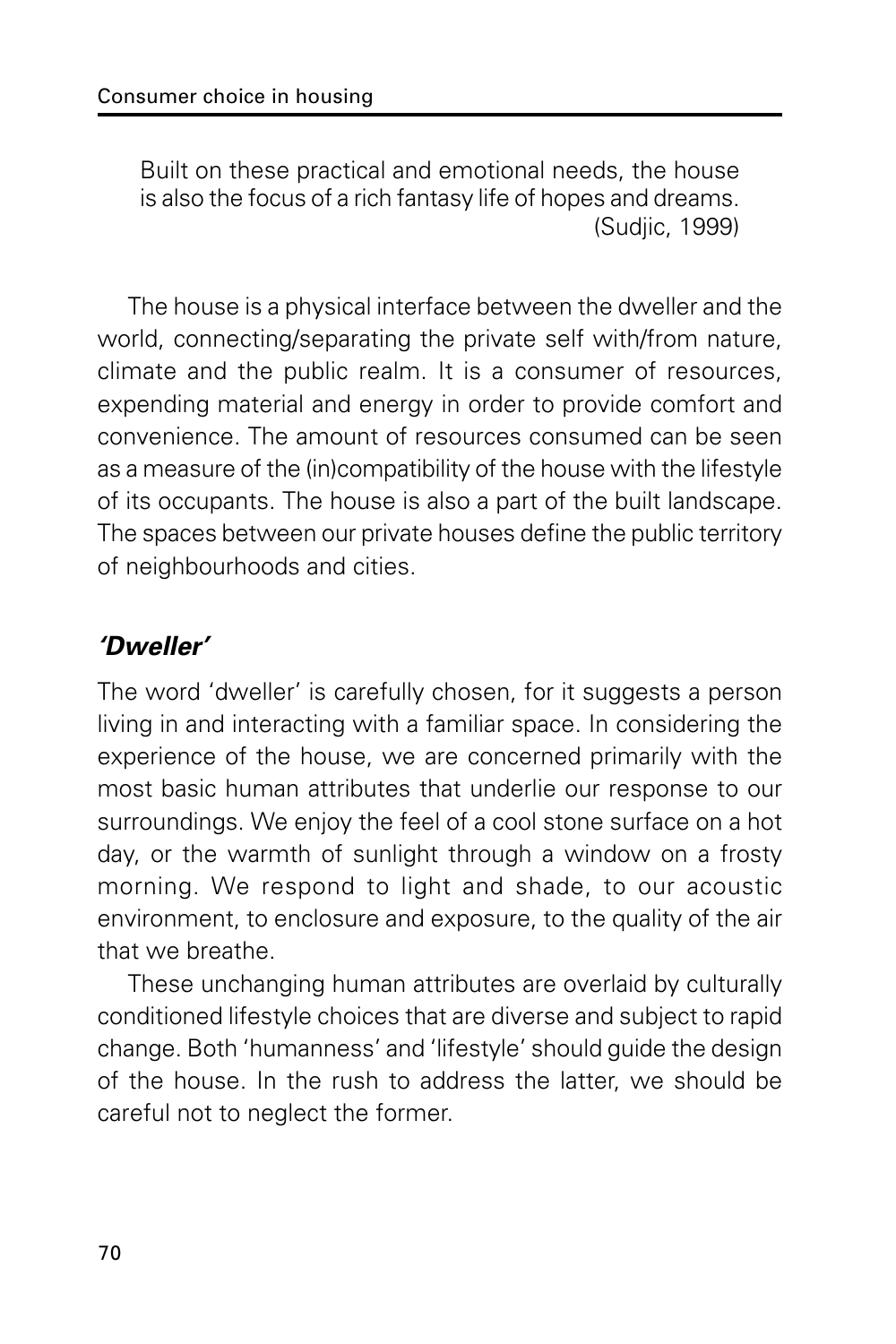# **Learning from old houses**

Over the last 25 years, most marketing brochures for speculative housing have contained the word 'traditional'. 'Traditional' has become a style – a hotchpotch of motifs, a pastiche image of an English rural domesticity that is neither sustainable nor appropriate for a culturally diverse modern Britain. This is unfortunate because the authentic tradition of house building in Britain provides many lessons relevant to the present.

The term 'old houses' is a necessary generalisation, referring here simply to properties that are over a century old and continue to be lived in today. We do not wish to idealise such old houses – even less to suggest that any one type can provide a model for the future. However, for the purposes of this discussion, we are content to make reference to an eclectic selection of house types and only to their best qualities, that is, those qualities that might hold lessons relevant to current housing issues.

Through our work, we have identified what we consider to be the essential elements in the experience of a house. These provide the framework for the following exploration.

### **Space**

Major assumptions about lifestyle are implicit within modern industry space standards. We know that the furniture requirements of a master bedroom are: a double bed, a chair, a dressing table and his/her wardrobes. We plan a room that can be used in this way – the trouble is that often it can be used only in this way. The same is true for all of the other rooms. Houses therefore become an assemblage of distinct rooms, each to be used in a prescribed manner. Such houses are less able to accommodate changing lifestyles or demographic realities and thus cannot contribute to a sustainable building stock.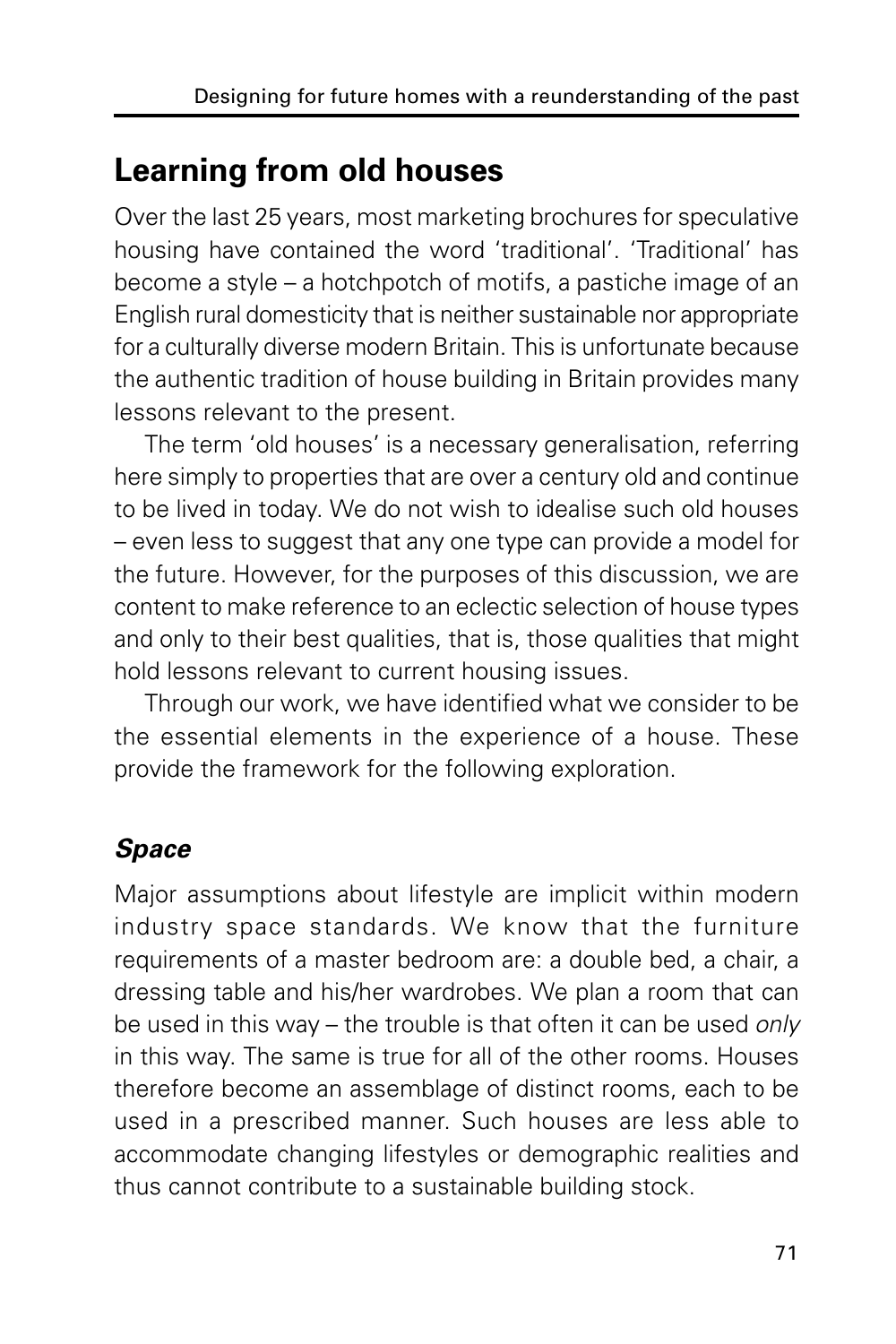One way of dealing with the increasing diversity of family size and lifestyle is an 'open building' approach, as exemplified by many of the new Dutch developments. Here, the occupiers are essentially faced with a large unfinished space to make their own. There are benefits to this approach, but often the spaces provided are very neutral, requiring the dweller to make a great deal of effort to inhabit and personalise them. However, unfinished spaces do not have to be neutral.

One element of the 'character' of old houses is that their spaces are richly suggestive of use without necessarily being prescriptive. The best examples contain a variety of not only sizes of space, but also conditions that are open to individual interpretation. We may, for example, choose to eat, read, or sleep in a specific place because of a particular quality of light, sound or material. Learning from this, it is possible to imagine something between the standard plan and the open plan that is much more flexible than the standard plan. It provides a number of different conditions within linked spaces and therefore enables a variety of activities to co-exist or overlap.

Now that we are being encouraged to build and live more densely on brownfield sites, the interface of private and public spaces requires careful consideration. Perceived concerns about privacy and security often lead developers to install fences and security cameras that erode the public realm and reduce opportunities for social interaction at a neighbourhood level. However, a typical London street of terraced houses offers some obvious lessons. The street is self-policing as it is always overlooked. The living spaces of the houses are often removed from pavement level by half a storey, or separated from the pavement by a light well, thus affording the occupier some privacy and security. The entrance steps provide a transitional space between public and private. The resulting hierarchy of spaces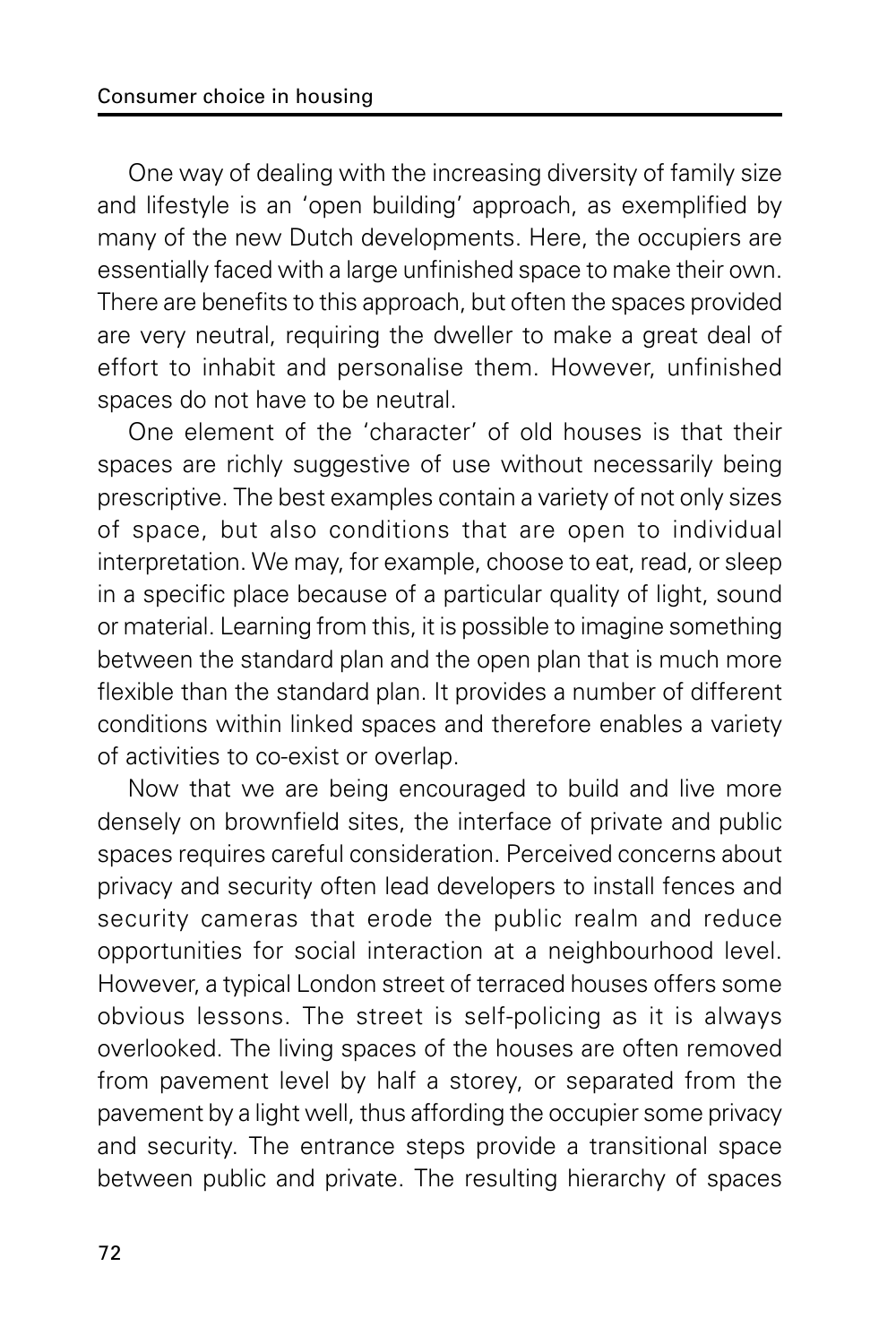allows the dweller to exercise choice as to their level of engagement with the community.

#### **Comfort and contact with nature**

Owners often cite 'contact with nature' as the main attraction of the suburban lifestyle. Our relationship with nature is mediated through the filter of the building envelope. Therefore, if we make compact living on brownfield sites an attractive option, the fundamental human need for contact with nature must guide every stage of the design process.

We have become accustomed to a degree of comfort in our homes that exerts an unacceptably high cost on the planet's resources. Developers are finally being forced to build more energy-efficient houses, and two distinct approaches are emerging. The first is the so-called 'intelligent building' which, at its best, uses technology to enable the building to respond automatically to changes in weather or occupancy in an attempt to ensure maximum efficiency and comfort.

The second approach owes a great deal to vernacular buildings, in which an understanding of the micro-climate of the site informs design decisions, from orientation and placement down to detail and choice of materials. Of course, the vernacular builder had an intuitive understanding of the place, acquired through a lifetime's experience. We do not have that advantage but, as will be explained later, we do now have available the tools that can help us to achieve that same sensitivity.

The result of this approach is inevitably a dwelling of individuality, rooted in its particular context. From site strategy down to intimate detail, it will be designed to ensure the greatest possible energy benefit from the natural environment. The south façade may have large glazed openings and be shaded from the summer sun with louvres and overhangs to avoid overheating.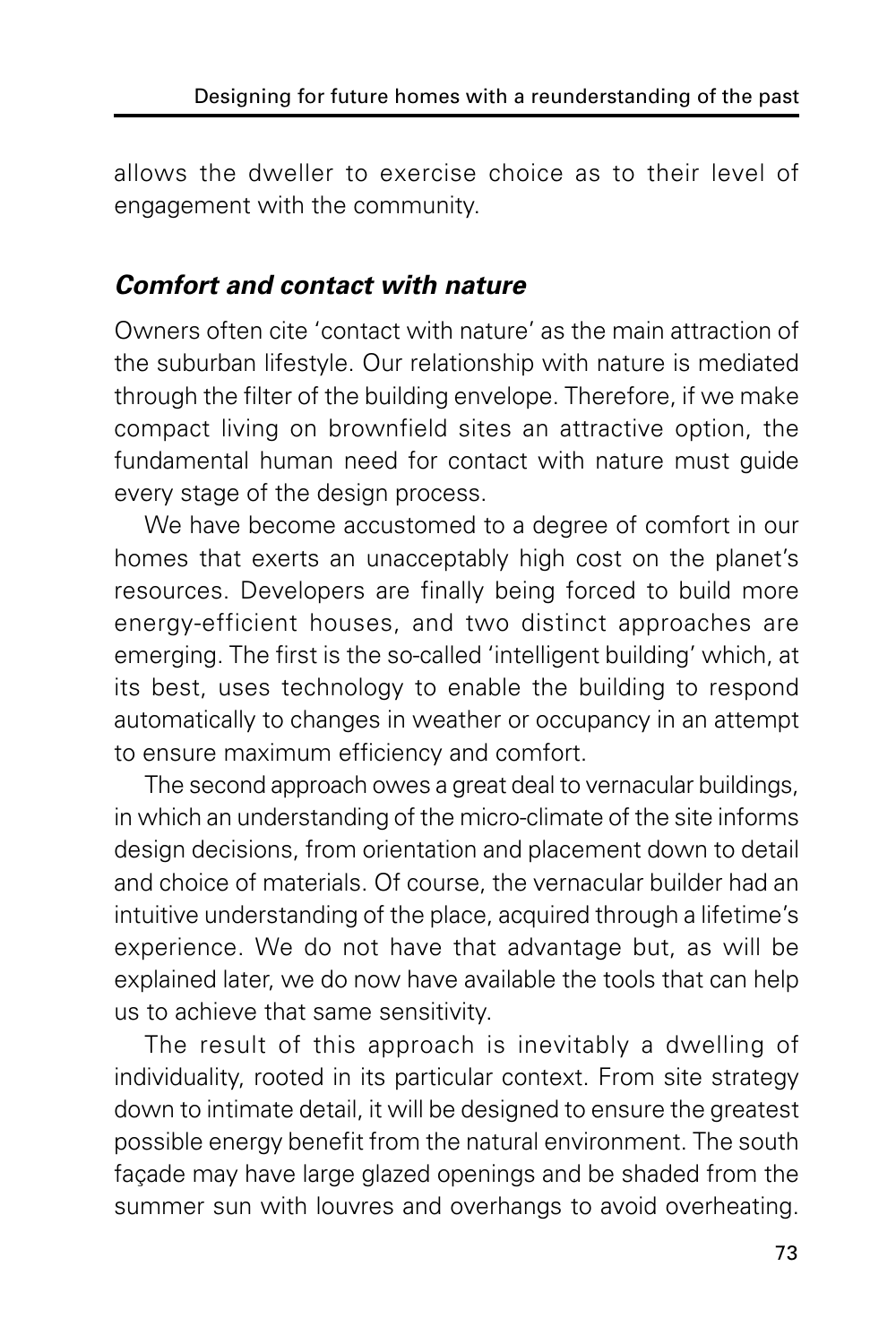Insulated shutters for night-time use may be introduced, to retain heat and provide security. The north walls may be heavily insulated with small, carefully placed openings. Solid internal construction, perhaps masonry, may act as a thermal store, absorbing solar energy by day and emitting it by night. This time-lag effect, which is so common in old houses, reduces uncomfortable swings in internal temperature. A constant and comfortable level of humidity may be achieved by choosing natural, porous finishes that absorb and release moisture, such as clay plaster. Ventilation and light may be controlled by the manual opening and closing of windows, shutters and louvres, which also moderate visual and acoustic privacy. Thus, the dweller is constantly engaged in an active relationship with the natural environment. The pleasure of contact with nature is celebrated – even within an urban context.

#### **Materials and construction**

We seem to have a special affinity for the natural, 'real' materials of old buildings. We look at a stone wall and we instinctively know that it will feel hard and solid, be acoustically reflective, and feel warm if it has been in the sun and perhaps cool if it has not. We expect timber to smell and feel like wood, and a timber floorboard to creak in a particular way. Thus, in an old house, different material qualities combine with qualities of climate and space to create a sensory experience of great variety – one which we can relate to intuitively.

Few new houses provide a sensory experience of such richness and the use of materials that do not behave according to natural logic is disorienting. A plasterboard wall feels neutral to the touch and, whilst being acoustically reflective, sounds hollow despite its solid appearance. A laminate surface feels neither warm nor cool regardless of whether it looks like stone or like wood. The typical new house is a desensitised environment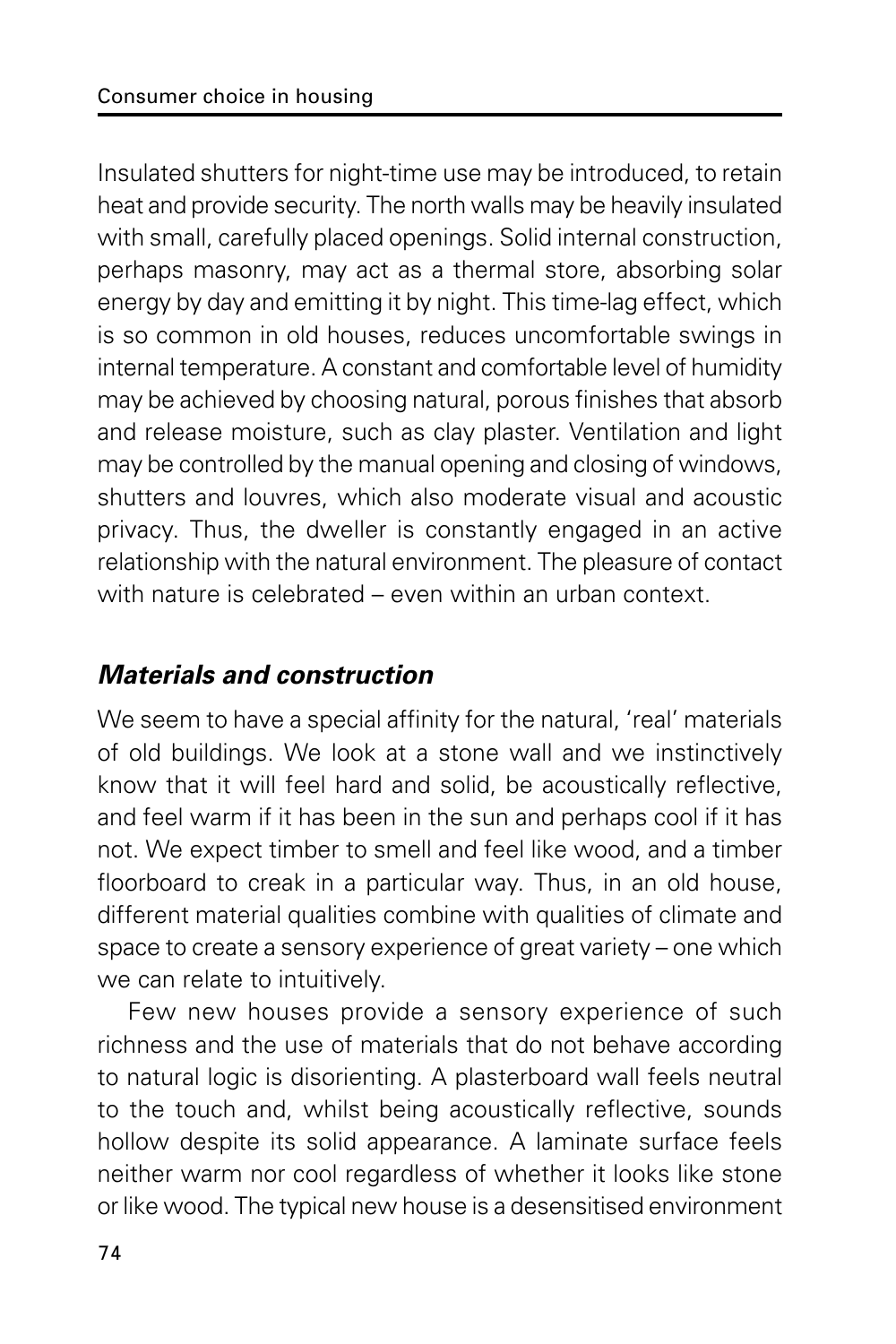where the prevailing smell is of unnatural chemicals from paints and glues.

Current research suggests that the internal environment of a new-build home is often ten times more polluted than the external environment. Many materials contain petrochemical derivatives which are slowly released into the environment as the materials begin to deteriorate during their life. This is proven to have a detrimental effect on the health of the occupants – it is, for example, often cited as a cause of the increase in child asthma and allergies. There are alternatives and non-harmful natural materials are readily available. These are often the materials of the traditional dwelling, such as clay render, natural paints and unfired brick. It is a misconception that natural materials are necessarily expensive and requiring of specialist skills. On the continent, these materials have been formed into products that are suited to the needs of the modern construction industry and, as house builders commit to their large-scale use, the prices could become comparable with conventional building technology.

We have already discussed the need for houses to be able to adapt to accommodate fast-changing lifestyles, as well as changes in the family situation. Old houses that are still lived in today survive because they have facilitated such adaptation. A terraced house exhibits an orderly facade to the street while, at the rear, it provides a disorderly expression of the individuality of each of its occupants, past and present. In terms of construction, this is what we referred to earlier as suggestive (rather than prescriptive or neutral) building. The clear territorial division of the solid party walls and the immutability of the facade suggest that backwards, upwards or downwards is the way that the house should expand. The immediately comprehensible structural logic and the basic construction technology mean that transformation is conceivable to most occupants and within the abilities of most local builders. Once the durable architectural framework is established, an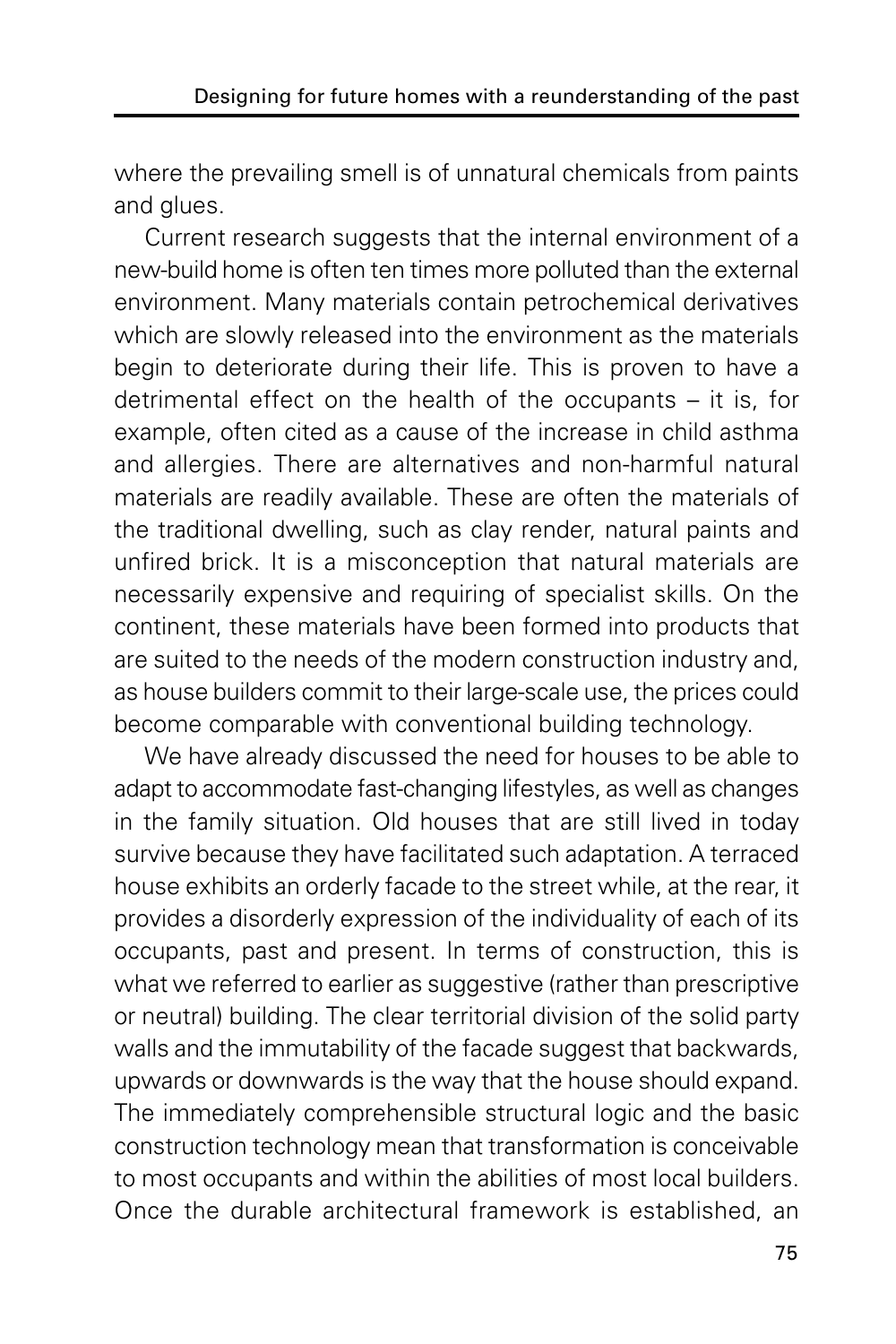almost vernacular process of continuing adaptation can take place, with the work remaining within the local community.

How does this observation relate to the major advances in prefabricated building technology that are currently being pioneered in the UK? We are wary about the wide use of prefabrication because it could result in a transferral of the power of adaptation away from the dweller and the local community into the hands of specialist companies. This may extinguish the small-scale, organic transformation of neighbourhoods by which cities have evolved throughout history. It may also produce buildings of short life spans, because of the eventual redundancy of factory-made components. If we are to exploit the enormous potential of prefabrication, we believe it is necessary to develop a system that, once assembled, behaves as conventional construction, thus facilitating easy adaptation and incremental renewal.

#### **Detail**

Much of our enjoyment of old houses comes from the things that we touch. In the erosion of a stone step, we feel that we are treading a path that many feet have trodden before. We enjoy running our hand along a wooden banister that has been worn smooth by generations of use. There is something deeply reassuring about the way in which these 'real' materials weather – a sense of permanence and continuity.

These 'real' materials have their own inherent detail (the grain of wood, the strata of stone), as well as their own discipline of construction detailing (such as timber jointing techniques). It is these details, as well as the ornament of some old properties, that mediates between the scale of the dweller and the scale of the building.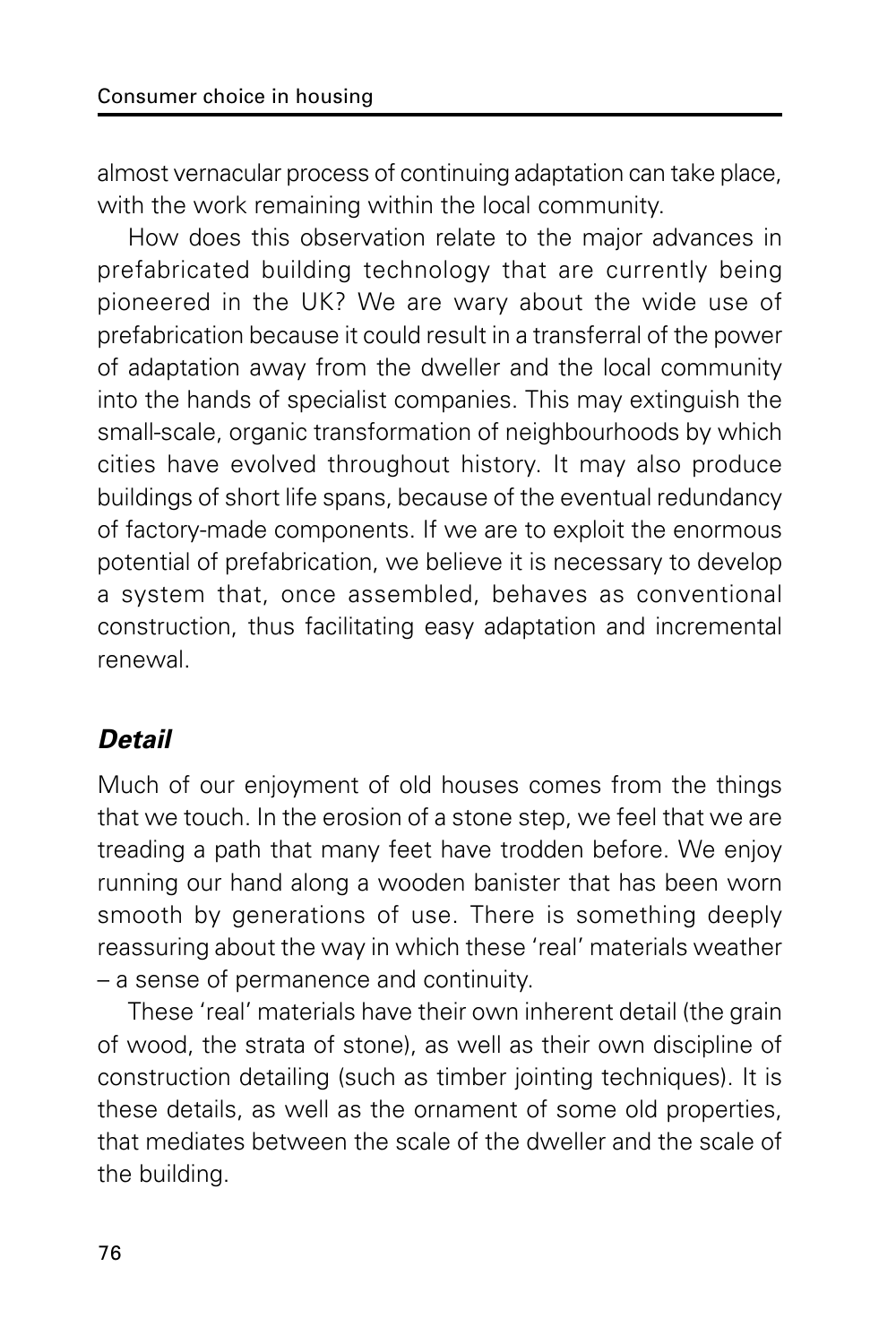#### **Learning the lessons now**

From the above discussion, we conclude that the enduring popularity of old houses resides primarily in the quality of experience that they provide. The characteristics that we have described add up to a relationship – an interaction between the dweller and the house. This is a fundamentally different understanding of tradition from that which has given rise to the 'traditional-style' new-build house. These lessons should transcend time and fashion, but they are particularly apt at this moment in time, as house builders are searching for a new direction to suit our millennial desire for innovation.

Volume builders have turned to designers with the question, 'What should the twenty-first-century house be like?' This challenge presents us with an opportunity to demonstrate the 'added value' that good design can bring to the industry but it also poses great dangers, for the question anticipates a reinvention of the dwelling.

Only the dweller can 'reinvent' the dwelling, just as only society can change the city. Designers are not social engineers – we respond to and reflect society far more than we influence it. Where singular visions of 'new' ways of living have been imposed upon society, such as the tower blocks of the 1960s, they have either failed, or succeeded only through the creativity of their users who have adapted their spaces and imbued them with meaning in defiance of the whole. A comprehensive 'reinvention' of the dwelling is therefore out of the question. However, for house builders, the *idea* of 'reinvention' is a tempting marketing device, particularly within such a media-driven industry. The 'reinvented' house might be simply a new style – the superficial image of a high-tech 'intelligent' building replacing the superficial image of English vernacular. This is a good moment to relearn the lessons from our house-building heritage.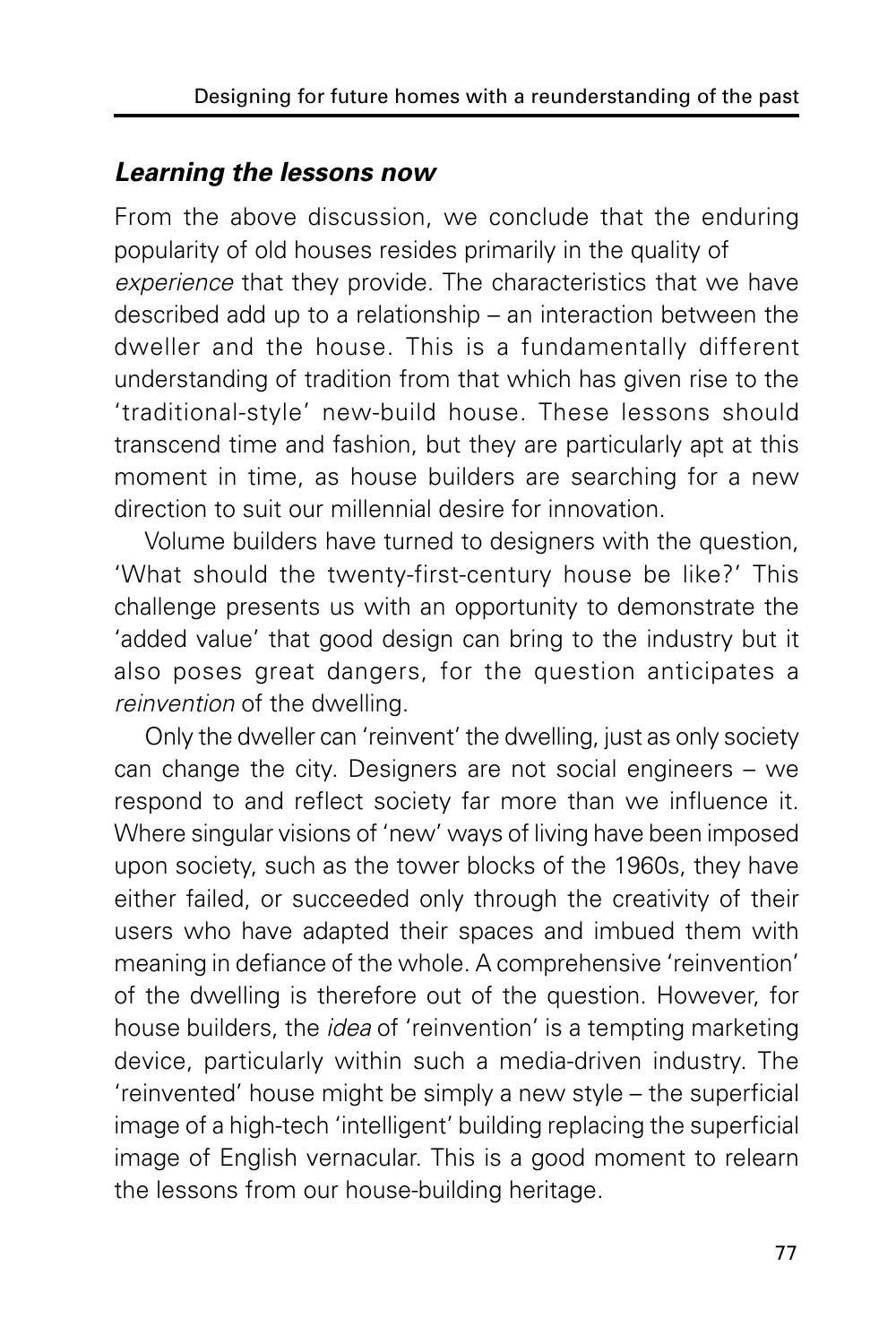### **Reconnecting**

Vernacular buildings are not the sentimental, picturesque backdrop to real life. They may be beautiful but that is beside the point. They have emerged out of hard necessities, hard work and hard lives. Their appeal lies in the sense that they make. The vernacular tradition is dead and cannot be resurrected. It is for home truths, general principles and the indulgence of the eye that we value it. We are the fortunate heirs to this wealth.

(Darley, 1983)

Having highlighted the qualities that make old houses so appealing we can now address the second question that we posed at the start of this essay: have these qualities been lost, perhaps irretrievably, so that they are unachievable in the modern context?

We suggest that the answer is 'no'. While the vernacular builder may indeed be consigned to history, there are some compelling reasons for believing that the qualities that we have been admiring in old buildings are both achievable and viable in the twenty-first century.

#### **The environmental imperative**

The first reason is the environmental imperative. Tighter regulations on carbon dioxide emissions and wider public awareness of environmental issues will encourage builders to construct more energy-efficient housing. It will no longer be adequate to produce standard designs that are repeated around the country regardless of context. Houses will have to be designed to take maximum energy benefit from their surroundings, resulting in particular solutions for particular places.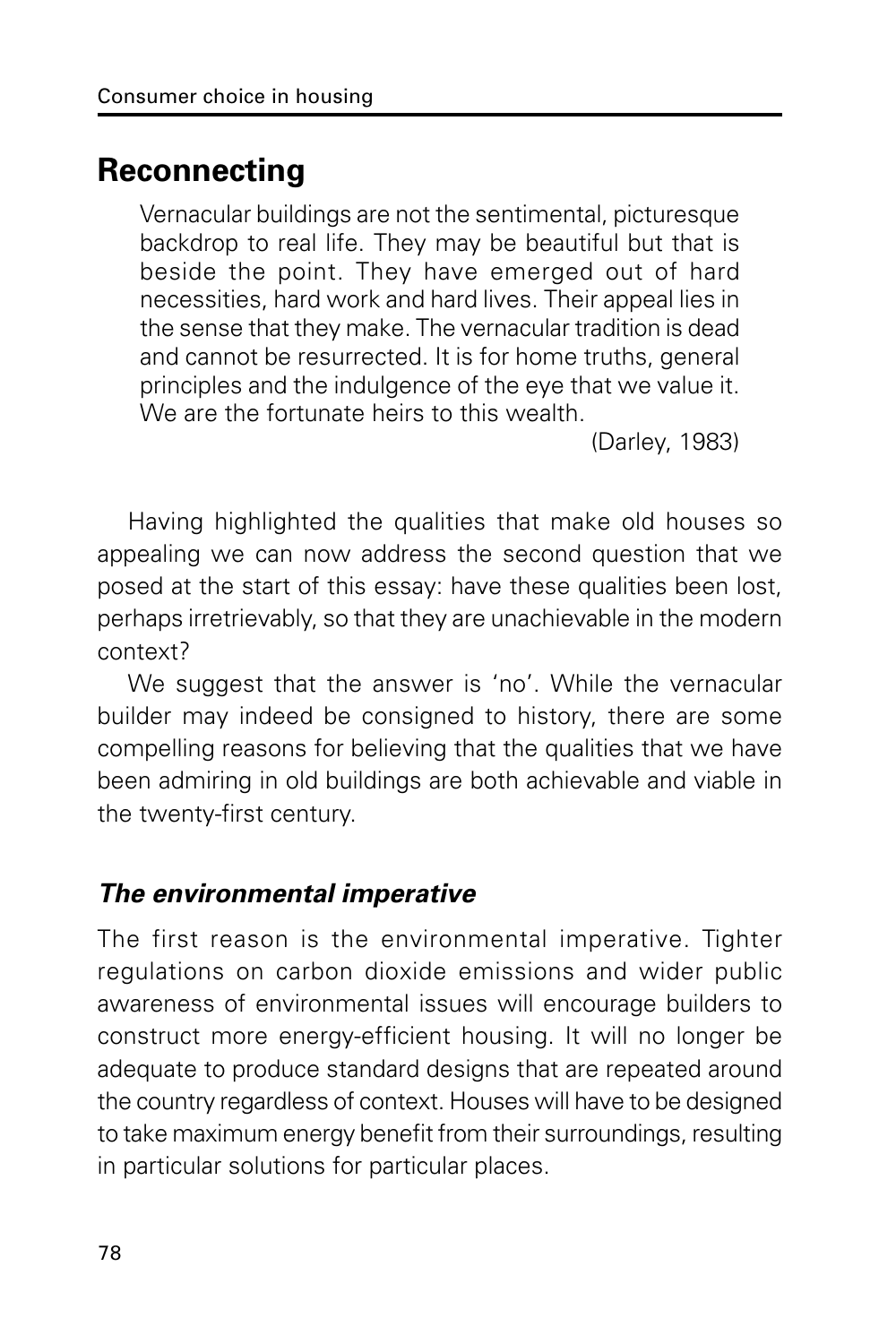Furthermore, if certification schemes such as BRE (the Building Research Establishment) EcoHomes are to gain wider recognition, builders will have to take a longer-term view of their business in pursuit of a top rating for sustainability. The lifetime building costs including 'embodied energy' will have to be considered – from construction, through use, to demolition and re-use or disposal. This might make it viable to invest more in quality natural materials which would last for longer, would make a healthier internal environment and could be harmlessly disposed of at the end of their life.

#### **New technology**

We have admired the way in which a vernacular building works in harmony with its immediate environment to achieve comfort for its occupants. While we do not have the benefit of the vernacular builder's lifelong experience of the locality, we do now have the tools that can enable us to achieve a similar sensitivity to the metabolism of place. In this approach, technology is used as a means to understanding rather than as an end in itself. Analytical and predictive computer models can be used to understand and refine the environmental performance of spaces. The use of techniques such as dynamic thermal simulation, threedimensional light modelling and computational fluid dynamics enables designers to explore the effect of orientation, opening size and material choice, from the initial concept design through to the refinement of details.

#### **An empowered consumer**

The argument for perpetuating the status quo in housing design says that the houses that we build always sell, so why change? The counter-argument says that these houses sell because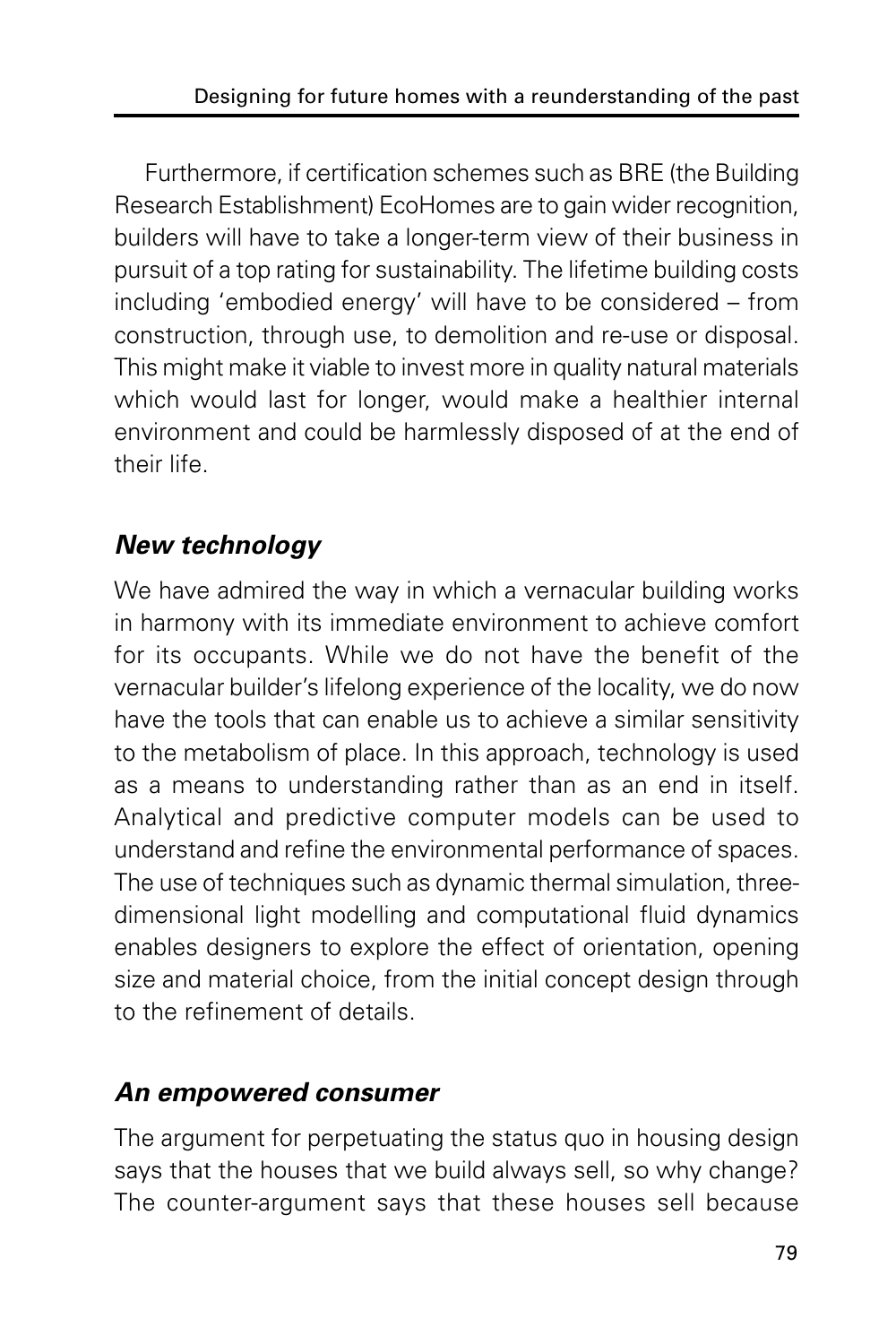consumers feel that they have no choice but to buy what is provided, such is the demand.

An empowered consumer is an essential prerequisite of a healthy, competitive housing market. As the internet becomes used increasingly as a vehicle for marketing houses, potential buyers will at last be able to make a fully informed judgement about their investment. The watercolour image of the facade will be superseded by the virtual walk through. Buyers will be able to explore the interior of the house as it will look at any time and in any season. Environmental modelling will enable them to quickly grasp how the house works environmentally and to understand the consequences of their choices in terms of energy use, lifetime cost and comfort. Eventually, we may choose houses as we do other products, balancing build quality, durability and efficiency against short-term cost.

# **Conclusion**

The United Kingdom possesses a rich tradition of house building. We have argued here for a fundamental reunderstanding of that tradition, emphasising that it is the experiential qualities of old houses, not simply their appearance, which have guaranteed their popularity and longevity. It is these qualities that give us satisfaction as human beings and allow the house to truly become a home.

The essence of traditional building is that it has always evolved, in a constant negotiation between the dweller, their lifestyle and the material and climatic resources of the place. Therefore, a design approach for today with the concerns that we have identified at its core will produce a building stock that may look quite different from the so-called 'traditional' style, and will make appropriate use of new technologies. It will, however, remain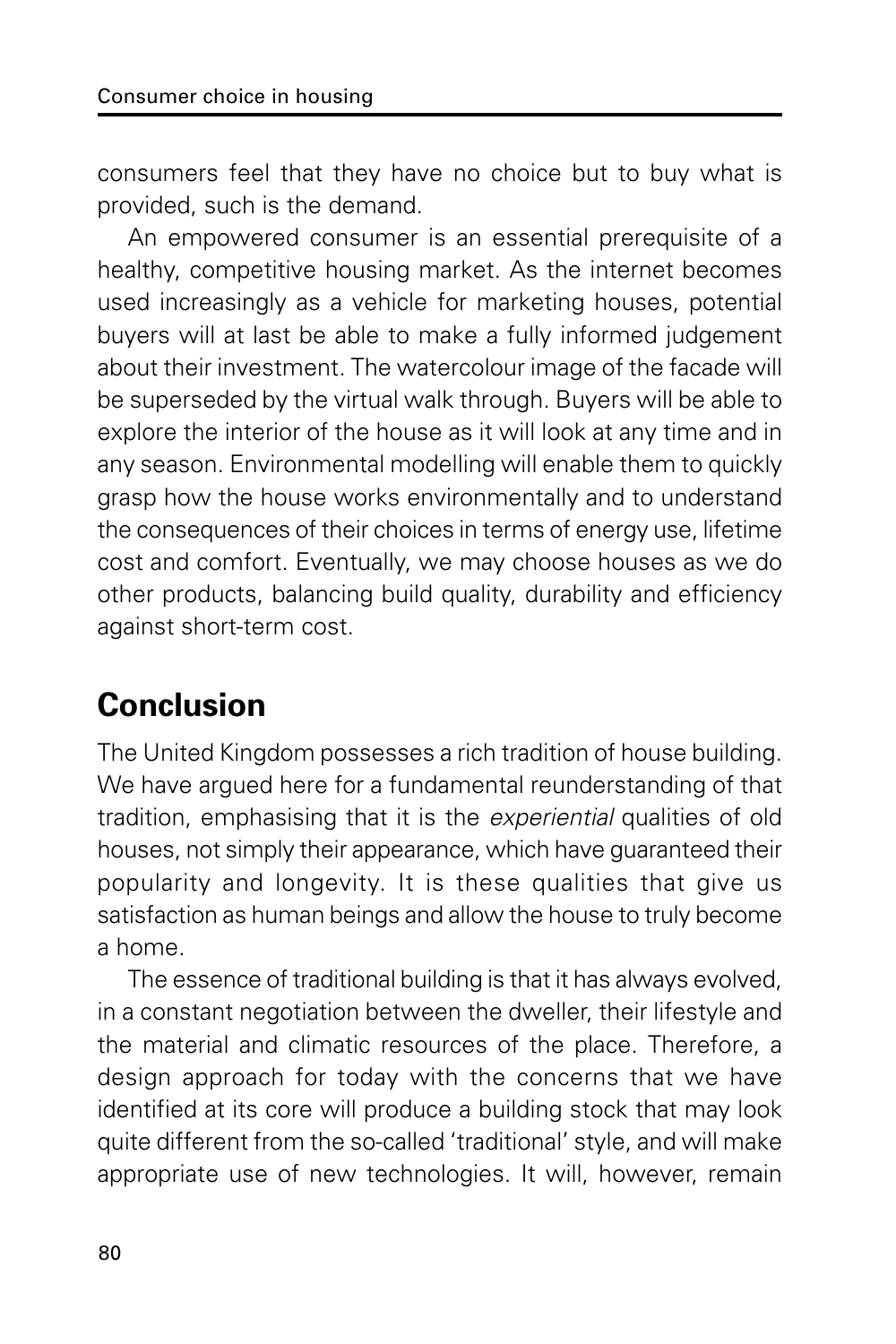absolutely true to the principles that have underlain house building for centuries, fulfilling our human needs and bringing us closer to nature in a healthy, clean, compact urban future.

# **Note**

1 Tim Bradley and Cari-Jane Hakes as co-authors.

# **References**

Darley, G. (1983) Built in Britain. London: Weidenfeld & Nicholson Sudjic, D. (1999) Home – the Twentieth-century House. London: Laurence King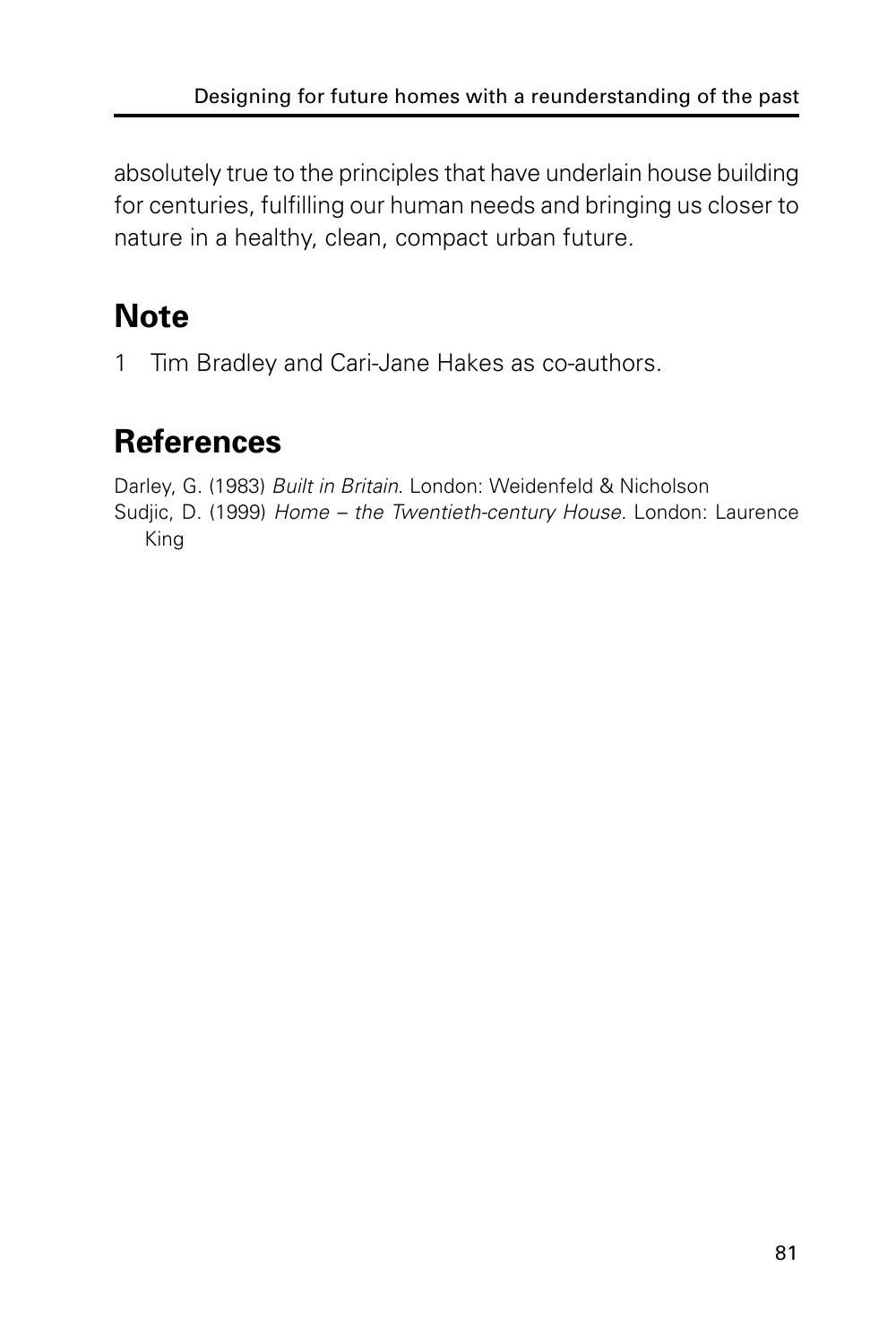# **5 IMPROVING THE IMAGE OF NEW HOUSES Raymond Young**

#### **Summary**

Around 10 per cent of all house sales are new homes. Consumers appear to prefer older houses, to lack confidence in the new house building industry and to be uncertain about the value for money of new houses. While little research has been carried out into consumer attitudes towards new versus old, anecdotal evidence would lead to the conclusion that there are genuine concerns about a lack of consumer confidence in the market. This lack of confidence applies mainly to the massmarket sector; the growth of other sectors such as conversion, 'infill' and self-procurement may be an indication that consumers do want greater choice.

Choice in the mass-market sector is influenced by a large number of players on the supply side – including the lending institutions, insurance companies, surveyors, planning authorities and the construction industry – all of which tend to be conservative. With limited published research into what consumers are looking for, the Consumer Preference Surveys carried out by Scottish Homes in the mid-1990s reinforce the commonly held belief that location is the key criterion, along with price and number of bedrooms. Despite small sample size, there is also evidence that consumers are concerned about construction quality, but express it on the basis that they want traditional building processes.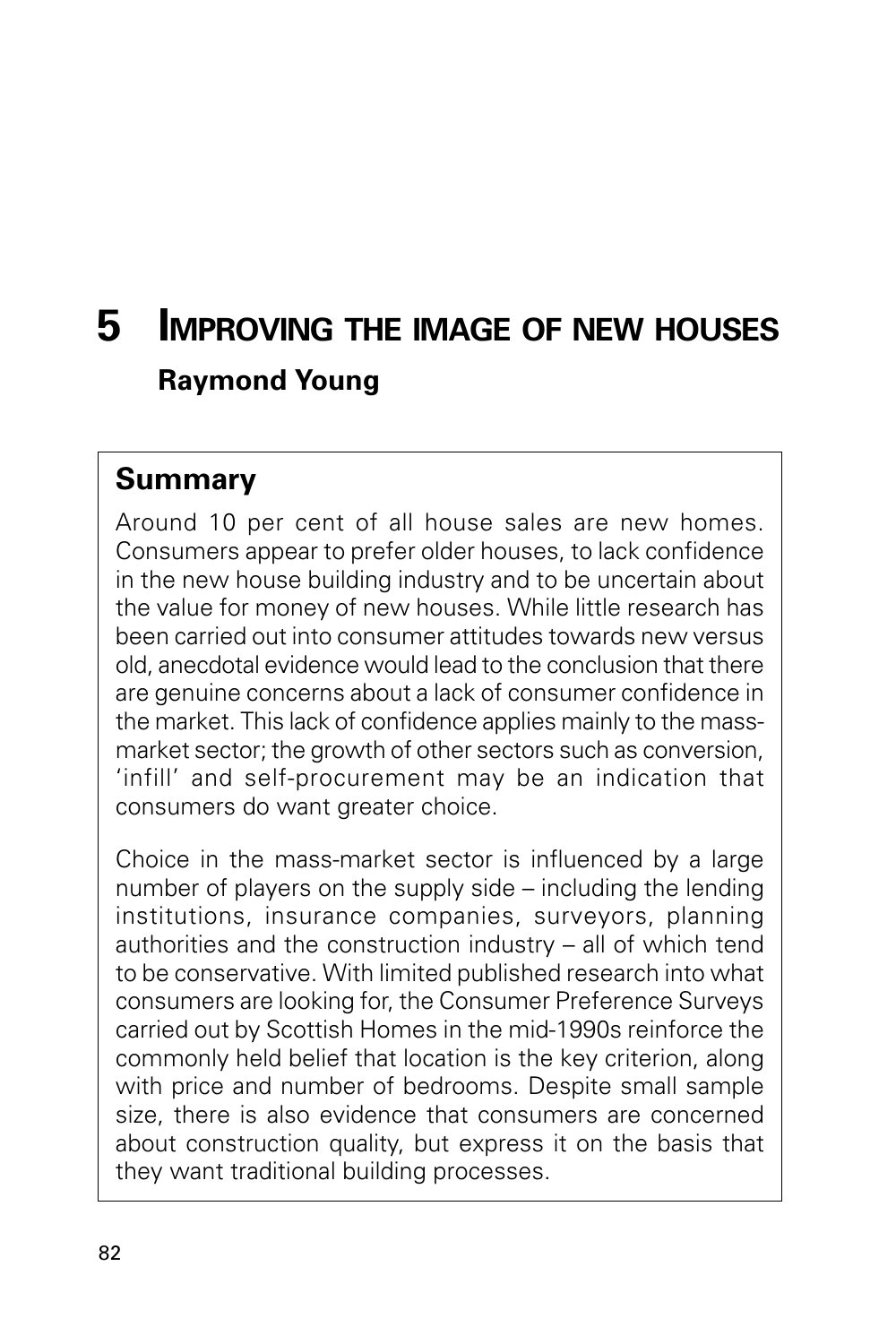Our culture and our collective psyche may also play an important influence in our attitude towards new houses, and lead to a number of questions.

- What is it about location that is important? Could it be that buying a house in a new and unknown area involves taking a risk with neighbours and neighbourhood that few of us are willing to take?
- Has the volatility of the market made us even more cautious about buying in an untested location?
- Does the industry's marketing approach and lack of longterm customer focus reduce rather than inspire consumer confidence?
- Do we have a deep-rooted psyche that says that real homes have to be made of traditional materials and cannot be prefabricated?
- Do consumers have sufficient knowledge and understanding about what constitutes 'good' design and sustainability to be able to influence the industry? Do we have sufficient confidence to challenge what is provided? Do we need to develop educational programmes through which consumers can become 'intelligent clients'?

In conclusion, evidence of growing consumer demand for more choice in the mass market is difficult to amass, but may be indicated by the growth of a wider range of new house providers – albeit at present targeting niche markets. Consumers appear to place location and cost at the top of their priorities and are not well equipped to act as 'intelligent clients'. Their vision needs to be expanded through popular educational programmes.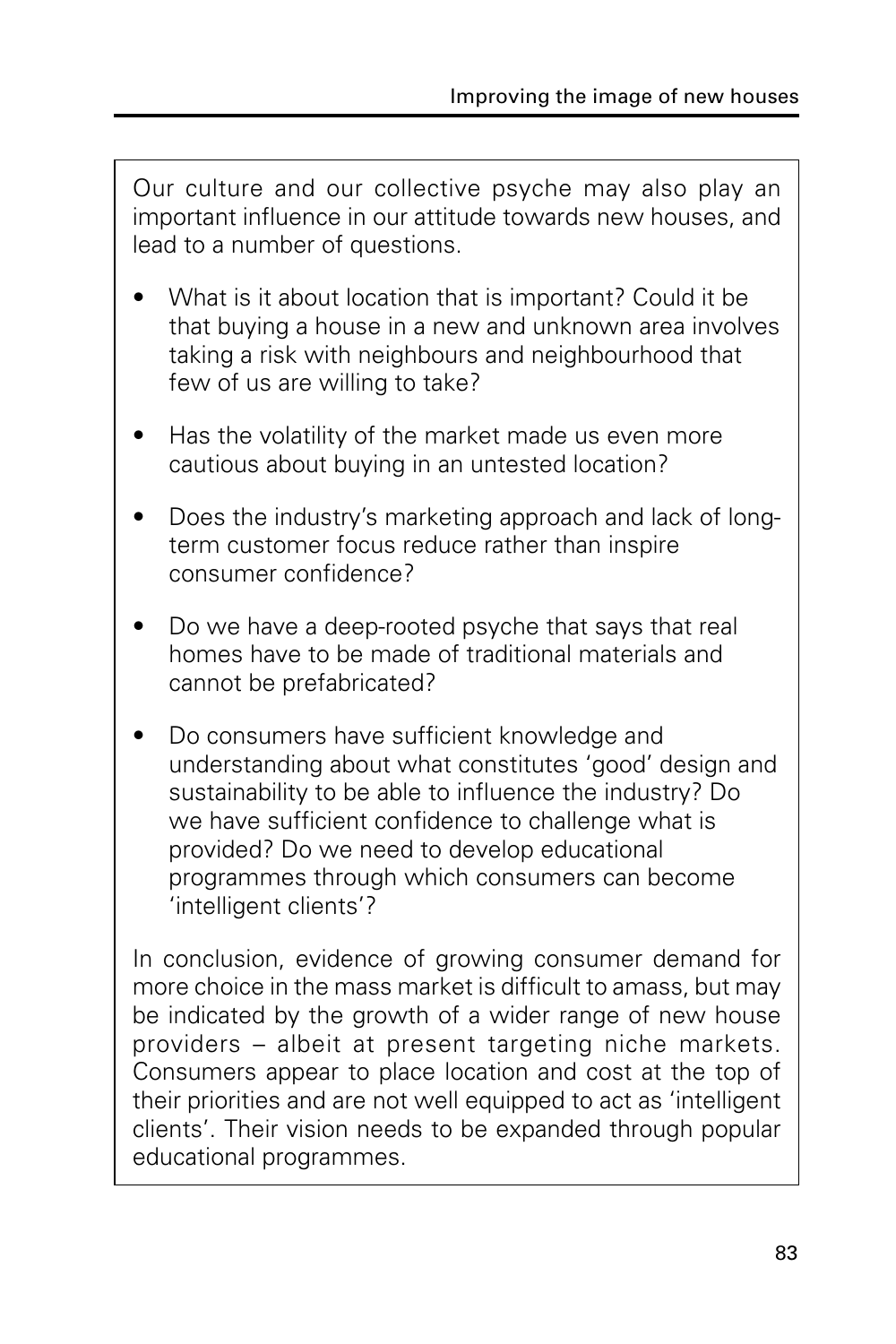# **Introduction**

On the face of it, there is plenty of consumer choice in owneroccupied housing in the UK. There is a flourishing second-hand market and a wide variety of developers providing an array of new house types and styles, at a range of costs and locations. The consumer buys the products and sometimes personalises them through additions (e.g. conservatories) or improvements (e.g. new kitchens or bathroom fittings) and internal or external decoration. Personalisation is carried out by professional companies, 'homers' or DIY.

But there are concerns about consumer choice. These relate primarily to the 'new homes industry' rather than to the secondhand market, and can be summed up as:

- consumers prefer older houses to new ones
- consumers lack confidence in the new homes industry
- consumers question whether they are getting value for money.

In addition, there are wider questions about the quality of the products that are available. These are:

- uniformity
- an outdated building process
- poor architectural design trying to look old rather than modern
- lack of sustainability.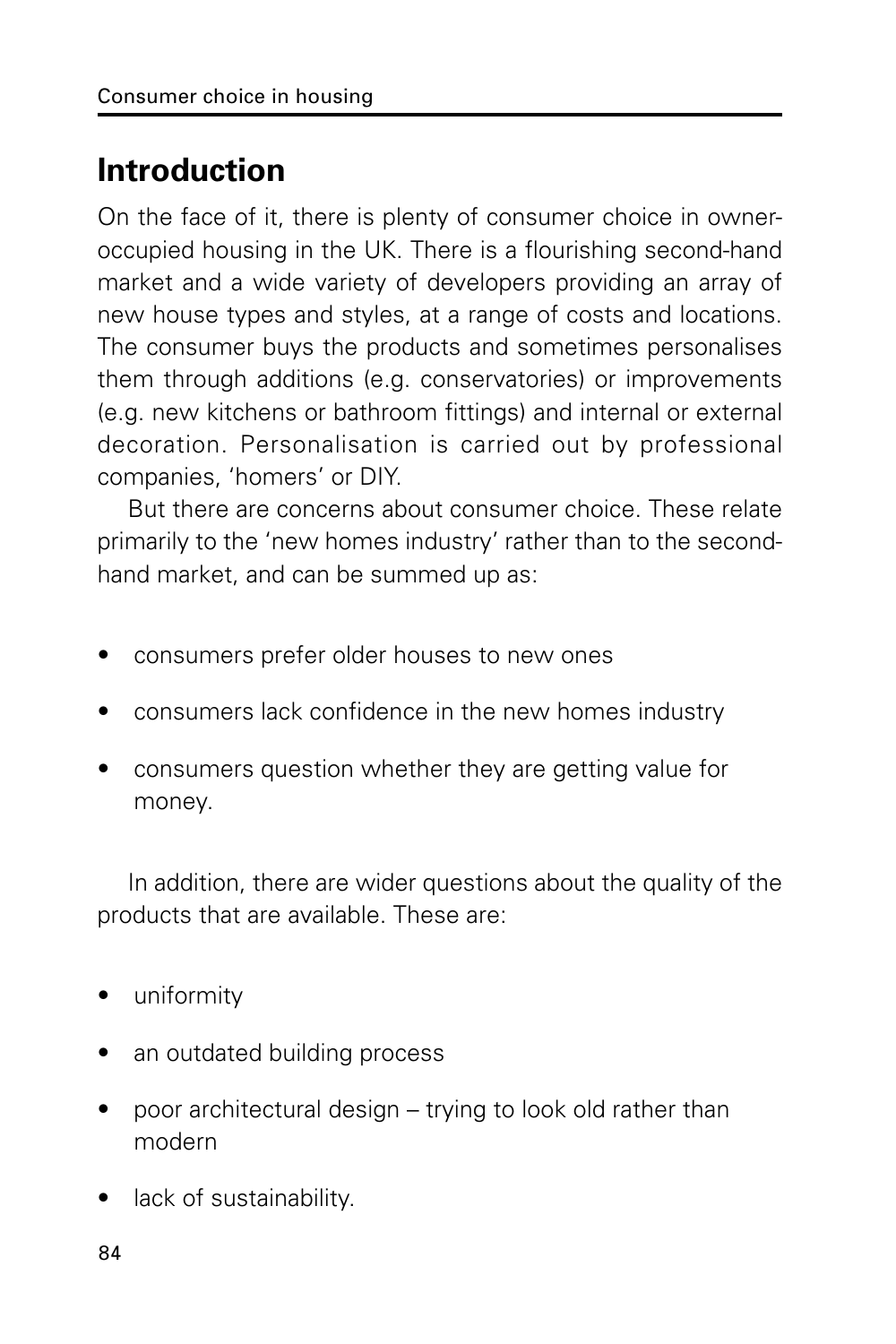These concerns are difficult to quantify, indeed there is little research into consumer attitudes towards new versus older housing. But anecdotal evidence would lead to the conclusion that these concerns are in whole or part real.

#### **The new homes market**

In 1999, just over 1.1 million houses were sold in England and Wales, of which only 11,698 (9.8 per cent) were new houses. But, even this smaller 'new homes market' is not homogeneous. For the purpose of this chapter, the key sectors can be described as follows:

- The mass-market sector: producing about 85 per cent of all new housing in the UK. It is dominated by a small number of national players with a limited range of house types built on 'greenfield' sites (although more are being built on reclaimed or 'brownfield' sites). The key to the process is land assembly and land development. Profits are made largely on the increase in value of the land. Consumer choice is limited to internal finishes within a design that is predetermined by the developer. Most of these developments create large suburban estates with a limited range of house sizes and prices and therefore a neighbourhood of one social class.
- The conversion sector: often architect/developer led and small scale. Location mainly in inner city/ex-industrial/ commercial areas. Appears to cater for a more 'niche' market and now progressively developing 'lofts' – where the fitting out is left to the purchaser.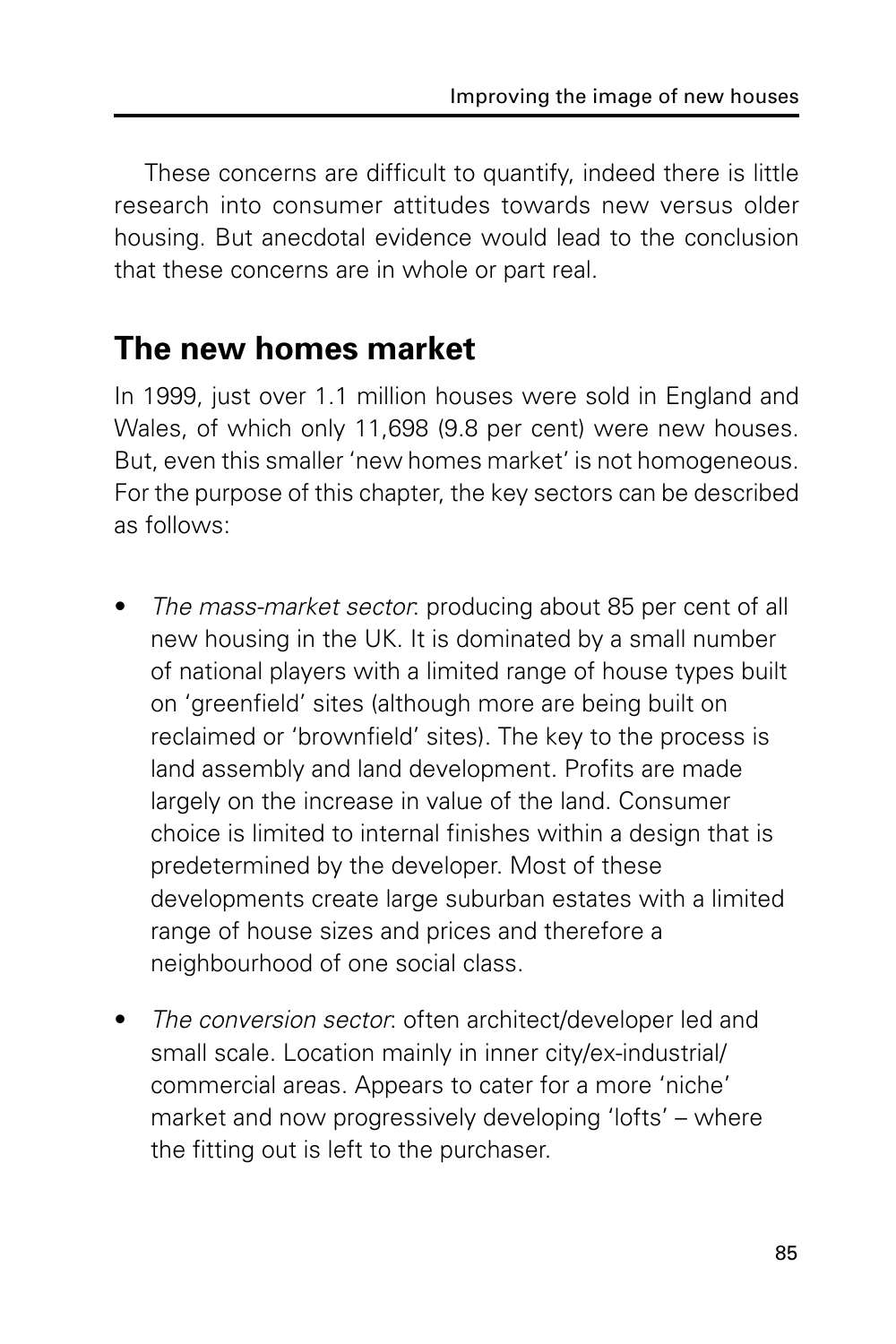- The 'infill' sector: small developments in established neighbourhoods. Carried out by smaller local or regionalbased developers. Some of these will be the same architect/developers that undertake conversion work and will include 'chic' designer-led developments.
- The self-procurement sector: including self-build, either individually or groups. In this market, the consumer acquires the site and arranges for the development to be undertaken – normally by arranging directly with component manufacturers like timber-frame manufacturers who also supply to the developers in the mass market. This may be regarded as the 'top end' of consumer choice – the consumer plays an active part in the design (and construction) process, creating a house that suits both his/ her purse and requirements. Because of the difficulty of acquiring sites, particularly in areas of high demand, this tends to be at the upper end of the market or in rural areas. There are regional differences within the UK – the average in the UK as a whole is 6 per cent of the market; in Scotland, this is 9 per cent. This reflects the growth of population in rural areas coupled with the absence of national players outside the main population areas.

Just as there are different providers in these different sectors, so it is likely that the consumers will be different, particularly in terms of their demands and understanding of design and lifestyle. The growth of the non-mass market is the first evidence that consumers are looking for more choice. But it is a niche market – both in terms of providers and consumers.

On this basis, the concerns about consumer choice and product quality are more likely to be in the mass-market sector than the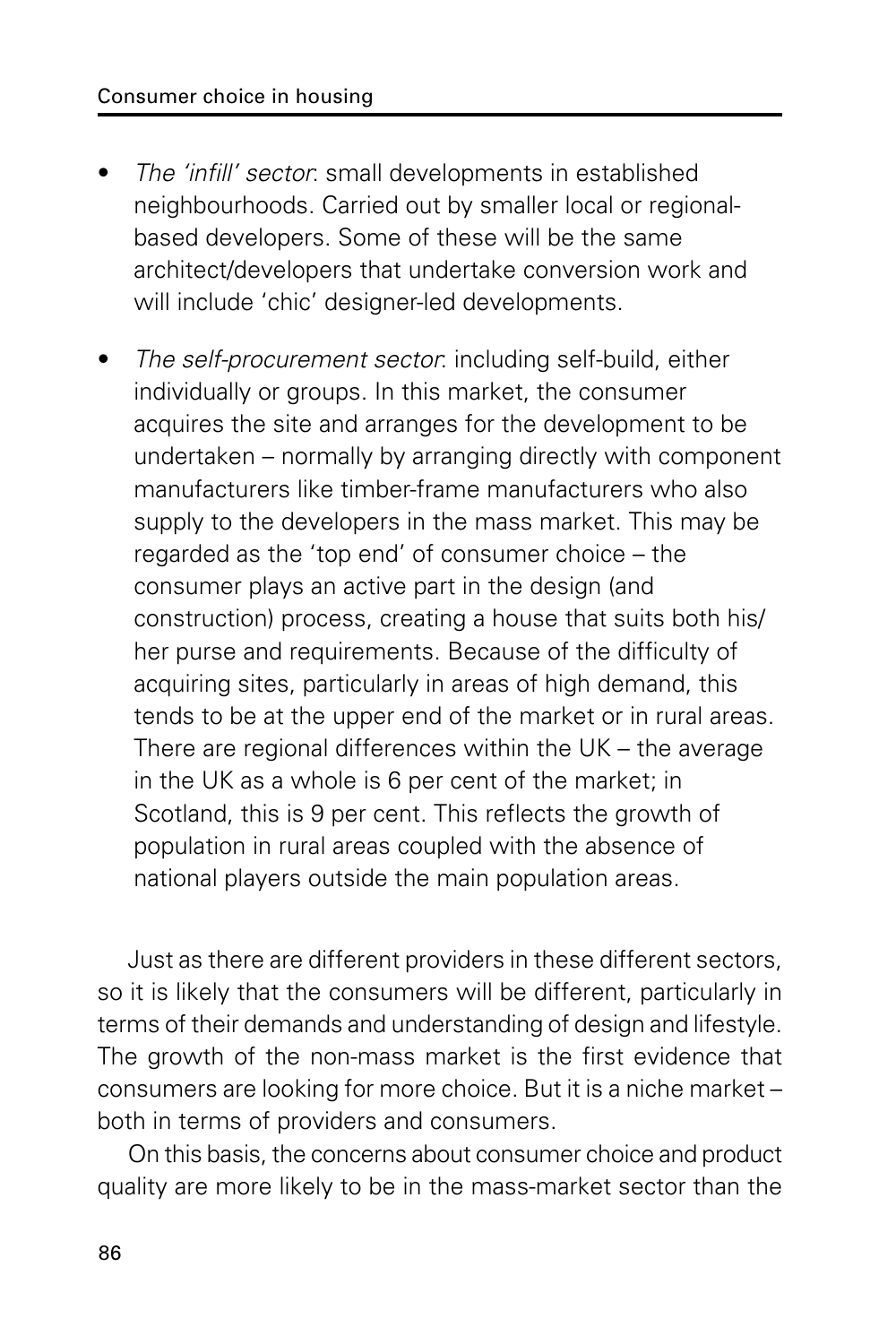others. The rest of this chapter will concentrate on the massmarket sector.

#### **Influences on the mass-market sector**

While there may be little published research into consumer attitudes towards new house building, this does not mean that market research is not being carried out. Individual developers undertake market research as part of their marketing. Developers claim that their products respond to consumer demand. But availability can have a serious effect on what is demanded. The consumer has come to believe that what is offered is what is available. And others also influence what is available:

- The lending institutions and insurance companies have a highly conservative influence on the design and construction of the product. Try to get a mortgage or to insure what is described as 'non-traditional', or even slightly out of the ordinary. Even timber frame is regarded as 'nontraditional' by some institutions, despite the fact that nearly 50 per cent of new houses in Scotland are constructed in this way.
- •Valuation surveyors acting on behalf of lenders take a 'riskaverse' view of products. They are extremely cautious when faced with products that involve new components.
- • Planning authorities often look for traditional materials and designs rather than encouraging innovation. This may be more at a political level (i.e. the planning committee) rather than the professional planners, and may reflect the same level of insecurity about design and construction techniques in councillors as in the general public.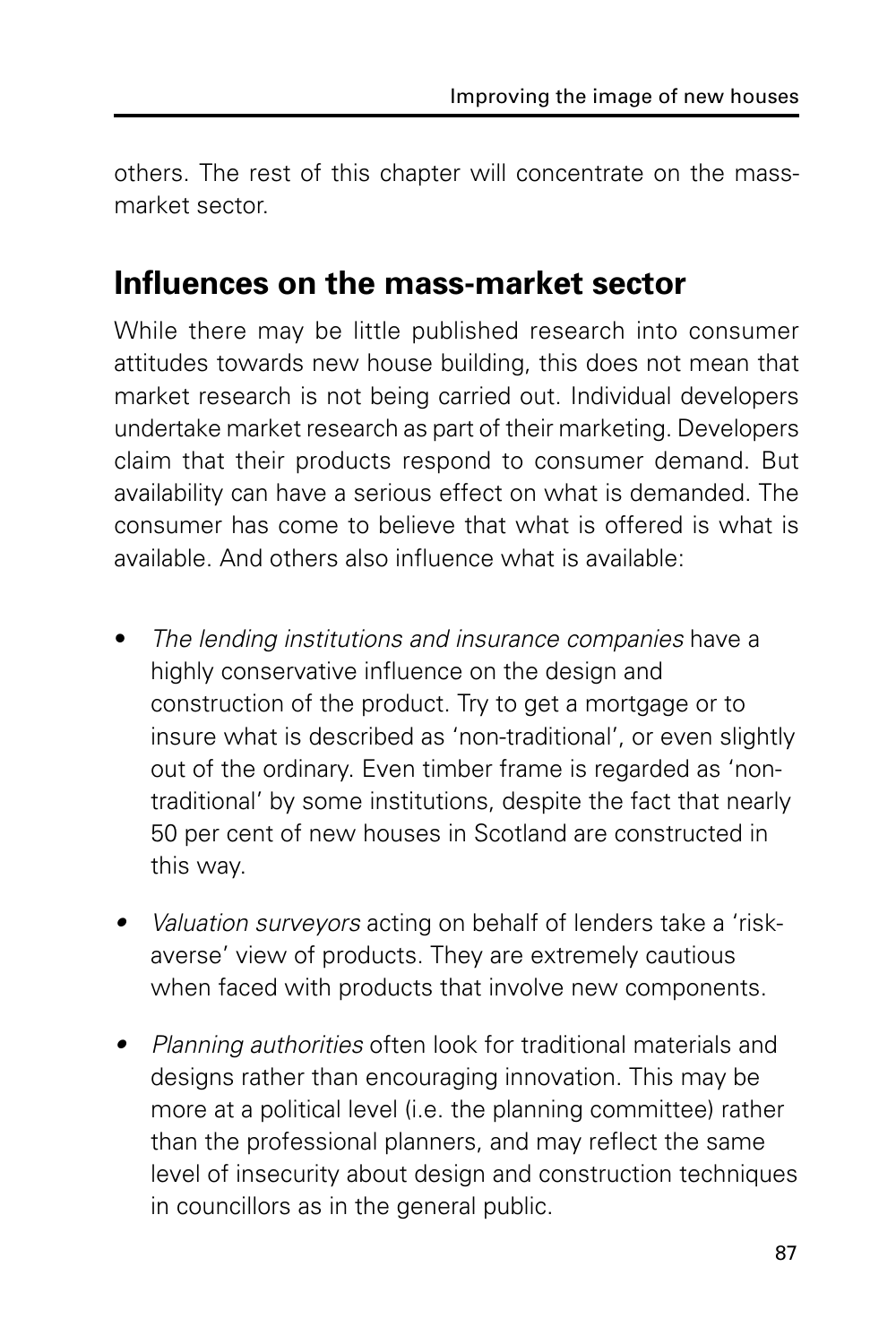#### Consumer choice in housing

• Attitudes towards 'non-traditional' construction in the industry. There have been many attempts to move away from the traditional 'brick on brick' approach to house building. Factory production of housing is not new. Le Corbusier advocated it in a chapter entitled 'A house is a machine for living in' in his book Vers un Architecture (Le Corbusier, 1923/1970). In 1968, the Weir Housing Corporation in Scotland – a private house builder – concluded that using mass-production techniques for massproduced housing for sale (as in the car industry) was feasible but not acceptable. They said 'What is needed is not a revolution in technology – that is here already – but a revolution in thinking'. Memories of 1960s' and 1970s' factory-produced housing are as painful to the industry as they are to the consumer. And many house builders are content to continue with the old techniques because they do not believe that they would provide either greater consumer choice or lower capital cost. And it might be that they would not have the right skills available nor be willing or able to invest in these skills to use different techniques.

#### **What do consumers want?**

Research carried out into consumer satisfaction in housing shows that the vast majority of householders are satisfied with their house. Scottish Homes carried out four Consumer Preference Surveys in the mid-1990s and each of them indicated that around 90 per cent of home-owners were satisfied or highly satisfied with their home. There was no separate analysis for new houses, but it would be unlikely that owners of these houses would be dramatically out of line with the norm.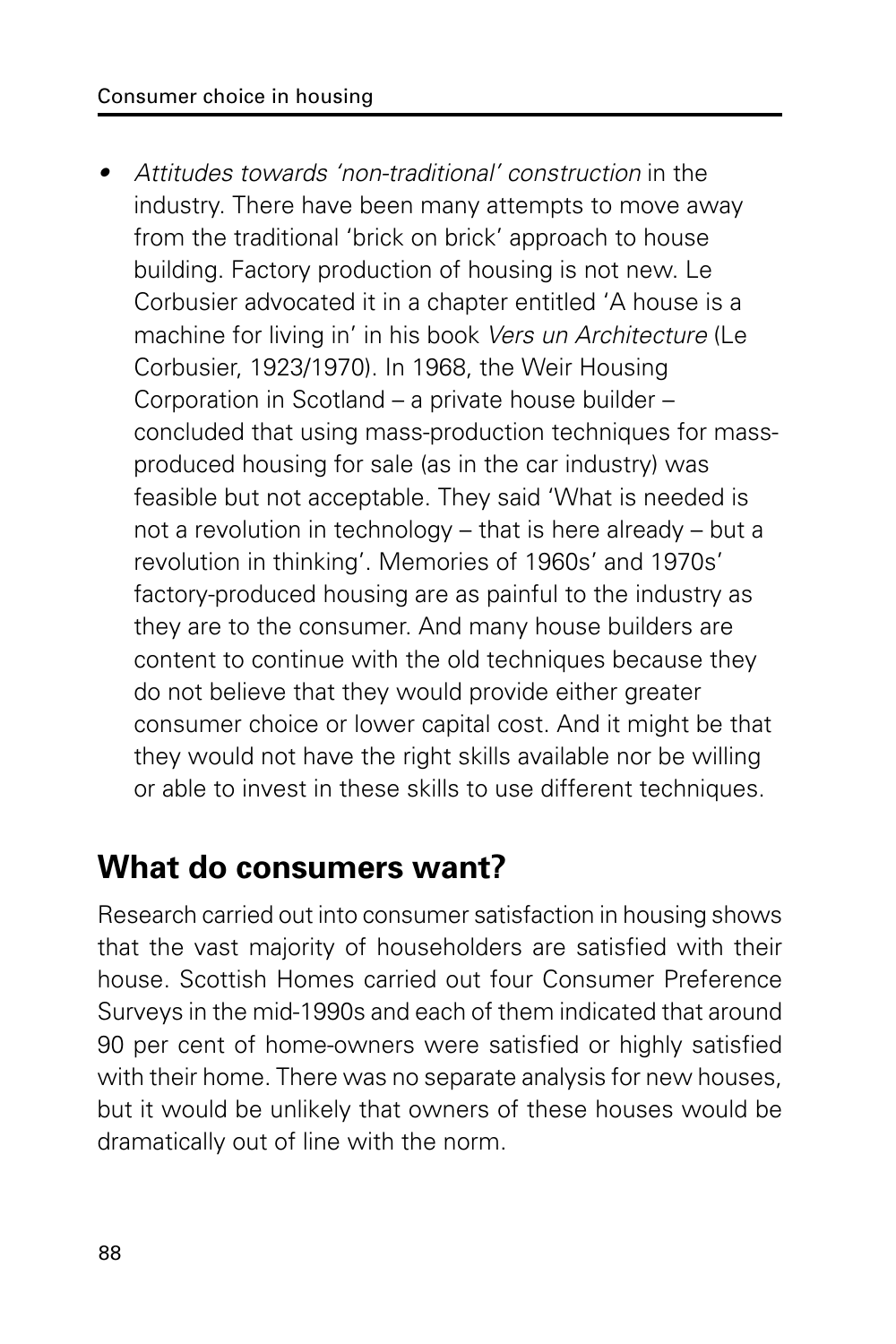So what is it that consumers look for? The Scottish Consumer Preference Surveys reinforced the commonly held belief that the three most important factors are location, location and location. Further work recently carried out by MVA Ltd for Scottish Homes, but not published, placed location and price at the top of purchasers' criteria. This study, which was the first part of a larger exercise into 'Improving Understanding of Popular Quality and Design among Home-owners', was carried out through a series of interviews and focus groups in Central Scotland.

The research was conducted with recent house buyers (within 18 months from the survey date) and was confined to the lower end of the house-price market (£30,000–£69,000) – the mass market. The principal purpose of this phase of the study was to investigate the purchase process, and the variables related to quality and design that respondents took into account when choosing a home. Many of the respondents had decided before seeking a house whether they wanted a new one or an old one, based on their own preconceptions or experience of the market. The study therefore gives some indication of consumer attitudes.

The perceived characteristics of new houses were:

- low cost of initial survey
- low maintenance costs
- lower cost of heating
- small rooms, especially bedrooms
- 'box-like', characterless
- houses built close together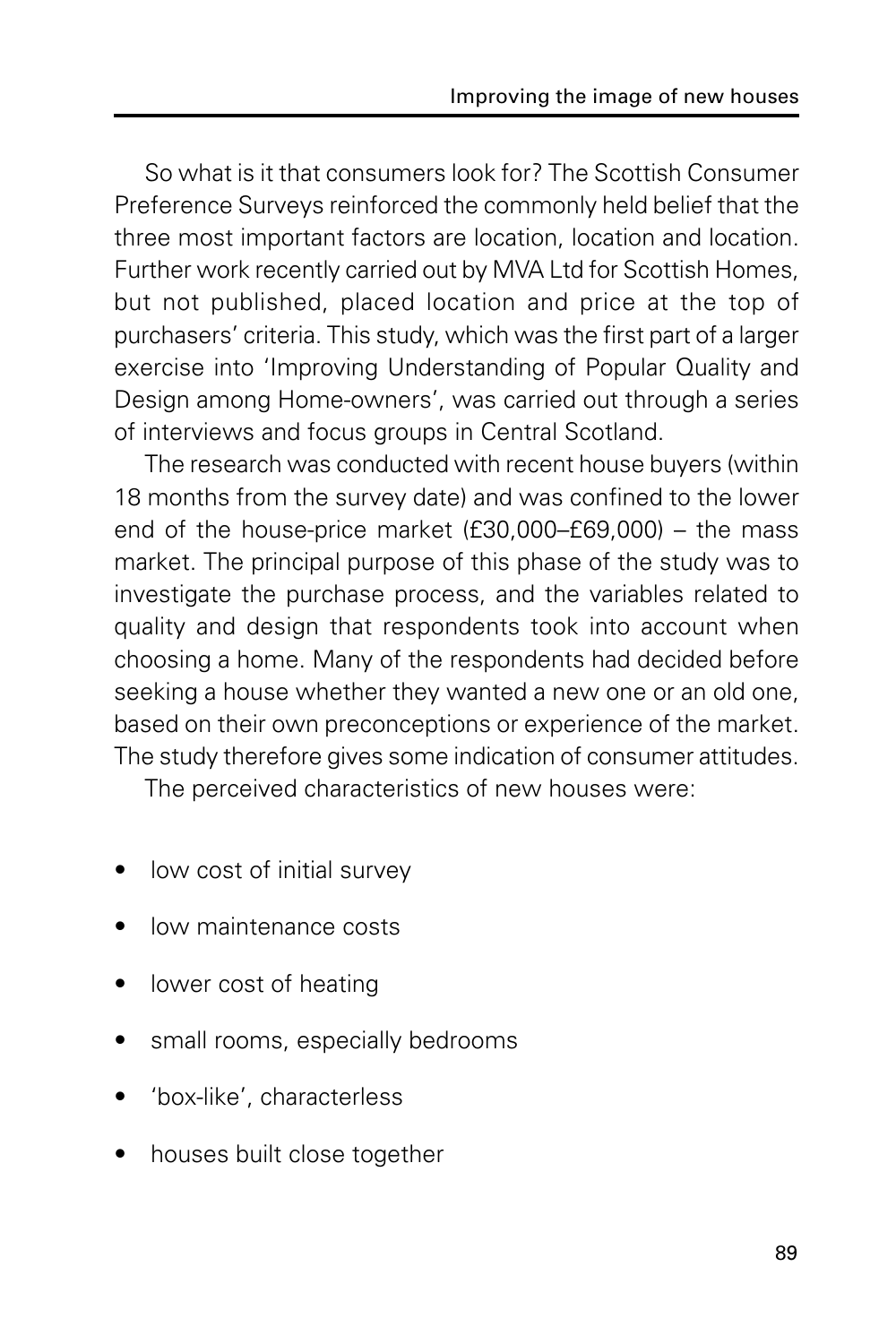- thin walls, poor soundproofing
- poor storage space
- convenience of buying new house with all the fitments at fixed price.

The perceived characteristics of old houses were:

- expensive survey required
- high maintenance cost
- higher costs of heating
- large rooms
- high ceilings
- more 'character'
- solid walls, good soundproofing.

There were a number of key areas in new housing that were important to the respondents:

- Number of bedrooms: one of the three most important criteria in buying a house (along with price and location). Many were looking for a three-bedroom house, but the third room was nearly always too small.
- Size of rooms: it was felt that bedrooms were often designed to be too small.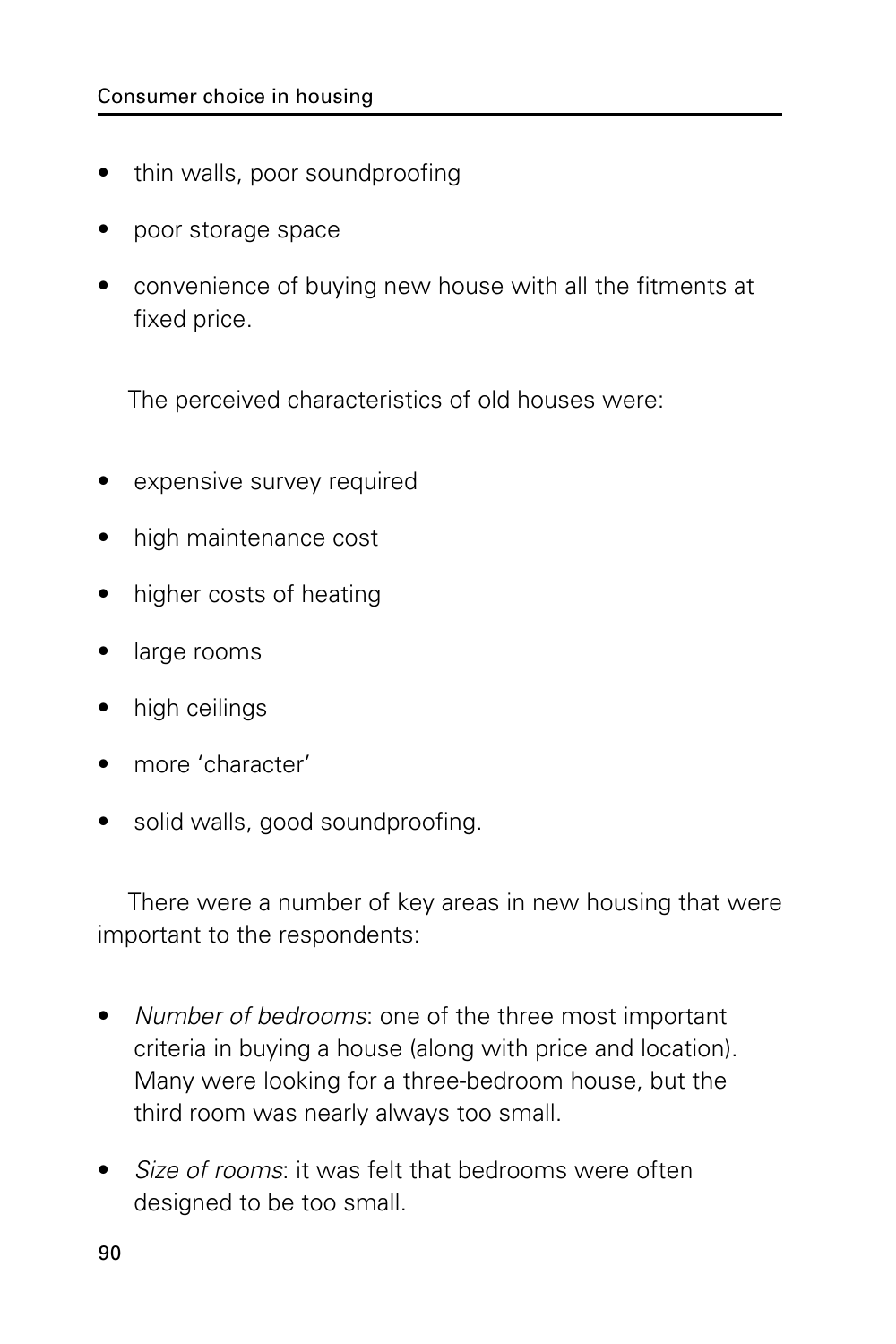- Soundproofing: most felt that soundproofing was poor.
- Storage: most felt that there was a lack of storage space.
- Type of heating: gas central heating was considered to be the most cost-effective. Some respondents chose new houses because they had better insulation and lower ceilings. There was little evidence that energy efficiency was seen as a 'green issue', rather than as a running cost issue.
- Garden and outdoor privacy: seen as important to a large number of respondents. It has to be remembered that Scotland has a higher proportion of flats than the rest of the UK.
- Decor and fitments: many strongly desired a property that they could move into without making alterations. A few said that they chose to buy a property that required decoration because they preferred to decorate it to their own taste and that properties requiring decoration or improvements were usually cheaper.

One area of consideration that is of particular interest to the current debate was that of construction quality. Respondents often expressed the view that old houses appeared to be much 'better built', particularly in the quality of materials used. It was felt that old houses were much more 'solid' and that new houses tended to be 'kit built', using cheaper materials and concern was expressed that new buildings would not last long. The speed at which new houses (presumably timber frame) were built led respondents to doubt the quality of the workmanship. A quote from a focus group member highlights the concern: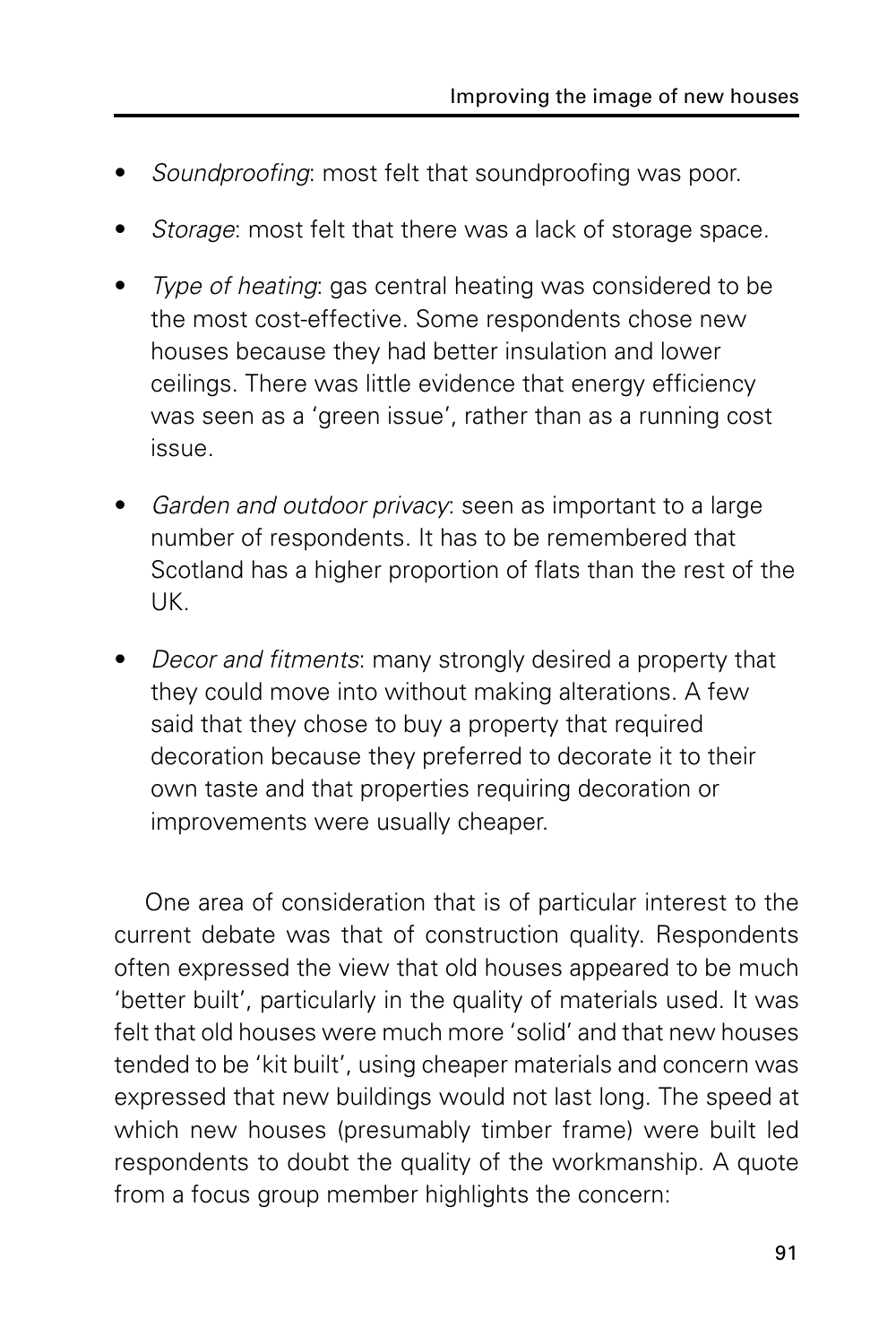When they were building it *[my house]* I was actually talking to the men over the fence who were building it and was asking them what they were doing. Usually you see the foundations go down and before you know it the houses are built. But these foundations seemed to be taking ages and I asked them and they said that they were making a certain kind of foundation and they had to make sure that everything was fine. So that made me think that they were taking their time and were not throwing them up like some houses that just seem to appear.

There are a number of conclusions that can be made from this study (if it can be accepted as representative):

- Consumers' top priorities are price, location and house size defined by the number of bedrooms.
- Consumers' concerns about key design issues do not seem to influence the design process.
- Consumers generally do not see the need for greater individuality or choice.
- Consumers' perceptions about how a house ought to be built are based on traditional building processes.

# **Is there a new-build crisis?**

If the available evidence shows that there is a high degree of satisfaction with the end product, why do many housing analysts consider that there are problems with the new-build mass-market sector? Is looking at the product and the industry the best way of examining the issue? Could it be that consumers are cautious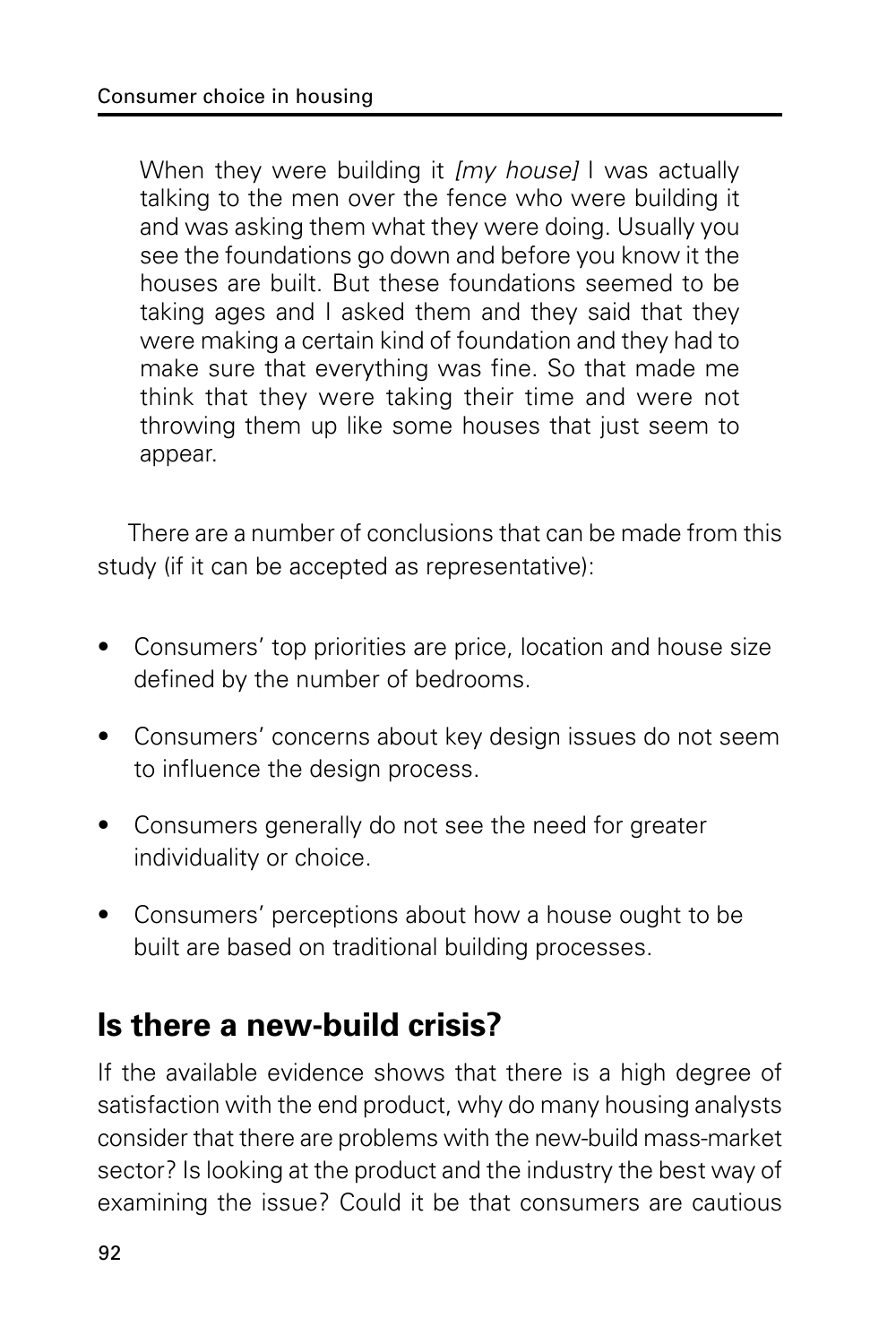about dealing with the mass market for reasons that have less to do with the industry and more to do with the psychology and culture of the housing consumer? Here are five possible clues:

#### **1 It's not so much the product as the location**

Is it really the product about which the consumer is concerned? 'It's a nice house, but I wish it was somewhere else.' Many of the houses that self-procurers build are similar to those built in estates. Is this the lack of choice, or could it be that the product is acceptable and it is the location that matters?

'Location, location, location' is not only a cliché, but remains one of the most important factors in choosing a house. What is it about location that is important and may be influencing the way consumers behave?

Another study currently being carried out for Scottish Homes collects the attitudes of the occupants of a new rented development (albeit part of a mixed-tenure scheme) over a period of time. The question of what is the most important thing about choosing a house produces the answer – neighbours.

Making the decision to buy a new house in a new area involves moving into unknown territory in terms of neighbours. If you buy a house in an established neighbourhood, you can at least get some understanding of who lives in the area, what the schools will be like, what facilities are available and the stability of the area. New estates situated on the edge of town – or even on brownfield sites – demand an act of faith. New Towns have lost some of their glamour over the years – instant communities do not happen. Consumers know that time is required for facilities to appear. And many of the new estates – though not quite New Town size – are large and can have the feel of pioneering. Could it be that there is nervousness about pioneering, or that we now want instant communities, rather than building one up over a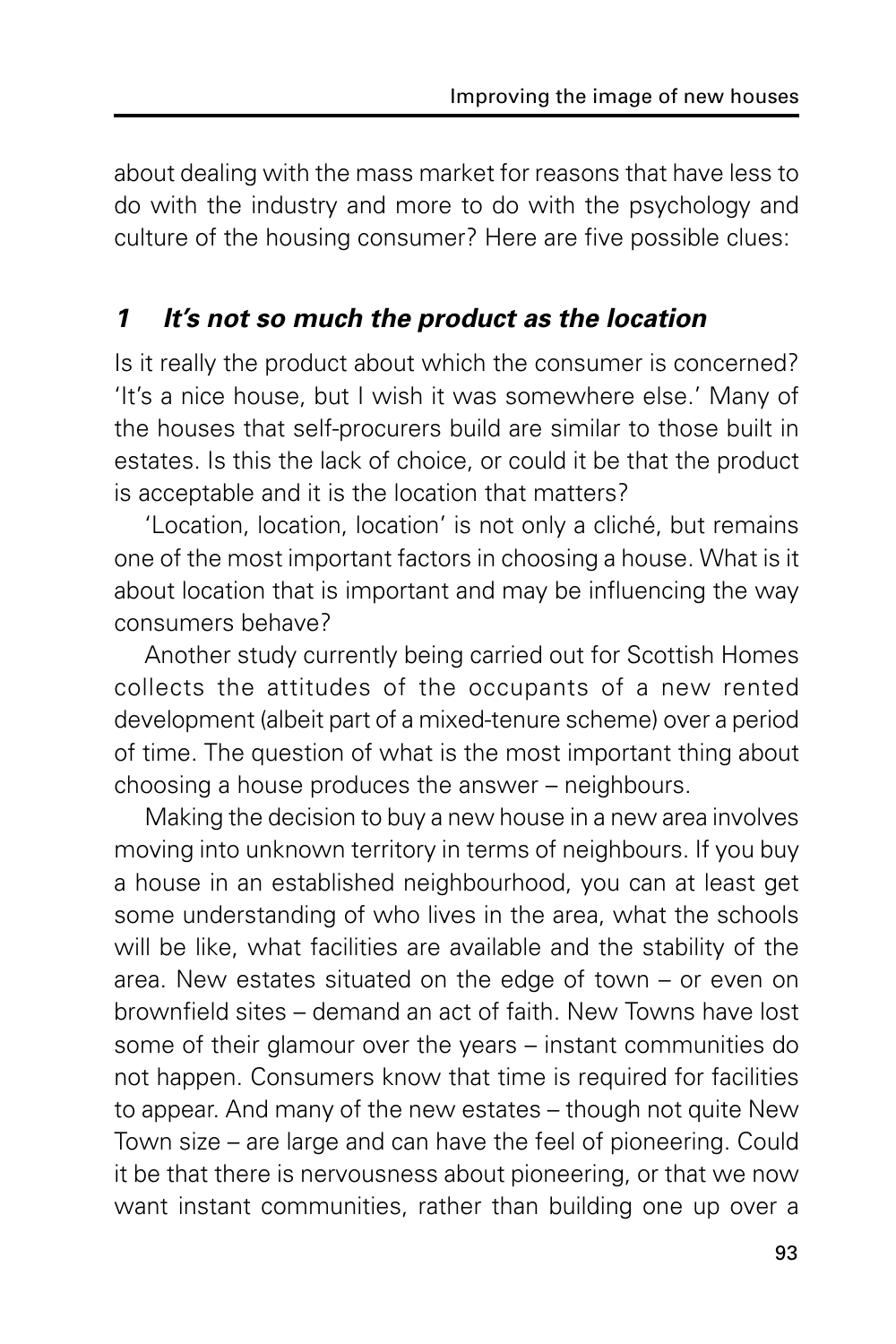period of time? In other words, that moving into a new estate involves taking a risk about neighbours and neighbourhood – and therefore needs to be carefully considered? Many developers seem to recognise this by describing the estates as 'exclusive' – i.e. that you will find your own social class in the estate.

There is a second issue about location – distance, not just from established facilities, but also from transport. Many new estates on the edge of towns are poorly linked to public transport, particularly transport to work. If new estates were planned with better public transport infrastructure would they be more acceptable?

More research is needed to be able to answer these questions. It would be interesting to know whether there are any differences between sales patterns in different estates, and in particular between peripheral estates and infill developments in established communities; further, whether consumers differentiate between developers.

#### **2 It's a huge investment**

To say that buying a house is the biggest single investment that anyone will make is another of the house purchase clichés – but it is true for most people. Potential purchasers therefore will be cautious in making the decision, particularly if they are an early investor in an estate. They need to see other people making the investment as well. Then there is the resale value: 'how long do we need to stay before we get our money back if it all goes wrong?' And the volatility of the markets must contribute to the uncertainty.

Added to this is the lack of real information about the whole cost – including the running costs. Few new housing developments provide energy or potential maintenance costs. Do we need a system for new housing similar to new cars which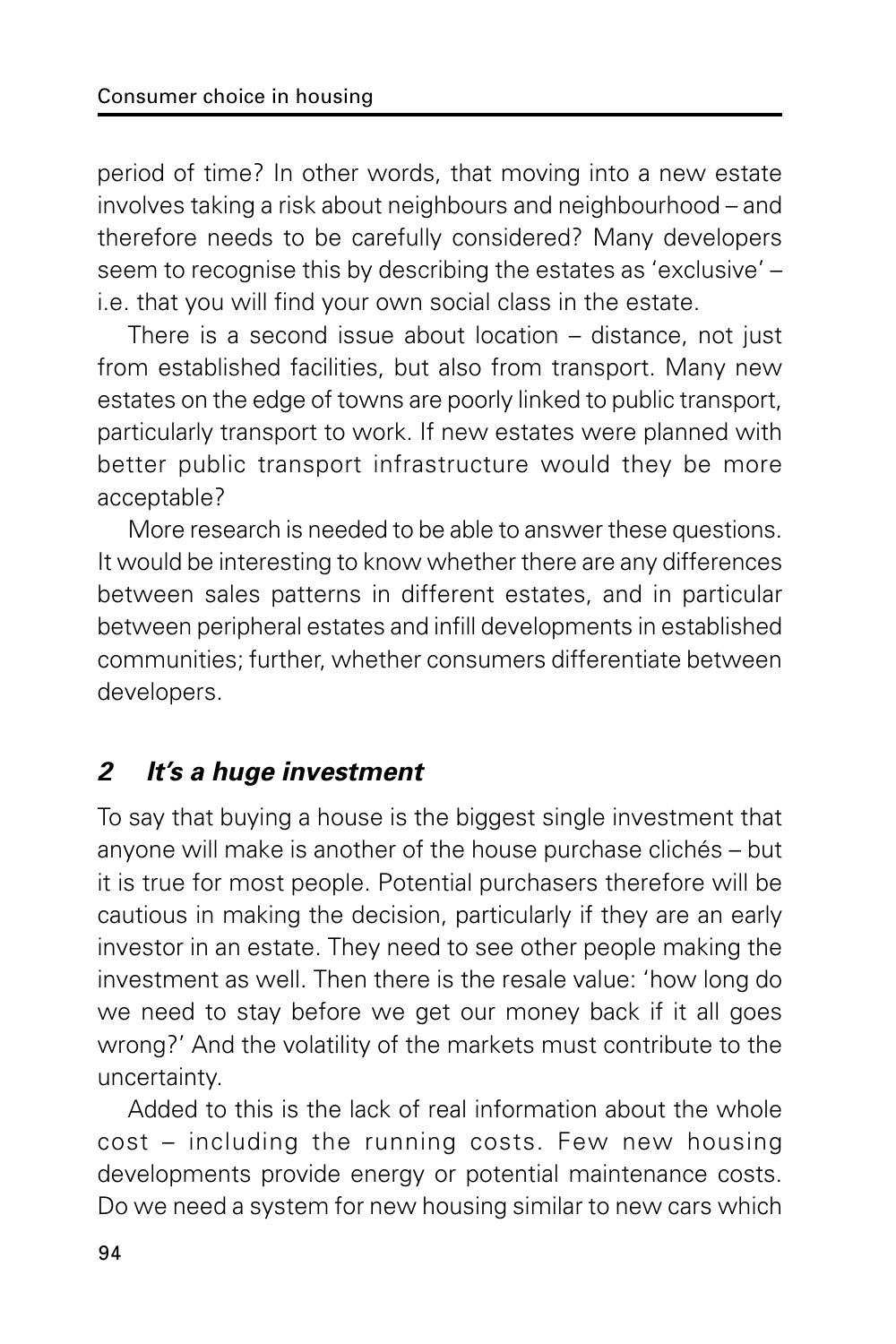predicts running costs taking into account lifestyles (for example, whether the house is to be occupied all day with heavy use of energy), and predicts insurance as well as mortgage costs. Could houses be independently assessed for running costs?

Many purchasers in the mass-market sector will also be working at the limit of their personal finances; they will need the biggest mortgage they can get. Perhaps more developments should be sold on a shared ownership basis, such as MacTaggart & Mickel provided in the West of Scotland in the 1950s. But most developers appear to want only a short-term relationship with their customers, and may not have sufficient capital to engage in a long-term relationship.

#### **3 I am afraid of being conned**

Consumers appear to lack confidence in the building industry. The new-build sector's image has been dented – rightly – by some very poor press. Nearly everybody has a story to tell about bad workmanship, poor advice and adversarial contracting.

There are of course two sides to all of this. The client has to be clear about what he/she wants and realistic about expectations, and the contractor (in this case the developer) has to deliver a product that is accurately described and provides value for money.

Some of the marketing techniques used by the industry do not encourage consumer confidence. Show houses with internal doors removed to create a greater feeling of space and smallerscale furniture were just two of the techniques identified by Valerie Karn in her years of studying developers' show houses (Karn, 1994). Pressure sales techniques and the lack of information about energy efficiency were other concerns she identified. But, above all, the impression was given of an industry that wanted to get rid not only of the product but also of the customer. There is little attempt by the developer to create a relationship with the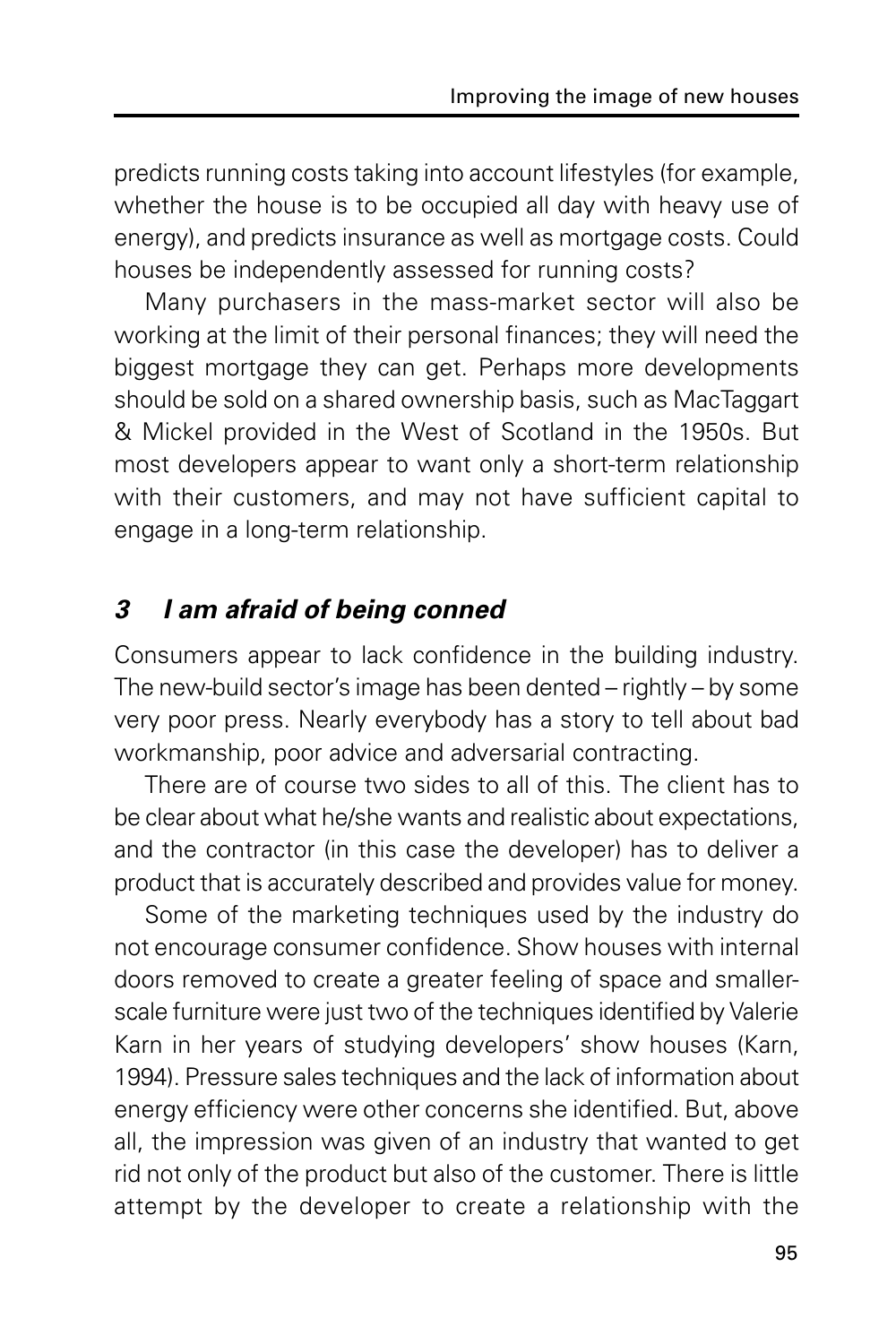purchaser. The consumer looks for a service, not just a product. With only around 10 per cent of all house sales, new house developers are unlikely to expect many repeat sales. As a consumer good, the traditional aim of developing customer loyalty may not apply to this market.

#### **4 I think houses should be built properly**

'The Englishman's home is his castle' – a phrase that encapsulates a whole range of attitudes towards the home: strength, security, privacy. These are to be found, we believe, in brick- and stonebuilt houses. And so, even if the structure of the house is timber frame, we have to wrap it in brick to give the appearance of a solid building that has been hand-crafted. The Americans and Scandinavians seem content with timber frame wrapped with timber. The Japanese have always regarded timber or even plastic as a sensible external finish.

There is a strange contradiction in what we regard as acceptable building processes. We are quite happy to accept plastic downpipes and UPVC windows in our houses, office buildings that come as a kit of parts to be assembled on site and concrete structures that are 'clipped together' for our schools, but these are not acceptable for the structure of our house. Again, is this a deep-rooted psyche problem?

We have had, of course, problems with prefabricated housing in the 1960s and 1970s that have passed into popular folklore and convey that these processes produce problem houses. Changing folklore is always difficult. If prefabrication is to become acceptable to the consumer (as distinct to the industry), there will have to be openness about the processes and advantages demonstrated in terms of flexibility, lower maintenance and above all costs – capital, running costs and resale value. This is not a task for the industry on its own, but requires the support of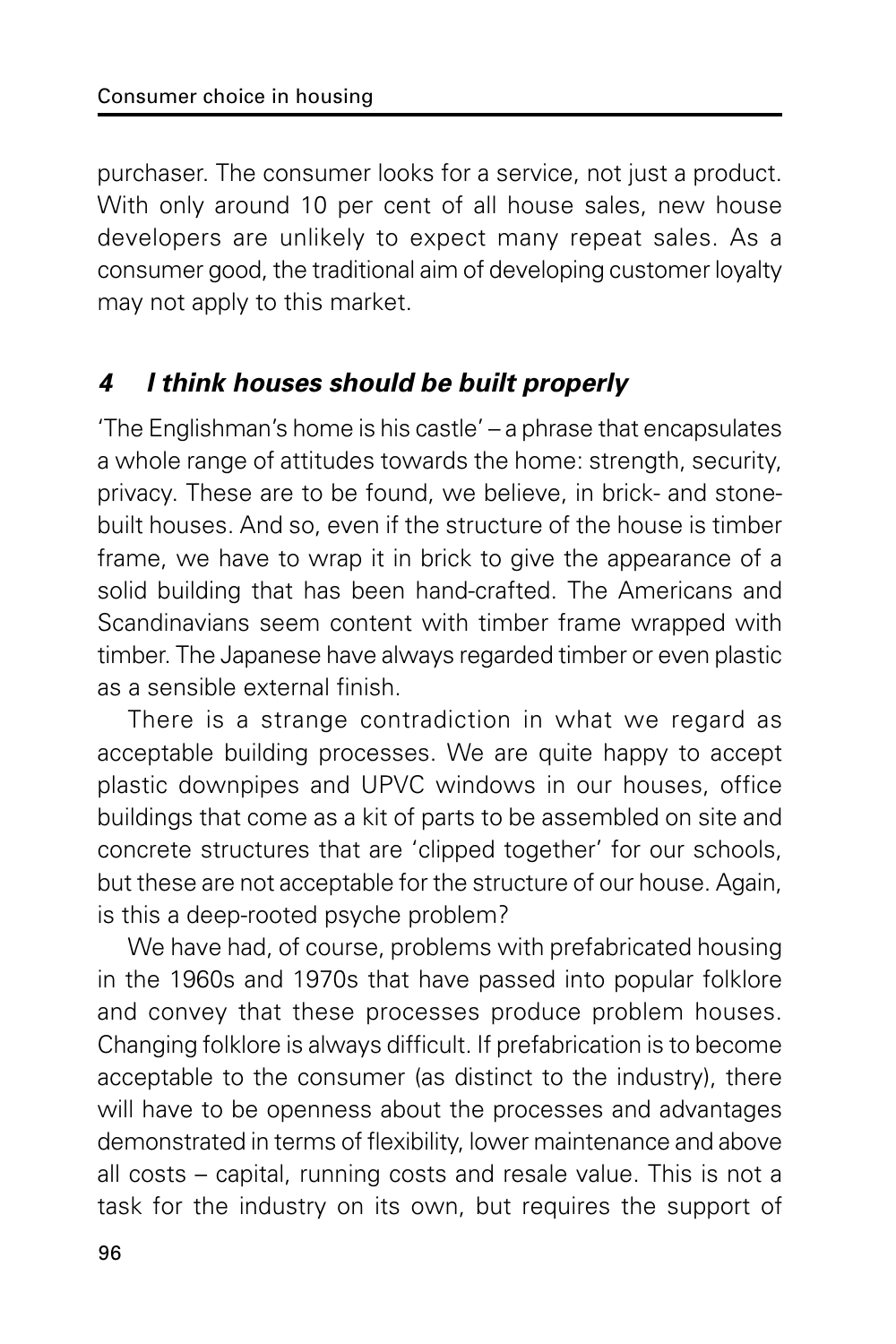government (perhaps funding some demonstrations) and the Consumer Councils that can be seen to be independent.

#### **5 I do not know much about modern design and sustainability**

Ask any child (and most adults) to draw a house. It will have two storeys, a front door, four windows, a pitched roof and chimneys. How important is it to our psyche that our houses look like this? And is there something in our collective subconscious that makes us want to have houses that look roughly the same, but with small personalisation, like different front doors? Nothing too different!

In the UK, unlike our Scandinavian neighbours, 'good design' is not regarded as part of our mass culture. This is not a subject that features prominently in our school curricula – indeed, nor does housing, despite its importance to independent living, to economic well-being and to sustainability. When faced with housing as a major consumer issue, therefore, the British public is likely to be under-educated. To be a discerning consumer requires a certain amount of knowledge and understanding, and an ability to ask questions with self-assurance. It also requires a wider appreciation of what is possible and the confidence to challenge what is provided. Without confidence in our own design decisions, are we likely to simply fall back on previous periods for our design aesthetic, and thus be willing to buy 'half-timbered, mock Tudor' housing? And do we buy that because that is what everyone is buying?

What does influence our understanding of design and sustainability? The media is the most obvious influence. There are a large number of popular magazines and television programmes about house design. But these have been mainly about interior 'fashion'. Programmes on new house design and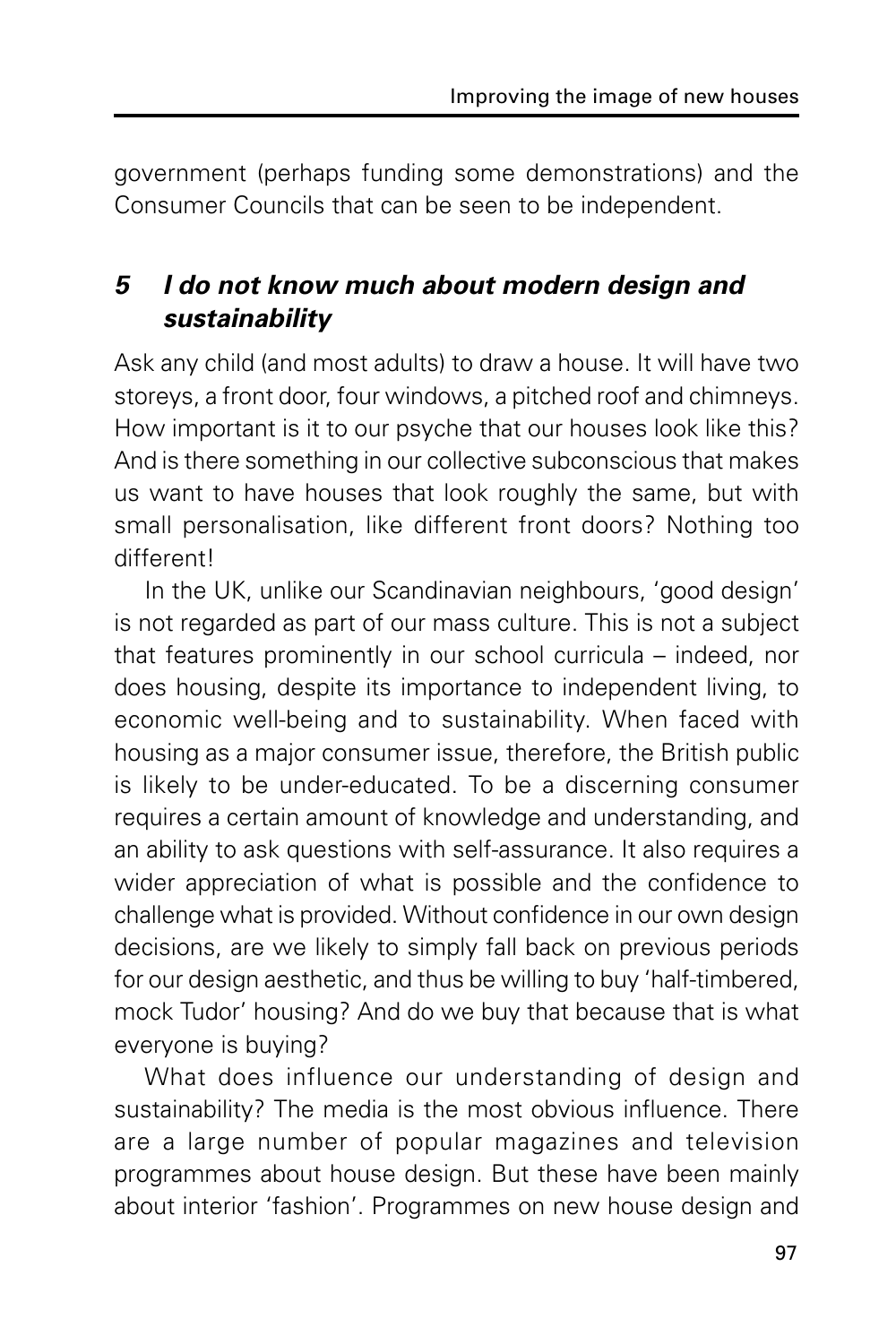sustainable construction have been relegated to the architectural niche slots late at night on Channel 4. And these tend to be about expensive one-off houses, thus giving strength to the myths that 'Good design costs more' or 'Being green costs more'.

There is a further gap in the media. The second most expensive consumer purchase is likely to be a car. Car magazines and newspapers deal not only with the image, but also with the performance of the car. They take manufacturers' new products to bits, analysing their construction. They look abroad for new trends. These independent publications are regarded as the consumer's guide. There is no such equivalent for housing.

A further influence is home exhibitions. Thousands of people visit home exhibitions each year and thousands more spend their weekend looking at show houses, even if they have no intention of buying. Again, these concentrate mainly on the interior decor, while show houses built for exhibitions are again at the top end of the range. In Scandinavia, people go to see modern building designs at affordable levels. There has been a tradition of demonstration homes in the UK that has helped to push forward the public's view of what is possible or desirable. Milton Keynes has mounted a number of demonstration projects, usually as the result of competitions. The latest demonstration project was the 100-house 'Homes of the Future' development, part of Glasgow City of Architecture and Design 1999, which sold extremely quickly as high-density housing. More demonstration homes are needed to help widen the consumer's view of what is possible. (An interesting side comment on the industry, however, is that, when one of the builders involved in 'Homes of the Future' was asked if the experience had changed their board's strategy, they replied no. They thought that there was not a huge demand for this kind of development and that they would continue to develop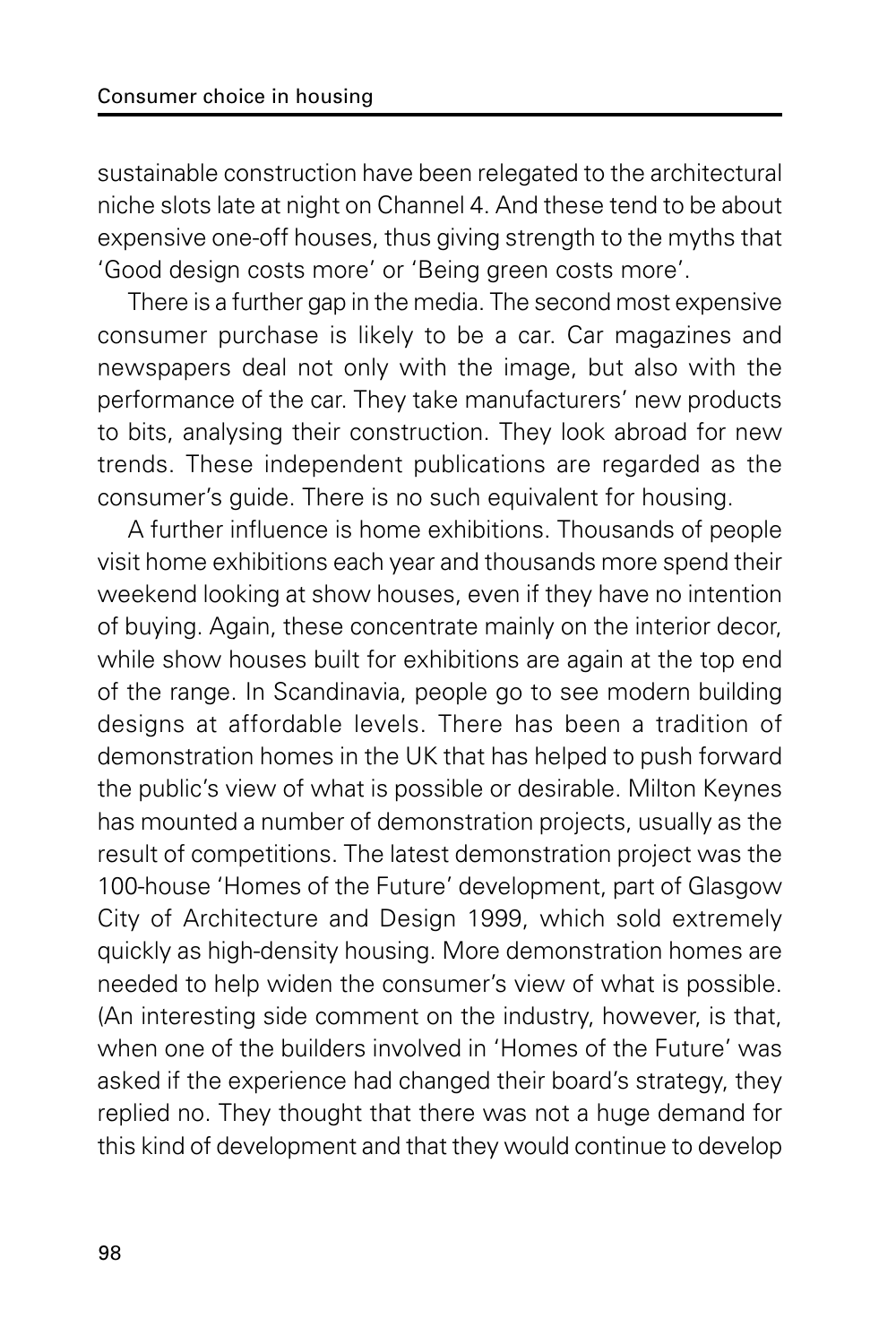their landbank with traditional housing! Their landbank is of course mainly in greenfield sites.)

Improving understanding also needs improved information and advice. Where does the first-time buyer go for guidance? In the mid-1990s, the Joseph Rowntree Foundation funded a guide to home buying looking at the product as well as the process (Joseph Rowntree Foundation, 1995). It is not clear what impact that may have had on consumers, but the idea could be revived, maybe as a web site.

In all of this, the aim must be to create an 'intelligent client', not just a consumer of a product.

## **Conclusion**

Consumers appear on the whole to be satisfied with their housing – including the houses provided in the mass-market sector. Evidence of a growing demand for more choice is difficult to come by, but may be indicated by the growth of a wider range of new house providers – albeit at present targeting niche and higherincome households. Location and cost are at the top of consumers' priorities, and they are not well equipped to act as 'intelligent clients'. Their vision needs to be expanded.

The industry has a major part to play in improving its image and in being less conservative about the choices that it makes available. This is not a simple situation, for providing more choice without better information and education would not improve the take-up of new housing. It needs a rethink of both the industry and the attitudes of the British house-buying consumer. The answer to 'location, location, location' may well be 'education, education, education'!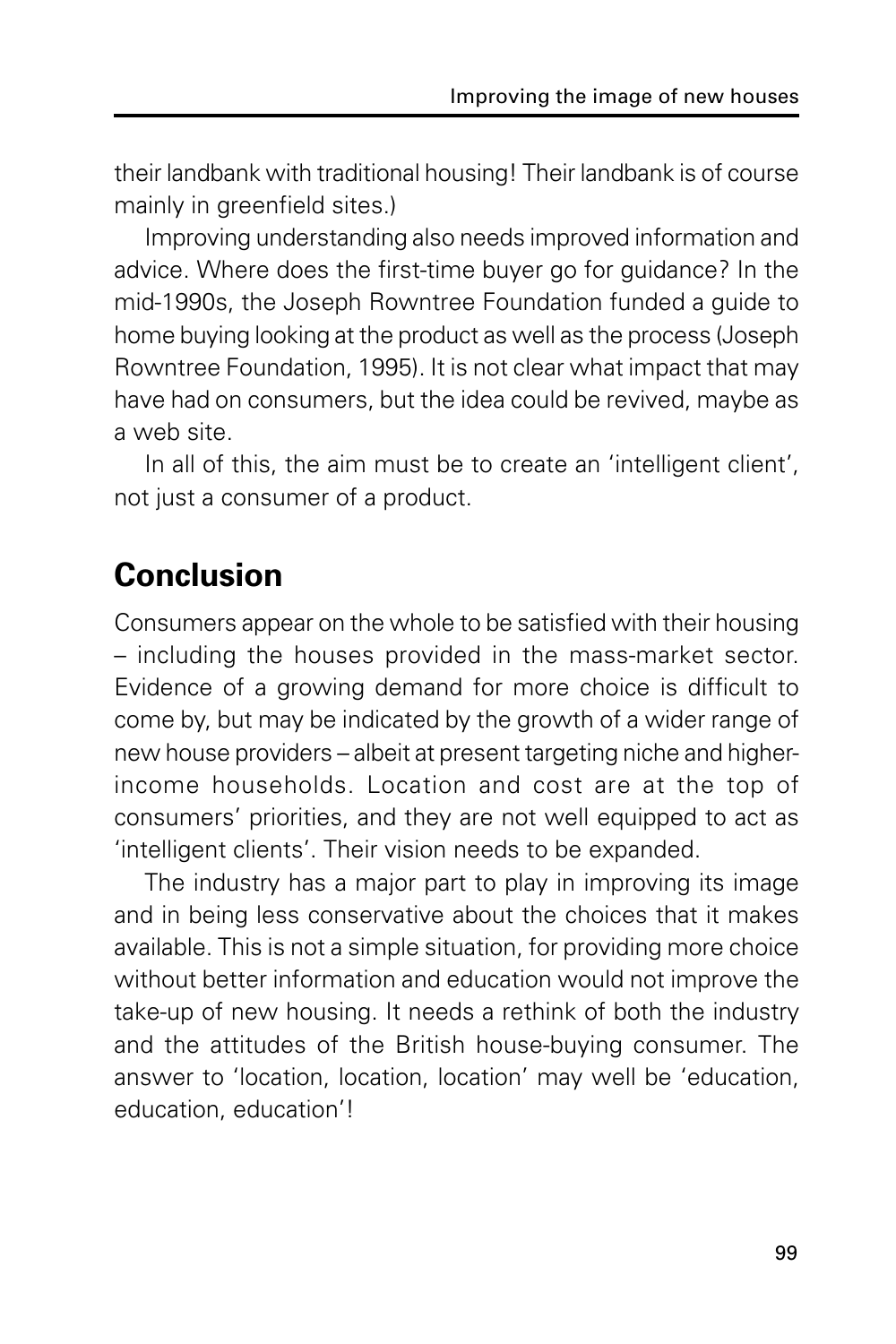### **References**

- Karn, V. (1994) New Homes in the 1990s: A Study of the Design, Space and Amenities in Housing Association and Private Sector Housing. York: Joseph Rowntree Foundation
- Joseph Rowntree Foundation (1995) Housing Quality: A Practical Guide for Tenants and their Representatives. York: Joseph Rowntree Foundation
- Le Corbusier (1923/1970) Towards a New Architecture ('Vers une Architecture'). London: Architectural Press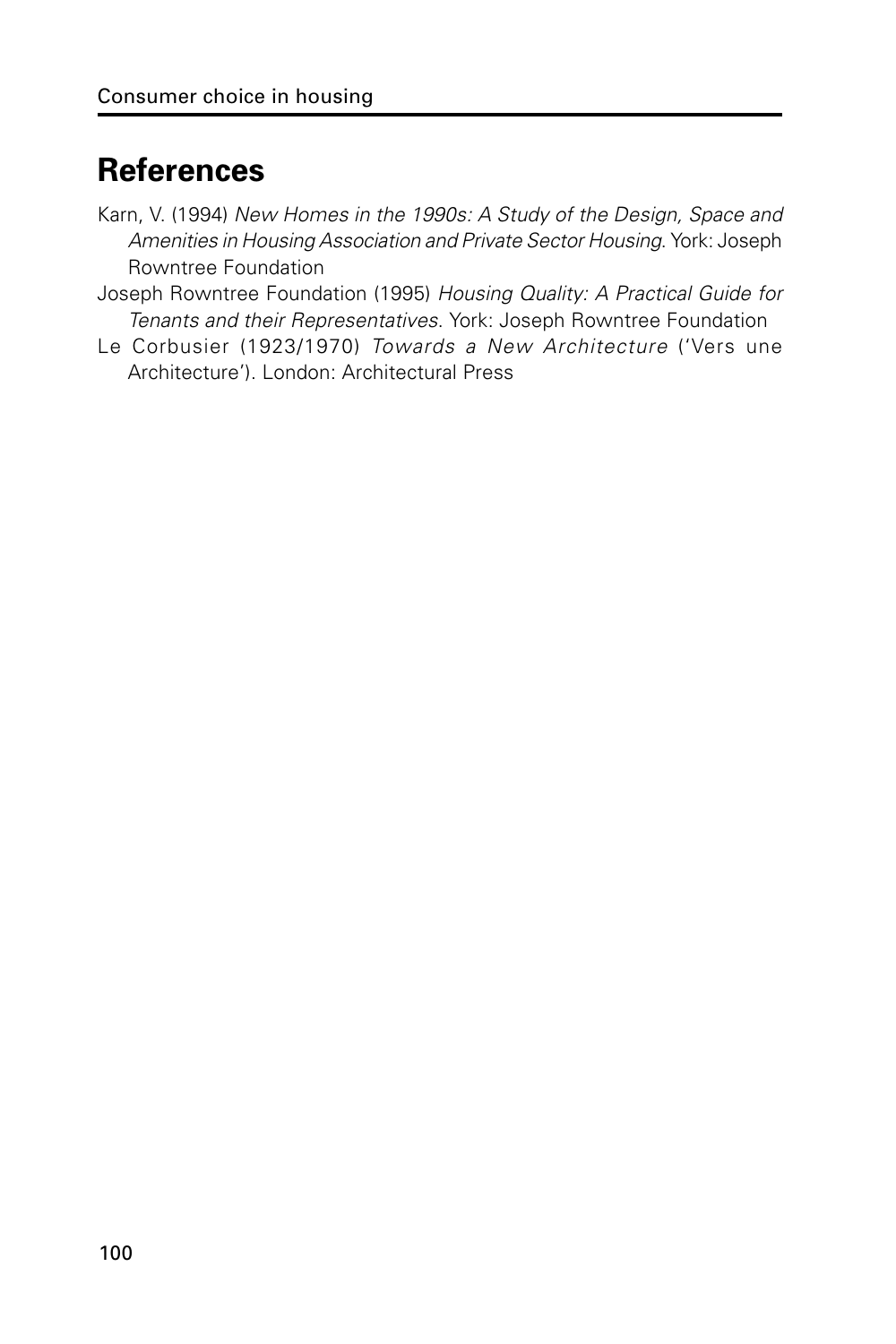## **6 CONSUMER HOUSING PREFERENCES IN A MARKET CONTEXT Alan Hooper**

#### **Summary**

This chapter examines the context within which consumers' housing choices are made in Britain at the present time. The focus is upon owner-occupied housing as the majority tenure, but about which comparatively little is known from the consumers' perspective. The consequences of the interaction of housing market processes with land-use planning policies are traced in terms of the impact on trends in the production of the housing commodity, and in the recomposition of the bundle of attributes that are available for consumption on purchase of a dwelling. Expressed consumer preference for increased provision of space is contrasted with housing and land market trends, and with current fashions in planning policy, both of which interact to significantly constrain the consumption of housing space. The consequences for the new housing product are discussed, together with a perceived polarisation in the residential built environment which mirrors that in housing tenure and income distribution.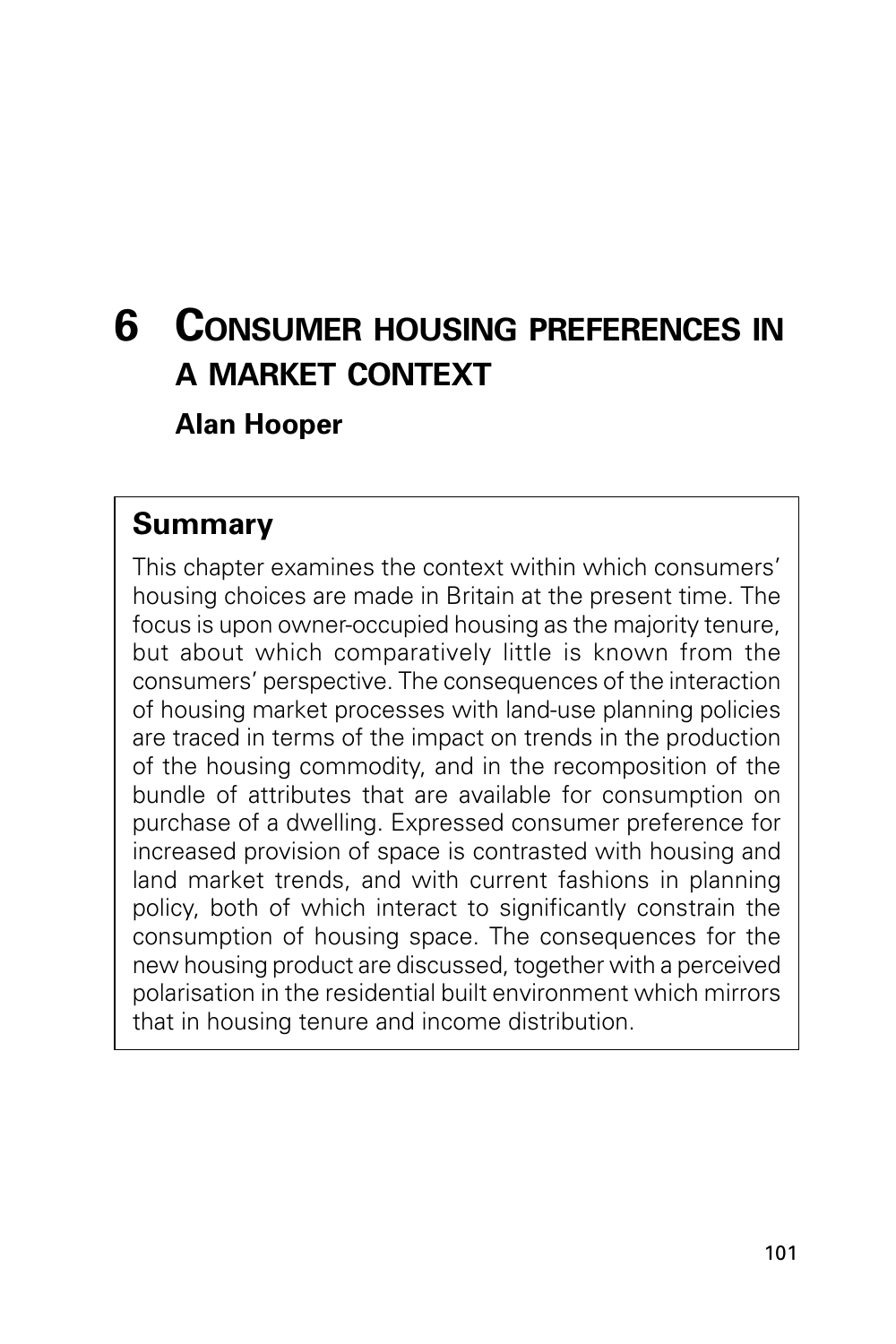## **Introduction**

The study of consumer preferences in relation to housing choice has an uneven history in the United Kingdom, but is closely related to the policy significance of tenure sector change over time. An initial concentration upon the housing preferences of public sector tenants has been replaced since the 1980s with a developing interest in the housing choices of those in the owner-occupied sector, as this sector has become the dominant tenure (with 67 per cent of households nationally at the time of the 1991 Census). This dominance has been achieved comparatively recently, with a rate of increase of 21 per cent from 1969–90 representing the second fastest in Europe over that time period (Radley, 1997). It is somewhat ironic that less is known about housing choice in a market context than in the constrained context of social housing provision, for, in the latter, choice is mediated strongly by housing management practices (Franklin and Clapham, 1997; Somerville and Steele, 1995).

This is not to assert that choice in the private sector is unconstrained, or that it is not mediated through a set of social practices and institutions. It does suggest, however, that what has been termed each 'structure of housing provision' (Ball, 1983) has a historically and socially determined set of institutions through which market forces are filtered. Rather than constituting relatively stable, culturally determined 'housing norms', housing choices are influenced both by the complex bundle of attributes that constitute the housing commodity and by the sets of institutions and structures that constitute the housing market in any given context: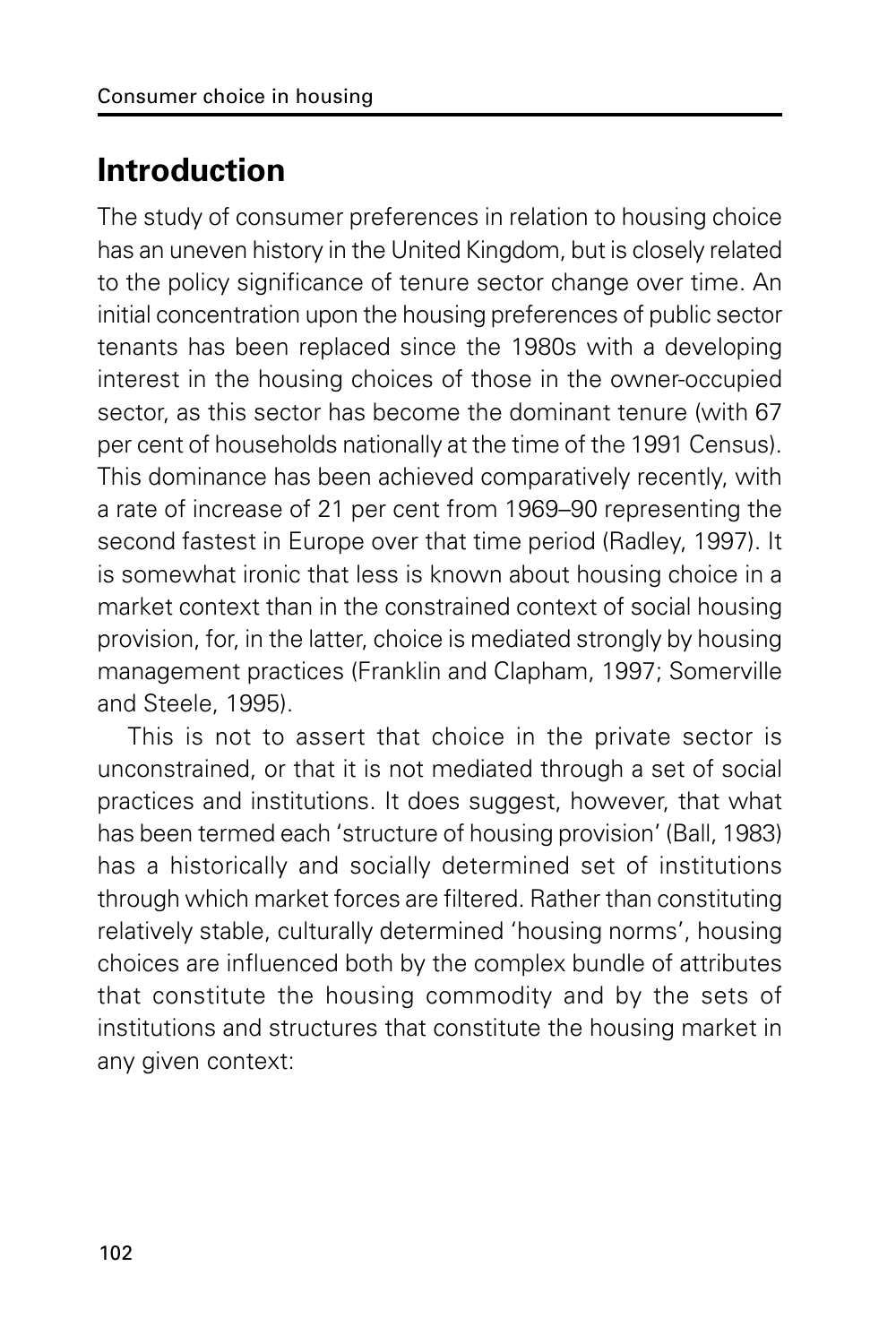People do not abstractly demand packaged housingbundle combinations …. independent of the housing market institutions that provide the direction to that market.

(Shlay, 1987)

This point was also argued in the Housing Attitudes Survey (Hedges and Clemens, 1994):

… public attitudes are too conditioned by the characteristics of the actual housing market for people to stand back and separate out the intrinsic desirability of ownership as such from the desirability conferred on it by circumstances. Preferences expressed in favour of owning need to be assessed against this background, and should not be regarded as absolutes. A change in the context might lead to a different balance of preferences.

Housing market dynamics, land use regulation and tax policies are some of the important factors that structure residential options so that housing choices are constrained, and thus in many contexts housing choice behaviour may not reflect overall housing desires because these choices come in predictable packages with little flexibility (Shlay, 1985). To a significant extent in the UK, even the provision of social housing is now mediated through a quasi-market context (Malpass, 2000), and hence housing choices and preferences in that structure of provision will differ from those exercised under a predominantly public sector mode of provision as was the case up until the end of the 1970s.

It may be useful, therefore, to briefly review what is known about housing choices and preferences in the private sector, and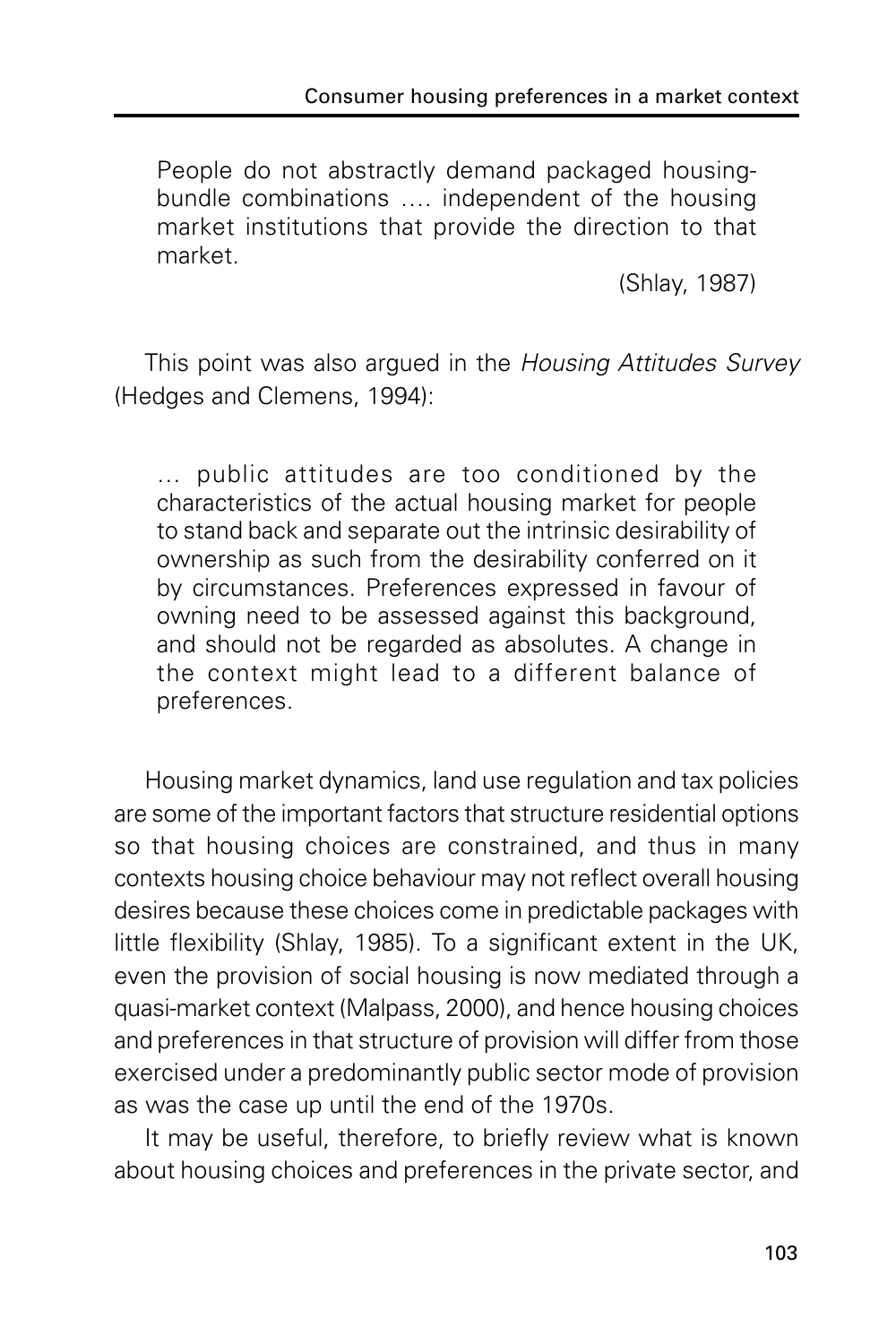then to relate these revealed preferences to the set of institutional structures under which they are expressed.

# **Private sector housing preferences**

#### **The housing market**

For most of the post-war period, governments, housing market institutions and households have operated in an environment where house price inflation has generally outstripped the general rate of inflation (Forrest et al., 1997; Saunders, 1990). In a context in which dwellings represented appreciating assets, it is not surprising, therefore, to find that home-ownership has consistently been the expressed tenure preference of a majority of respondents to surveys concerned with housing choice (Hedges and Clemens, 1994; Radley, 1997). The Housing Attitudes Survey (conducted during the most prolonged post-war slump in the housing market) indicated that, amongst potential movers, there was an indication of a trend even further towards owner-occupation than the 67 per cent recorded at the 1991 Census, with a projection of 70 per cent. A similar conclusion was reached in a study of the limits to increases in owneroccupation:

At present, despite the severity and the length of downturn in the housing market, most people are still relatively optimistic about house prices and are positive about the attractions of owning a home in the long term. (Radley, 1997)

The most recent estimate of the sustainable limit for owneroccupation in 2001 has been put at a maximum of 72 per cent,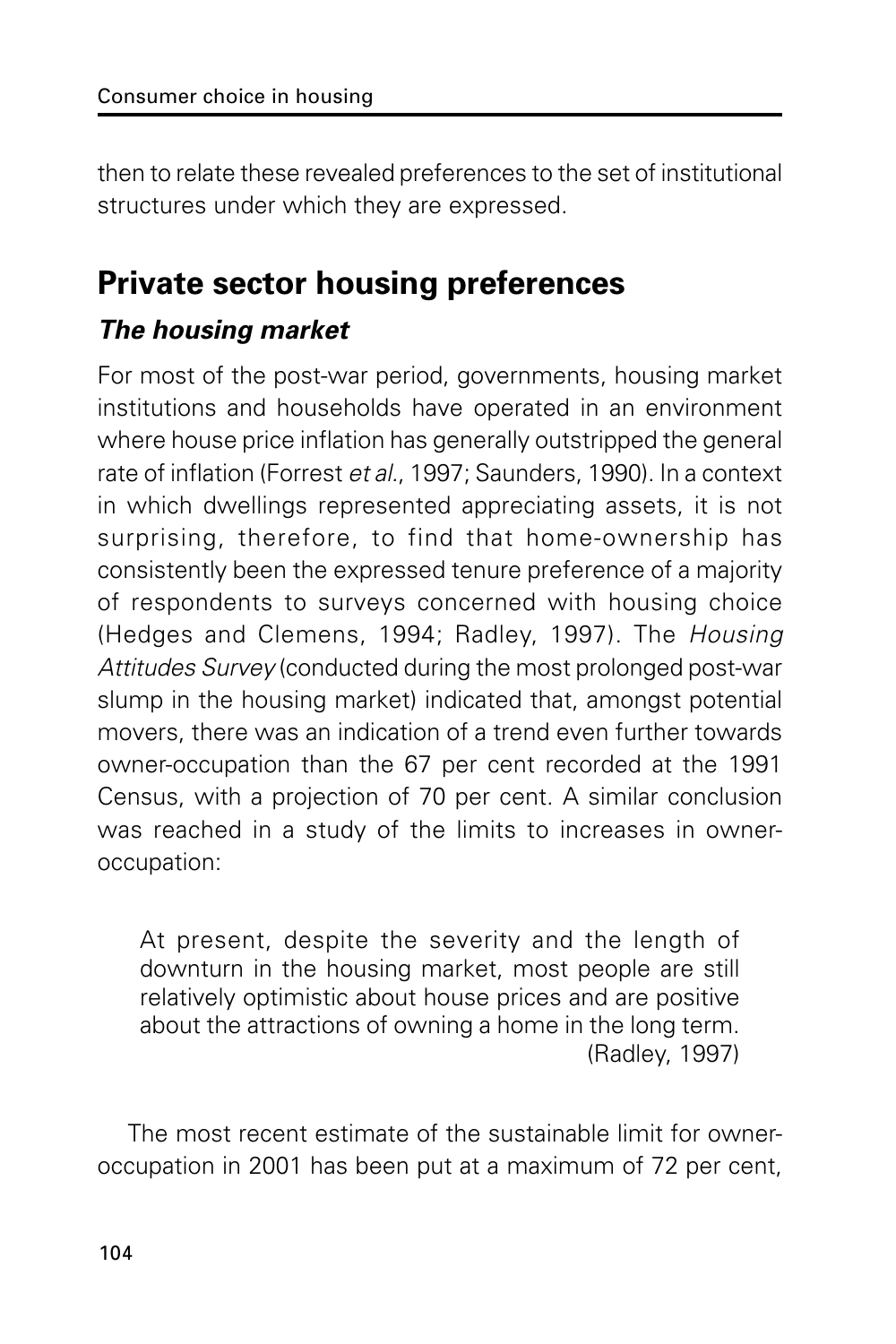giving a slack of only 4 per cent above the estimate of 68 per cent for 1997 (Radley, 1997). Hence, the future rate of increase in home-ownership is likely to be much slower than in the past, but it is likely to remain the dominant tenure for the foreseeable future.

Surveys conducted on behalf of the Halifax and New Homes Marketing Board between 1995 and 1998 indicate a clear difference in perceptions between existing owner-occupiers and first-time buyers in relation to the housing market (Mulholland Research Associates, 1995, 1996, 1997). The confidence of firsttime buyers in the housing market had clearly been severely affected by the housing market slump of the early 1990s, and particularly by the incidence of negative equity. This finding has been corroborated by other research (Forrest et al., 1997; Radley, 1997). The biggest falls in confidence in the housing market and the relative attractions of owner-occupation between the start and end of the recession occurred amongst the younger age groups (18–24 and 25–34), which had been adversely affected by their relatively recent entry to the housing market and by adverse trends in the employment market. Once again, all sources confirm that attitudes towards owner-occupation changed rapidly with improvements in the housing market: 'More generally, there was no evidence that our home-owners had become disillusioned with owner-occupation'(Forrest et al., 1997). What appears to have developed is an evolution in the UK housing market towards a stage of maturity – many of those groups which had been attracted to home-ownership at an accelerated rate since the 1970s had experienced a wide range of housing market conditions, and those new and aspiring entrants to the sector had endured the first post-war period of significant negative equity. As Forrest et al. (1997) note: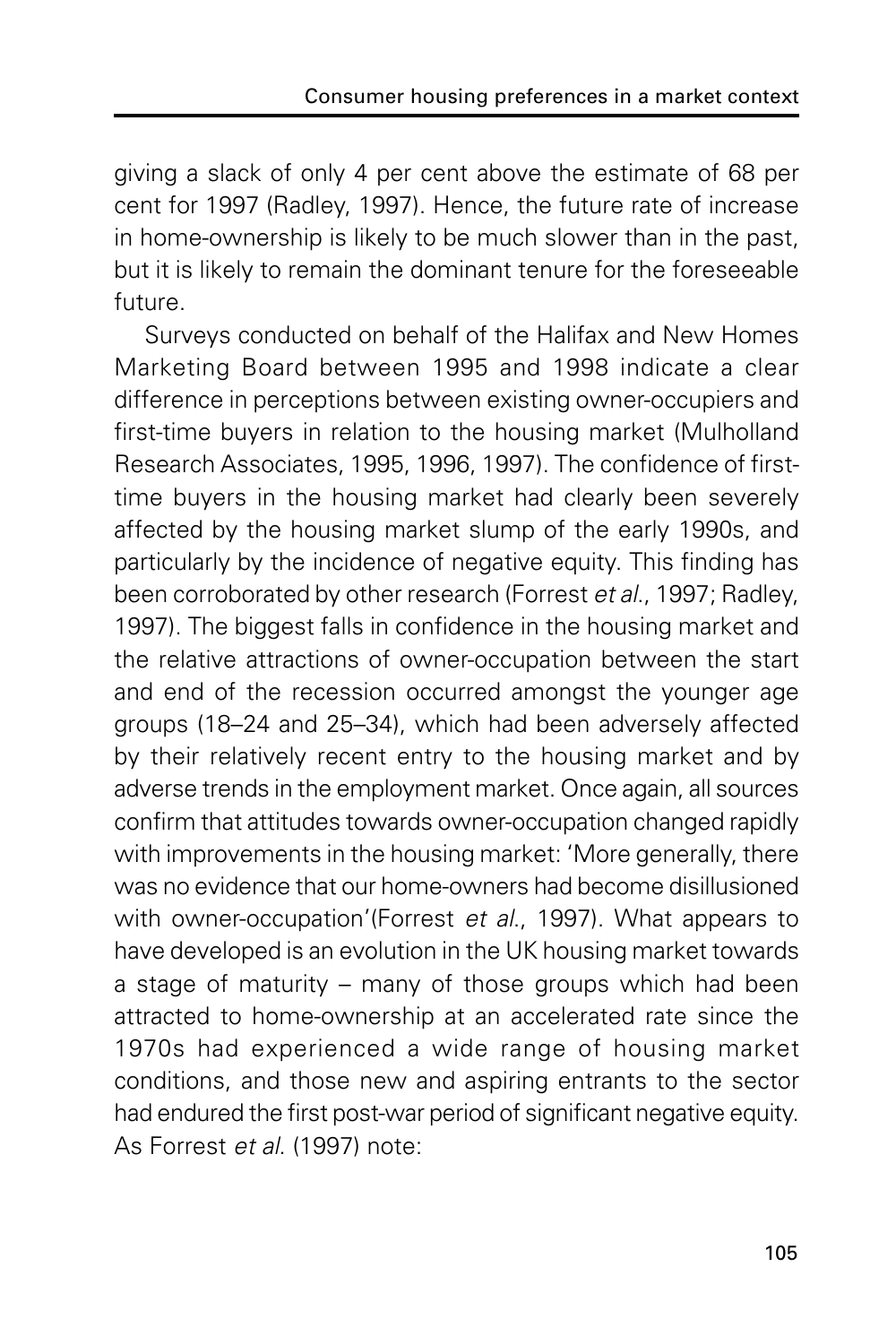There is, however, greater caution, more awareness of the details of mortgage finance and the alternatives on offer and a greater emphasis on the dwelling as a consumption rather than an investment good. And people themselves are more conscious of having sustainable levels of housing investment in a more uncertain world.

National house prices between 1997 and 2000 have followed a consistently upward trend, with very high escalation in the London housing market, where annual house price inflation hit a peak of 30 per cent between 1998 and 1999. This rate of houseprice change is likely to have had an adverse effect upon firsttime buyers in particular, but, since the London housing market is affected by a special set of circumstances, the difficulties for first-time buyers outside the capital are likely to have been less severe, reflecting less violent housing market fluctuations. These house price trends indicate that housing market adjustments had largely removed the problem of negative equity as a structural problem by the end of the 1990s: 'the market has adjusted to take care of the problems of the 1990s without any external intervention' (Forrest et al., 1997). Indeed, the Housing Green Paper Quality and Choice (Department of the Environment, Transport and the Regions, 2000a) now proposes special measures to offset the negative consequences for key workers of very high house prices in London.

While annual house price inflation in London hit a peak of 30 per cent in 1988/89 and 1998/99, the number of sales in the last year has remained relatively flat, suggesting that the strong growth of house prices in London is likely to have reflected acute land shortages. Recent research has demonstrated the acute pressure on the housing market in London from both the increase in new household formation and from international migration (Whitehead et al., 1999). But such demographic pressures are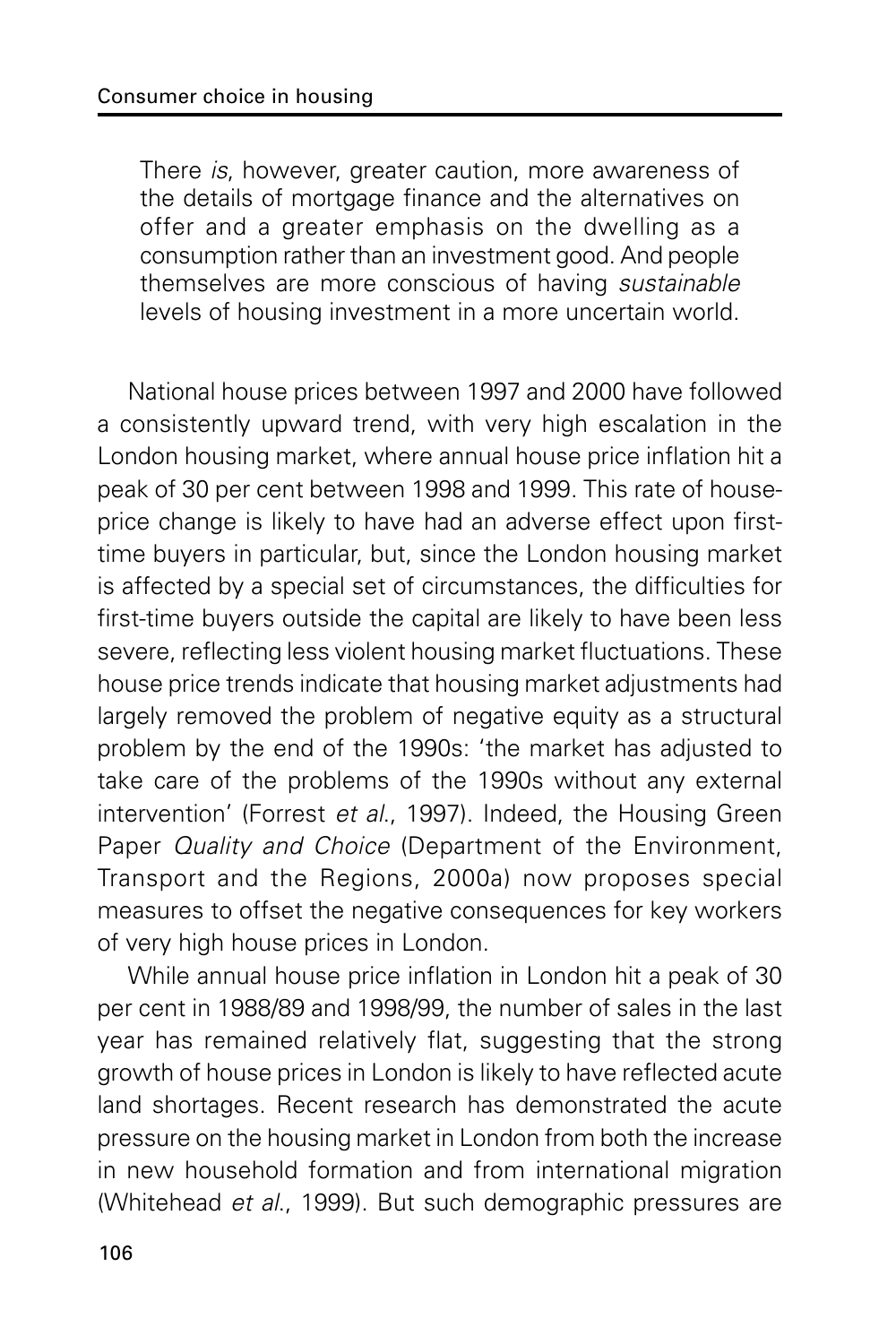mediated by institutional factors. As Cheshire and Sheppard (2000) observe, from 1892 to 1931, despite an increase in the number of households of 61 per cent and substantial real growth in incomes, the real price of land actually fell. The reason is to be found in a relatively competitive market for land, unconstrained by a comprehensive system of land use regulation. With the institution of such a system after 1947 through successive town and country planning acts:

The constraints we apply via urban containment on the supply of the most basic attribute of housing – space – have been progressively tightened since 1947. (Cheshire and Sheppard, 2000)

A corollary is that, from 1947 to 1998, the real price of housing land is estimated to have increased by a factor of 7 or 8 (Cheshire and Sheppard, 2000). Because of supply-side inelasticity exacerbated by the planning system, there is increasing instability in housing markets over the cycle (Ball, 1996; Cheshire and Sheppard, 2000). Notwithstanding this, there are consequences not only for the price of housing, but also for the quantity of housing produced and its characteristics (Bramley et al., 1995).

#### **The housing bundle**

Economists characterise housing as a complex bundle of attributes (Maclennan, 1982). Some of these attributes derive from the 'internal' characteristics of the unit as a dwelling providing shelter and living accommodation, whereas others derive from the location of the unit, which provides access to a range of utilities, services and facilities. Each of these attributes contributes to the price of the unit, along with more symbolic aspects. One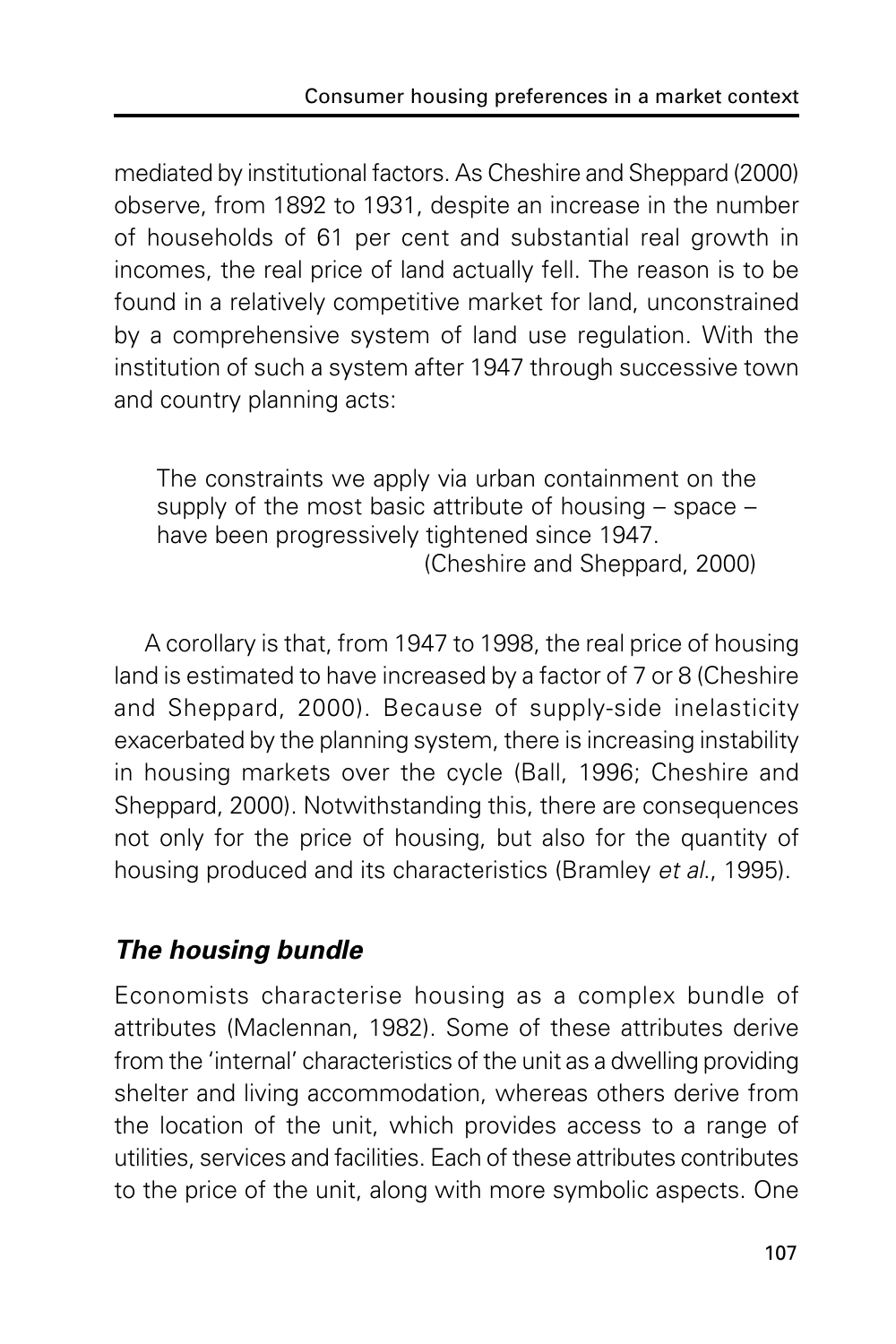of the key attributes, which unites the 'internal' and 'external' components, is space, and it is this attribute that is affected in a fundamental, if unintended, manner by the operation of the planning system.

In the short term, the space available to house buyers for purchase is largely determined by the existing stock of housing. Provision of new build in any one year accounts for only 1–2 per cent increase in the available stock. The composition of the existing stock is changing very slowly, with only 4 per cent of dwellings added and 1 per cent lost between 1991 and 1996 (Department of the Environment, Transport and the Regions, 1998). Some 45 per cent of dwellings were built over 50 years ago, and a quarter of the stock dates from before the First World War (Department of the Environment, Transport and the Regions, 1998). At an aggregate level, it has been estimated that the length of time each dwelling would have to last if every completion replaced a unit of existing stock is about five times longer than Japan, 30 per cent longer than France and twice as long as The Netherlands or Germany. This is because the United Kingdom builds relatively little new housing compared to other developed countries (Barlow, 2001).

The new-build supply now has quite specific characteristics. Of dwellings added to the stock between 1991 and 1996, 87 per cent were through new build and 13 per cent through conversions (Department of the Environment, Transport and the Regions, 1998). In 1999, around 168,000 new dwellings were completed, of which 132,000 were built by speculative house builders. This predominance of private sector provision ensures that households face a limited choice in housing tenures or ways in which they can secure a new home (Barlow, 2001).

The English House Condition Survey, 1996 (Department of the Environment, Transport and the Regions, 1998), indicates that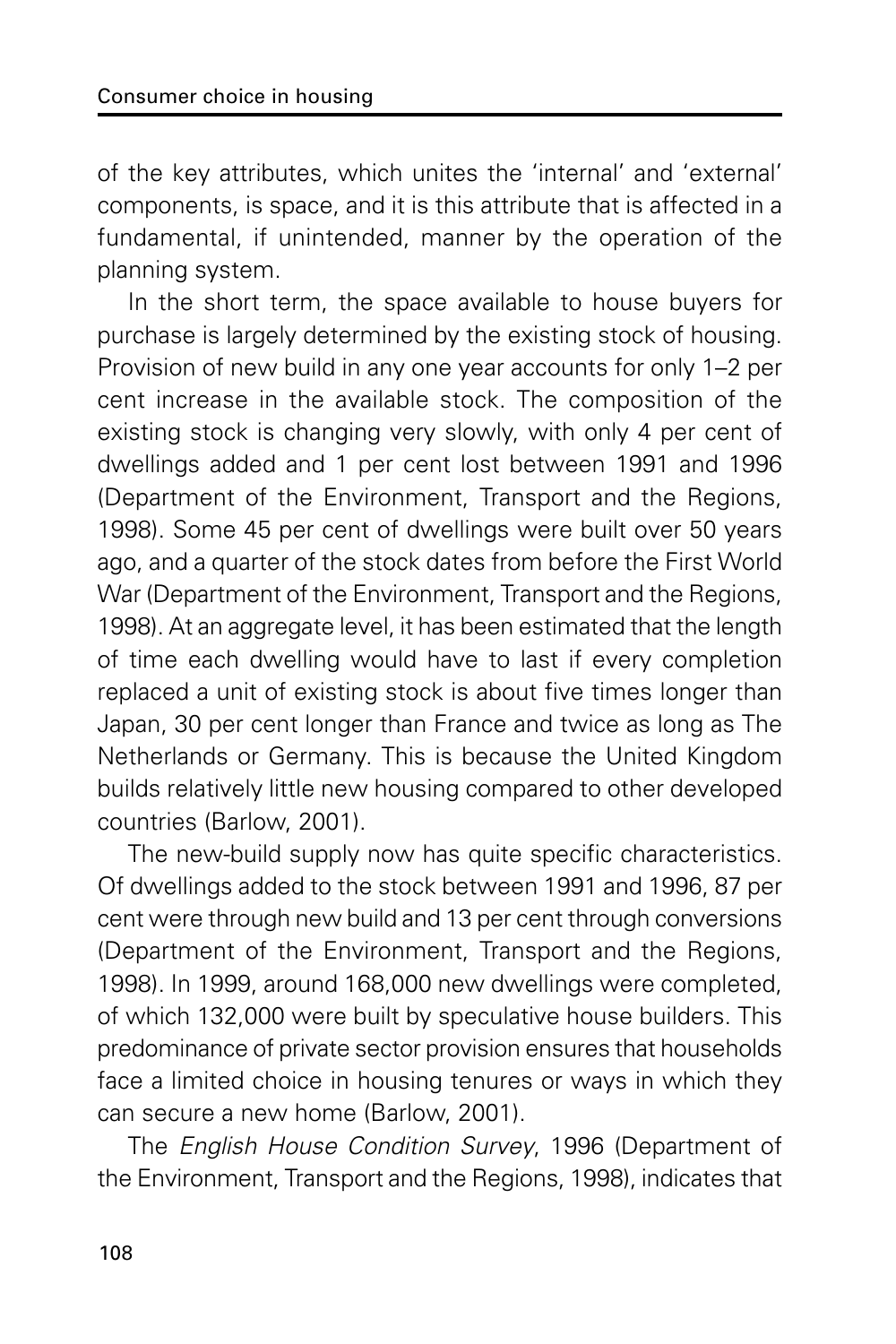dwellings in England are predominantly houses – only 19 per cent are flats. Detached houses represent 30 per cent of dwellings built 1991–96, compared to 20 per cent of the stock existing in 1991. The average usable floor area for all dwellings in England is 85 square metres, virtually the same as France and Germany but only half that of the USA. For houses it is 90 square metres and flats 59 square metres. Over time, dwellings added to the stock have become smaller – the average size for a post-1980 dwelling unit is 76 square metres, which is 10 per cent smaller than those built before 1980. Between 1991 and 1996, there was a polarisation in building towards smaller one- and twobedroom properties, and larger four or more bedroom family houses. However, in the 1990s, whilst the trend in housing production of one- and two-bedroom dwellings was downwards (from 78,304 to 49,693 units per annum, 1990–97), the trend for three- and four-bedroom dwellings was upwards (from 76,271 to 97,647 units, 1990–97). Most houses stand on plots of between 1,000 and 500 square metres. Plot sizes vary by age, type and tenure. Houses built since 1980 have plots, on average, 20 per cent smaller than those built between 1919 and 1964. The relationship between dwelling size, tenure, house price and land price is complex, and varies over time, but its significance was recognised as early as 1973 in the pioneering study of the impact of the British planning system (Hall et al., 1973). The Urban Task Force noted in its report (1999) that the question of whether there is a case for reintroducing some form of minimum space standards in respect of housing should be remitted for further government consideration, but there has been no response to this issue in the Urban White Paper (Department of the Environment, Transport and the Regions, 2000b).

The pressure on residential space standards identified in Hall et al.'s classic study is clearly continuing, and data on recent house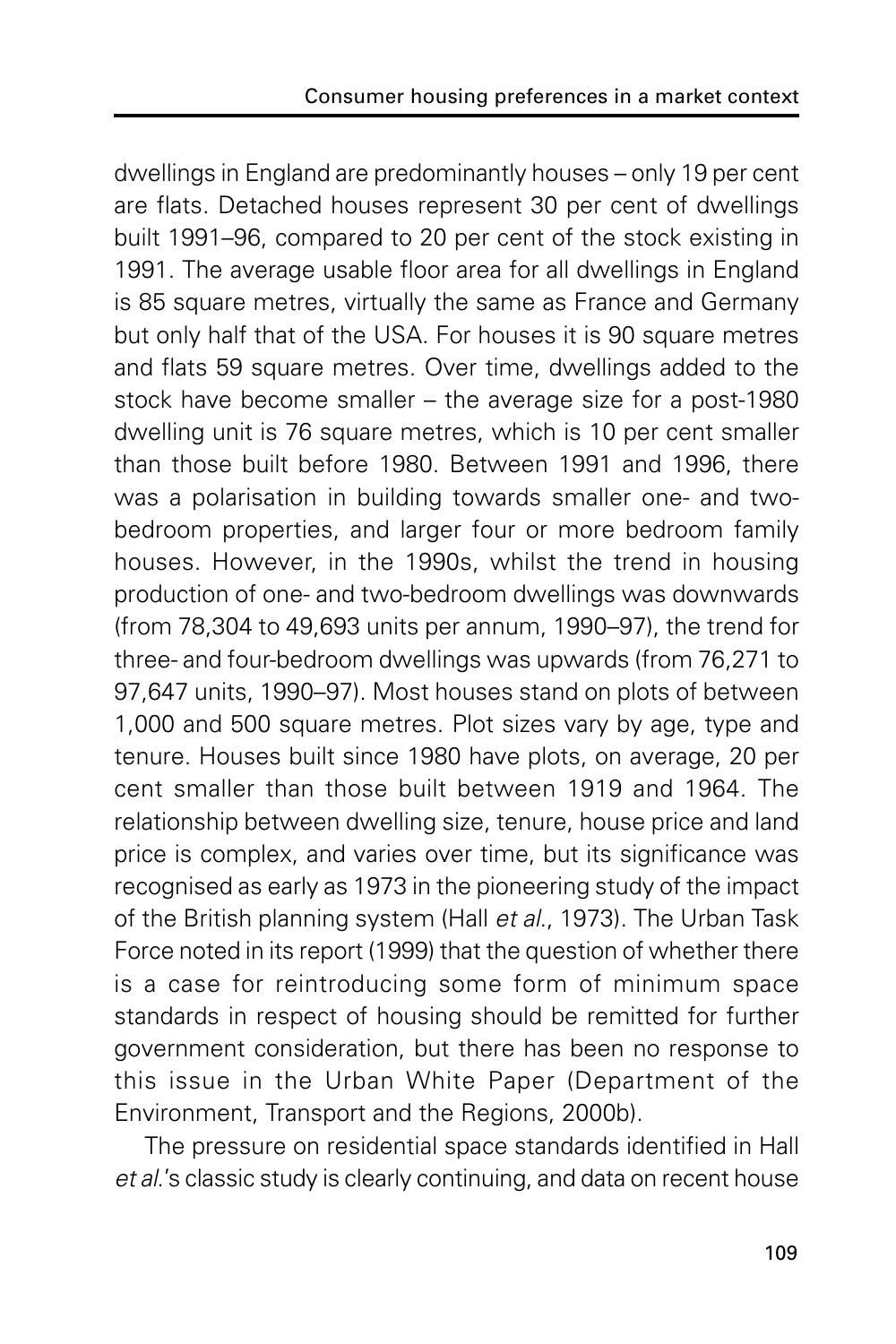and plot sizes are consistent with the asserted impacts upon land and house prices found in recent economic analyses (Bramley et al., 1995; Cheshire and Sheppard, 2000). Moreover, it has recently been demonstrated that the relative increases in those housing attributes that can be considered to be in relatively fixed or shrinking supply (such as land and space) compared with those in reproducible supply indicate much more rapid increases in price between 1984 and 1993 for the former. One unintended consequence of this inflation in housing land price is that, as the distribution of income becomes more unequal, the ability of higher-income households to outbid lower-income households for locationally fixed amenities is further strengthened. Thus, the intensified income inequality is translated into more spatial and social segregation (Cheshire and Sheppard, 2000). It is not surprising, therefore, to find that the highest levels of private sector overcrowding are to be found in larger urban areas and of social sector overcrowding in London and the South East (Department of the Environment, Transport and the Regions, 1998).

#### **The new housing product**

It has been argued that the rate of change in the type of housing products offered by speculative house builders is exceptionally slow, compared to many other industries (Barlow, 2000). Whereas house builders have moved away from the 1950s' and 1960s' era of mass-produced standardised products, the introduction of 'mass-customised' products through innovation in the construction process has been negligible. Responses have largely been limited to slightly greater degrees of choice by consumers in fixtures and fittings (Nicol and Hooper, 1999), rather than to any real flexibility in design or layout.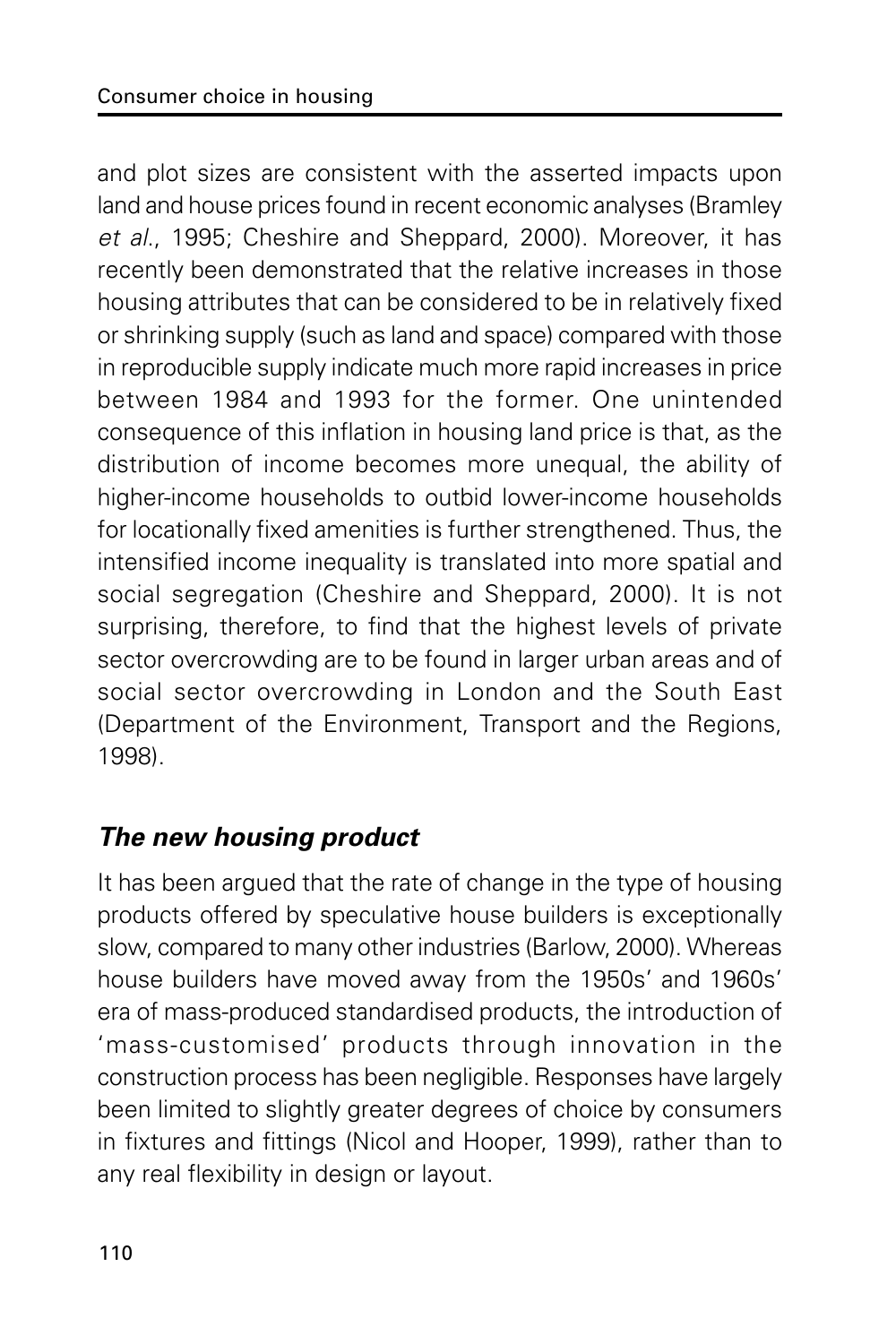One of the main reasons for this conservatism has been the structural context in which the industry operates. Processes of concentration and specialisation, together with the increased volatility in the housing market, have resulted in mounting difficulties for the house-building industry in responding to market signals and in planning its short-term output (Barlow, 2000). Comparing the 1980s and the 1990s, it seems that house price inflation has remained comparatively stable (outside London), whereas land prices have seen sharp upward and downward swings since 1990. There is thus a growing short-term mismatch between land and house inflation, which places additional pressure upon the land-buying activities of house-building companies (Barlow, 2000). This has been exacerbated by the general tightening up of the planning system since the initiation of a 'plan-led' system since the 1990 Town and Country Planning Act, compounded by the introduction of a 'sequential approach' to land release in favour of brownfield housing sites under Planning Policy Guidance Note 3: Housing (Department of the Environment, Transport and the Regions, 2000c). One of the few ways to standardise elements of the production process, given the prevailing building technology, has been to rely upon a greater range of standardised house types (Hooper and Nicol, 1999; Nicol and Hooper, 1999). Such house types generally permit only cosmetic changes by customers, and then largely to those units bought 'off-plan' (i.e. in advance of construction), especially under conditions of market downturn. Customers therefore have to look to other aspects of new housing consumption, such as service provision, in order to choose between products or producers (Barlow and Ozaki, 2000). This has to be set against the findings of surveys which indicate that more than 83 per cent of house buyers would like to be offered greater choice over the initial design of their homes, especially in relation to the future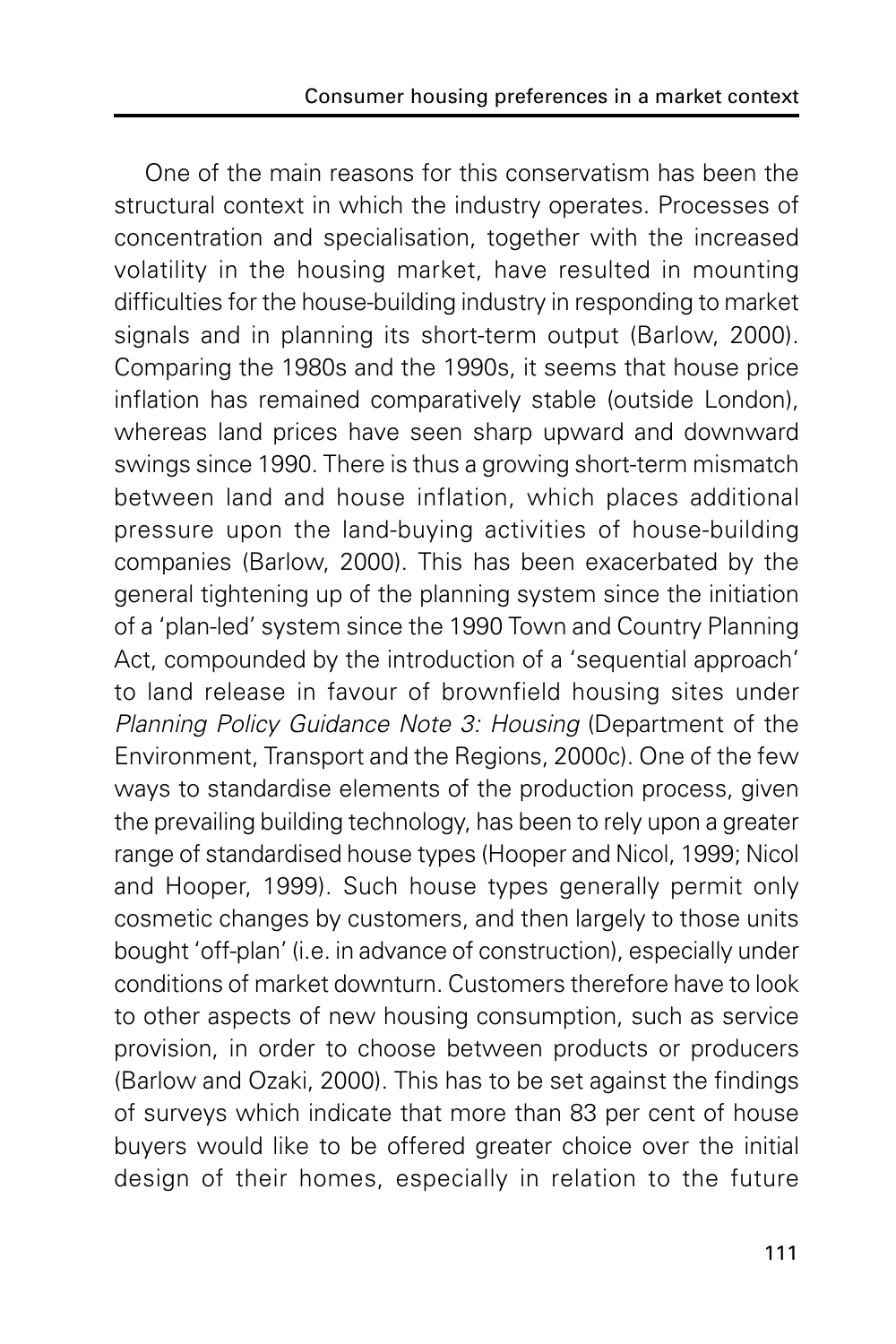adaptability of layout to accommodate change (Barlow and Ozaki, 2000). To date, then, the 'mass customisation' of housing provision has not occurred in the United Kingdom.

It has been concluded that 'there has been little interest in providing more customised housing products in the UK housebuilding industry. Perhaps the foremost inhibitors are the development process itself and the lack of competition from alternative suppliers. The dominant competitive strategy of the speculative housebuilding industry has largely been influenced by the value of land and profits accruing from returns of land development' (Barlow and Ozaki, 2000), rather than from product or process innovation. This is not to argue that the house-building industry has ignored an increased awareness of customer preferences, but rather to indicate that, to date, its response has been to improve customer care rather than to develop customisation in the product process.

#### **Customers and new housing**

The industry's own surveys tend to show a high level of satisfaction with its current products (Dunmore, quoted in Barlow and Ozaki, 2000; Mulholland Research Associates, 1995), with the great majority of respondents willing to buy another new home in the future, particularly amongst upper-income groups. The comparative preferences for new dwellings and existing stock vary with the condition of the housing market (Mulholland Research Associates, 1996, 1997) – among other factors – and there are significant differences between first-time buyers and existing owner-occupiers, which again vary over time.

Whilst a majority of surveyed owners in 1995 considered that the size of their house and their garden was adequate, 12 per cent considered that their homes were too small and 12 per cent considered that their gardens were too small (Mulholland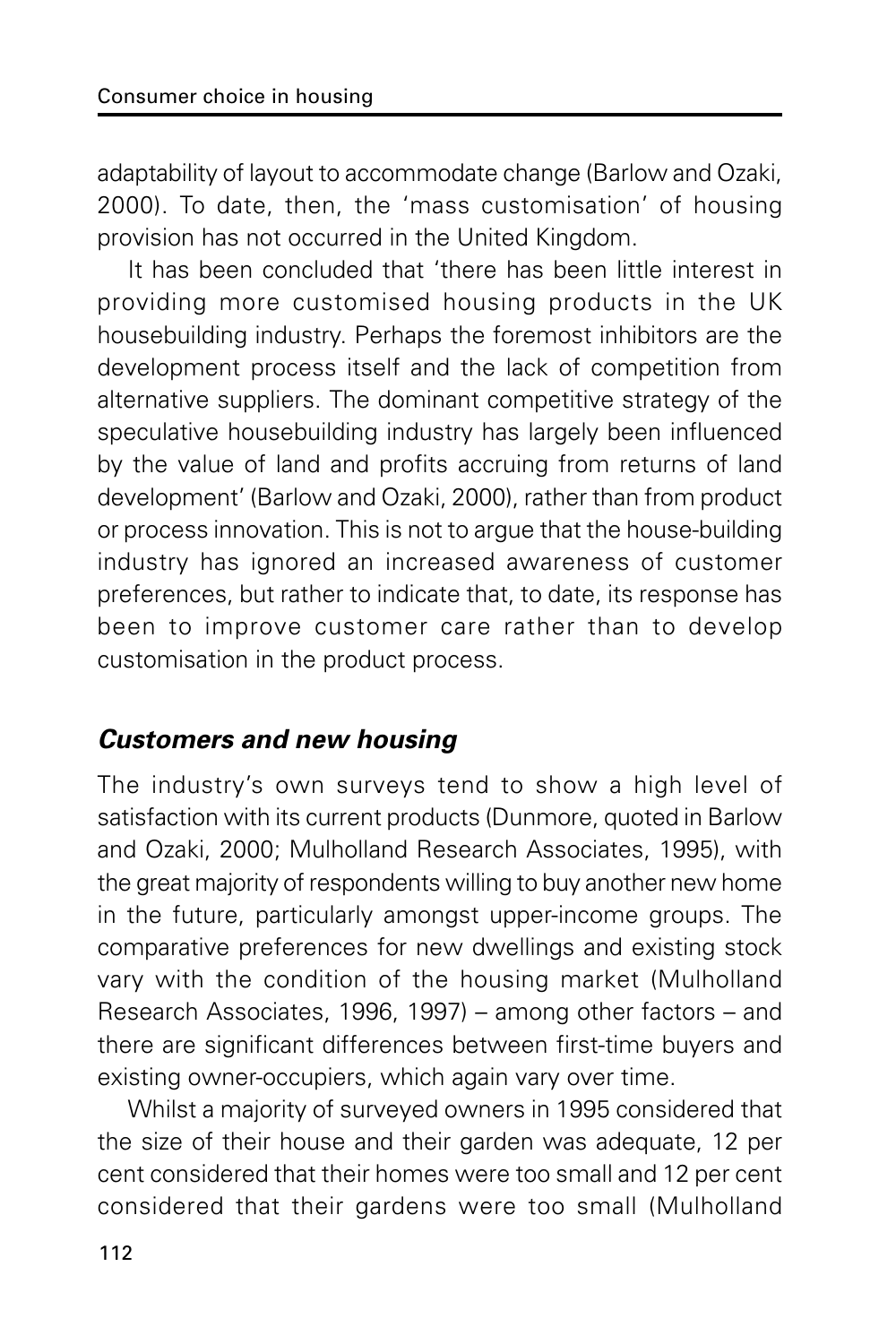Research Associates, 1995). In 1997, the second major complaint about brand new homes (after 'value for money' problems) was recorded as 'lack of space' factors (particularly relating to bedrooms) (Mulholland Research Associates, 1997), and the 'value for money' problems also included a strong preference for additional space in new homes. Interestingly, the survey recorded a perception that more could be done to improve internal design and construction through innovation, though the suggestions offered by consumers related more to problems with site density and spaciousness of homes than to any particularly new ideas (Mulholland Research Associates, 1997). Volume house-building companies conduct their own surveys of customer satisfaction, both in relation to the sales process and 'customer care'. These contribute to an interactive process of design modification which is consumer influenced but not consumer led (Hooper, 1999; Hooper and Nicol, 2000).

It is relevant to note at this juncture that the Housing Attitudes Survey found that, when it comes to improving their present situation, householders are more likely to give priority to the accommodation itself over the area or location. The researchers conclude that regarding the house as having more scope for improvement than the area is an attitude linked – though mostly not very strongly – to correlates of area quality such as the owneroccupied percentage and population density. In terms of housing factors, dwelling type appears to be an important variable in satisfaction levels. There is a substantial difference between respondents in flats and those in houses, the latter rating their areas a good deal better. Moreover, within the spectrum of houses, there is a marked progression in area satisfaction from terraced houses to semis to detached (Hedges and Clemens, 1994). Furthermore, population density shows a marked inverse relationship between density and satisfaction.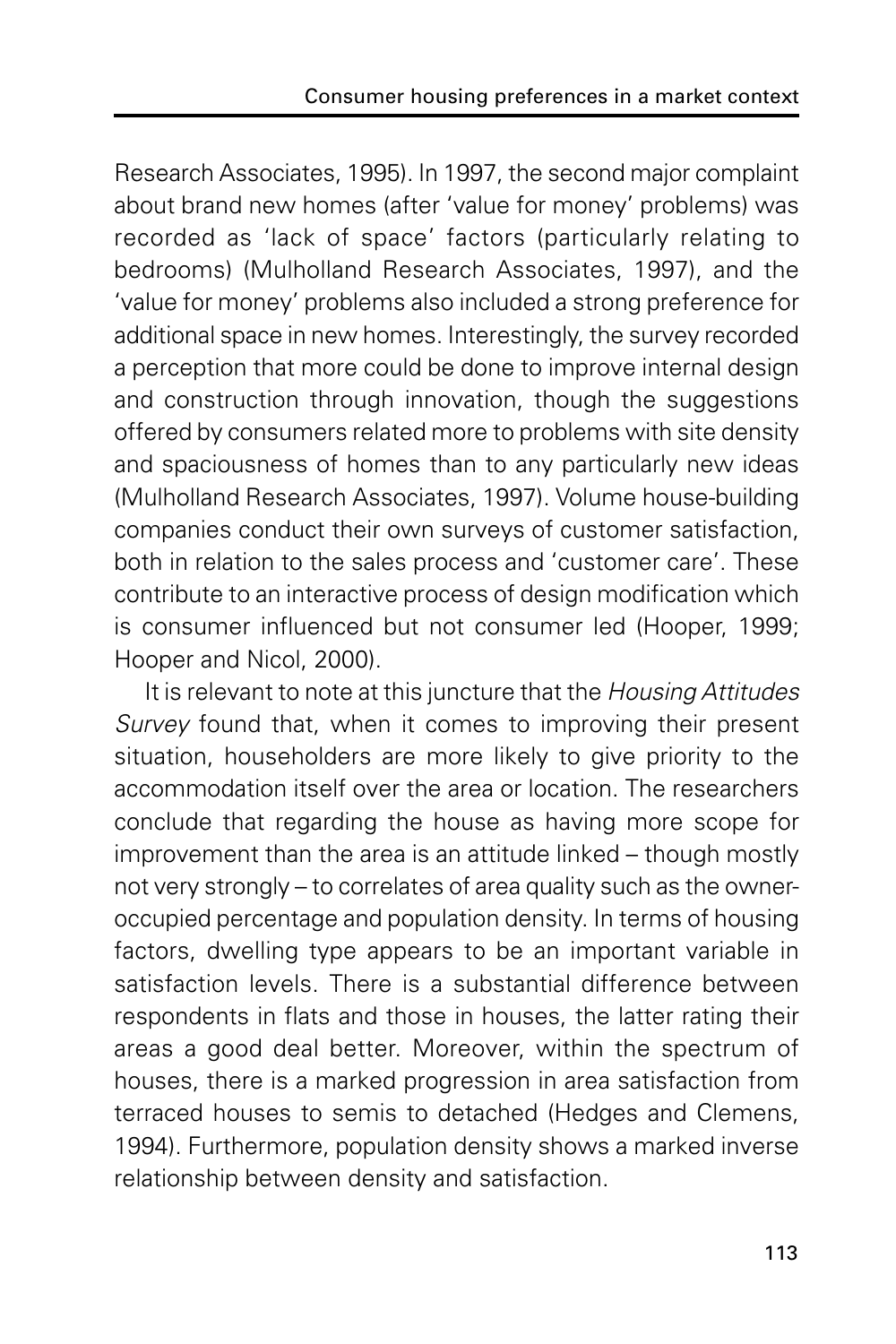In relation to questions addressed specifically to space in the home, the Housing Attitudes Survey indicated that 72 per cent of the sample were satisfied with the number of rooms they had, whereas 22 per cent said they had too few and 6 per cent too many rooms. No fewer than 46 per cent felt that at least one of their rooms was too small. Overall, the researchers found there was a generalised rather than a very discriminatory desire for more space, but many households felt there was a shortage of space.

In terms of dwelling type, of those likely to move, the Housing Attitudes Survey found that 83 per cent preferred houses and 8 per cent flats.

In their study of home-owners on new estates, Forrest et al. (1997) found similar results. Overall, 89 per cent of respondents said they were either very satisfied (48 per cent) or fairly satisfied (41 per cent) with their home, and only 6 per cent expressed some degree of dissatisfaction. As the researchers note, this is similar to the findings of the Housing in England 1994/95 Survey (ONS, 1996). Again, whereas the majority of households (65 per cent) felt that they had an adequate number of rooms, a significant minority (33 per cent) had too few rooms. Forrest et al. found a higher level of dissatisfaction with the size of various rooms compared with the Housing in England 1994/95 Survey, and dissatisfaction with the dwelling, where it occurred, centred around room sizes and the number of rooms available.

There thus appears to be an accumulating body of evidence that housing consumers are experiencing a growing pressure on the amount of domestic space that they can buy throughout the housing market and that, in general, space is the most valued criterion for all household types. Space is high on the list of priorities of the increasing number of one-person households, and many such households seek to gain the maximum space they can afford (Hooper et al., 1998). Not surprisingly, this pressure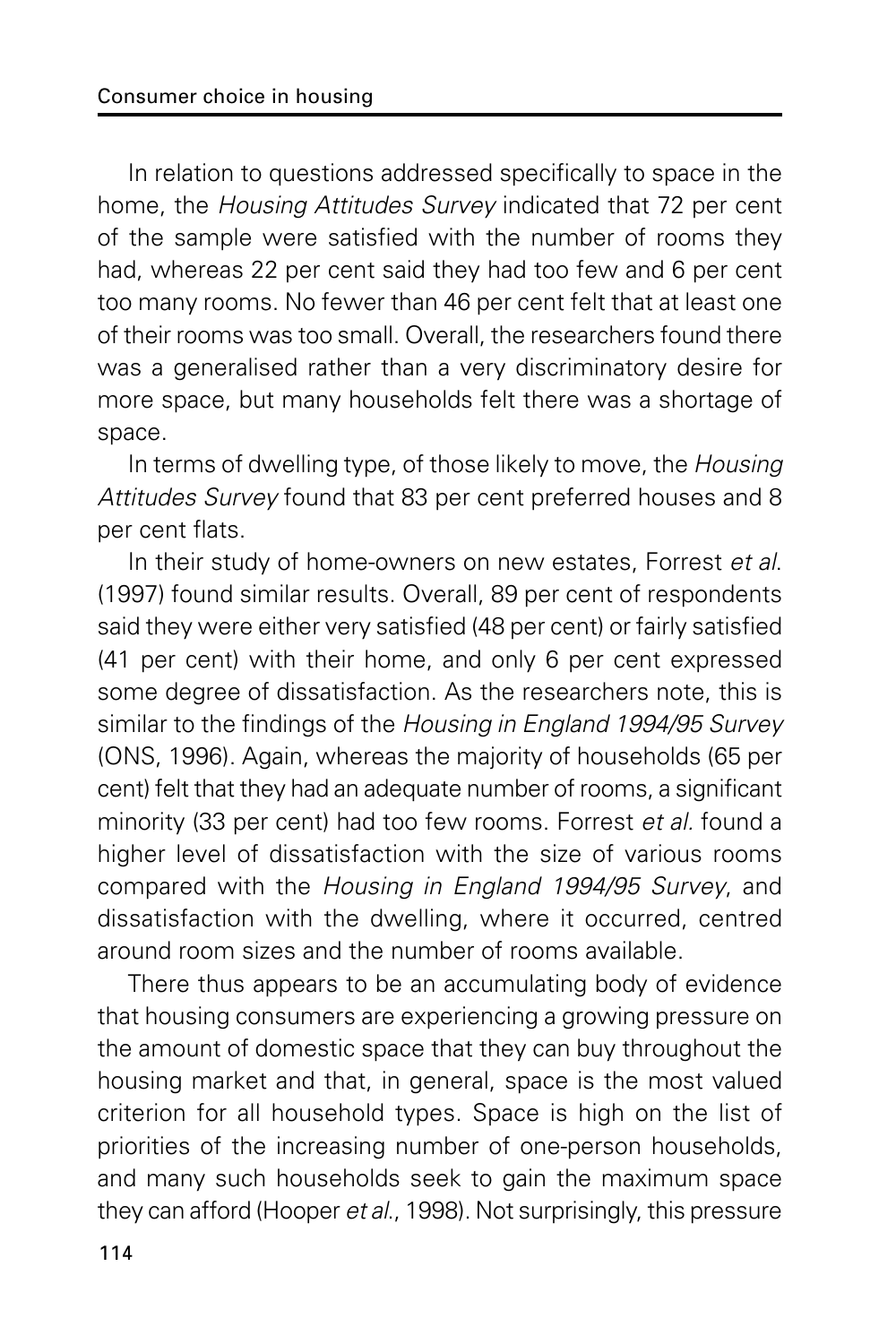is especially evident in the South East, and particularly in London. Nor is this issue one that can be simply addressed through technological innovation in the building process or through design. Indeed, initial evaluations of the Millennium Home in the Integer programme indicated that spaciousness in a dwelling is not necessarily synonymous with consumer preferences for designed space (Haddon, 1998). Hanson has observed a preference amongst both housing producers and consumers in the private sector for maximising the number of rooms for any given house space configuration (Hanson, 1999), and this too may be partly explained by housing market pressures, mediated by the landuse planning system.

## **Conclusions**

It seems clear that comparatively little is known in depth about the housing preferences of owner-occupiers in general, and the occupiers of newly built housing in particular. What is known seems to reflect a generally conservative stance with respect to housing attributes, but this is perhaps unsurprising given the recent and existing structural context in which the market for owner-occupied dwellings has developed. Overwhelmingly, the major reason for consumer choice of housing relates to its perceived utility – whereas appearance can be an important reason for rejecting a particular house, it is not usually a major reason for choosing to acquire it (Angle and Malam, 1998). Apart from location, space seems to be a major factor for most groups in their choice of housing in the private market. Yet space inside the home appears to be one of the least important factors to be considered by those who regulate housing production, at least since the abandonment of Parker Morris standards. The impact upon both private and social housing sectors has been readily discernible (Karn and Sheridan, 1994). Apart from the Building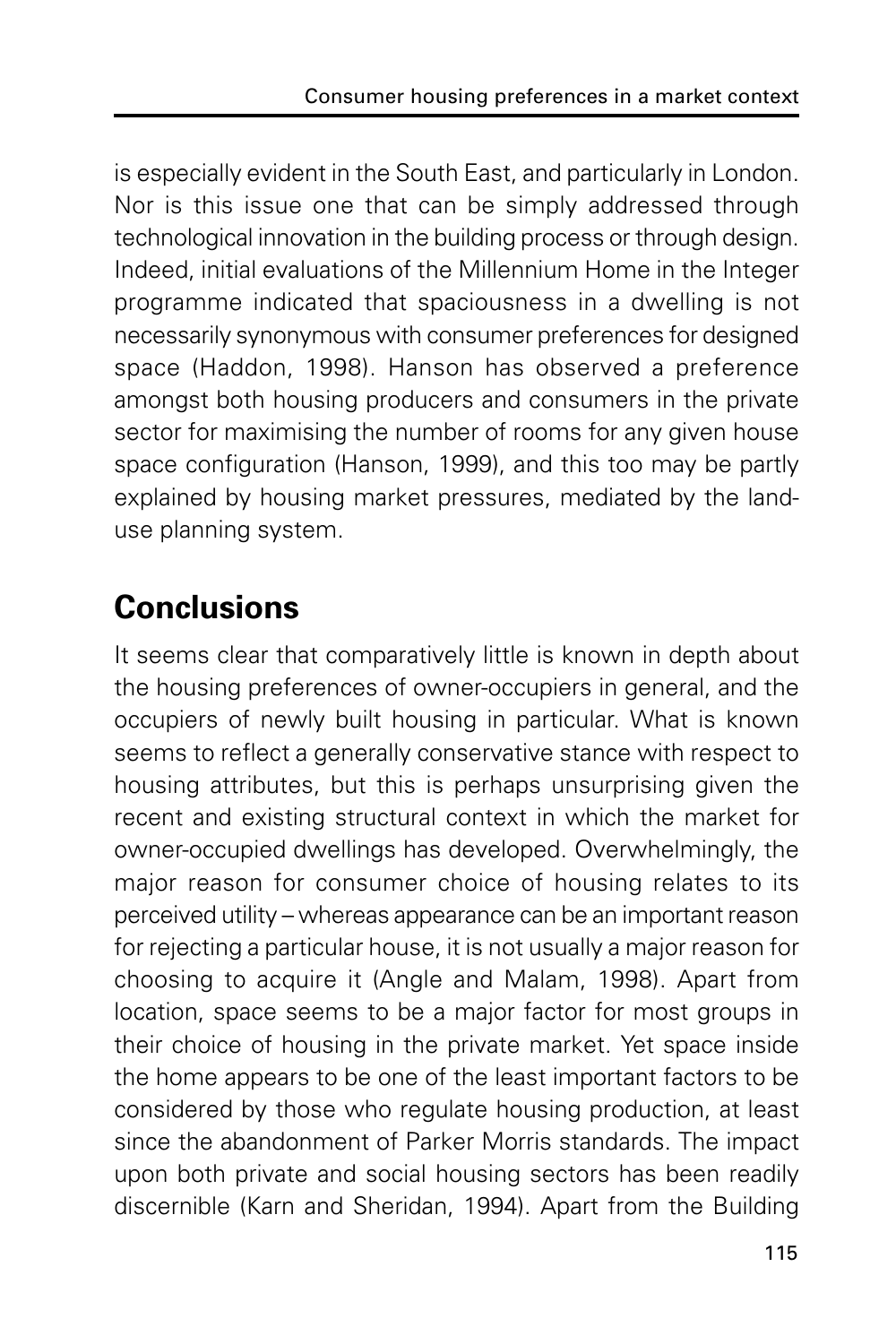Regulations and the National House Building Council Standards, there is remarkably little regulation of domestic space standards.

Whilst the planning system does not regulate domestic space standards directly (except through daylight and sunlight considerations, and upon minimum garden sizes, where these apply), the indirect effect upon declining housing space seems apparent. This has implications both for housing consumers and urban design (Urban Task Force, 1999). This effect is, however, mediated by the housing market and, consequently, its effects are most apparent where the housing market is particularly constrained. Given that the effects of the planning system are subject to significant time lags – not least because of the 'implementation gap' that existed in the planning system prior to the establishment of the 'plan-led' system in 1990 (Bramley et  $al.$ , 1995) – the housing market and land markets do not necessarily share short-term trends. As a result, the 'lumpiness' of land release that characterises the present system of land supply for housing can easily exacerbate housing market pressures and amplify the already increasingly volatile housing market. To the extent that a 'plan, monitor and manage' approach will replace a 'predict and provide' framework, that approach (and its corollary, the sequential approach to brownfield land release) is likely to lead to a continued general constraint in high-demand areas and a 'lumpiness' in land supply for housing. Indeed, the new 'call-in' powers relating to housing developments of over 150 units on greenfield land announced in 2000 are likely to exacerbate the general overall speed of response of the planning system in relation to planning permission for residential development, which is already a major criticism made by the house-building industry.

The overall tenor of both the Urban Task Force Report (1999) and the Urban White Paper (Department of the Environment,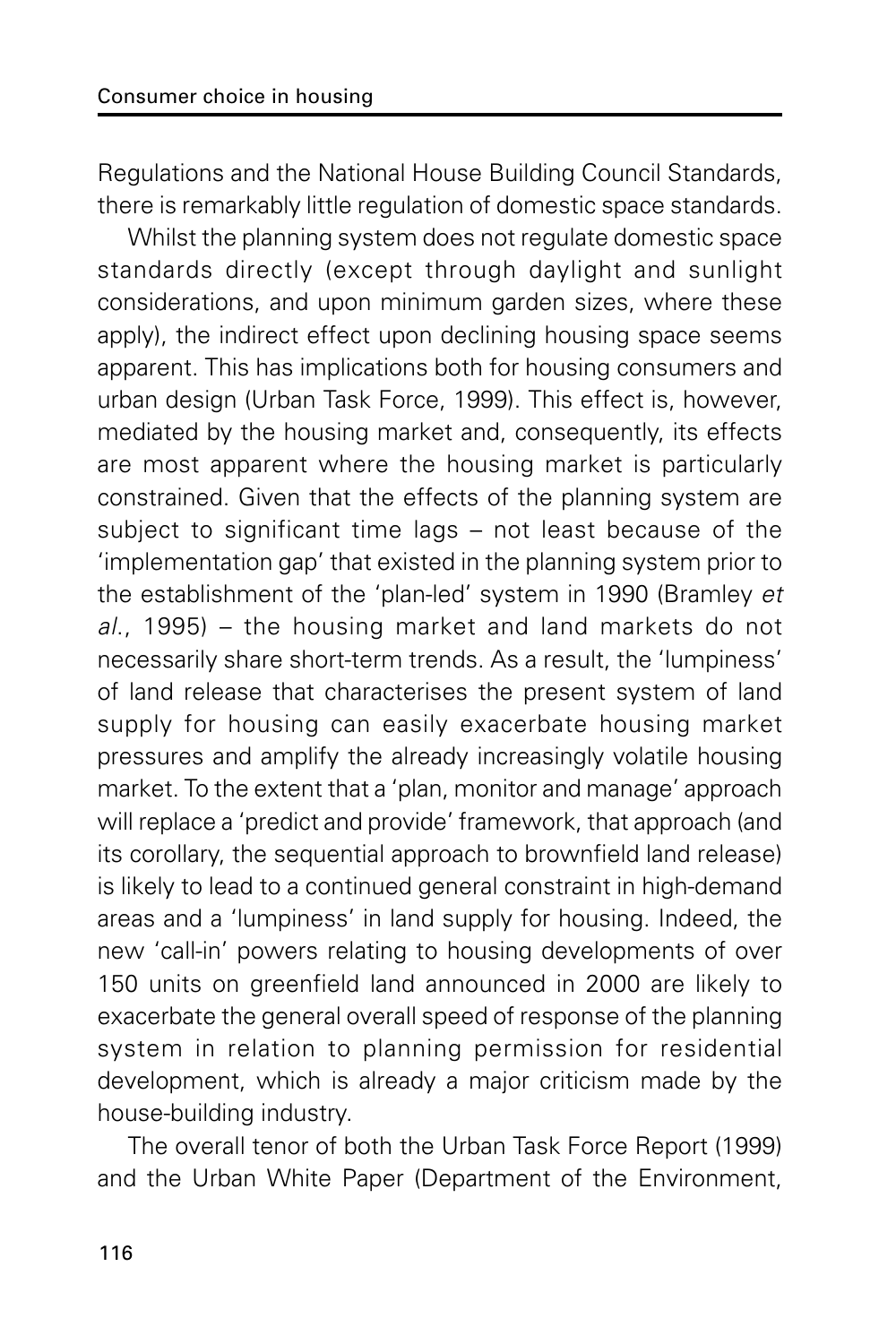Transport and the Regions, 2000b) is to encourage an increase in density of residential development, from the average 25 dwellings per hectare of new development of the present to 30–50 dwellings per hectare, with increased densities in major urban centres, a measure put into effect by recent planning guidance (Department of the Environment, Transport and the Regions, 2000c). This measure is likely to further exacerbate the pressure on domestic space in terms of size of average dwelling and plot size. At the upper end of the housing market, as real incomes continue to increase we are likely to find:

- continued urban exodus to suburban and ex-urban locations to maximise space consumption within existing constraints and/or an increase in second-home ownership
- within urban areas, the erection of new large dwellings on increasingly small plots and the extension of existing dwellings to the limits of the plot capacity
- the progressive intensification of existing suburban development through infilling and redevelopment – the 'town-cramming' debate will be essentially suburban in focus.

At the lower end of the market, land constraints will be likely to:

lead to increased densities in housing layouts by housebuilding companies to offset increased land costs and reduction in supply of urban land, with consequent adverse impacts upon both plot size and general residential amenity and domestic space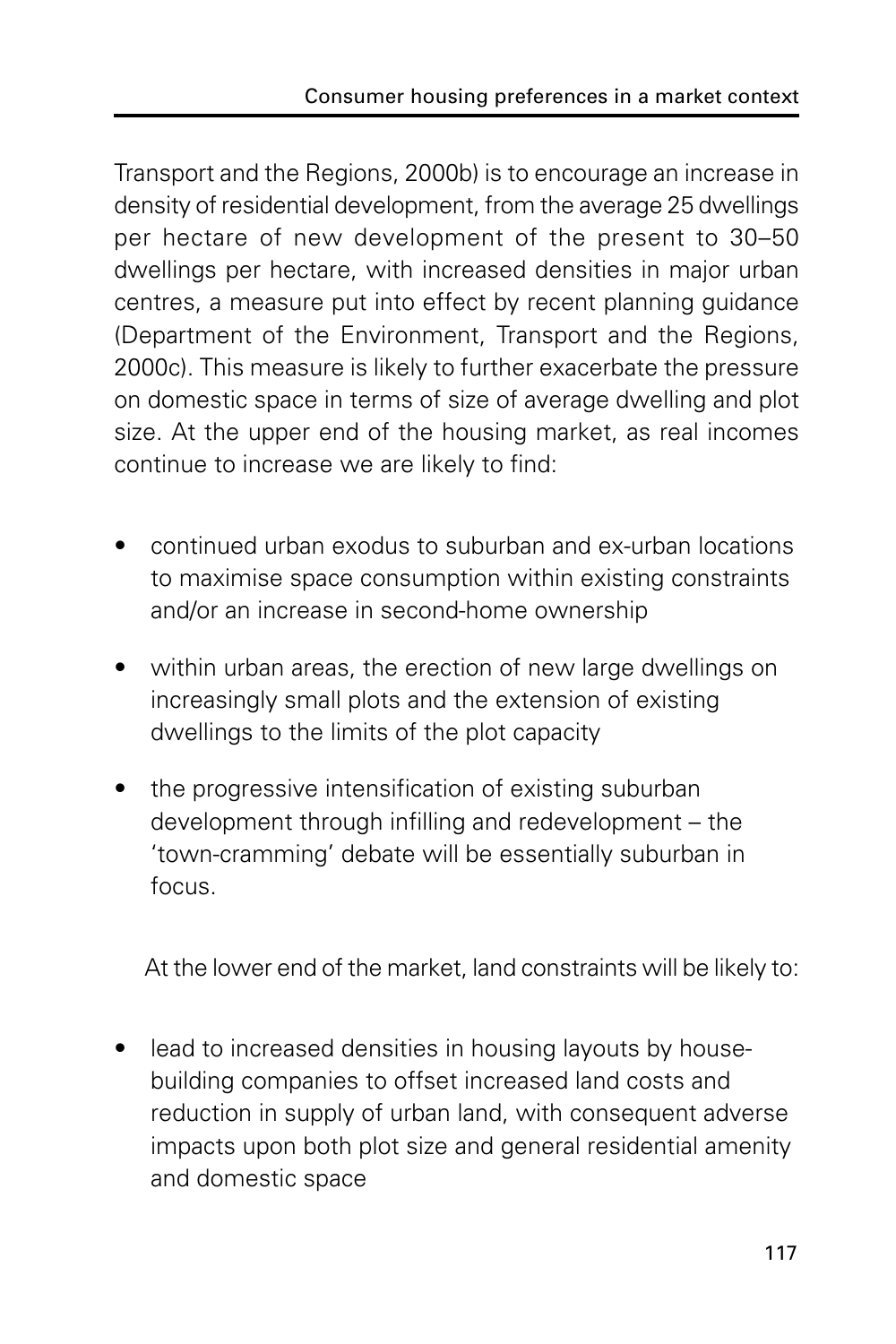- encourage reduced storage provision (exacerbated by the trend to discourage the provision of garages)
- further discourage the provision of one- and two-bedroom dwellings (compounded by current changes to the Building Regulations in relation to accessibility requirements).

The overall effect, notwithstanding the hopes of the Urban White Paper to eradicate the segregation of urban space based upon housing tenure, will be to ossify the existing tenure structure exhibited in the housing market and to exaggerate patterns of social differentiation which have their basis in the operation of the housing system.

To the extent that these trends have their basis in the land market, their continued and even exacerbated operation will continue to frustrate attempts to effect a step-change in technological innovation in the housing production process, reinforcing the regressive outcomes currently evident in the operation of the housing market and buttressing the traditional relationship between housing producers and consumers in the UK.

## **References**

- Angle, H. and Malam, S. (1998) Kerb Appeal. Winchester: Popular Housing Forum (now Popular Housing Group)
- Ball, M. (1983) Housing Policy and Economic Power: The Political Economy of Owner Occupation. London: Methuen
- Ball, M. (1996) Housing and Construction: A Troubled Relationship? Bristol: The Policy Press
- Barlow, J. (2000) Private Sector Housebuilding: Structure and Strategies into the 21st Century. London: Council of Mortgage Lenders
- Barlow, J. (2001) Land for Housing. York: YPS for the Joseph Rowntree Foundation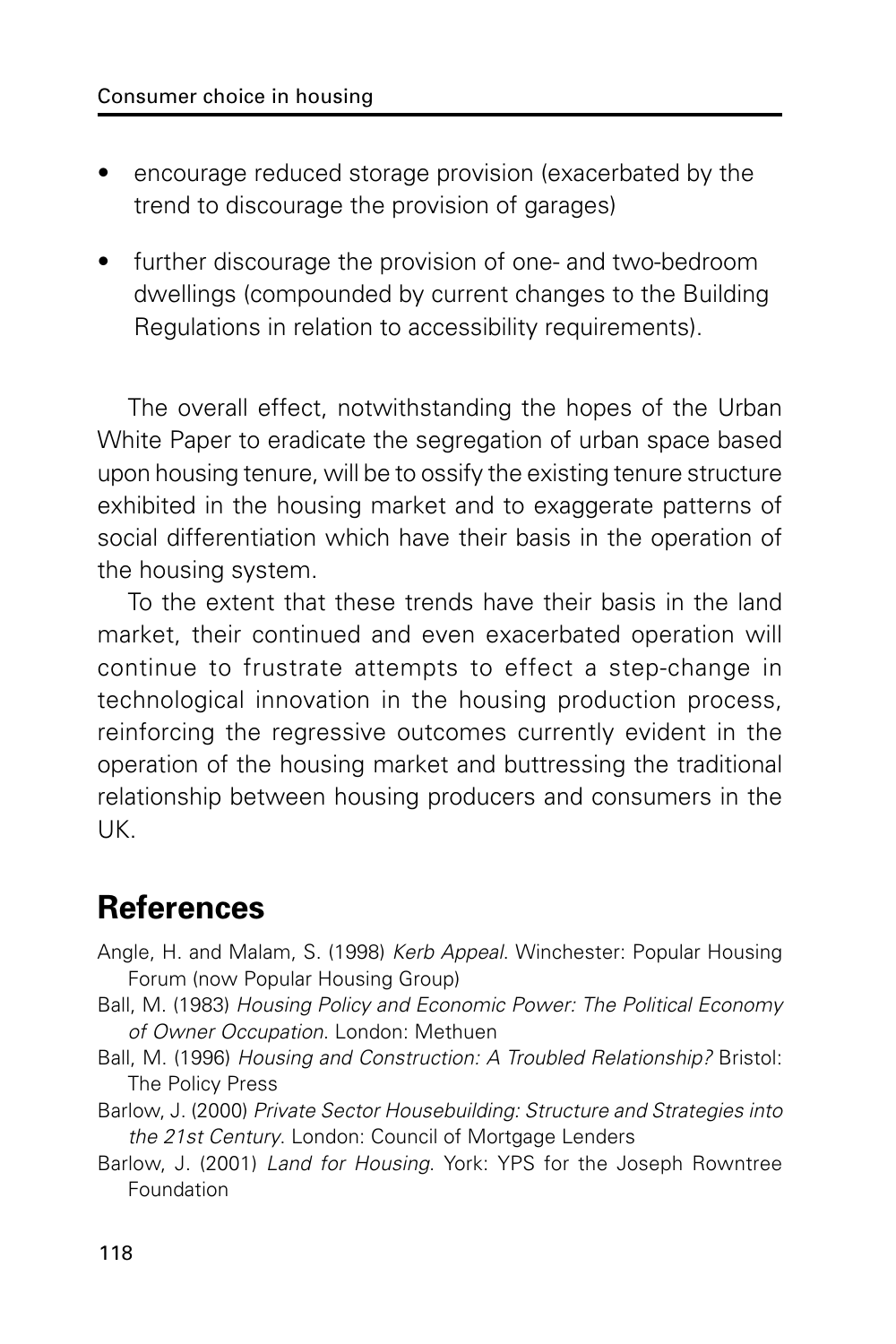- Barlow, J. and Ozaki, R. (2000) 'User needs, customisation and new technology in UK house building', paper presented at the EHNR 2000 conference, Gävle, Sweden, 26–30 June
- Bramley, G., Bartlett, W. and Lambert, C. (1995) Planning, the Market and Private Housebuilding. London: UCL Press
- Cheshire, P. and Sheppard, S. (2000) 'Building on brown fields: the long term price we pay', Planning in London, Vol. 33, pp. 34–6
- Department of the Environment, Transport and the Regions (DETR) (1998) English House Condition Survey, 1996. London: DETR
- Department of the Environment, Transport and the Regions (DETR) (2000a) Quality and Choice – a Decent Home for all – the Housing Green Paper. London: HMSO
- Department of the Environment, Transport and the Regions (DETR) (2000b) Our Towns and Cities: The Future: Delivering an Urban Renaissance. Cm. 4911. London: HMSO
- Department of the Environment, Transport and the Regions (DETR) (2000c) Planning Policy Guidance Note 3: Housing. London: The Stationery Office
- Forrest, R., Kennet, T. and Leather, P. (1997) Homeowners on New Estates in the 1990s. Bristol: The Policy Press
- Franklin, B. and Clapham, D. (1997) 'The social construction of housing management', Housing Studies, Vol. 12, No. 1, pp. 7-12
- Haddon, L. (1998) 'Consumer research and tenant consultation: a report on Phase 2 of the INTEGER Programme', mimeo
- Hall, P., Gracey, H., Drewett, R. and Thomas, R. (1973) The Containment of Urban England (2 vols). London: George Allen & Unwin
- Hanson, J. (1999) Decoding Homes and Houses. Cambridge: Cambridge University Press
- Hedges, B. and Clemens, S. (1994) Housing Attitudes Survey. London: HMSO
- Hooper, A. (1999) Design for Living: Constructing the Residential Built Environment in the 21st Century. London: Town and Country Planning Association
- Hooper, A. and Nicol, C. (1999) 'The design and planning of residential development: standard house types in the speculative housebuilding industry', Environment and Planning B: Planning and Design, Vol. 26, pp. 793–805
- Hooper, A. and Nicol, C. (2000) 'Design practice and volume production in speculative housebuilding', Construction and Management, Vol. 18, pp. 295–310